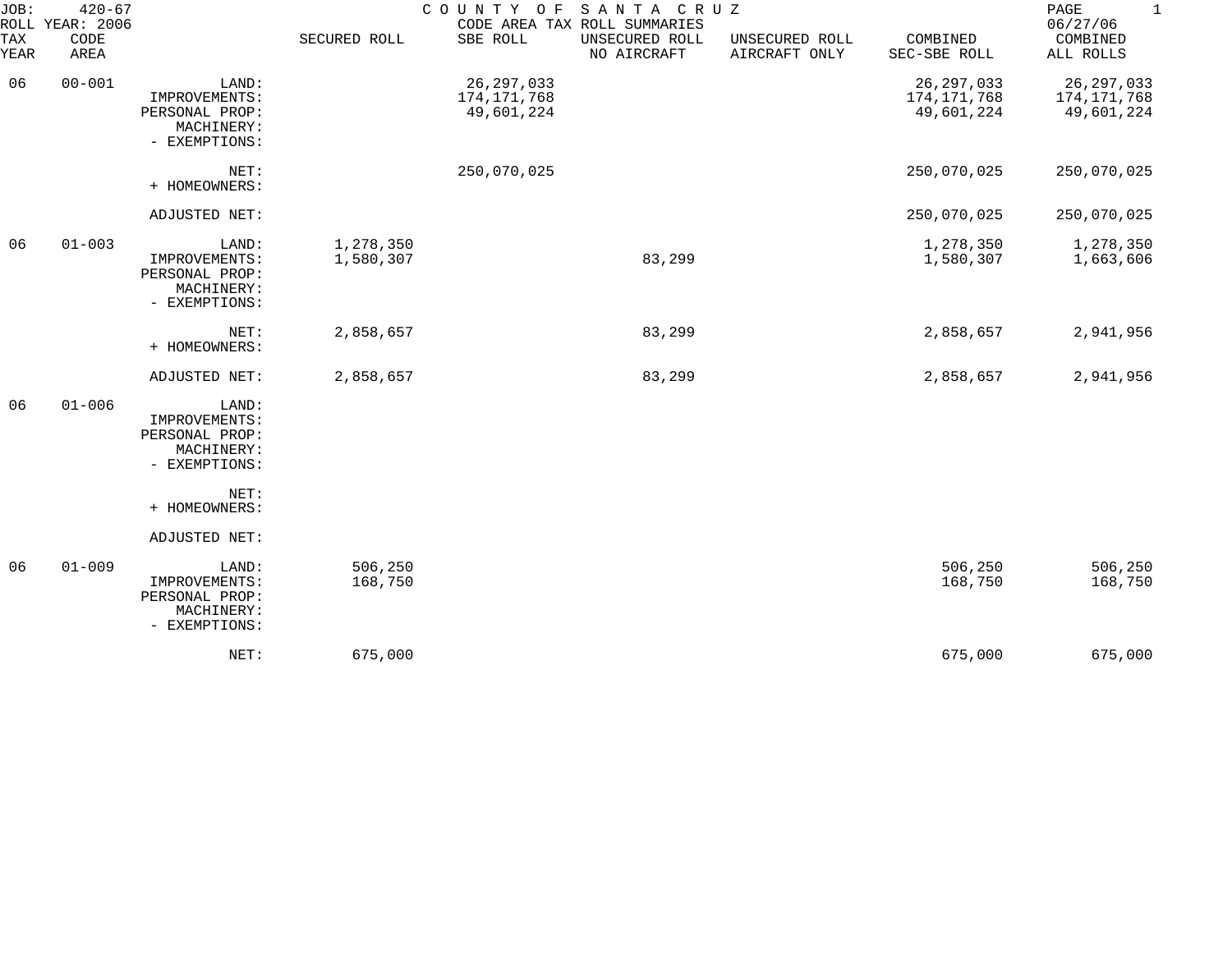| JOB:        | $420 - 67$<br>ROLL YEAR: 2006 |                                                                         |                          | COUNTY OF SANTA CRUZ | CODE AREA TAX ROLL SUMMARIES        |                                 |                          | $\overline{a}$<br>PAGE<br>06/27/06       |
|-------------|-------------------------------|-------------------------------------------------------------------------|--------------------------|----------------------|-------------------------------------|---------------------------------|--------------------------|------------------------------------------|
| TAX<br>YEAR | CODE<br>AREA                  |                                                                         | SECURED ROLL             | SBE ROLL             | UNSECURED ROLL<br>NO AIRCRAFT       | UNSECURED ROLL<br>AIRCRAFT ONLY | COMBINED<br>SEC-SBE ROLL | COMBINED<br>ALL ROLLS                    |
|             |                               | + HOMEOWNERS:                                                           |                          |                      |                                     |                                 |                          |                                          |
|             |                               | ADJUSTED NET:                                                           | 675,000                  |                      |                                     |                                 | 675,000                  | 675,000                                  |
| 06          | $01 - 010$                    | LAND:<br>IMPROVEMENTS:<br>PERSONAL PROP:<br>MACHINERY:<br>- EXEMPTIONS: |                          |                      |                                     |                                 |                          |                                          |
|             |                               | NET:<br>+ HOMEOWNERS:                                                   |                          |                      |                                     |                                 |                          |                                          |
|             |                               | ADJUSTED NET:                                                           |                          |                      |                                     |                                 |                          |                                          |
| 06          | $01 - 014$                    | LAND:<br>IMPROVEMENTS:<br>PERSONAL PROP:<br>MACHINERY:<br>- EXEMPTIONS: |                          |                      |                                     |                                 |                          |                                          |
|             |                               | NET:<br>+ HOMEOWNERS:                                                   |                          |                      |                                     |                                 |                          |                                          |
|             |                               | ADJUSTED NET:                                                           |                          |                      |                                     |                                 |                          |                                          |
| 06          | $01 - 015$                    | LAND:<br>IMPROVEMENTS:<br>PERSONAL PROP:<br>MACHINERY:                  | 63,281<br>699,999        |                      | 553,143<br>462,656                  |                                 | 63,281<br>699,999        | 63,281<br>1,253,142<br>462,656           |
|             |                               | - EXEMPTIONS:                                                           |                          |                      | 797,361                             |                                 |                          | 797,361                                  |
|             |                               | NET:<br>+ HOMEOWNERS:                                                   | 763,280                  |                      | 218,438                             |                                 | 763,280                  | 981,718                                  |
|             |                               | ADJUSTED NET:                                                           | 763,280                  |                      | 218,438                             |                                 | 763,280                  | 981,718                                  |
| 06          | $01 - 017$                    | LAND:<br>IMPROVEMENTS:<br>PERSONAL PROP:<br>MACHINERY:                  | 27,019,382<br>80,537,764 |                      | 192,433<br>12,565,319<br>11,578,601 |                                 | 27,019,382<br>80,537,764 | 27, 211, 815<br>93,103,083<br>11,578,601 |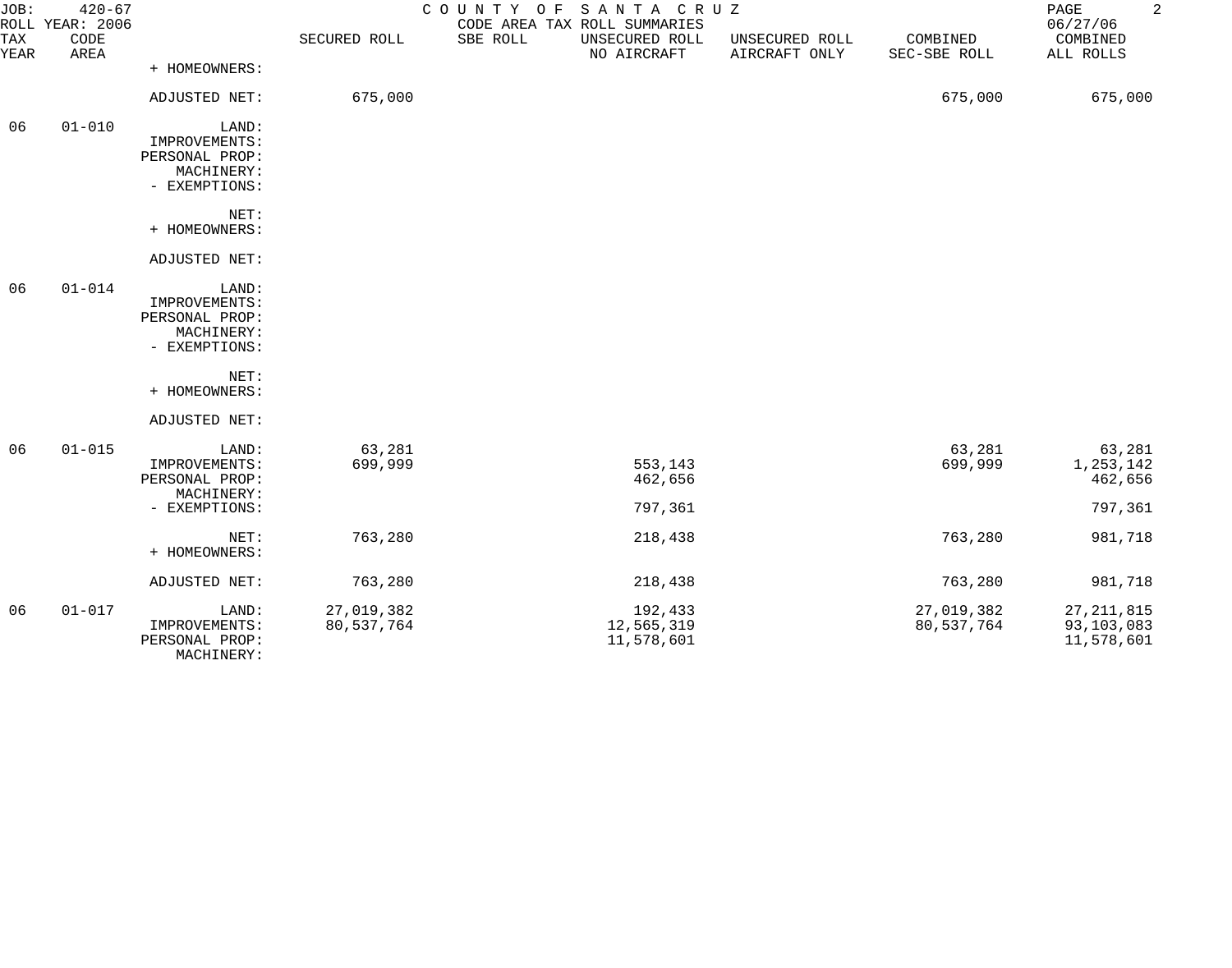| JOB:        | $420 - 67$<br>ROLL YEAR: 2006 |                       |              | COUNTY OF | SANTA CRUZ<br>CODE AREA TAX ROLL SUMMARIES |                                 |                          | PAGE<br>3<br>06/27/06 |
|-------------|-------------------------------|-----------------------|--------------|-----------|--------------------------------------------|---------------------------------|--------------------------|-----------------------|
| TAX<br>YEAR | CODE<br>AREA                  |                       | SECURED ROLL | SBE ROLL  | UNSECURED ROLL<br>NO AIRCRAFT              | UNSECURED ROLL<br>AIRCRAFT ONLY | COMBINED<br>SEC-SBE ROLL | COMBINED<br>ALL ROLLS |
|             |                               | - EXEMPTIONS:         | 5, 244, 762  |           | 545,192                                    |                                 | 5, 244, 762              | 5,789,954             |
|             |                               | NET:<br>+ HOMEOWNERS: | 102,312,384  |           | 23,791,161                                 |                                 | 102,312,384              | 126,103,545           |
|             |                               | ADJUSTED NET:         | 102,312,384  |           | 23,791,161                                 |                                 | 102,312,384              | 126, 103, 545         |
| 06          | $01 - 020$                    | LAND:                 | 40,939,527   |           | 431,759                                    |                                 | 40,939,527               | 41,371,286            |
|             |                               | IMPROVEMENTS:         | 87, 122, 960 |           | 4,604,480                                  |                                 | 87,122,960               | 91,727,440            |
|             |                               | PERSONAL PROP:        | 3, 139, 138  |           | 5,378,245                                  |                                 | 3, 139, 138              | 8,517,383             |
|             |                               | MACHINERY:            | 1,601,778    |           |                                            |                                 | 1,601,778                | 1,601,778             |
|             |                               | - EXEMPTIONS:         | 11,756,125   |           | 1,461,985                                  |                                 | 11,756,125               | 13,218,110            |
|             |                               | NET:                  | 121,047,278  |           | 8,952,499                                  |                                 | 121,047,278              | 129,999,777           |
|             |                               | + HOMEOWNERS:         | 28,000       |           |                                            |                                 | 28,000                   | 28,000                |
|             |                               |                       |              |           |                                            |                                 |                          |                       |
|             |                               | ADJUSTED NET:         | 121,075,278  |           | 8,952,499                                  |                                 | 121,075,278              | 130,027,777           |
| 06          | $01 - 023$                    | LAND:                 | 73, 425, 937 | 20,109    |                                            |                                 | 73,446,046               | 73,446,046            |
|             |                               | IMPROVEMENTS:         | 79,682,839   | 15,097    | 47,475                                     |                                 | 79,697,936               | 79,745,411            |
|             |                               | PERSONAL PROP:        | 266,837      | 8,642     | 309,794                                    |                                 | 275,479                  | 585,273               |
|             |                               | MACHINERY:            |              |           |                                            |                                 |                          |                       |
|             |                               | - EXEMPTIONS:         | 9,067,603    |           |                                            |                                 | 9,067,603                | 9,067,603             |
|             |                               | NET:                  | 144,308,010  | 43,848    | 357,269                                    |                                 | 144, 351, 858            | 144,709,127           |
|             |                               | + HOMEOWNERS:         | 791,000      |           |                                            |                                 | 791,000                  | 791,000               |
|             |                               | ADJUSTED NET:         | 145,099,010  |           | 357,269                                    |                                 | 145,142,858              | 145,500,127           |
| 06          | $01 - 024$                    | LAND:                 | 69,908,918   |           |                                            |                                 | 69,908,918               | 69,908,918            |
|             |                               | IMPROVEMENTS:         | 77,944,212   |           | 7,292,506                                  |                                 | 77,944,212               | 85,236,718            |
|             |                               | PERSONAL PROP:        | 1,964,494    |           | 17,397,788                                 |                                 | 1,964,494                | 19,362,282            |
|             |                               | MACHINERY:            | 528,079      |           |                                            |                                 | 528,079                  | 528,079               |
|             |                               |                       |              |           |                                            |                                 |                          |                       |
|             |                               | - EXEMPTIONS:         | 28,542,993   |           | 5,019,852                                  |                                 | 28,542,993               | 33,562,845            |
|             |                               | NET:                  | 121,802,710  |           | 19,670,442                                 |                                 | 121,802,710              | 141, 473, 152         |
|             |                               | + HOMEOWNERS:         | 63,000       |           |                                            |                                 | 63,000                   | 63,000                |
|             |                               | ADJUSTED NET:         | 121,865,710  |           | 19,670,442                                 |                                 | 121,865,710              | 141,536,152           |
| 06          | $01 - 025$                    | LAND:                 | 876,335      |           |                                            |                                 | 876,335                  | 876,335               |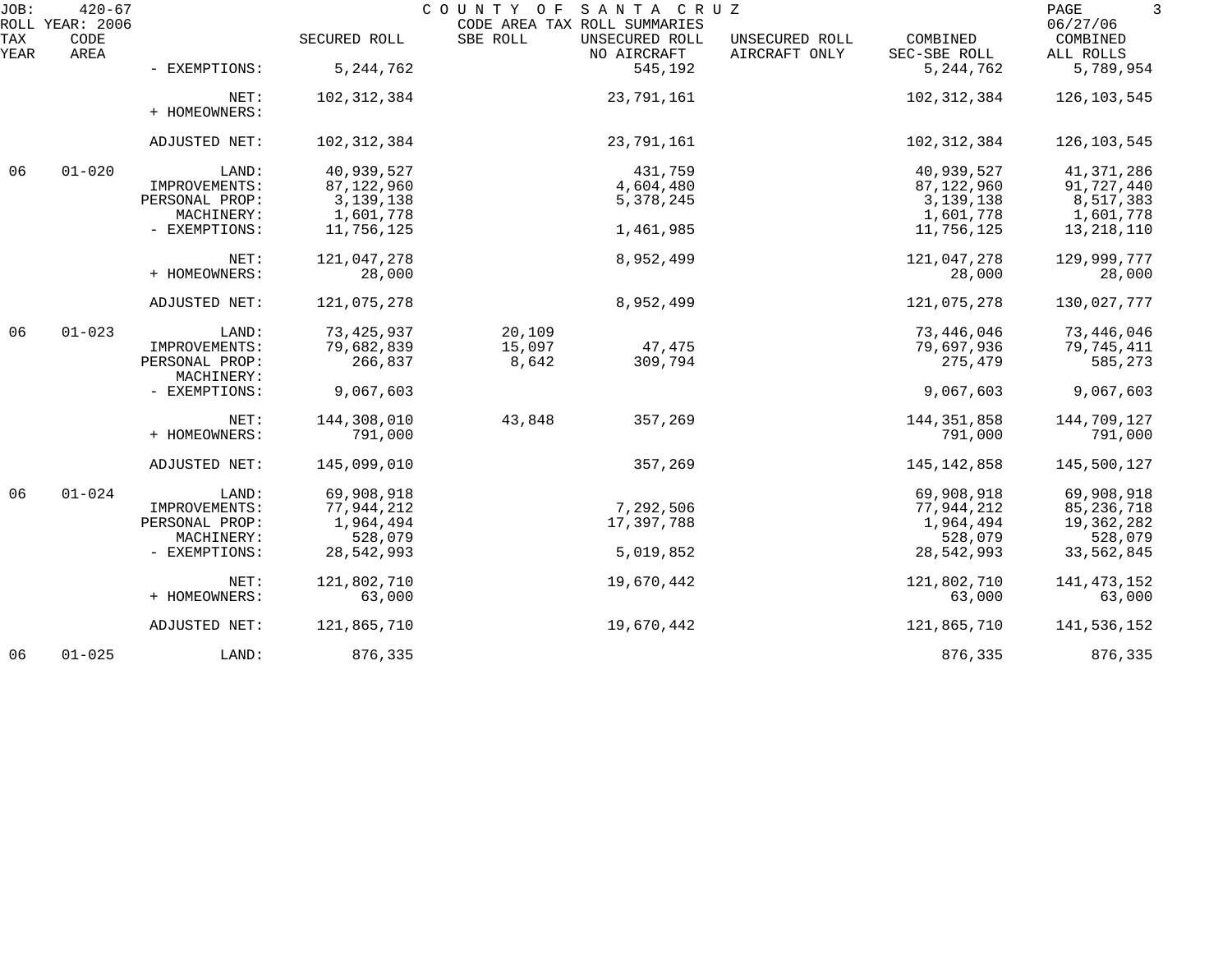| JOB:<br>ROLL | $420 - 67$<br>YEAR: 2006 |                                               |               | COUNTY OF | SANTA CRUZ<br>CODE AREA TAX ROLL SUMMARIES |                                 |                          | PAGE<br>$\overline{4}$<br>06/27/06 |
|--------------|--------------------------|-----------------------------------------------|---------------|-----------|--------------------------------------------|---------------------------------|--------------------------|------------------------------------|
| TAX<br>YEAR  | CODE<br>AREA             |                                               | SECURED ROLL  | SBE ROLL  | UNSECURED ROLL<br>NO AIRCRAFT              | UNSECURED ROLL<br>AIRCRAFT ONLY | COMBINED<br>SEC-SBE ROLL | COMBINED<br>ALL ROLLS              |
|              |                          | IMPROVEMENTS:<br>PERSONAL PROP:               | 767,960       |           | 179,276<br>372,275                         |                                 | 767,960                  | 947,236<br>372,275                 |
|              |                          | MACHINERY:<br>- EXEMPTIONS:                   |               |           | 551,551                                    |                                 |                          | 551,551                            |
|              |                          | NET:<br>+ HOMEOWNERS:                         | 1,644,295     |           |                                            |                                 | 1,644,295                | 1,644,295                          |
|              |                          | ADJUSTED NET:                                 | 1,644,295     |           |                                            |                                 | 1,644,295                | 1,644,295                          |
| 06           | $01 - 026$               | LAND:                                         | 2,761,090     |           |                                            |                                 | 2,761,090                | 2,761,090                          |
|              |                          | IMPROVEMENTS:                                 | 7,798,345     |           | 451,384                                    |                                 | 7,798,345                | 8,249,729                          |
|              |                          | PERSONAL PROP:<br>MACHINERY:<br>- EXEMPTIONS: | 50,000        |           | 659,833                                    |                                 | 50,000                   | 709,833                            |
|              |                          | NET:<br>+ HOMEOWNERS:                         | 10,609,435    |           | 1, 111, 217                                |                                 | 10,609,435               | 11,720,652                         |
|              |                          | ADJUSTED NET:                                 | 10,609,435    |           | 1,111,217                                  |                                 | 10,609,435               | 11,720,652                         |
| 06           | $01 - 027$               | LAND:                                         | 305, 129, 817 | 431,179   | 541,950                                    |                                 | 305,560,996              | 306,102,946                        |
|              |                          | IMPROVEMENTS:                                 | 337,893,621   | 42,771    | 19,866,912                                 |                                 | 337,936,392              | 357,803,304                        |
|              |                          | PERSONAL PROP:                                | 22,073,918    | 24,485    | 55, 121, 459                               |                                 | 22,098,403               | 77,219,862                         |
|              |                          | MACHINERY:                                    | 16,252,052    |           |                                            |                                 | 16,252,052               | 16,252,052                         |
|              |                          | - EXEMPTIONS:                                 | 11,345,081    |           | 514,437                                    |                                 | 11,345,081               | 11,859,518                         |
|              |                          | NET:                                          | 670,004,327   | 498,435   | 75,015,884                                 |                                 | 670,502,762              | 745,518,646                        |
|              |                          | + HOMEOWNERS:                                 | 775,600       |           |                                            |                                 | 775,600                  | 775,600                            |
|              |                          | ADJUSTED NET:                                 | 670,779,927   |           | 75,015,884                                 |                                 | 671, 278, 362            | 746,294,246                        |
| 06           | $01 - 028$               | LAND:                                         | 7,996,777     | 754       | 1,790,592                                  |                                 | 7,997,531                | 9,788,123                          |
|              |                          | IMPROVEMENTS:                                 | 39,519,258    | 566       | 2,367,896                                  |                                 | 39,519,824               | 41,887,720                         |
|              |                          | PERSONAL PROP:<br>MACHINERY:                  | 122,168       | 324       | 1,140,869                                  |                                 | 122,492                  | 1,263,361                          |
|              |                          | - EXEMPTIONS:                                 | 273,218       |           |                                            |                                 | 273,218                  | 273,218                            |
|              |                          | NET:                                          | 47, 364, 985  | 1,644     | 5,299,357                                  |                                 | 47,366,629               | 52,665,986                         |
|              |                          | + HOMEOWNERS:                                 | 7,000         |           |                                            |                                 | 7,000                    | 7,000                              |
|              |                          | ADJUSTED NET:                                 | 47, 371, 985  |           | 5,299,357                                  |                                 | 47, 373, 629             | 52,672,986                         |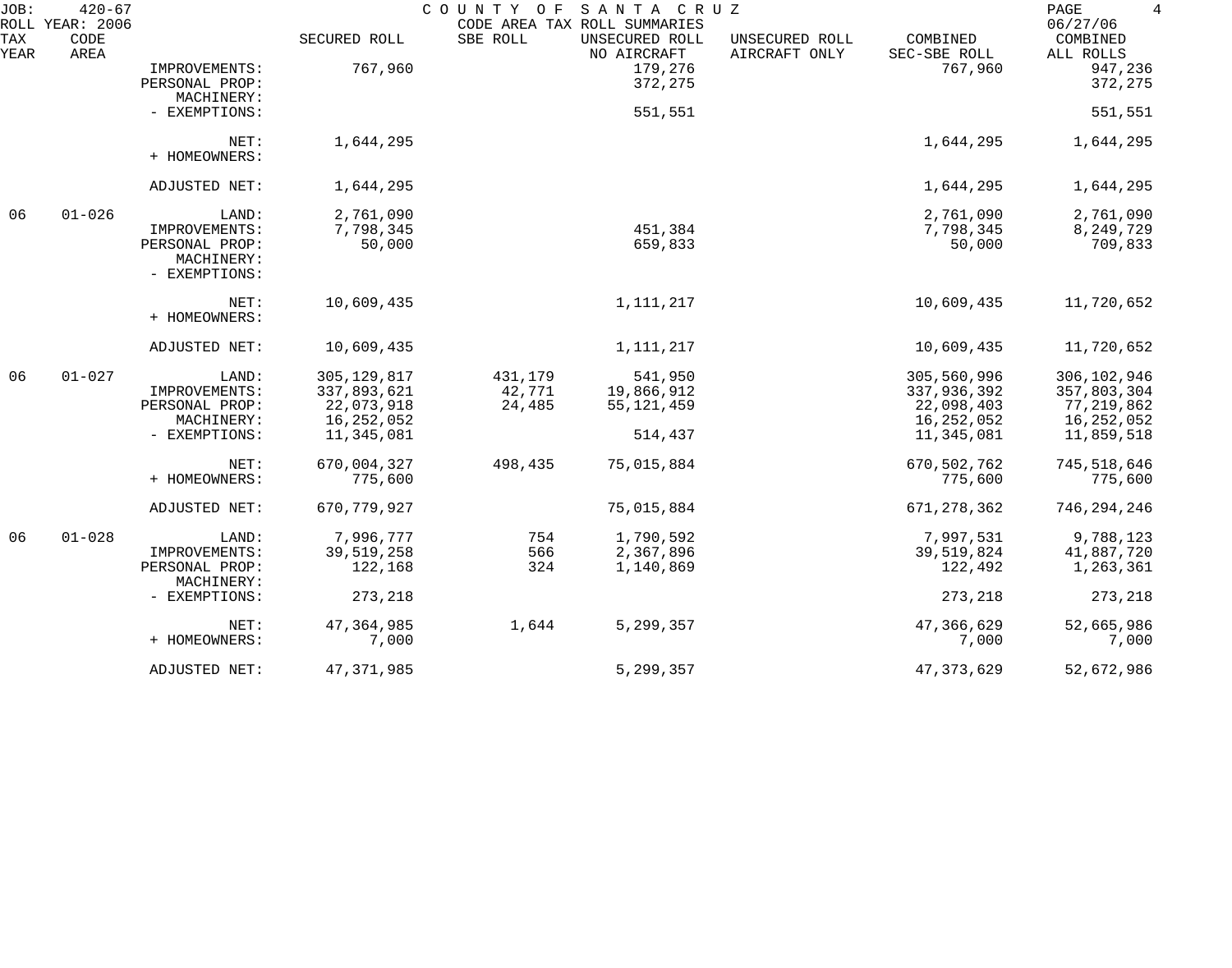| JOB:        | $420 - 67$<br>ROLL YEAR: 2006 |                              |                  | COUNTY OF | SANTA CRUZ<br>CODE AREA TAX ROLL SUMMARIES |                                 |                          | 5<br>PAGE<br>06/27/06 |
|-------------|-------------------------------|------------------------------|------------------|-----------|--------------------------------------------|---------------------------------|--------------------------|-----------------------|
| TAX<br>YEAR | CODE<br>AREA                  |                              | SECURED ROLL     | SBE ROLL  | UNSECURED ROLL<br>NO AIRCRAFT              | UNSECURED ROLL<br>AIRCRAFT ONLY | COMBINED<br>SEC-SBE ROLL | COMBINED<br>ALL ROLLS |
| 06          | $01 - 030$                    | LAND:                        | 186              | 2,469     | 4,126,758                                  |                                 | 2,655                    | 4,129,413             |
|             |                               | IMPROVEMENTS:                |                  | 1,854     | 4,967,038                                  |                                 | 1,854                    | 4,968,892             |
|             |                               | PERSONAL PROP:               |                  | 1,061     | 9,406,016                                  |                                 | 1,061                    | 9,407,077             |
|             |                               | MACHINERY:                   |                  |           |                                            |                                 |                          |                       |
|             |                               | - EXEMPTIONS:                | 186              |           | 610,519                                    |                                 | 186                      | 610,705               |
|             |                               | NET:                         |                  | 5,384     | 17,889,293                                 |                                 | 5,384                    | 17,894,677            |
|             |                               | + HOMEOWNERS:                |                  |           | 42,000                                     |                                 |                          | 42,000                |
|             |                               | ADJUSTED NET:                |                  |           | 17,931,293                                 |                                 | 5,384                    | 17,936,677            |
| 06          | $01 - 031$                    | LAND:                        | 178,087,858      |           | 216,780                                    |                                 | 178,087,858              | 178,304,638           |
|             |                               | IMPROVEMENTS:                | 169,082,941      |           | 2,254,908                                  |                                 | 169,082,941              | 171,337,849           |
|             |                               | PERSONAL PROP:               | 1,367,792        |           | 5,279,697                                  |                                 | 1,367,792                | 6,647,489             |
|             |                               | MACHINERY:                   | 54,205           |           |                                            |                                 | 54,205                   | 54,205                |
|             |                               | - EXEMPTIONS:                | 13,026,515       |           | 25,967                                     |                                 | 13,026,515               | 13,052,482            |
|             |                               | NET:                         | 335,566,281      |           | 7,725,418                                  |                                 | 335,566,281              | 343, 291, 699         |
|             |                               | + HOMEOWNERS:                | 1,733,775        |           |                                            |                                 | 1,733,775                | 1,733,775             |
|             |                               | ADJUSTED NET:                | 337,300,056      |           | 7,725,418                                  |                                 | 337,300,056              | 345,025,474           |
| 06          | $01 - 032$                    | LAND:                        | 2,461,687,846    | 176,067   | 7,196,383                                  |                                 | 2,461,863,913            | 2,469,060,296         |
|             |                               | IMPROVEMENTS:                | 1,968,700,240    | 80,921    | 11,327,570                                 |                                 | 1,968,781,161            | 1,980,108,731         |
|             |                               | PERSONAL PROP:               | 1,060,907        | 55,713    | 43, 439, 065                               |                                 | 1,116,620                | 44,555,685            |
|             |                               | MACHINERY:                   | 55,789           |           |                                            |                                 | 55,789                   | 55,789                |
|             |                               | - EXEMPTIONS:                | 98, 116, 675     |           | 3,486,913                                  |                                 | 98, 116, 675             | 101,603,588           |
|             |                               | NET:                         | 4, 333, 388, 107 | 312,701   | 58,476,105                                 |                                 | 4,333,700,808            | 4,392,176,913         |
|             |                               | + HOMEOWNERS:                | 49,932,400       |           | 92,850                                     |                                 | 49,932,400               | 50,025,250            |
|             |                               | ADJUSTED NET:                | 4,383,320,507    |           | 58,568,955                                 |                                 | 4, 383, 633, 208         | 4, 442, 202, 163      |
| 06          | $01 - 033$                    | LAND:                        | 24, 322, 447     |           | 271,595                                    |                                 | 24, 322, 447             | 24,594,042            |
|             |                               | IMPROVEMENTS:                | 15,443,389       |           | 263,154                                    |                                 | 15,443,389               | 15,706,543            |
|             |                               | PERSONAL PROP:<br>MACHINERY: |                  |           | 545,471                                    |                                 |                          | 545,471               |
|             |                               | - EXEMPTIONS:                | 365,687          |           |                                            |                                 | 365,687                  | 365,687               |
|             |                               | NET:                         | 39,400,149       |           | 1,080,220                                  |                                 | 39,400,149               | 40,480,369            |
|             |                               | + HOMEOWNERS:                | 364,000          |           |                                            |                                 | 364,000                  | 364,000               |
|             |                               | ADJUSTED NET:                | 39,764,149       |           | 1,080,220                                  |                                 | 39,764,149               | 40,844,369            |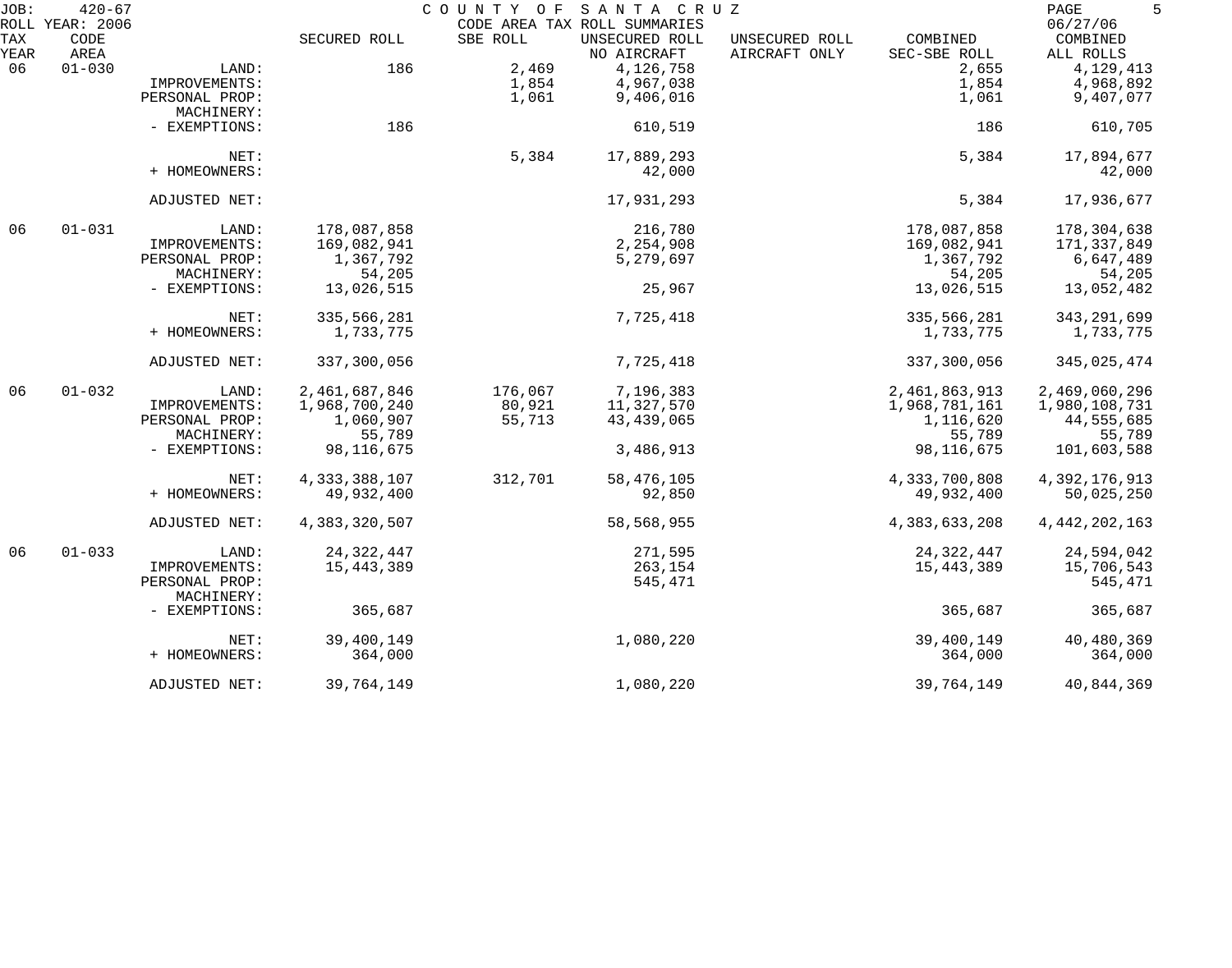| JOB:<br>$420 - 67$<br>ROLL YEAR: 2006 |              |                                                                         |                                                                         | 6<br>PAGE<br>06/27/06       |                                                               |                                 |                                                                         |                                                                       |
|---------------------------------------|--------------|-------------------------------------------------------------------------|-------------------------------------------------------------------------|-----------------------------|---------------------------------------------------------------|---------------------------------|-------------------------------------------------------------------------|-----------------------------------------------------------------------|
| TAX<br>YEAR                           | CODE<br>AREA |                                                                         | SECURED ROLL                                                            | SBE ROLL                    | CODE AREA TAX ROLL SUMMARIES<br>UNSECURED ROLL<br>NO AIRCRAFT | UNSECURED ROLL<br>AIRCRAFT ONLY | COMBINED<br>SEC-SBE ROLL                                                | COMBINED<br>ALL ROLLS                                                 |
| 06                                    | $01 - 034$   | LAND:                                                                   | 31,501                                                                  |                             |                                                               |                                 | 31,501                                                                  | 31,501                                                                |
|                                       |              | IMPROVEMENTS:<br>PERSONAL PROP:<br>MACHINERY:                           | 203,576                                                                 |                             |                                                               |                                 | 203,576                                                                 | 203,576                                                               |
|                                       |              | - EXEMPTIONS:                                                           | 7,000                                                                   |                             |                                                               |                                 | 7,000                                                                   | 7,000                                                                 |
|                                       |              | NET:                                                                    | 228,077                                                                 |                             |                                                               |                                 | 228,077                                                                 | 228,077                                                               |
|                                       |              | + HOMEOWNERS:                                                           | 7,000                                                                   |                             |                                                               |                                 | 7,000                                                                   | 7,000                                                                 |
|                                       |              | ADJUSTED NET:                                                           | 235,077                                                                 |                             |                                                               |                                 | 235,077                                                                 | 235,077                                                               |
| 06                                    | $01 - 035$   | LAND:<br>IMPROVEMENTS:<br>PERSONAL PROP:<br>MACHINERY:<br>- EXEMPTIONS: |                                                                         |                             |                                                               |                                 |                                                                         |                                                                       |
|                                       |              | NET:<br>+ HOMEOWNERS:                                                   |                                                                         |                             |                                                               |                                 |                                                                         |                                                                       |
|                                       |              | ADJUSTED NET:                                                           |                                                                         |                             |                                                               |                                 |                                                                         |                                                                       |
| 06                                    | $02 - 021$   | LAND:<br>IMPROVEMENTS:<br>PERSONAL PROP:<br>MACHINERY:<br>- EXEMPTIONS: | 38,508,344<br>89, 317, 666<br>39, 143, 981<br>25, 268, 213<br>1,737,765 | 246,872<br>24,313<br>13,918 | 4,397,344<br>15,080,650                                       |                                 | 38,755,216<br>89, 341, 979<br>39, 157, 899<br>25, 268, 213<br>1,737,765 | 38,755,216<br>93,739,323<br>54, 238, 549<br>25, 268, 213<br>1,737,765 |
|                                       |              | NET:<br>+ HOMEOWNERS:                                                   | 190,500,439<br>35,000                                                   | 285,103                     | 19,477,994                                                    |                                 | 190,785,542<br>35,000                                                   | 210, 263, 536<br>35,000                                               |
|                                       |              | ADJUSTED NET:                                                           | 190,535,439                                                             |                             | 19,477,994                                                    |                                 | 190,820,542                                                             | 210,298,536                                                           |
| 06                                    | $02 - 023$   | LAND:<br>IMPROVEMENTS:<br>PERSONAL PROP:<br>MACHINERY:<br>- EXEMPTIONS: | 40,158,847<br>47, 445, 126<br>511,260<br>393,537<br>11, 124, 556        |                             | 87,245<br>1,277,784<br>2,990,409<br>22,782                    |                                 | 40,158,847<br>47,445,126<br>511,260<br>393,537<br>11, 124, 556          | 40,246,092<br>48,722,910<br>3,501,669<br>393,537<br>11, 147, 338      |
|                                       |              | NET:                                                                    | 77,384,214                                                              |                             | 4,332,656                                                     |                                 | 77,384,214                                                              | 81,716,870                                                            |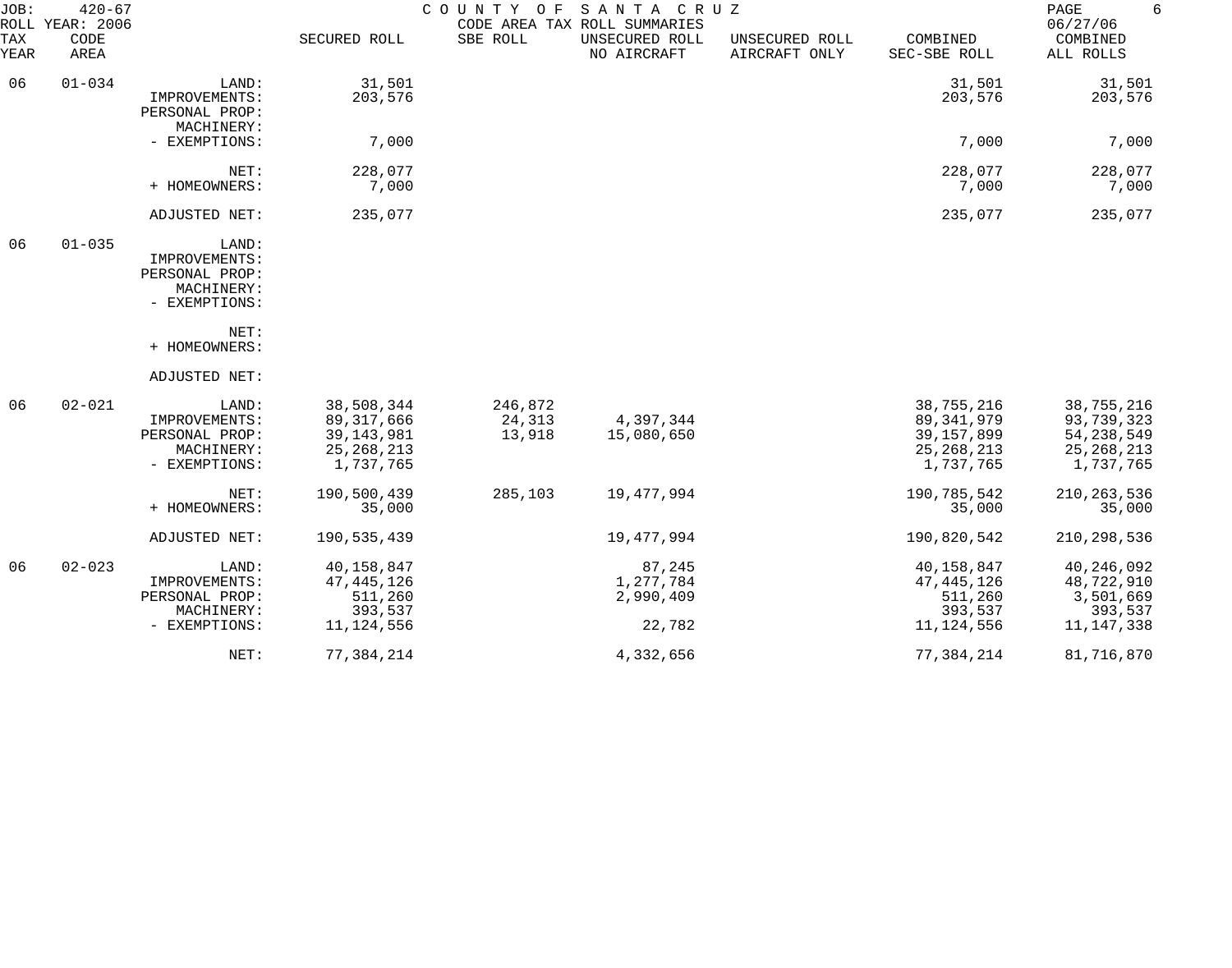| JOB:        | $420 - 67$<br>ROLL YEAR: 2006 |                              |               | COUNTY OF<br>CODE AREA TAX ROLL SUMMARIES | SANTA CRUZ                    |                                 |                          | 7<br>PAGE<br>06/27/06 |
|-------------|-------------------------------|------------------------------|---------------|-------------------------------------------|-------------------------------|---------------------------------|--------------------------|-----------------------|
| TAX<br>YEAR | CODE<br>AREA                  |                              | SECURED ROLL  | SBE ROLL                                  | UNSECURED ROLL<br>NO AIRCRAFT | UNSECURED ROLL<br>AIRCRAFT ONLY | COMBINED<br>SEC-SBE ROLL | COMBINED<br>ALL ROLLS |
|             |                               | + HOMEOWNERS:                | 278,600       |                                           |                               |                                 | 278,600                  | 278,600               |
|             |                               | ADJUSTED NET:                | 77,662,814    |                                           | 4,332,656                     |                                 | 77,662,814               | 81,995,470            |
| 06          | $02 - 070$                    | LAND:                        | 12,503,116    |                                           | 260,322                       |                                 | 12,503,116               | 12,763,438            |
|             |                               | IMPROVEMENTS:                | 26, 274, 811  |                                           | 1,724,130                     |                                 | 26, 274, 811             | 27,998,941            |
|             |                               | PERSONAL PROP:               | 366,507       |                                           | 1,403,833                     |                                 | 366,507                  | 1,770,340             |
|             |                               | MACHINERY:                   | 31,014        |                                           |                               |                                 | 31,014                   | 31,014                |
|             |                               | - EXEMPTIONS:                | 4,671,436     |                                           |                               |                                 | 4,671,436                | 4,671,436             |
|             |                               | NET:                         | 34,504,012    |                                           | 3,388,285                     |                                 | 34,504,012               | 37,892,297            |
|             |                               | + HOMEOWNERS:                | 14,000        |                                           |                               |                                 | 14,000                   | 14,000                |
|             |                               | ADJUSTED NET:                | 34,518,012    |                                           | 3,388,285                     |                                 | 34,518,012               | 37,906,297            |
| 06          | $02 - 071$                    | LAND:                        | 153, 341, 387 |                                           | 84,375                        |                                 | 153, 341, 387            | 153, 425, 762         |
|             |                               | IMPROVEMENTS:                | 137,130,342   |                                           |                               |                                 | 137,130,342              | 137,130,342           |
|             |                               | PERSONAL PROP:<br>MACHINERY: | 297,442       |                                           | 142,380                       |                                 | 297,442                  | 439,822               |
|             |                               | - EXEMPTIONS:                | 25,567,471    |                                           |                               |                                 | 25,567,471               | 25,567,471            |
|             |                               | NET:                         | 265, 201, 700 |                                           | 226,755                       |                                 | 265, 201, 700            | 265, 428, 455         |
|             |                               | + HOMEOWNERS:                | 4,201,400     |                                           |                               |                                 | 4,201,400                | 4,201,400             |
|             |                               | ADJUSTED NET:                | 269, 403, 100 |                                           | 226,755                       |                                 | 269,403,100              | 269,629,855           |
| 06          | $02 - 072$                    | LAND:                        | 949, 279, 845 | 375,053                                   | 622,591                       |                                 | 949,654,898              | 950, 277, 489         |
|             |                               | IMPROVEMENTS:                | 980,880,885   |                                           | 15,970,368                    |                                 | 980,880,885              | 996,851,253           |
|             |                               | PERSONAL PROP:               | 15,257,986    |                                           | 38,687,662                    | 10,000                          | 15,257,986               | 53,955,648            |
|             |                               | MACHINERY:                   | 330,815       |                                           |                               |                                 | 330,815                  | 330,815               |
|             |                               | - EXEMPTIONS:                | 73,310,029    |                                           | 1,675,644                     |                                 | 73,310,029               | 74,985,673            |
|             |                               | NET:                         | 1,872,439,502 | 375,053                                   | 53,604,977                    | 10,000                          | 1,872,814,555            | 1,926,429,532         |
|             |                               | + HOMEOWNERS:                | 21,754,600    |                                           |                               |                                 | 21,754,600               | 21,754,600            |
|             |                               |                              |               |                                           |                               |                                 |                          |                       |
|             |                               | ADJUSTED NET:                | 1,894,194,102 |                                           | 53,604,977                    |                                 | 1,894,569,155            | 1,948,184,132         |
| 06          | $02 - 073$                    | LAND:                        | 20, 167, 440  |                                           | 47,193                        |                                 | 20, 167, 440             | 20, 214, 633          |
|             |                               | IMPROVEMENTS:                | 24,739,411    |                                           | 1,752,272                     |                                 | 24,739,411               | 26,491,683            |
|             |                               | PERSONAL PROP:<br>MACHINERY: | 723,025       |                                           | 6,037,366                     |                                 | 723,025                  | 6,760,391             |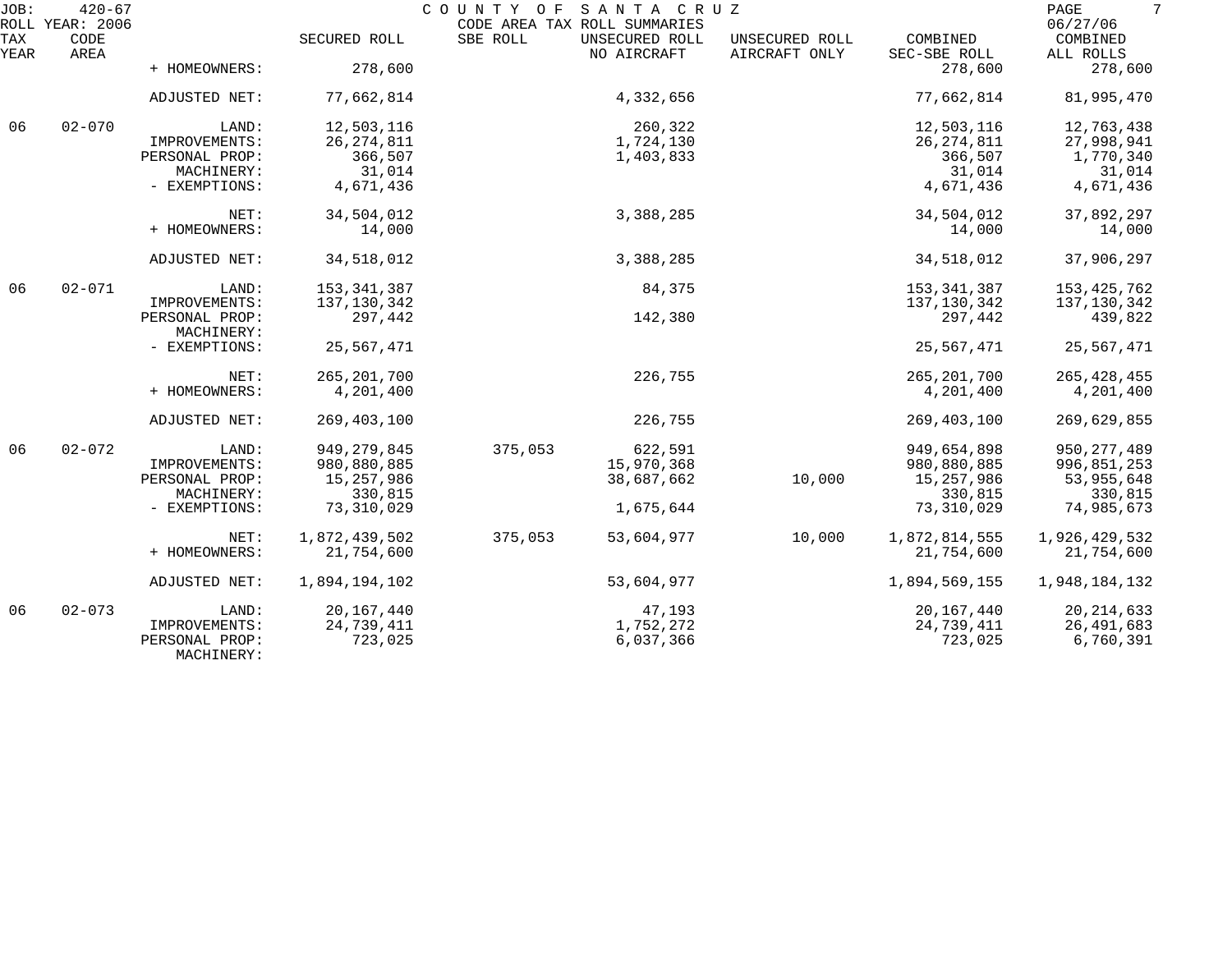| JOB:        | $420 - 67$<br>ROLL YEAR: 2006 |                                                                         |                    | COUNTY OF<br>SANTA CRUZ<br>CODE AREA TAX ROLL SUMMARIES |                                 |                          | 8<br>PAGE<br>06/27/06 |
|-------------|-------------------------------|-------------------------------------------------------------------------|--------------------|---------------------------------------------------------|---------------------------------|--------------------------|-----------------------|
| TAX<br>YEAR | CODE<br>AREA                  |                                                                         | SECURED ROLL       | SBE ROLL<br>UNSECURED ROLL<br>NO AIRCRAFT               | UNSECURED ROLL<br>AIRCRAFT ONLY | COMBINED<br>SEC-SBE ROLL | COMBINED<br>ALL ROLLS |
|             |                               | - EXEMPTIONS:                                                           | 275,033            |                                                         |                                 | 275,033                  | 275,033               |
|             |                               | NET:                                                                    | 45, 354, 843       | 7,836,831                                               |                                 | 45, 354, 843             | 53, 191, 674          |
|             |                               | + HOMEOWNERS:                                                           | 28,000             |                                                         |                                 | 28,000                   | 28,000                |
|             |                               | ADJUSTED NET:                                                           | 45, 382, 843       | 7,836,831                                               |                                 | 45, 382, 843             | 53, 219, 674          |
| 06          | $02 - 074$                    | LAND:                                                                   | 2,867,181          |                                                         |                                 | 2,867,181                | 2,867,181             |
|             |                               | IMPROVEMENTS:                                                           | 6,475,902          | 3,025                                                   |                                 | 6,475,902                | 6,478,927             |
|             |                               | PERSONAL PROP:<br>MACHINERY:                                            | 440,075            | 73,519                                                  |                                 | 440,075                  | 513,594               |
|             |                               | - EXEMPTIONS:                                                           | 185,789            |                                                         |                                 | 185,789                  | 185,789               |
|             |                               | NET:<br>+ HOMEOWNERS:                                                   | 9,597,369          | 76,544                                                  |                                 | 9,597,369                | 9,673,913             |
|             |                               | ADJUSTED NET:                                                           | 9,597,369          | 76,544                                                  |                                 | 9,597,369                | 9,673,913             |
| 06          | $02 - 075$                    | LAND:<br>IMPROVEMENTS:<br>PERSONAL PROP:<br>MACHINERY:<br>- EXEMPTIONS: | 13,778             |                                                         |                                 | 13,778                   | 13,778                |
|             |                               | NET:<br>+ HOMEOWNERS:                                                   | 13,778             |                                                         |                                 | 13,778                   | 13,778                |
|             |                               | ADJUSTED NET:                                                           | 13,778             |                                                         |                                 | 13,778                   | 13,778                |
| 06          | $02 - 077$                    | LAND:<br>IMPROVEMENTS:<br>PERSONAL PROP:<br>MACHINERY:<br>- EXEMPTIONS: | 435,012<br>766,336 |                                                         |                                 | 435,012<br>766,336       | 435,012<br>766,336    |
|             |                               | NET:<br>+ HOMEOWNERS:                                                   | 1,201,348          |                                                         |                                 | 1,201,348                | 1,201,348             |
|             |                               | ADJUSTED NET:                                                           | 1,201,348          |                                                         |                                 | 1,201,348                | 1,201,348             |
| 06          | $02 - 078$                    | LAND:                                                                   | 302,706,590        | 5,141,868                                               |                                 | 302,706,590              | 307,848,458           |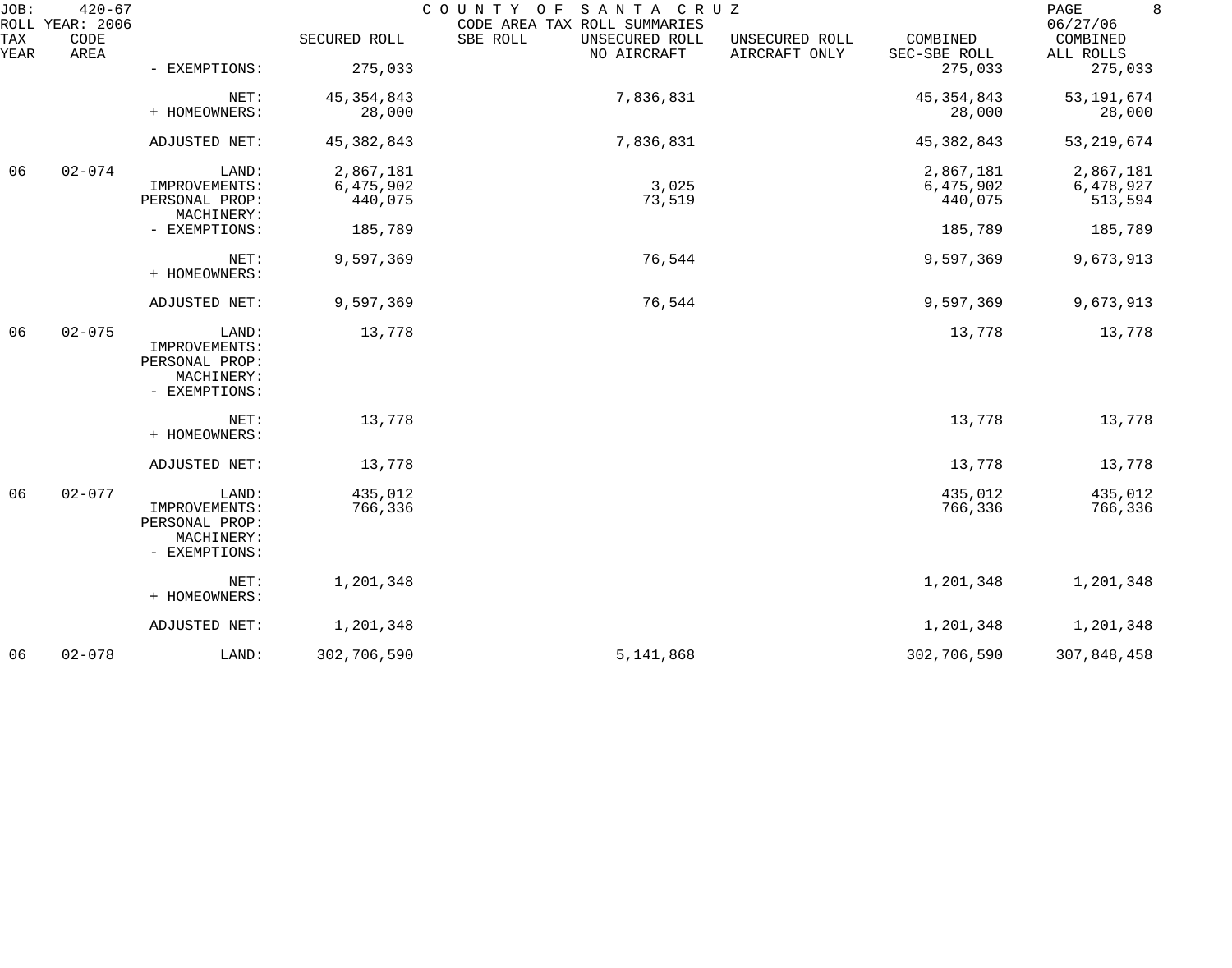| JOB:        | $420 - 67$                      |                |               | SANTA CRUZ<br>COUNTY OF                                                   |         |                                 |                          | 9<br>PAGE                         |
|-------------|---------------------------------|----------------|---------------|---------------------------------------------------------------------------|---------|---------------------------------|--------------------------|-----------------------------------|
| TAX<br>YEAR | ROLL YEAR: 2006<br>CODE<br>AREA |                | SECURED ROLL  | CODE AREA TAX ROLL SUMMARIES<br>SBE ROLL<br>UNSECURED ROLL<br>NO AIRCRAFT |         | UNSECURED ROLL<br>AIRCRAFT ONLY | COMBINED<br>SEC-SBE ROLL | 06/27/06<br>COMBINED<br>ALL ROLLS |
|             |                                 | IMPROVEMENTS:  | 349, 231, 350 | 29,516,897                                                                |         |                                 | 349, 231, 350            | 378,748,247                       |
|             |                                 | PERSONAL PROP: | 6,867,164     | 50,750,725                                                                |         | 43,912,285                      | 6,867,164                | 101,530,174                       |
|             |                                 | MACHINERY:     | 3, 246, 402   |                                                                           |         |                                 | 3, 246, 402              | 3,246,402                         |
|             |                                 | - EXEMPTIONS:  | 29,792,711    |                                                                           | 247,144 | 201,100                         | 29,792,711               | 30, 240, 955                      |
|             |                                 | NET:           | 632, 258, 795 | 85,162,346                                                                |         | 43,711,185                      | 632, 258, 795            | 761, 132, 326                     |
|             |                                 | + HOMEOWNERS:  | 3,234,000     |                                                                           |         |                                 | 3,234,000                | 3,234,000                         |
|             |                                 | ADJUSTED NET:  | 635, 492, 795 | 85,162,346                                                                |         |                                 | 635,492,795              | 764, 366, 326                     |
| 06          | $03 - 007$                      | LAND:          |               |                                                                           |         |                                 |                          |                                   |
|             |                                 | IMPROVEMENTS:  |               |                                                                           |         |                                 |                          |                                   |
|             |                                 | PERSONAL PROP: |               |                                                                           |         |                                 |                          |                                   |
|             |                                 | MACHINERY:     |               |                                                                           |         |                                 |                          |                                   |
|             |                                 | - EXEMPTIONS:  |               |                                                                           |         |                                 |                          |                                   |
|             |                                 | NET:           |               |                                                                           |         |                                 |                          |                                   |
|             |                                 | + HOMEOWNERS:  |               |                                                                           |         |                                 |                          |                                   |
|             |                                 | ADJUSTED NET:  |               |                                                                           |         |                                 |                          |                                   |
| 06          | $03 - 011$                      | LAND:          |               |                                                                           |         |                                 |                          |                                   |
|             |                                 | IMPROVEMENTS:  |               |                                                                           |         |                                 |                          |                                   |
|             |                                 | PERSONAL PROP: |               |                                                                           |         |                                 |                          |                                   |
|             |                                 | MACHINERY:     |               |                                                                           |         |                                 |                          |                                   |
|             |                                 | - EXEMPTIONS:  |               |                                                                           |         |                                 |                          |                                   |
|             |                                 | NET:           |               |                                                                           |         |                                 |                          |                                   |
|             |                                 | + HOMEOWNERS:  |               |                                                                           |         |                                 |                          |                                   |
|             |                                 | ADJUSTED NET:  |               |                                                                           |         |                                 |                          |                                   |
| 06          | $03 - 017$                      | LAND:          |               |                                                                           |         |                                 |                          |                                   |
|             |                                 | IMPROVEMENTS:  |               |                                                                           |         |                                 |                          |                                   |
|             |                                 | PERSONAL PROP: |               |                                                                           |         |                                 |                          |                                   |
|             |                                 | MACHINERY:     |               |                                                                           |         |                                 |                          |                                   |
|             |                                 | - EXEMPTIONS:  |               |                                                                           |         |                                 |                          |                                   |
|             |                                 | NET:           |               |                                                                           |         |                                 |                          |                                   |
|             |                                 | + HOMEOWNERS:  |               |                                                                           |         |                                 |                          |                                   |
|             |                                 | ADJUSTED NET:  |               |                                                                           |         |                                 |                          |                                   |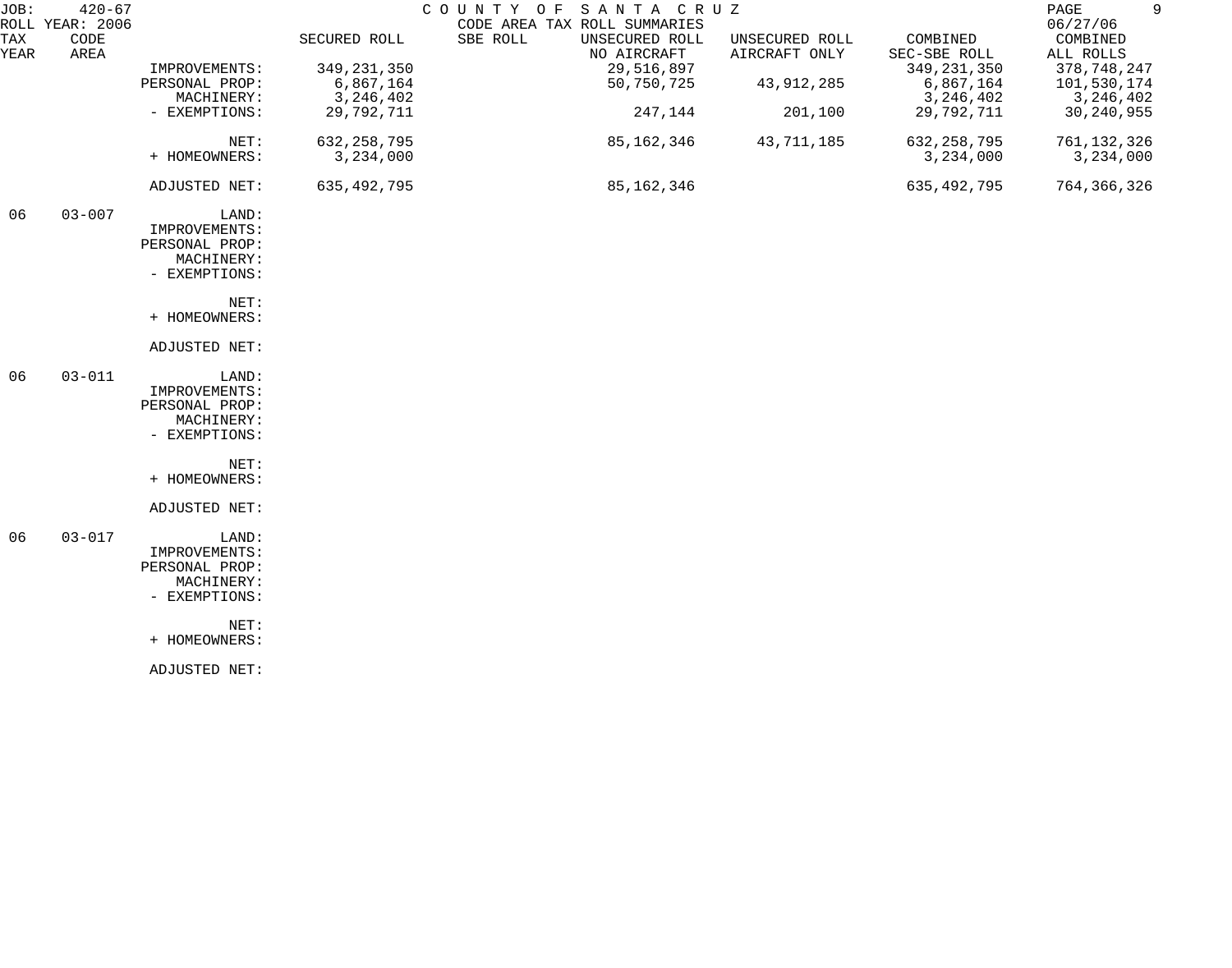| JOB:<br>ROLL | $420 - 67$<br>YEAR: 2006 |                |              | COUNTY OF SANTA CRUZ | CODE AREA TAX ROLL SUMMARIES  |                                 |                          | 10<br>PAGE<br>06/27/06 |
|--------------|--------------------------|----------------|--------------|----------------------|-------------------------------|---------------------------------|--------------------------|------------------------|
| TAX<br>YEAR  | CODE<br>AREA             |                | SECURED ROLL | SBE ROLL             | UNSECURED ROLL<br>NO AIRCRAFT | UNSECURED ROLL<br>AIRCRAFT ONLY | COMBINED<br>SEC-SBE ROLL | COMBINED<br>ALL ROLLS  |
| 06           | $03 - 020$               | LAND:          |              | 327                  |                               |                                 | 327                      | 327                    |
|              |                          | IMPROVEMENTS:  |              | 246                  |                               |                                 | 246                      | 246                    |
|              |                          | PERSONAL PROP: |              | 141                  |                               |                                 | 141                      | 141                    |
|              |                          | MACHINERY:     |              |                      |                               |                                 |                          |                        |
|              |                          | - EXEMPTIONS:  |              |                      |                               |                                 |                          |                        |
|              |                          | NET:           |              | 714                  |                               |                                 | 714                      | 714                    |
|              |                          | + HOMEOWNERS:  |              |                      |                               |                                 |                          |                        |
|              |                          | ADJUSTED NET:  |              |                      |                               |                                 | 714                      | 714                    |
| 06           | $03 - 037$               | LAND:          |              | 6,911                | 83,036                        |                                 | 6,911                    | 89,947                 |
|              |                          | IMPROVEMENTS:  |              | 5,188                | 57,370                        |                                 | 5,188                    | 62,558                 |
|              |                          | PERSONAL PROP: |              | 2,970                |                               |                                 | 2,970                    | 2,970                  |
|              |                          | MACHINERY:     |              |                      |                               |                                 |                          |                        |
|              |                          | - EXEMPTIONS:  |              |                      |                               |                                 |                          |                        |
|              |                          | NET:           |              | 15,069               | 140,406                       |                                 | 15,069                   | 155,475                |
|              |                          | + HOMEOWNERS:  |              |                      |                               |                                 |                          |                        |
|              |                          | ADJUSTED NET:  |              |                      | 140,406                       |                                 | 15,069                   | 155,475                |
| 06           | $03 - 039$               | LAND:          | 357,805      |                      |                               |                                 | 357,805                  | 357,805                |
|              |                          | IMPROVEMENTS:  | 405,506      |                      |                               |                                 | 405,506                  | 405,506                |
|              |                          | PERSONAL PROP: |              |                      | 5,650                         |                                 |                          | 5,650                  |
|              |                          | MACHINERY:     |              |                      |                               |                                 |                          |                        |
|              |                          | - EXEMPTIONS:  | 7,000        |                      |                               |                                 | 7,000                    | 7,000                  |
|              |                          | NET:           | 756,311      |                      | 5,650                         |                                 | 756,311                  | 761,961                |
|              |                          | + HOMEOWNERS:  | 7,000        |                      |                               |                                 | 7,000                    | 7,000                  |
|              |                          |                |              |                      |                               |                                 |                          |                        |
|              |                          | ADJUSTED NET:  | 763,311      |                      | 5,650                         |                                 | 763,311                  | 768,961                |
| 06           | $03 - 046$               | LAND:          | 11,280,452   |                      |                               |                                 | 11,280,452               | 11,280,452             |
|              |                          | IMPROVEMENTS:  | 4, 125, 354  |                      |                               |                                 | 4, 125, 354              | 4, 125, 354            |
|              |                          | PERSONAL PROP: |              |                      |                               |                                 |                          |                        |
|              |                          | MACHINERY:     |              |                      |                               |                                 |                          |                        |
|              |                          | - EXEMPTIONS:  | 28,000       |                      |                               |                                 | 28,000                   | 28,000                 |
|              |                          | NET:           | 15, 377, 806 |                      |                               |                                 | 15,377,806               | 15,377,806             |
|              |                          | + HOMEOWNERS:  | 28,000       |                      |                               |                                 | 28,000                   | 28,000                 |
|              |                          | ADJUSTED NET:  | 15,405,806   |                      |                               |                                 | 15,405,806               | 15,405,806             |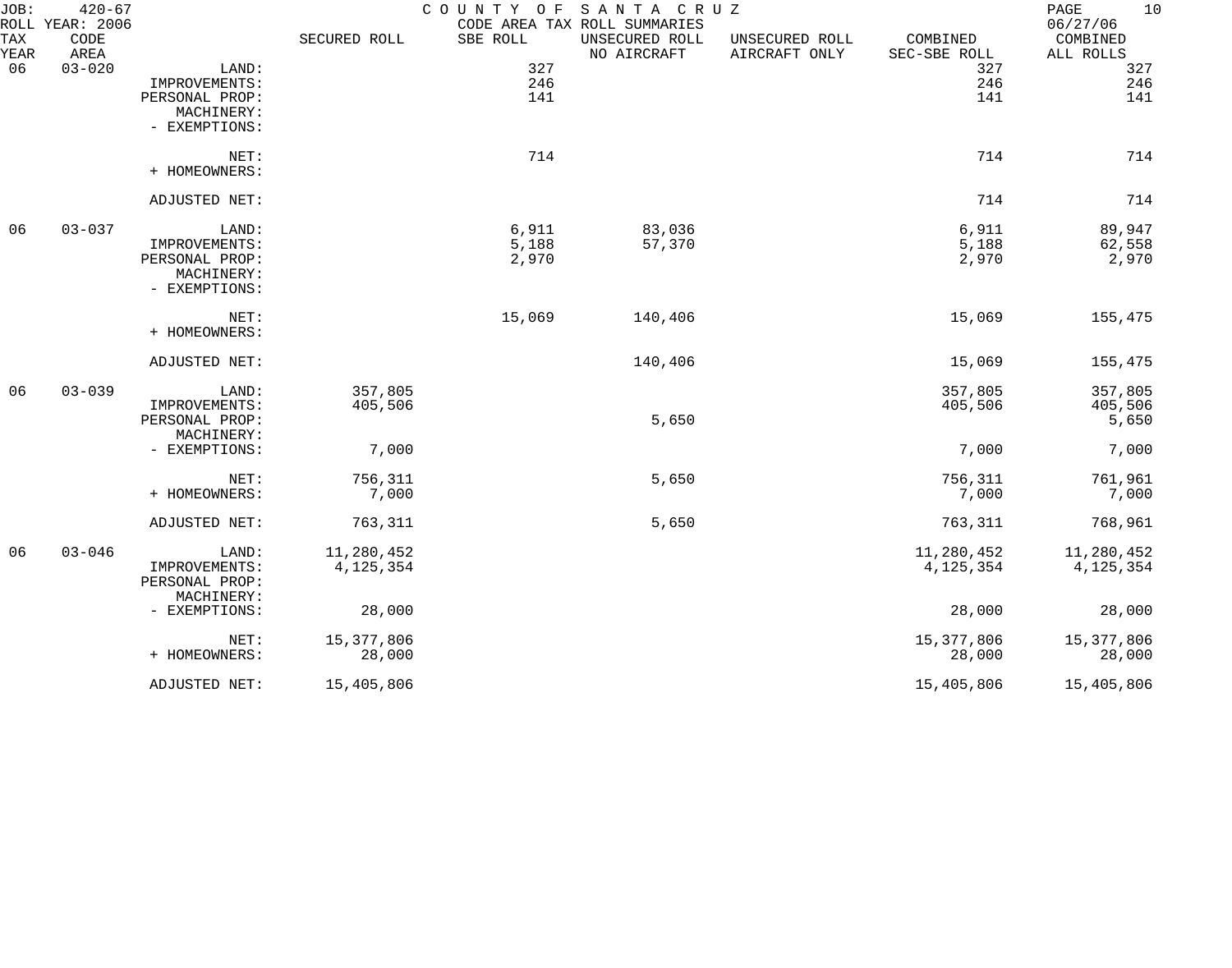| JOB:             | $420 - 67$<br>ROLL YEAR: 2006 |                                                                         |                        | SANTA CRUZ<br>COUNTY OF<br>CODE AREA TAX ROLL SUMMARIES |                                 |                          | 11<br>PAGE<br>06/27/06           |
|------------------|-------------------------------|-------------------------------------------------------------------------|------------------------|---------------------------------------------------------|---------------------------------|--------------------------|----------------------------------|
| TAX<br>YEAR      | CODE<br>AREA                  |                                                                         | SECURED ROLL           | SBE ROLL<br>UNSECURED ROLL<br>NO AIRCRAFT               | UNSECURED ROLL<br>AIRCRAFT ONLY | COMBINED<br>SEC-SBE ROLL | COMBINED<br>ALL ROLLS            |
| $03 - 050$<br>06 |                               | LAND:<br>IMPROVEMENTS:<br>PERSONAL PROP:<br>MACHINERY:<br>- EXEMPTIONS: | 570,000<br>160,000     |                                                         |                                 | 570,000<br>160,000       | 570,000<br>160,000               |
|                  |                               | NET:<br>+ HOMEOWNERS:                                                   | 730,000                |                                                         |                                 | 730,000                  | 730,000                          |
|                  |                               | ADJUSTED NET:                                                           | 730,000                |                                                         |                                 | 730,000                  | 730,000                          |
| 06               | $03 - 053$                    | LAND:<br>IMPROVEMENTS:<br>PERSONAL PROP:<br>MACHINERY:<br>- EXEMPTIONS: |                        |                                                         |                                 |                          |                                  |
|                  |                               | NET:<br>+ HOMEOWNERS:                                                   |                        |                                                         |                                 |                          |                                  |
|                  |                               | ADJUSTED NET:                                                           |                        |                                                         |                                 |                          |                                  |
| 06               | $03 - 056$                    | LAND:<br>IMPROVEMENTS:<br>PERSONAL PROP:<br>MACHINERY:<br>- EXEMPTIONS: | 6,761,977<br>5,558,977 | 7,156<br>33,533                                         |                                 | 6,761,977<br>5,558,977   | 6,761,977<br>5,566,133<br>33,533 |
|                  |                               | NET:<br>+ HOMEOWNERS:                                                   | 12,320,954             | 40,689                                                  |                                 | 12,320,954               | 12,361,643                       |
|                  |                               | ADJUSTED NET:                                                           | 12,320,954             | 40,689                                                  |                                 | 12,320,954               | 12,361,643                       |
| 06               | $03 - 063$                    | LAND:<br>IMPROVEMENTS:<br>PERSONAL PROP:<br>MACHINERY:<br>- EXEMPTIONS: | 418,656<br>348,880     |                                                         |                                 | 418,656<br>348,880       | 418,656<br>348,880               |
|                  |                               | NET:                                                                    | 767,536                |                                                         |                                 | 767,536                  | 767,536                          |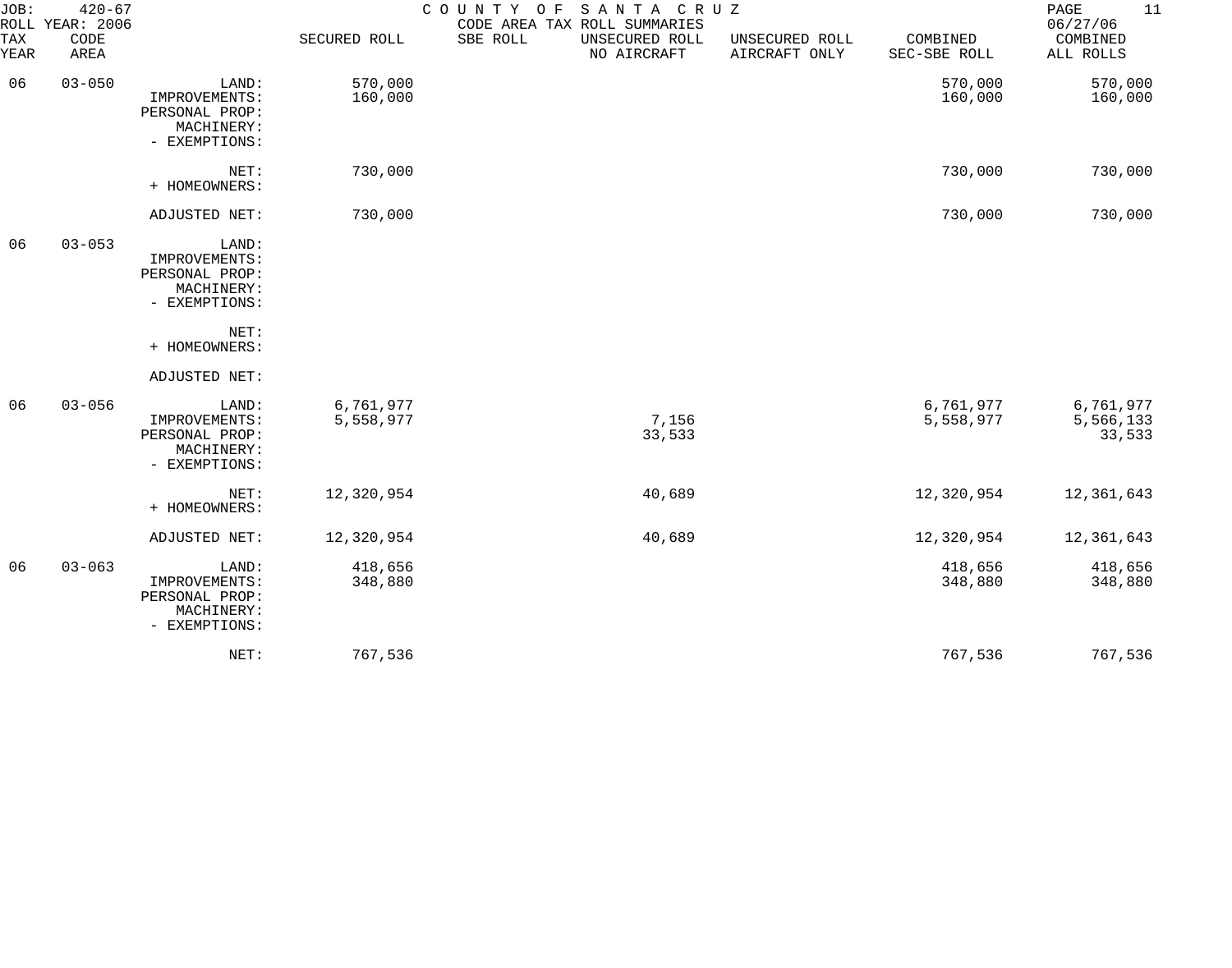| JOB:        | $420 - 67$<br>ROLL YEAR: 2006 |                                                                         |                                         | COUNTY OF             | SANTA CRUZ<br>CODE AREA TAX ROLL SUMMARIES |                                 |                                         | 12<br>PAGE<br>06/27/06                   |
|-------------|-------------------------------|-------------------------------------------------------------------------|-----------------------------------------|-----------------------|--------------------------------------------|---------------------------------|-----------------------------------------|------------------------------------------|
| TAX<br>YEAR | CODE<br>AREA                  |                                                                         | SECURED ROLL                            | SBE ROLL              | UNSECURED ROLL<br>NO AIRCRAFT              | UNSECURED ROLL<br>AIRCRAFT ONLY | COMBINED<br>SEC-SBE ROLL                | COMBINED<br>ALL ROLLS                    |
|             |                               | + HOMEOWNERS:                                                           |                                         |                       |                                            |                                 |                                         |                                          |
|             |                               | ADJUSTED NET:                                                           | 767,536                                 |                       |                                            |                                 | 767,536                                 | 767,536                                  |
| 06          | $03 - 100$                    | LAND:<br>IMPROVEMENTS:<br>PERSONAL PROP:<br>MACHINERY:<br>- EXEMPTIONS: | 85,167                                  |                       |                                            |                                 | 85,167                                  | 85,167                                   |
|             |                               | NET:<br>+ HOMEOWNERS:                                                   | 85,167                                  |                       |                                            |                                 | 85,167                                  | 85,167                                   |
|             |                               | ADJUSTED NET:                                                           | 85,167                                  |                       |                                            |                                 | 85,167                                  | 85,167                                   |
| 06          | $03 - 101$                    | LAND:<br>IMPROVEMENTS:<br>PERSONAL PROP:<br>MACHINERY:                  | 48, 444, 353<br>74,048,100<br>5,501,107 | 68,981                | 18,994,089<br>9,725,474                    |                                 | 48, 513, 334<br>74,048,100<br>5,501,107 | 48, 513, 334<br>93,042,189<br>15,226,581 |
|             |                               | - EXEMPTIONS:                                                           | 3,476,978                               |                       |                                            |                                 | 3,476,978                               | 3,476,978                                |
|             |                               | NET:<br>+ HOMEOWNERS:                                                   | 124,516,582<br>7,000                    | 68,981                | 28,719,563                                 |                                 | 124,585,563<br>7,000                    | 153, 305, 126<br>7,000                   |
|             |                               | ADJUSTED NET:                                                           | 124, 523, 582                           |                       | 28,719,563                                 |                                 | 124,592,563                             | 153, 312, 126                            |
| 06          | $03 - 102$                    | LAND:<br>IMPROVEMENTS:<br>PERSONAL PROP:<br>MACHINERY:                  | 11,739,392<br>12, 147, 871<br>79,050    | 1,696<br>1,274<br>729 | 1,906<br>249,862                           |                                 | 11,741,088<br>12,149,145<br>79,779      | 11,741,088<br>12,151,051<br>329,641      |
|             |                               | - EXEMPTIONS:                                                           | 328,107                                 |                       |                                            |                                 | 328,107                                 | 328,107                                  |
|             |                               | NET:<br>+ HOMEOWNERS:                                                   | 23,638,206<br>224,000                   | 3,699                 | 251,768                                    |                                 | 23,641,905<br>224,000                   | 23,893,673<br>224,000                    |
|             |                               | ADJUSTED NET:                                                           | 23,862,206                              |                       | 251,768                                    |                                 | 23,865,905                              | 24, 117, 673                             |
| 06          | $03 - 103$                    | LAND:<br>IMPROVEMENTS:<br>PERSONAL PROP:<br>MACHINERY:                  | 4,819,615<br>3,667,115                  |                       | 34,157<br>735,272                          |                                 | 4,819,615<br>3,667,115                  | 4,819,615<br>3,701,272<br>735,272        |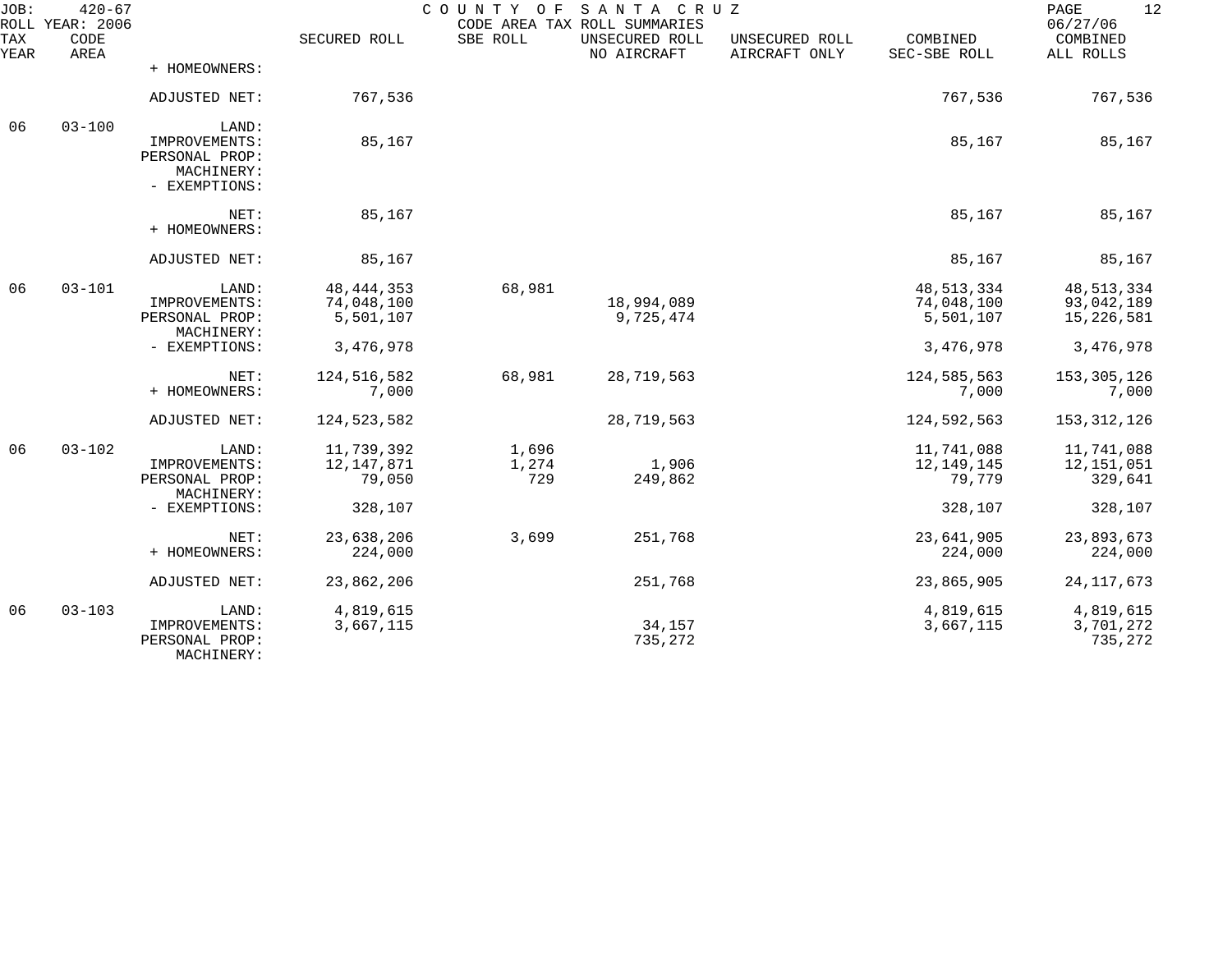| JOB:        | $420 - 67$<br>ROLL YEAR: 2006 |                                                                         |                                                                | SANTA CRUZ<br>COUNTY OF<br>CODE AREA TAX ROLL SUMMARIES | 13<br>PAGE<br>06/27/06            |                                 |                                                              |                                                                |
|-------------|-------------------------------|-------------------------------------------------------------------------|----------------------------------------------------------------|---------------------------------------------------------|-----------------------------------|---------------------------------|--------------------------------------------------------------|----------------------------------------------------------------|
| TAX<br>YEAR | CODE<br>AREA                  |                                                                         | SECURED ROLL                                                   | SBE ROLL                                                | UNSECURED ROLL<br>NO AIRCRAFT     | UNSECURED ROLL<br>AIRCRAFT ONLY | COMBINED<br>SEC-SBE ROLL                                     | COMBINED<br>ALL ROLLS                                          |
|             |                               | - EXEMPTIONS:                                                           |                                                                |                                                         |                                   |                                 |                                                              |                                                                |
|             |                               | NET:<br>+ HOMEOWNERS:                                                   | 8,486,730                                                      |                                                         | 769,429                           |                                 | 8,486,730                                                    | 9,256,159                                                      |
|             |                               | ADJUSTED NET:                                                           | 8,486,730                                                      |                                                         | 769,429                           |                                 | 8,486,730                                                    | 9,256,159                                                      |
| 06          | $03 - 104$                    | LAND:<br>IMPROVEMENTS:<br>PERSONAL PROP:<br>MACHINERY:<br>- EXEMPTIONS: | 4,670,120<br>5,867,201<br>393,340<br>59,694                    |                                                         | 1,007,421<br>972,506              |                                 | 4,670,120<br>5,867,201<br>393,340<br>59,694                  | 4,670,120<br>6,874,622<br>1,365,846<br>59,694                  |
|             |                               | NET:<br>+ HOMEOWNERS:                                                   | 10,990,355                                                     |                                                         | 1,979,927                         |                                 | 10,990,355                                                   | 12,970,282                                                     |
|             |                               | ADJUSTED NET:                                                           | 10,990,355                                                     |                                                         | 1,979,927                         |                                 | 10,990,355                                                   | 12,970,282                                                     |
| 06          | $03 - 105$                    | LAND:<br>IMPROVEMENTS:<br>PERSONAL PROP:<br>MACHINERY:<br>- EXEMPTIONS: | 14,955,816<br>17,172,800<br>244,049<br>793,872<br>68,600       |                                                         | 1,592,672<br>2,672,988            |                                 | 14,955,816<br>17,172,800<br>244,049<br>793,872<br>68,600     | 14,955,816<br>18,765,472<br>2,917,037<br>793,872<br>68,600     |
|             |                               | NET:<br>+ HOMEOWNERS:                                                   | 33,097,937<br>68,600                                           |                                                         | 4,265,660                         |                                 | 33,097,937<br>68,600                                         | 37, 363, 597<br>68,600                                         |
|             |                               | ADJUSTED NET:                                                           | 33, 166, 537                                                   |                                                         | 4,265,660                         |                                 | 33, 166, 537                                                 | 37, 432, 197                                                   |
| 06          | $03 - 106$                    | LAND:<br>IMPROVEMENTS:<br>PERSONAL PROP:<br>MACHINERY:<br>- EXEMPTIONS: | 161, 374, 988<br>135,281,664<br>396,339<br>31,642<br>4,026,750 | 191,419<br>143,710<br>82,269                            | 135,000<br>1,497,167<br>1,840,081 |                                 | 161,566,407<br>135,425,374<br>478,608<br>31,642<br>4,026,750 | 161,701,407<br>136,922,541<br>2,318,689<br>31,642<br>4,026,750 |
|             |                               | NET:<br>+ HOMEOWNERS:                                                   | 293,057,883<br>3,402,000                                       | 417,398                                                 | 3, 472, 248                       |                                 | 293, 475, 281<br>3,402,000                                   | 296, 947, 529<br>3,402,000                                     |
|             |                               | ADJUSTED NET:                                                           | 296, 459, 883                                                  |                                                         | 3, 472, 248                       |                                 | 296,877,281                                                  | 300, 349, 529                                                  |
| 06          | $03 - 108$                    | LAND:                                                                   | 442, 412, 223                                                  | 738,471                                                 | 498,295                           |                                 | 443,150,694                                                  | 443,648,989                                                    |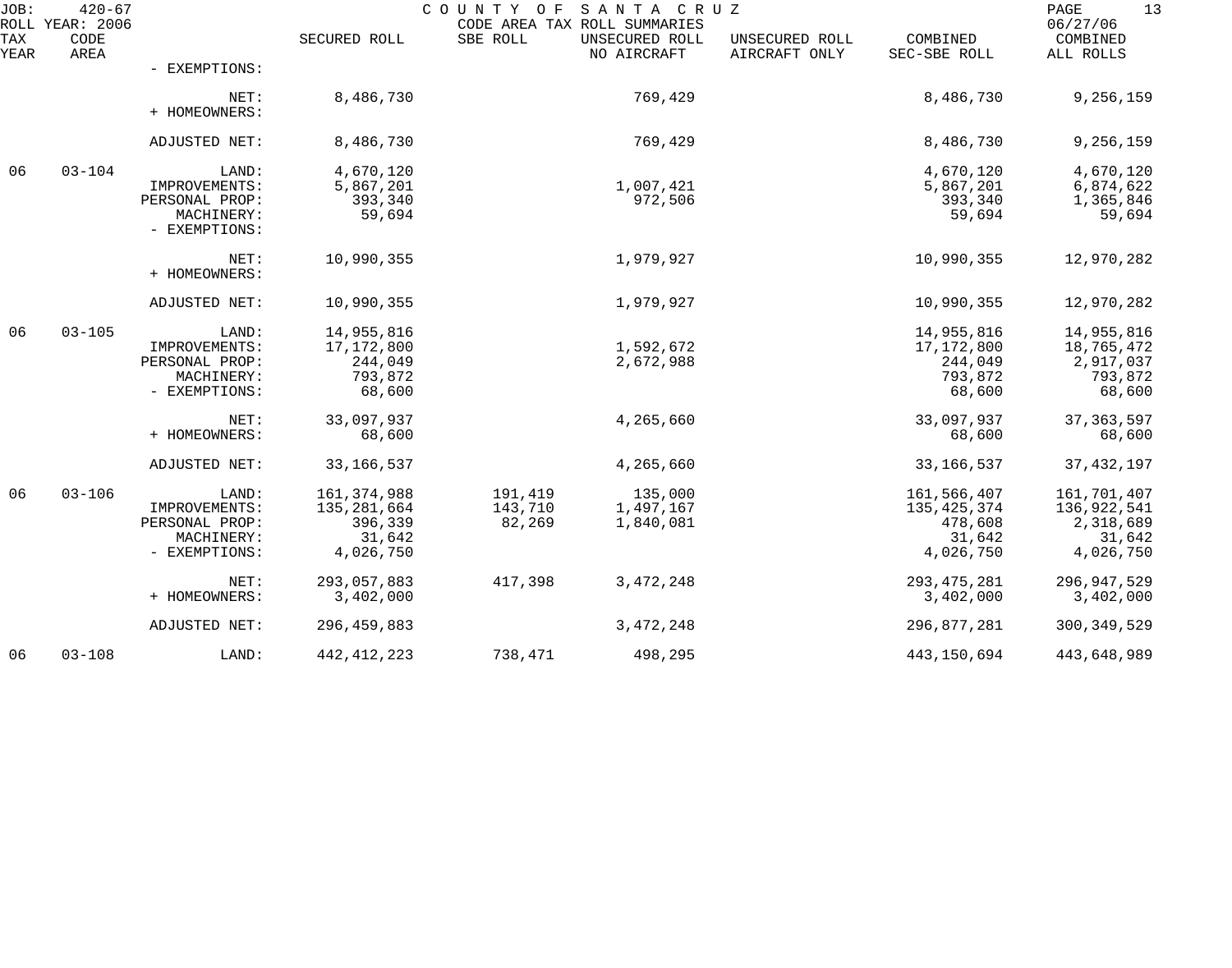| JOB:        | $420 - 67$                      |                              |               | COUNTY OF | SANTA CRUZ                                                    |                                 |                          | 14<br>PAGE                        |
|-------------|---------------------------------|------------------------------|---------------|-----------|---------------------------------------------------------------|---------------------------------|--------------------------|-----------------------------------|
| TAX<br>YEAR | ROLL YEAR: 2006<br>CODE<br>AREA |                              | SECURED ROLL  | SBE ROLL  | CODE AREA TAX ROLL SUMMARIES<br>UNSECURED ROLL<br>NO AIRCRAFT | UNSECURED ROLL<br>AIRCRAFT ONLY | COMBINED<br>SEC-SBE ROLL | 06/27/06<br>COMBINED<br>ALL ROLLS |
|             |                                 | IMPROVEMENTS:                | 292,518,587   | 44,912    | 6,466,528                                                     |                                 | 292,563,499              | 299,030,027                       |
|             |                                 | PERSONAL PROP:               | 576,554       | 25,710    | 12,100,952                                                    |                                 | 602,264                  | 12,703,216                        |
|             |                                 | MACHINERY:                   | 5,603         |           |                                                               |                                 | 5,603                    | 5,603                             |
|             |                                 | - EXEMPTIONS:                | 18,085,241    |           | 33,834                                                        |                                 | 18,085,241               | 18,119,075                        |
|             |                                 | NET:                         | 717, 427, 726 | 809,093   | 19,031,941                                                    |                                 | 718,236,819              | 737, 268, 760                     |
|             |                                 | + HOMEOWNERS:                | 4,908,400     |           |                                                               |                                 | 4,908,400                | 4,908,400                         |
|             |                                 | ADJUSTED NET:                | 722,336,126   |           | 19,031,941                                                    |                                 | 723, 145, 219            | 742,177,160                       |
| 06          | $03 - 109$                      | LAND:                        | 14,337,781    |           |                                                               |                                 | 14,337,781               | 14,337,781                        |
|             |                                 | IMPROVEMENTS:                | 11,679,557    |           | 738,993                                                       |                                 | 11,679,557               | 12,418,550                        |
|             |                                 | PERSONAL PROP:               | 312,819       |           | 1,941,320                                                     |                                 | 312,819                  | 2, 254, 139                       |
|             |                                 | MACHINERY:                   | 85,949        |           |                                                               |                                 | 85,949                   | 85,949                            |
|             |                                 | - EXEMPTIONS:                | 35,124        |           |                                                               |                                 | 35,124                   | 35,124                            |
|             |                                 | NET:                         | 26,380,982    |           | 2,680,313                                                     |                                 | 26,380,982               | 29,061,295                        |
|             |                                 | + HOMEOWNERS:                | 35,000        |           |                                                               |                                 | 35,000                   | 35,000                            |
|             |                                 | ADJUSTED NET:                | 26, 415, 982  |           | 2,680,313                                                     |                                 | 26, 415, 982             | 29,096,295                        |
| 06          | $03 - 110$                      | LAND:                        | 24, 914, 674  |           |                                                               |                                 | 24,914,674               | 24,914,674                        |
|             |                                 | IMPROVEMENTS:                | 17,957,525    |           | 5,822                                                         |                                 | 17,957,525               | 17,963,347                        |
|             |                                 | PERSONAL PROP:<br>MACHINERY: | 5,400         |           | 975,856                                                       |                                 | 5,400                    | 981,256                           |
|             |                                 | - EXEMPTIONS:                | 404,871       |           |                                                               |                                 | 404,871                  | 404,871                           |
|             |                                 | NET:                         | 42, 472, 728  |           | 981,678                                                       |                                 | 42, 472, 728             | 43, 454, 406                      |
|             |                                 | + HOMEOWNERS:                | 404,600       |           |                                                               |                                 | 404,600                  | 404,600                           |
|             |                                 | ADJUSTED NET:                | 42,877,328    |           | 981,678                                                       |                                 | 42,877,328               | 43,859,006                        |
| 06          | $03 - 111$                      | LAND:                        | 29, 231, 182  |           |                                                               |                                 | 29, 231, 182             | 29, 231, 182                      |
|             |                                 | IMPROVEMENTS:                | 24,798,105    |           | 466,482                                                       |                                 | 24,798,105               | 25, 264, 587                      |
|             |                                 | PERSONAL PROP:<br>MACHINERY: |               |           | 910,871                                                       |                                 |                          | 910,871                           |
|             |                                 | - EXEMPTIONS:                | 2,106,259     |           |                                                               |                                 | 2,106,259                | 2,106,259                         |
|             |                                 | NET:                         | 51,923,028    |           | 1,377,353                                                     |                                 | 51,923,028               | 53,300,381                        |
|             |                                 | + HOMEOWNERS:                | 369,600       |           |                                                               |                                 | 369,600                  | 369,600                           |
|             |                                 | ADJUSTED NET:                | 52, 292, 628  |           | 1,377,353                                                     |                                 | 52, 292, 628             | 53,669,981                        |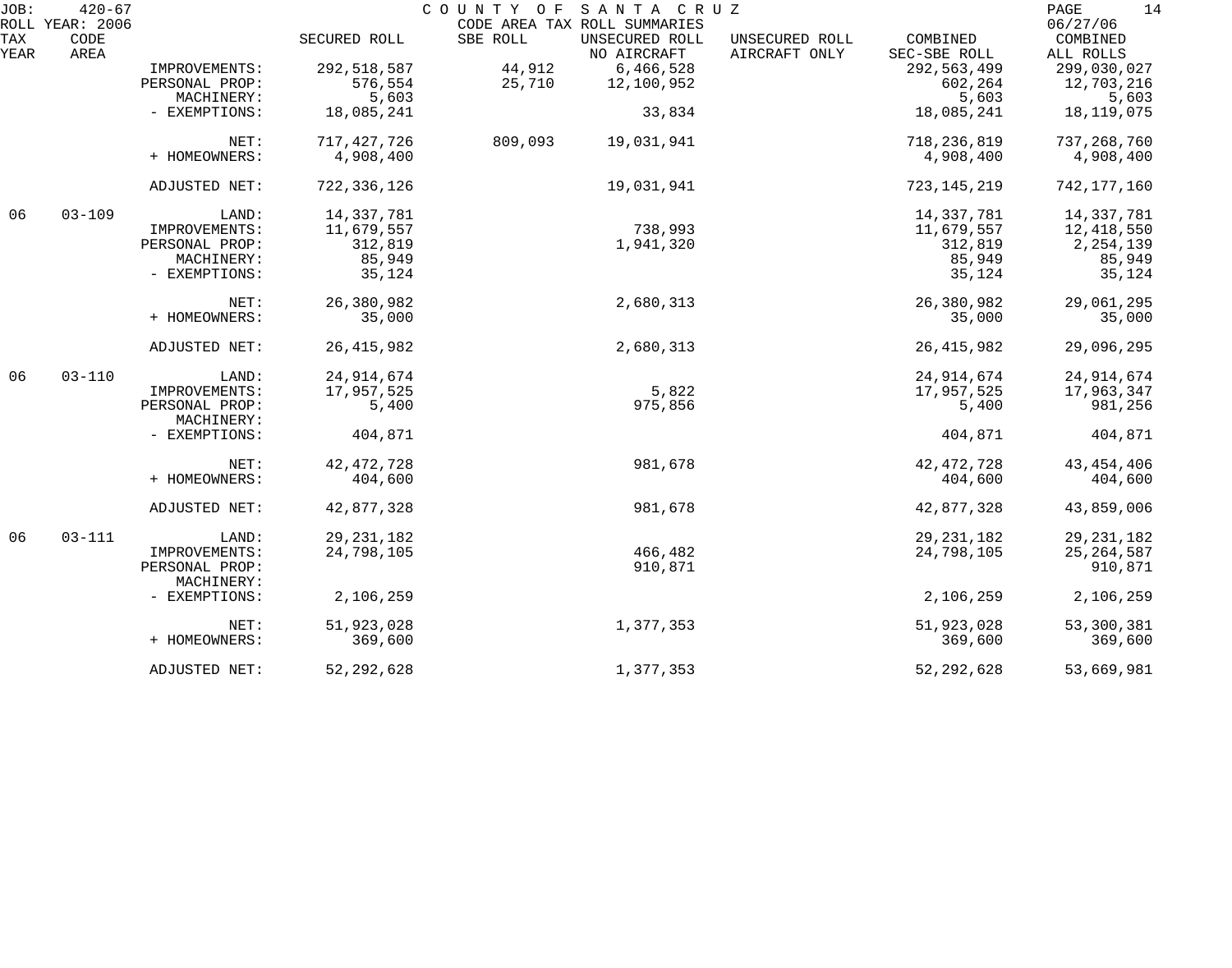| JOB: | $420 - 67$      |                |              |          | COUNTY OF SANTA CRUZ         |                |              | 15<br>PAGE   |
|------|-----------------|----------------|--------------|----------|------------------------------|----------------|--------------|--------------|
|      | ROLL YEAR: 2006 |                |              |          | CODE AREA TAX ROLL SUMMARIES |                |              | 06/27/06     |
| TAX  | CODE            |                | SECURED ROLL | SBE ROLL | UNSECURED ROLL               | UNSECURED ROLL | COMBINED     | COMBINED     |
| YEAR | AREA            |                |              |          | NO AIRCRAFT                  | AIRCRAFT ONLY  | SEC-SBE ROLL | ALL ROLLS    |
| 06   | $03 - 112$      | LAND:          | 55, 216, 244 | 2,452    |                              |                | 55, 218, 696 | 55, 218, 696 |
|      |                 | IMPROVEMENTS:  | 44,648,629   | 1,841    | 1,025,459                    |                | 44,650,470   | 45,675,929   |
|      |                 | PERSONAL PROP: | 49,000       | 1,054    | 1,046,566                    |                | 50,054       | 1,096,620    |
|      |                 | MACHINERY:     |              |          |                              |                |              |              |
|      |                 | - EXEMPTIONS:  | 1,019,200    |          | 49,491                       |                | 1,019,200    | 1,068,691    |
|      |                 | NET:           | 98,894,673   | 5,347    | 2,022,534                    |                | 98,900,020   | 100,922,554  |
|      |                 | + HOMEOWNERS:  | 1,019,200    |          |                              |                | 1,019,200    | 1,019,200    |
|      |                 | ADJUSTED NET:  | 99, 913, 873 |          | 2,022,534                    |                | 99,919,220   | 101,941,754  |
| 06   | $03 - 113$      | LAND:          | 18,049,202   |          |                              |                | 18,049,202   | 18,049,202   |
|      |                 | IMPROVEMENTS:  | 22,088,472   |          | 1,741,367                    |                | 22,088,472   | 23,829,839   |
|      |                 | PERSONAL PROP: |              |          | 1,338,690                    |                |              | 1,338,690    |
|      |                 | MACHINERY:     |              |          |                              |                |              |              |
|      |                 | - EXEMPTIONS:  | 224,000      |          |                              |                | 224,000      | 224,000      |
|      |                 | NET:           | 39, 913, 674 |          | 3,080,057                    |                | 39,913,674   | 42,993,731   |
|      |                 | + HOMEOWNERS:  | 224,000      |          |                              |                | 224,000      | 224,000      |
|      |                 |                |              |          |                              |                |              |              |
|      |                 | ADJUSTED NET:  | 40, 137, 674 |          | 3,080,057                    |                | 40, 137, 674 | 43, 217, 731 |
| 06   | $03 - 114$      | LAND:          | 285,097      | 4,626    |                              |                | 289,723      | 289,723      |
|      |                 | IMPROVEMENTS:  | 491,421      | 3,473    |                              |                | 494,894      | 494,894      |
|      |                 | PERSONAL PROP: | 3,000        | 1,988    |                              |                | 4,988        | 4,988        |
|      |                 | MACHINERY:     |              |          |                              |                |              |              |
|      |                 | - EXEMPTIONS:  | 28,593       |          |                              |                | 28,593       | 28,593       |
|      |                 | NET:           | 750,925      | 10,087   |                              |                | 761,012      | 761,012      |
|      |                 | + HOMEOWNERS:  | 28,000       |          |                              |                | 28,000       | 28,000       |
|      |                 |                |              |          |                              |                |              |              |
|      |                 | ADJUSTED NET:  | 778,925      |          |                              |                | 789,012      | 789,012      |
|      |                 |                |              |          |                              |                |              |              |

 06 03-115 LAND: IMPROVEMENTS: PERSONAL PROP: MACHINERY:

- EXEMPTIONS:

NET:

+ HOMEOWNERS:

ADJUSTED NET: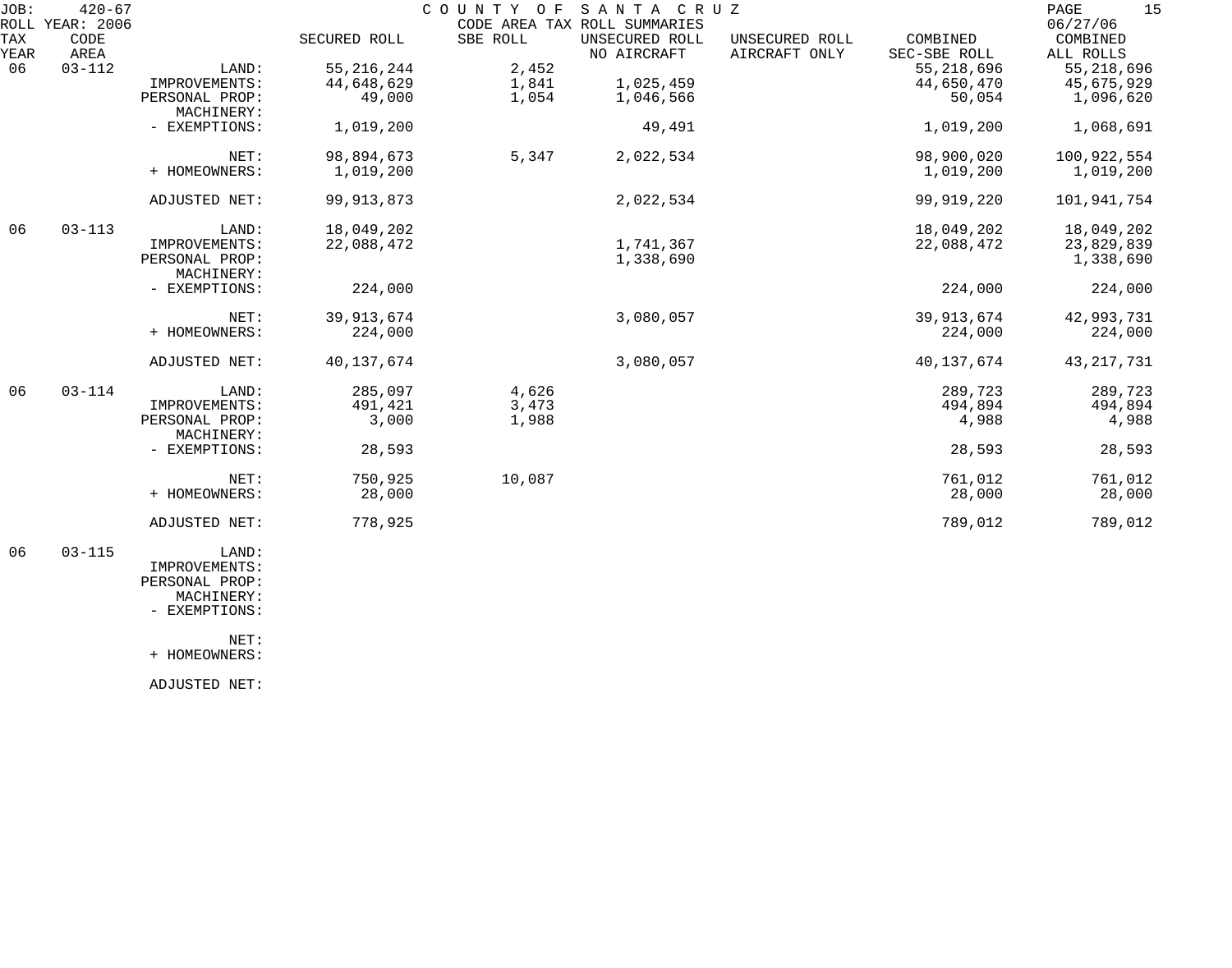| JOB:        | $420 - 67$<br>ROLL YEAR: 2006 |                                                                         |              |          | COUNTY OF SANTA CRUZ<br>CODE AREA TAX ROLL SUMMARIES |                                 |                          | 16<br>PAGE<br>06/27/06 |
|-------------|-------------------------------|-------------------------------------------------------------------------|--------------|----------|------------------------------------------------------|---------------------------------|--------------------------|------------------------|
| TAX<br>YEAR | CODE<br>AREA                  |                                                                         | SECURED ROLL | SBE ROLL | UNSECURED ROLL<br>NO AIRCRAFT                        | UNSECURED ROLL<br>AIRCRAFT ONLY | COMBINED<br>SEC-SBE ROLL | COMBINED<br>ALL ROLLS  |
| 06          | $03 - 116$                    | LAND:<br>IMPROVEMENTS:<br>PERSONAL PROP:<br>MACHINERY:<br>- EXEMPTIONS: |              |          |                                                      |                                 |                          |                        |
|             |                               | NET:<br>+ HOMEOWNERS:                                                   |              |          |                                                      |                                 |                          |                        |
|             |                               | ADJUSTED NET:                                                           |              |          |                                                      |                                 |                          |                        |
| 06          | $04 - 001$                    | LAND:<br>IMPROVEMENTS:<br>PERSONAL PROP:<br>MACHINERY:<br>- EXEMPTIONS: |              |          | 43,139                                               |                                 |                          | 43,139                 |
|             |                               | NET:<br>+ HOMEOWNERS:                                                   |              |          | 43,139                                               |                                 |                          | 43,139                 |
|             |                               | ADJUSTED NET:                                                           |              |          | 43,139                                               |                                 |                          | 43,139                 |
| 06          | $04 - 005$                    | LAND:<br>IMPROVEMENTS:<br>PERSONAL PROP:<br>MACHINERY:<br>- EXEMPTIONS: | 57,359       |          |                                                      |                                 | 57,359                   | 57,359                 |
|             |                               | NET:<br>+ HOMEOWNERS:                                                   | 57,359       |          |                                                      |                                 | 57,359                   | 57,359                 |
|             |                               | ADJUSTED NET:                                                           | 57,359       |          |                                                      |                                 | 57,359                   | 57,359                 |
| 06          | $04 - 006$                    | LAND:<br>IMPROVEMENTS:<br>PERSONAL PROP:<br>MACHINERY:                  | 892,653      |          |                                                      |                                 | 892,653                  | 892,653                |
|             |                               | - EXEMPTIONS:                                                           | 63           |          |                                                      |                                 | 63                       | 63                     |
|             |                               | NET:                                                                    | 892,590      |          |                                                      |                                 | 892,590                  | 892,590                |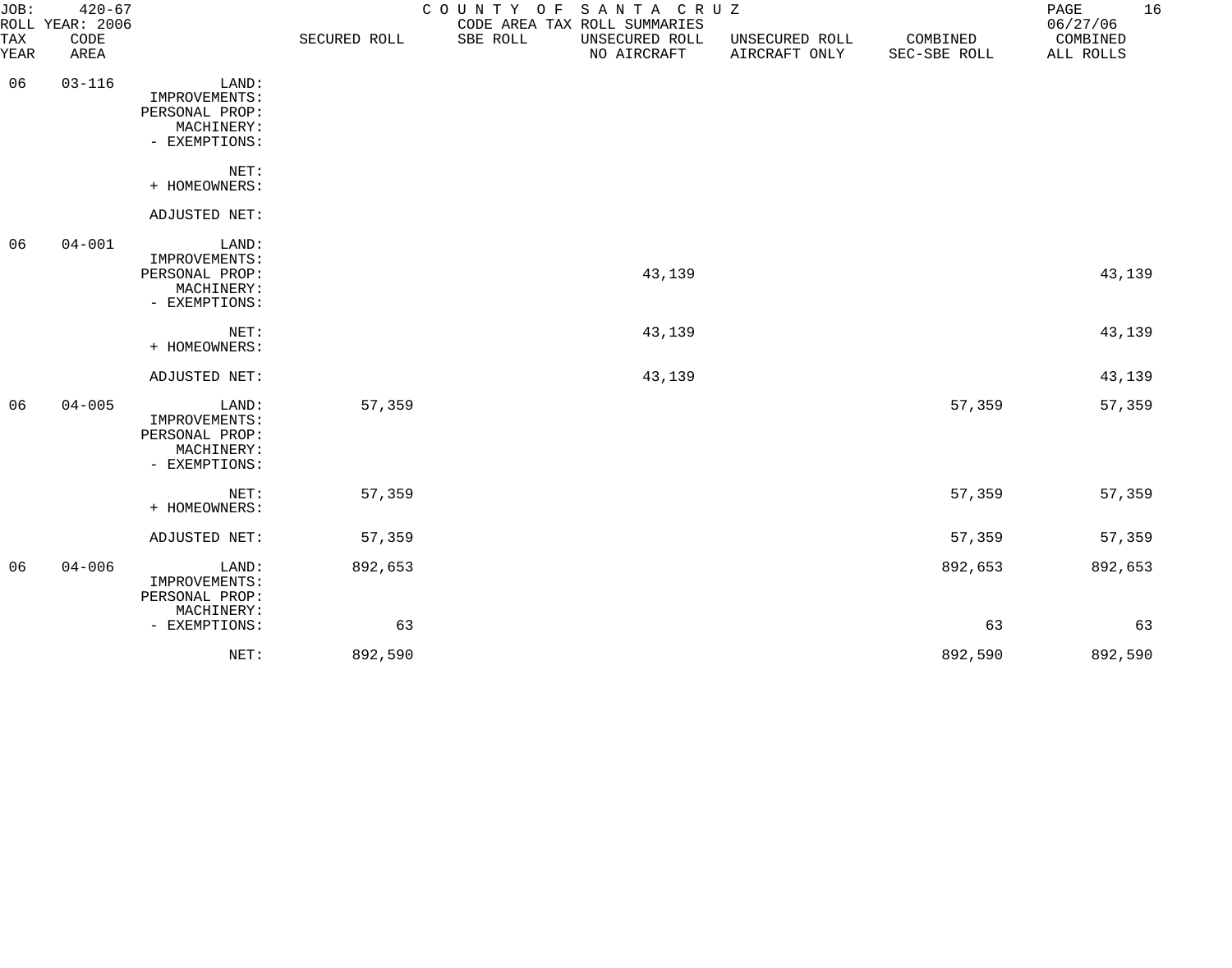| JOB:        | $420 - 67$<br>ROLL YEAR: 2006 |                                                                         |                          | COUNTY OF<br>SANTA CRUZ<br>CODE AREA TAX ROLL SUMMARIES |                                 |                          | 17<br>PAGE<br>06/27/06             |
|-------------|-------------------------------|-------------------------------------------------------------------------|--------------------------|---------------------------------------------------------|---------------------------------|--------------------------|------------------------------------|
| TAX<br>YEAR | CODE<br>AREA                  |                                                                         | SECURED ROLL             | SBE ROLL<br>UNSECURED ROLL<br>NO AIRCRAFT               | UNSECURED ROLL<br>AIRCRAFT ONLY | COMBINED<br>SEC-SBE ROLL | COMBINED<br>ALL ROLLS              |
|             |                               | + HOMEOWNERS:                                                           |                          |                                                         |                                 |                          |                                    |
|             |                               | ADJUSTED NET:                                                           | 892,590                  |                                                         |                                 | 892,590                  | 892,590                            |
| 06          | $04 - 013$                    | LAND:<br>IMPROVEMENTS:<br>PERSONAL PROP:<br>MACHINERY:<br>- EXEMPTIONS: | 428,968<br>1,693,927     | 20,895<br>270,616                                       |                                 | 428,968<br>1,693,927     | 428,968<br>1,714,822<br>270,616    |
|             |                               | NET:<br>+ HOMEOWNERS:                                                   | 2,122,895                | 291,511                                                 |                                 | 2,122,895                | 2, 414, 406                        |
|             |                               | ADJUSTED NET:                                                           | 2,122,895                | 291,511                                                 |                                 | 2,122,895                | 2,414,406                          |
| 06          | $04 - 020$                    | LAND:<br>IMPROVEMENTS:<br>PERSONAL PROP:<br>MACHINERY:                  | 1,244,763<br>871,964     | 115,303                                                 |                                 | 1,244,763<br>871,964     | 1,244,763<br>871,964<br>115,303    |
|             |                               | - EXEMPTIONS:                                                           | 14,000                   |                                                         |                                 | 14,000                   | 14,000                             |
|             |                               | NET:<br>+ HOMEOWNERS:                                                   | 2,102,727<br>14,000      | 115,303                                                 |                                 | 2,102,727<br>14,000      | 2,218,030<br>14,000                |
|             |                               | ADJUSTED NET:                                                           | 2, 116, 727              | 115,303                                                 |                                 | 2,116,727                | 2,232,030                          |
| 06          | $04 - 022$                    | LAND:<br>IMPROVEMENTS:<br>PERSONAL PROP:<br>MACHINERY:<br>- EXEMPTIONS: | 385,924                  |                                                         |                                 | 385,924                  | 385,924                            |
|             |                               | NET:<br>+ HOMEOWNERS:                                                   | 385,924                  |                                                         |                                 | 385,924                  | 385,924                            |
|             |                               | ADJUSTED NET:                                                           | 385,924                  |                                                         |                                 | 385,924                  | 385,924                            |
| 06          | $04 - 028$                    | LAND:<br>IMPROVEMENTS:<br>PERSONAL PROP:<br>MACHINERY:                  | 21,966,469<br>18,324,642 | 15,776                                                  |                                 | 21,966,469<br>18,324,642 | 21,966,469<br>18,324,642<br>15,776 |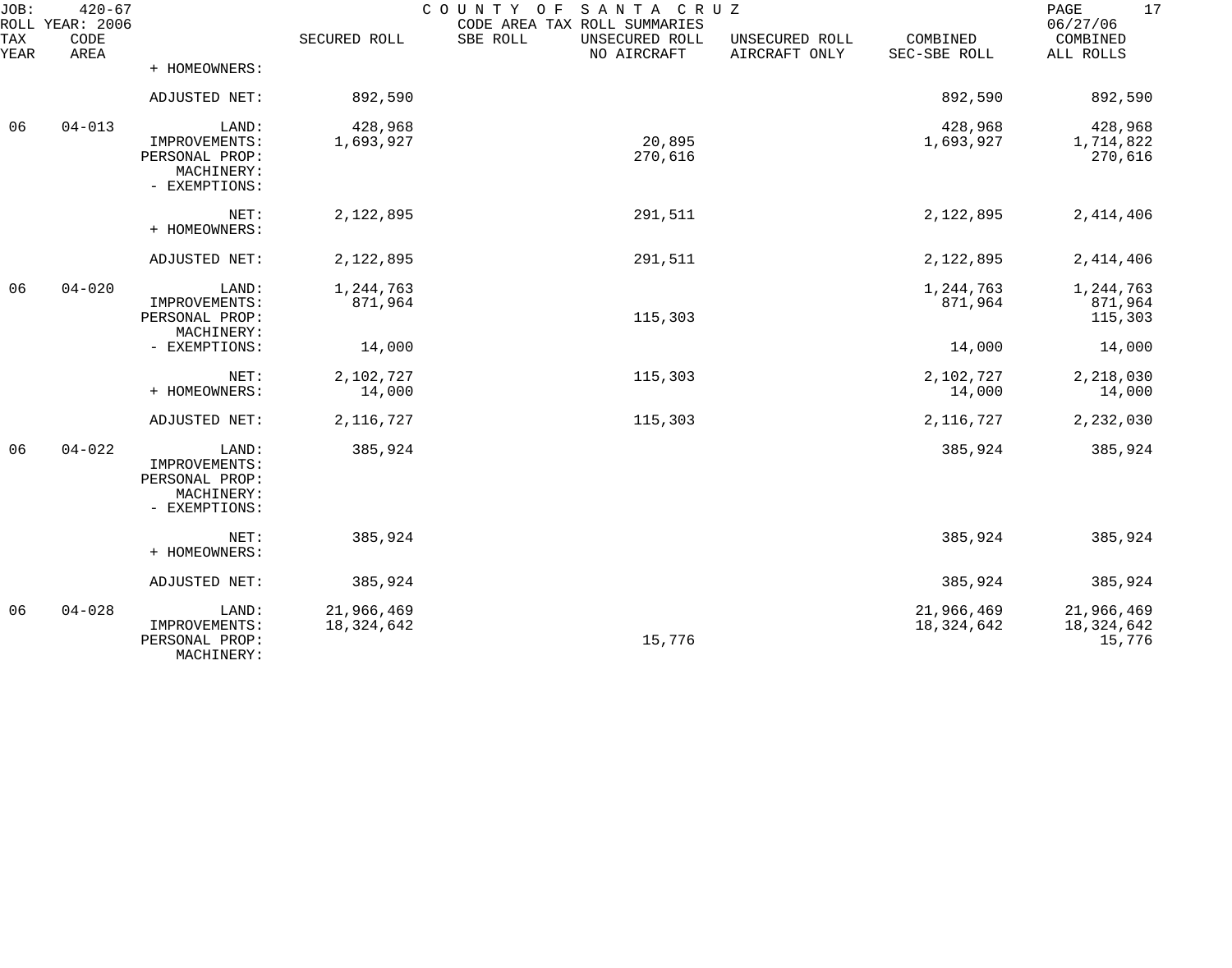| JOB:        | $420 - 67$<br>ROLL YEAR: 2006 |                                                                         |                       | SANTA CRUZ<br>COUNTY OF<br>CODE AREA TAX ROLL SUMMARIES |                                 |                          | 18<br>PAGE<br>06/27/06 |
|-------------|-------------------------------|-------------------------------------------------------------------------|-----------------------|---------------------------------------------------------|---------------------------------|--------------------------|------------------------|
| TAX<br>YEAR | CODE<br>AREA                  |                                                                         | SECURED ROLL          | SBE ROLL<br>UNSECURED ROLL<br>NO AIRCRAFT               | UNSECURED ROLL<br>AIRCRAFT ONLY | COMBINED<br>SEC-SBE ROLL | COMBINED<br>ALL ROLLS  |
|             |                               | - EXEMPTIONS:                                                           | 726,343               |                                                         |                                 | 726,343                  | 726,343                |
|             |                               | NET:<br>+ HOMEOWNERS:                                                   | 39,564,768<br>357,000 | 15,776                                                  |                                 | 39,564,768<br>357,000    | 39,580,544<br>357,000  |
|             |                               | ADJUSTED NET:                                                           | 39,921,768            | 15,776                                                  |                                 | 39,921,768               | 39,937,544             |
| 06          | $04 - 032$                    | LAND:<br>IMPROVEMENTS:<br>PERSONAL PROP:<br>MACHINERY:<br>- EXEMPTIONS: |                       |                                                         |                                 |                          |                        |
|             |                               | NET:<br>+ HOMEOWNERS:                                                   |                       |                                                         |                                 |                          |                        |
|             |                               | ADJUSTED NET:                                                           |                       |                                                         |                                 |                          |                        |
| 06          | $04 - 034$                    | LAND:<br>IMPROVEMENTS:<br>PERSONAL PROP:<br>MACHINERY:<br>- EXEMPTIONS: |                       |                                                         |                                 |                          |                        |
|             |                               | NET:<br>+ HOMEOWNERS:                                                   |                       |                                                         |                                 |                          |                        |
|             |                               | ADJUSTED NET:                                                           |                       |                                                         |                                 |                          |                        |
| 06          | $04 - 035$                    | LAND:<br>IMPROVEMENTS:<br>PERSONAL PROP:<br>MACHINERY:                  | 487,781<br>708,670    |                                                         |                                 | 487,781<br>708,670       | 487,781<br>708,670     |
|             |                               | - EXEMPTIONS:                                                           | 7,000                 |                                                         |                                 | 7,000                    | 7,000                  |
|             |                               | NET:<br>+ HOMEOWNERS:                                                   | 1,189,451<br>7,000    |                                                         |                                 | 1,189,451<br>7,000       | 1,189,451<br>7,000     |
|             |                               | ADJUSTED NET:                                                           | 1,196,451             |                                                         |                                 | 1,196,451                | 1,196,451              |
| 06          | $04 - 050$                    | LAND:                                                                   | 360,815,953           | 368,526                                                 |                                 | 360,815,953              | 361, 184, 479          |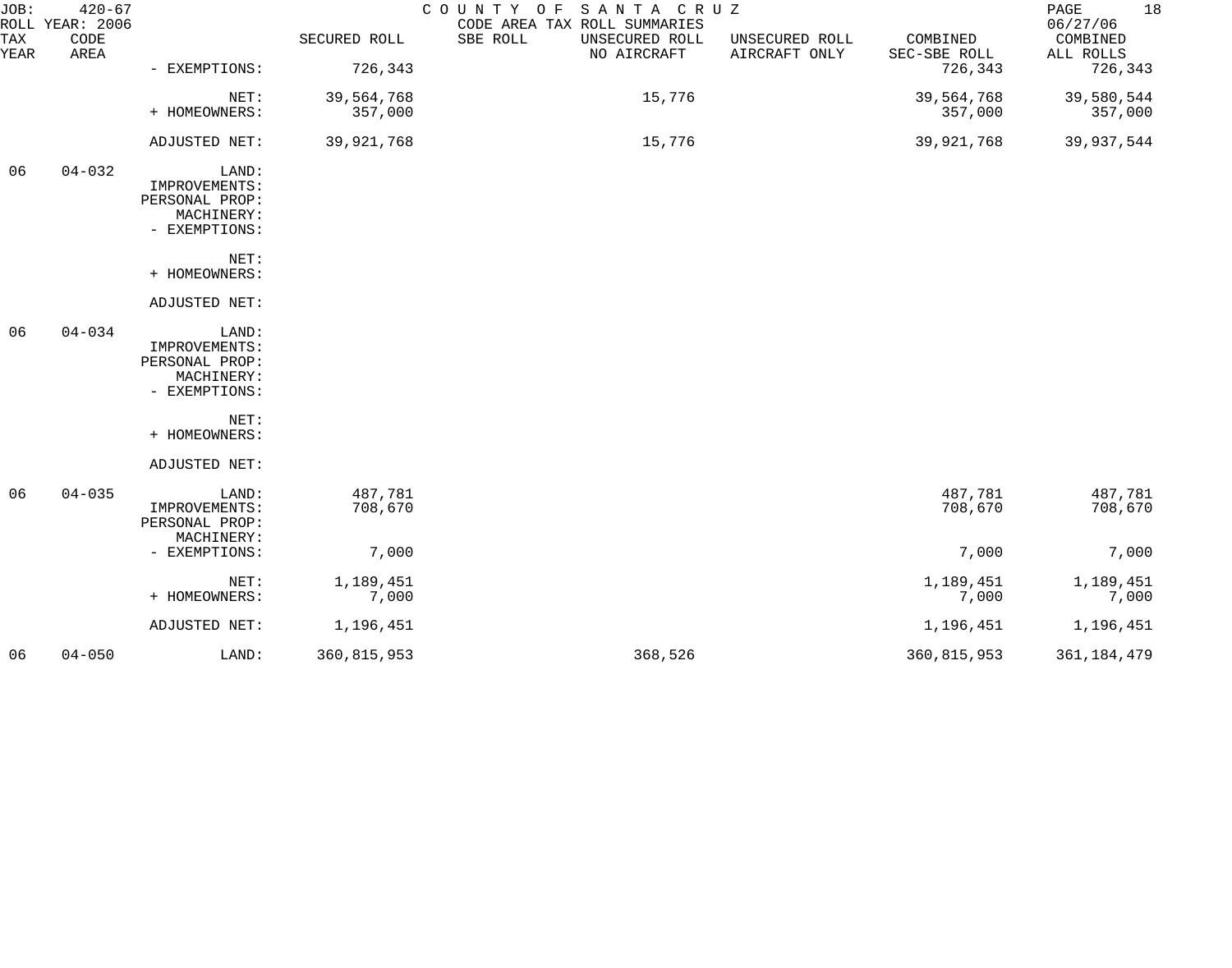| JOB:        | $420 - 67$<br>ROLL YEAR: 2006 |                              |               | COUNTY OF SANTA CRUZ<br>CODE AREA TAX ROLL SUMMARIES |                                 |                          | 19<br>PAGE<br>06/27/06 |
|-------------|-------------------------------|------------------------------|---------------|------------------------------------------------------|---------------------------------|--------------------------|------------------------|
| TAX<br>YEAR | CODE<br>AREA                  |                              | SECURED ROLL  | SBE ROLL<br>UNSECURED ROLL<br>NO AIRCRAFT            | UNSECURED ROLL<br>AIRCRAFT ONLY | COMBINED<br>SEC-SBE ROLL | COMBINED<br>ALL ROLLS  |
|             |                               | IMPROVEMENTS:                | 430,900,703   | 17,025,036                                           |                                 | 430,900,703              | 447, 925, 739          |
|             |                               | PERSONAL PROP:               | 4,293,551     | 64, 518, 824                                         |                                 | 4,293,551                | 68,812,375             |
|             |                               | MACHINERY:                   | 1,355,172     |                                                      |                                 | 1,355,172                | 1,355,172              |
|             |                               | - EXEMPTIONS:                | 14,934,196    | 328,523                                              |                                 | 14,934,196               | 15,262,719             |
|             |                               | NET:                         | 782, 431, 183 | 81,583,863                                           |                                 | 782, 431, 183            | 864,015,046            |
|             |                               | + HOMEOWNERS:                | 3,862,600     |                                                      |                                 | 3,862,600                | 3,862,600              |
|             |                               | ADJUSTED NET:                | 786, 293, 783 | 81,583,863                                           |                                 | 786, 293, 783            | 867, 877, 646          |
| 06          | $04 - 051$                    | LAND:                        | 23,893,997    |                                                      |                                 | 23,893,997               | 23,893,997             |
|             |                               | IMPROVEMENTS:                | 26,070,839    |                                                      |                                 | 26,070,839               | 26,070,839             |
|             |                               | PERSONAL PROP:<br>MACHINERY: |               | 38,761                                               |                                 |                          | 38,761                 |
|             |                               | - EXEMPTIONS:                | 203,606       |                                                      |                                 | 203,606                  | 203,606                |
|             |                               | NET:                         | 49,761,230    | 38,761                                               |                                 | 49,761,230               | 49,799,991             |
|             |                               | + HOMEOWNERS:                | 203,000       |                                                      |                                 | 203,000                  | 203,000                |
|             |                               | ADJUSTED NET:                | 49,964,230    | 38,761                                               |                                 | 49,964,230               | 50,002,991             |
| 06          | $04 - 052$                    | LAND:                        | 84, 216, 162  |                                                      |                                 | 84, 216, 162             | 84, 216, 162           |
|             |                               | IMPROVEMENTS:                | 121,095,522   |                                                      |                                 | 121,095,522              | 121,095,522            |
|             |                               | PERSONAL PROP:<br>MACHINERY: | 26,093        | 900,968                                              |                                 | 26,093                   | 927,061                |
|             |                               | - EXEMPTIONS:                | 3,088,714     |                                                      |                                 | 3,088,714                | 3,088,714              |
|             |                               | NET:                         | 202, 249, 063 | 900,968                                              |                                 | 202, 249, 063            | 203, 150, 031          |
|             |                               | + HOMEOWNERS:                | 2,706,200     |                                                      |                                 | 2,706,200                | 2,706,200              |
|             |                               | ADJUSTED NET:                | 204, 955, 263 | 900,968                                              |                                 | 204, 955, 263            | 205,856,231            |
| 06          | $04 - 053$                    | LAND:                        | 419,646,943   | 484,142                                              |                                 | 419,646,943              | 420, 131, 085          |
|             |                               | IMPROVEMENTS:                | 420, 925, 119 | 2,704,832                                            |                                 | 420, 925, 119            | 423,629,951            |
|             |                               | PERSONAL PROP:<br>MACHINERY: | 1,473,331     | 15,903,539                                           |                                 | 1,473,331                | 17,376,870             |
|             |                               | - EXEMPTIONS:                | 26, 188, 587  | 117,384                                              |                                 | 26, 188, 587             | 26, 305, 971           |
|             |                               | NET:                         | 815,856,806   | 18,975,129                                           |                                 | 815,856,806              | 834, 831, 935          |
|             |                               | + HOMEOWNERS:                | 8,411,200     |                                                      |                                 | 8,411,200                | 8,411,200              |
|             |                               | ADJUSTED NET:                | 824, 268, 006 | 18,975,129                                           |                                 | 824, 268, 006            | 843, 243, 135          |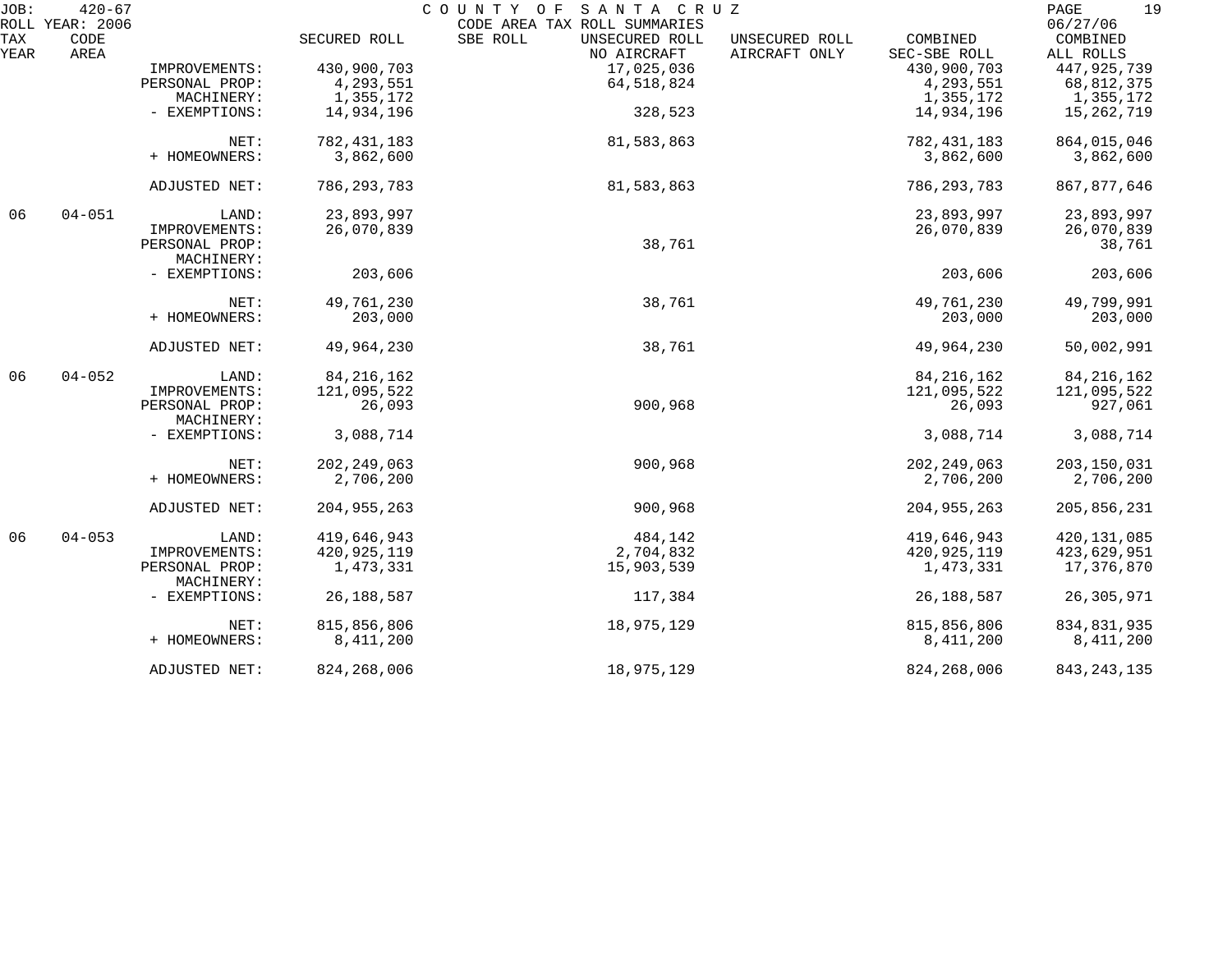| JOB:        | $420 - 67$<br>ROLL YEAR: 2006 |                |               | COUNTY OF SANTA CRUZ | CODE AREA TAX ROLL SUMMARIES  |                                 |                          | 20<br>PAGE<br>06/27/06 |
|-------------|-------------------------------|----------------|---------------|----------------------|-------------------------------|---------------------------------|--------------------------|------------------------|
| TAX<br>YEAR | CODE<br>AREA                  |                | SECURED ROLL  | SBE ROLL             | UNSECURED ROLL<br>NO AIRCRAFT | UNSECURED ROLL<br>AIRCRAFT ONLY | COMBINED<br>SEC-SBE ROLL | COMBINED<br>ALL ROLLS  |
| 06          | $04 - 054$                    | LAND:          | 635,451       |                      |                               |                                 | 635,451                  | 635,451                |
|             |                               | IMPROVEMENTS:  | 601,981       |                      |                               |                                 | 601,981                  | 601,981                |
|             |                               | PERSONAL PROP: |               |                      |                               |                                 |                          |                        |
|             |                               | MACHINERY:     |               |                      |                               |                                 |                          |                        |
|             |                               | - EXEMPTIONS:  | 7,000         |                      |                               |                                 | 7,000                    | 7,000                  |
|             |                               | NET:           | 1,230,432     |                      |                               |                                 | 1,230,432                | 1,230,432              |
|             |                               | + HOMEOWNERS:  | 7,000         |                      |                               |                                 | 7,000                    | 7,000                  |
|             |                               | ADJUSTED NET:  | 1,237,432     |                      |                               |                                 | 1,237,432                | 1,237,432              |
| 06          | $55 - 000$                    | LAND:          | 6,622,770     | 25,391               |                               |                                 | 6,648,161                | 6,648,161              |
|             |                               | IMPROVEMENTS:  | 3,785,855     | 19,063               | 39,364                        |                                 | 3,804,918                | 3,844,282              |
|             |                               | PERSONAL PROP: | 105,356       | 10,913               | 220,810                       |                                 | 116,269                  | 337,079                |
|             |                               | MACHINERY:     |               |                      |                               |                                 |                          |                        |
|             |                               | - EXEMPTIONS:  | 94,014        |                      |                               |                                 | 94,014                   | 94,014                 |
|             |                               | NET:           | 10,419,967    | 55,367               | 260,174                       |                                 | 10,475,334               | 10,735,508             |
|             |                               | + HOMEOWNERS:  | 91,000        |                      |                               |                                 | 91,000                   | 91,000                 |
|             |                               | ADJUSTED NET:  | 10,510,967    |                      | 260,174                       |                                 | 10,566,334               | 10,826,508             |
| 06          | $58 - 000$                    | LAND:          | 5,704         |                      |                               |                                 | 5,704                    | 5,704                  |
|             |                               | IMPROVEMENTS:  |               |                      |                               |                                 |                          |                        |
|             |                               | PERSONAL PROP: |               |                      |                               |                                 |                          |                        |
|             |                               | MACHINERY:     |               |                      |                               |                                 |                          |                        |
|             |                               | - EXEMPTIONS:  |               |                      |                               |                                 |                          |                        |
|             |                               | NET:           | 5,704         |                      |                               |                                 | 5,704                    | 5,704                  |
|             |                               | + HOMEOWNERS:  |               |                      |                               |                                 |                          |                        |
|             |                               | ADJUSTED NET:  | 5,704         |                      |                               |                                 | 5,704                    | 5,704                  |
| 06          | $58 - 001$                    | LAND:          | 156,728,282   |                      | 84,504                        |                                 | 156,728,282              | 156,812,786            |
|             |                               | IMPROVEMENTS:  | 138,145,662   |                      | 6,437,788                     |                                 | 138, 145, 662            | 144,583,450            |
|             |                               | PERSONAL PROP: | 2,883,392     |                      | 3, 261, 914                   |                                 | 2,883,392                | 6, 145, 306            |
|             |                               | MACHINERY:     | 5,937,762     |                      |                               |                                 | 5,937,762                | 5,937,762              |
|             |                               | - EXEMPTIONS:  | 8,673,278     |                      |                               |                                 | 8,673,278                | 8,673,278              |
|             |                               | NET:           | 295,021,820   |                      | 9,784,206                     |                                 | 295,021,820              | 304,806,026            |
|             |                               | + HOMEOWNERS:  | 3,136,000     |                      |                               |                                 | 3,136,000                | 3,136,000              |
|             |                               | ADJUSTED NET:  | 298, 157, 820 |                      | 9,784,206                     |                                 | 298, 157, 820            | 307,942,026            |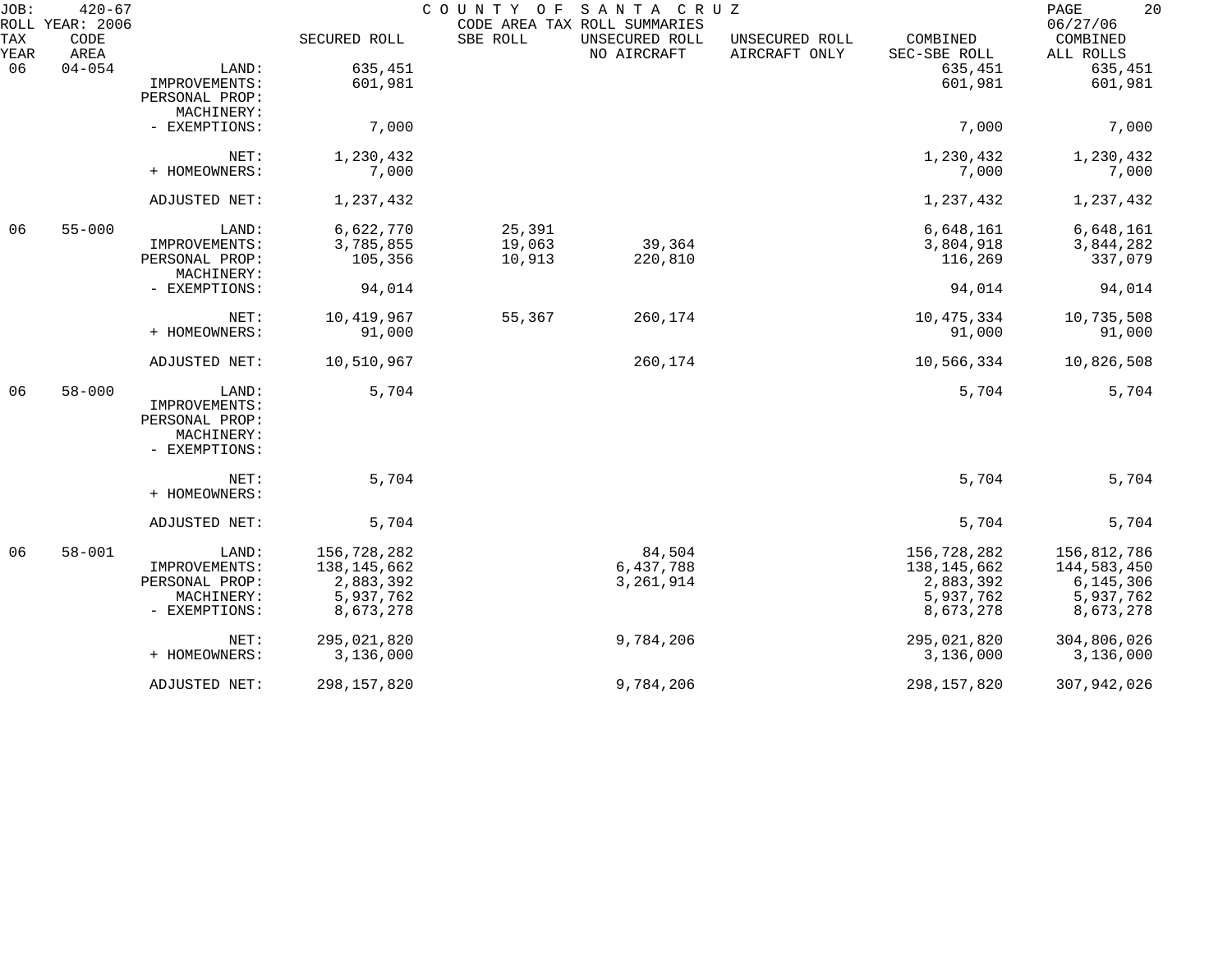| JOB:             | $420 - 67$<br>ROLL YEAR: 2006 |                                                        |                          | SANTA CRUZ<br>COUNTY OF<br>CODE AREA TAX ROLL SUMMARIES |                                 |                          | 21<br>PAGE<br>06/27/06              |
|------------------|-------------------------------|--------------------------------------------------------|--------------------------|---------------------------------------------------------|---------------------------------|--------------------------|-------------------------------------|
| TAX<br>YEAR      | CODE<br>AREA                  |                                                        | SECURED ROLL             | SBE ROLL<br>UNSECURED ROLL<br>NO AIRCRAFT               | UNSECURED ROLL<br>AIRCRAFT ONLY | COMBINED<br>SEC-SBE ROLL | COMBINED<br>ALL ROLLS               |
| 06               | $58 - 002$                    | LAND:<br>IMPROVEMENTS:<br>PERSONAL PROP:<br>MACHINERY: | 6,308,346<br>6,153,461   | 3,428<br>38,073                                         |                                 | 6,308,346<br>6, 153, 461 | 6,308,346<br>6,156,889<br>38,073    |
|                  |                               | - EXEMPTIONS:                                          | 161,000                  |                                                         |                                 | 161,000                  | 161,000                             |
|                  |                               | NET:<br>+ HOMEOWNERS:                                  | 12,300,807<br>161,000    | 41,501                                                  |                                 | 12,300,807<br>161,000    | 12,342,308<br>161,000               |
|                  |                               | ADJUSTED NET:                                          | 12,461,807               | 41,501                                                  |                                 | 12,461,807               | 12,503,308                          |
| 06<br>$58 - 003$ |                               | LAND:<br>IMPROVEMENTS:<br>PERSONAL PROP:<br>MACHINERY: | 8,093,224<br>7,572,973   | 13,414                                                  |                                 | 8,093,224<br>7,572,973   | 8,093,224<br>7,572,973<br>13,414    |
|                  |                               | - EXEMPTIONS:                                          | 245,403                  |                                                         |                                 | 245,403                  | 245,403                             |
|                  |                               | NET:<br>+ HOMEOWNERS:                                  | 15,420,794<br>245,000    | 13,414                                                  |                                 | 15,420,794<br>245,000    | 15,434,208<br>245,000               |
|                  |                               | ADJUSTED NET:                                          | 15,665,794               | 13,414                                                  |                                 | 15,665,794               | 15,679,208                          |
| 06               | $58 - 004$                    | LAND:<br>IMPROVEMENTS:<br>PERSONAL PROP:<br>MACHINERY: | 16,750,404<br>18,848,468 | 111,210                                                 |                                 | 16,750,404<br>18,848,468 | 16,750,404<br>18,848,468<br>111,210 |
|                  |                               | - EXEMPTIONS:                                          | 490,186                  |                                                         |                                 | 490,186                  | 490,186                             |
|                  |                               | NET:<br>+ HOMEOWNERS:                                  | 35,108,686<br>490,000    | 111,210                                                 |                                 | 35,108,686<br>490,000    | 35, 219, 896<br>490,000             |
|                  |                               | ADJUSTED NET:                                          | 35,598,686               | 111,210                                                 |                                 | 35,598,686               | 35,709,896                          |
| 06               | $58 - 005$                    | LAND:<br>IMPROVEMENTS:<br>PERSONAL PROP:<br>MACHINERY: | 5,130,859<br>6,136,677   | 33,393                                                  |                                 | 5,130,859<br>6,136,677   | 5,130,859<br>6,136,677<br>33,393    |
|                  |                               | - EXEMPTIONS:                                          | 144,376                  |                                                         |                                 | 144,376                  | 144,376                             |
|                  |                               | NET:                                                   | 11, 123, 160             | 33,393                                                  |                                 | 11, 123, 160             | 11,156,553                          |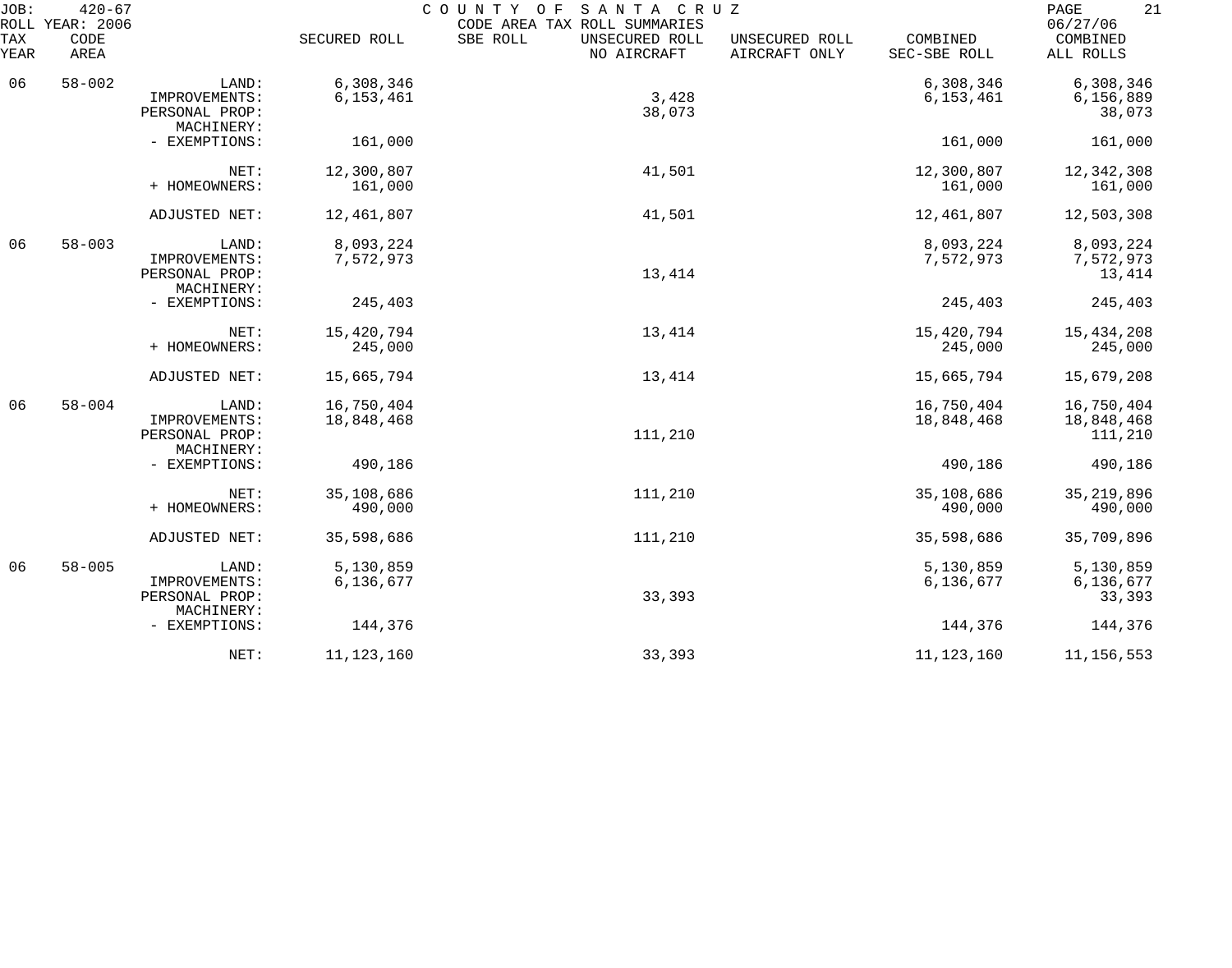| JOB:             | $420 - 67$<br>COUNTY OF<br>SANTA CRUZ<br>ROLL YEAR: 2006<br>CODE AREA TAX ROLL SUMMARIES |                                                        |                          |                                           |                                 |                          | 22<br>PAGE<br>06/27/06             |
|------------------|------------------------------------------------------------------------------------------|--------------------------------------------------------|--------------------------|-------------------------------------------|---------------------------------|--------------------------|------------------------------------|
| TAX<br>YEAR      | CODE<br>AREA                                                                             |                                                        | SECURED ROLL             | SBE ROLL<br>UNSECURED ROLL<br>NO AIRCRAFT | UNSECURED ROLL<br>AIRCRAFT ONLY | COMBINED<br>SEC-SBE ROLL | COMBINED<br>ALL ROLLS              |
|                  |                                                                                          | + HOMEOWNERS:                                          | 140,000                  |                                           |                                 | 140,000                  | 140,000                            |
|                  |                                                                                          | ADJUSTED NET:                                          | 11,263,160               | 33,393                                    |                                 | 11,263,160               | 11,296,553                         |
| 06<br>$58 - 006$ |                                                                                          | LAND:<br>IMPROVEMENTS:<br>PERSONAL PROP:<br>MACHINERY: | 8,722,709<br>8,852,348   | 65,453                                    | 17,000                          | 8,722,709<br>8,852,348   | 8,722,709<br>8,852,348<br>82,453   |
|                  |                                                                                          | - EXEMPTIONS:                                          | 203,000                  |                                           |                                 | 203,000                  | 203,000                            |
|                  |                                                                                          | NET:<br>+ HOMEOWNERS:                                  | 17,372,057<br>203,000    | 65,453                                    | 17,000                          | 17,372,057<br>203,000    | 17, 454, 510<br>203,000            |
|                  |                                                                                          | ADJUSTED NET:                                          | 17,575,057               | 65,453                                    |                                 | 17,575,057               | 17,657,510                         |
| 06               | $58 - 007$                                                                               | LAND:<br>IMPROVEMENTS:<br>PERSONAL PROP:<br>MACHINERY: | 10,662,944<br>11,622,517 | 30,000                                    |                                 | 10,662,944<br>11,622,517 | 10,662,944<br>11,622,517<br>30,000 |
|                  |                                                                                          | - EXEMPTIONS:                                          | 245,000                  |                                           |                                 | 245,000                  | 245,000                            |
|                  |                                                                                          | NET:<br>+ HOMEOWNERS:                                  | 22,040,461<br>245,000    | 30,000                                    |                                 | 22,040,461<br>245,000    | 22,070,461<br>245,000              |
|                  |                                                                                          | ADJUSTED NET:                                          | 22, 285, 461             | 30,000                                    |                                 | 22, 285, 461             | 22, 315, 461                       |
| 06               | $58 - 008$                                                                               | LAND:<br>IMPROVEMENTS:<br>PERSONAL PROP:<br>MACHINERY: | 8,528,495<br>10,894,867  | 23,675                                    |                                 | 8,528,495<br>10,894,867  | 8,528,495<br>10,894,867<br>23,675  |
|                  |                                                                                          | - EXEMPTIONS:                                          | 281,687                  |                                           |                                 | 281,687                  | 281,687                            |
|                  |                                                                                          | NET:<br>+ HOMEOWNERS:                                  | 19, 141, 675<br>280,000  | 23,675                                    |                                 | 19, 141, 675<br>280,000  | 19,165,350<br>280,000              |
|                  |                                                                                          | ADJUSTED NET:                                          | 19, 421, 675             | 23,675                                    |                                 | 19, 421, 675             | 19,445,350                         |
| 06               | $65 - 003$                                                                               | LAND:<br>TMDDOVLEMENTC .                               |                          |                                           |                                 |                          |                                    |

 IMPROVEMENTS: PERSONAL PROP: MACHINERY: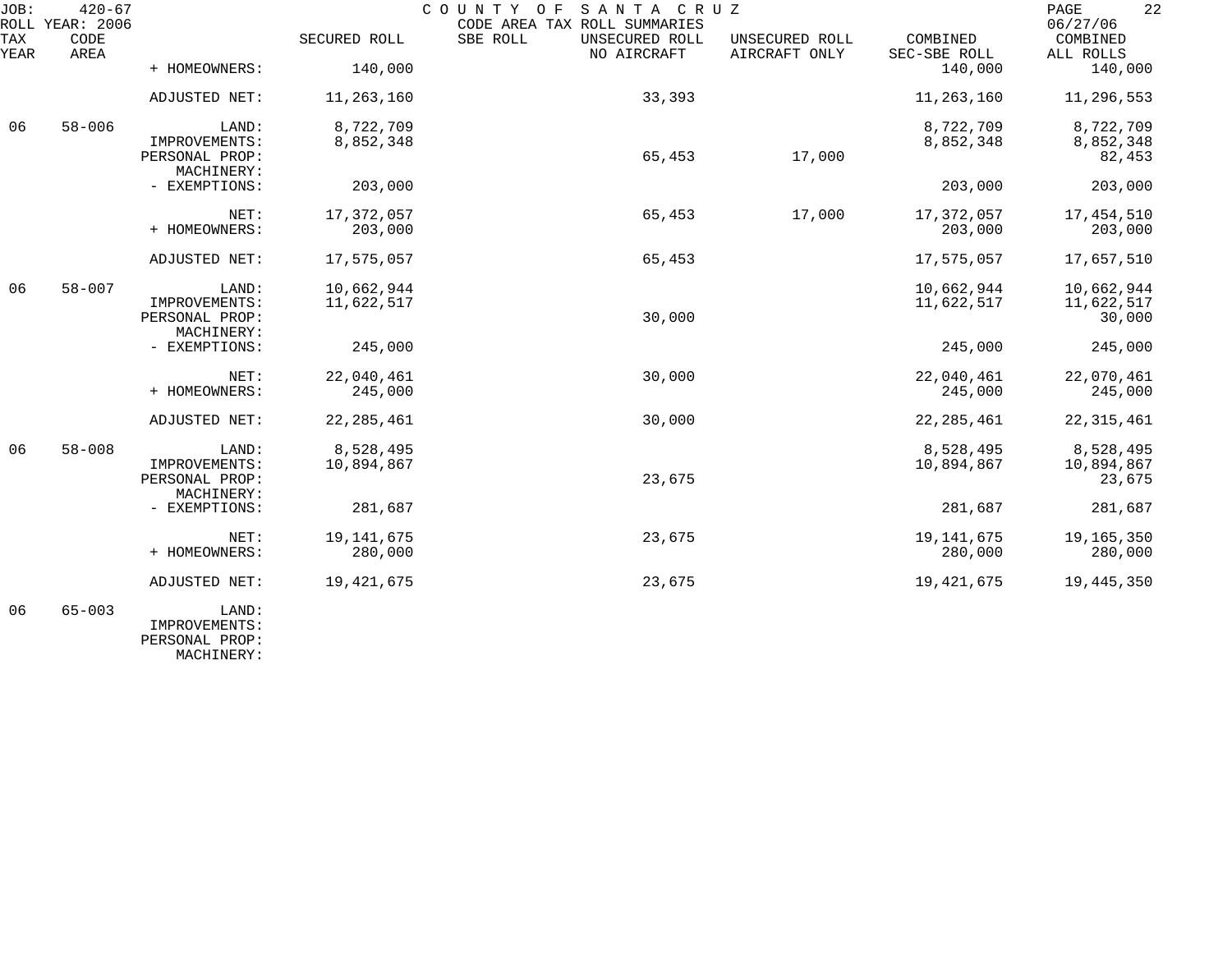| JOB:        | $420 - 67$<br>ROLL YEAR: 2006 |                                                                         |                          |          | COUNTY OF SANTA CRUZ<br>CODE AREA TAX ROLL SUMMARIES |                                 |                          | 23<br>PAGE<br>06/27/06             |
|-------------|-------------------------------|-------------------------------------------------------------------------|--------------------------|----------|------------------------------------------------------|---------------------------------|--------------------------|------------------------------------|
| TAX<br>YEAR | CODE<br>AREA                  |                                                                         | SECURED ROLL             | SBE ROLL | UNSECURED ROLL<br>NO AIRCRAFT                        | UNSECURED ROLL<br>AIRCRAFT ONLY | COMBINED<br>SEC-SBE ROLL | COMBINED<br>ALL ROLLS              |
|             |                               | - EXEMPTIONS:                                                           |                          |          |                                                      |                                 |                          |                                    |
|             |                               | NET:<br>+ HOMEOWNERS:                                                   |                          |          |                                                      |                                 |                          |                                    |
|             |                               | ADJUSTED NET:                                                           |                          |          |                                                      |                                 |                          |                                    |
| 06          | $65 - 006$                    | LAND:<br>IMPROVEMENTS:<br>PERSONAL PROP:<br>MACHINERY:                  | 259,805<br>278,363       |          |                                                      |                                 | 259,805<br>278,363       | 259,805<br>278,363                 |
|             |                               | - EXEMPTIONS:                                                           | 476,310                  |          |                                                      |                                 | 476,310                  | 476,310                            |
|             |                               | NET:<br>+ HOMEOWNERS:                                                   | 61,858                   |          |                                                      |                                 | 61,858                   | 61,858                             |
|             |                               | ADJUSTED NET:                                                           | 61,858                   |          |                                                      |                                 | 61,858                   | 61,858                             |
| 06          | $65 - 007$                    | LAND:<br>IMPROVEMENTS:<br>PERSONAL PROP:<br>MACHINERY:<br>- EXEMPTIONS: |                          |          |                                                      |                                 |                          |                                    |
|             |                               | NET:<br>+ HOMEOWNERS:                                                   |                          |          |                                                      |                                 |                          |                                    |
|             |                               | ADJUSTED NET:                                                           |                          |          |                                                      |                                 |                          |                                    |
| 06          | $65 - 020$                    | LAND:<br>IMPROVEMENTS:<br>PERSONAL PROP:<br>MACHINERY:                  | 15,056,126<br>12,447,849 |          | 1,250<br>48,690                                      |                                 | 15,056,126<br>12,447,849 | 15,056,126<br>12,449,099<br>48,690 |
|             |                               | - EXEMPTIONS:                                                           | 295,227                  |          |                                                      |                                 | 295,227                  | 295,227                            |
|             |                               | NET:<br>+ HOMEOWNERS:                                                   | 27, 208, 748<br>294,000  |          | 49,940                                               |                                 | 27, 208, 748<br>294,000  | 27, 258, 688<br>294,000            |
|             |                               | ADJUSTED NET:                                                           | 27,502,748               |          | 49,940                                               |                                 | 27,502,748               | 27,552,688                         |
| 06          | $65 - 021$                    | LAND:                                                                   | 105, 413, 680            |          | 42,955                                               |                                 | 105, 413, 680            | 105,456,635                        |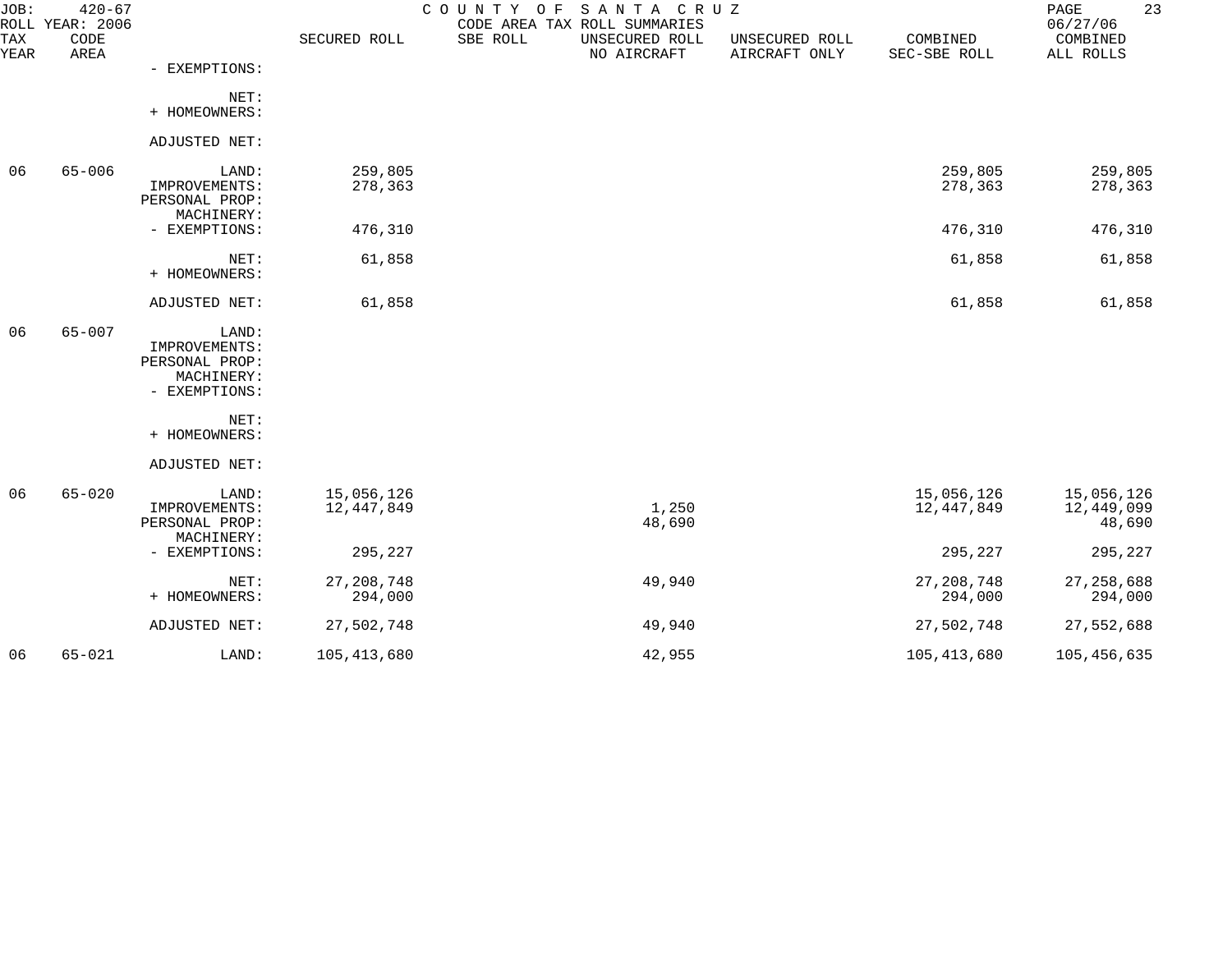| JOB:        | $420 - 67$<br>ROLL YEAR: 2006 |                                                                         |                          | SANTA CRUZ<br>COUNTY OF<br>CODE AREA TAX ROLL SUMMARIES |                                 |                          | 24<br>PAGE<br>06/27/06             |
|-------------|-------------------------------|-------------------------------------------------------------------------|--------------------------|---------------------------------------------------------|---------------------------------|--------------------------|------------------------------------|
| TAX<br>YEAR | CODE<br>AREA                  |                                                                         | SECURED ROLL             | SBE ROLL<br>UNSECURED ROLL<br>NO AIRCRAFT               | UNSECURED ROLL<br>AIRCRAFT ONLY | COMBINED<br>SEC-SBE ROLL | COMBINED<br>ALL ROLLS              |
|             |                               | IMPROVEMENTS:                                                           | 95, 577, 284             | 61,596                                                  |                                 | 95,577,284               | 95,638,880                         |
|             |                               | PERSONAL PROP:<br>MACHINERY:                                            | 1,463,246                | 1,239,660                                               |                                 | 1,463,246                | 2,702,906                          |
|             |                               | - EXEMPTIONS:                                                           | 2,372,948                |                                                         |                                 | 2,372,948                | 2,372,948                          |
|             |                               | NET:                                                                    | 200,081,262              | 1,344,211                                               |                                 | 200,081,262              | 201, 425, 473                      |
|             |                               | + HOMEOWNERS:                                                           | 1,783,600                |                                                         |                                 | 1,783,600                | 1,783,600                          |
|             |                               | ADJUSTED NET:                                                           | 201,864,862              | 1,344,211                                               |                                 | 201,864,862              | 203, 209, 073                      |
| 06          | $65 - 022$                    | LAND:<br>IMPROVEMENTS:<br>PERSONAL PROP:<br>MACHINERY:                  | 34,991                   |                                                         |                                 | 34,991                   | 34,991                             |
|             |                               | - EXEMPTIONS:                                                           | 1,345                    |                                                         |                                 | 1,345                    | 1,345                              |
|             |                               | NET:<br>+ HOMEOWNERS:                                                   | 33,646                   |                                                         |                                 | 33,646                   | 33,646                             |
|             |                               | ADJUSTED NET:                                                           | 33,646                   |                                                         |                                 | 33,646                   | 33,646                             |
| 06          | $65 - 023$                    | LAND:<br>IMPROVEMENTS:<br>PERSONAL PROP:<br>MACHINERY:                  | 5, 125, 149<br>4,284,848 | 20,309                                                  |                                 | 5, 125, 149<br>4,284,848 | 5, 125, 149<br>4,284,848<br>20,309 |
|             |                               | - EXEMPTIONS:                                                           | 103,786                  |                                                         |                                 | 103,786                  | 103,786                            |
|             |                               | NET:<br>+ HOMEOWNERS:                                                   | 9,306,211<br>103,600     | 20,309                                                  |                                 | 9,306,211<br>103,600     | 9,326,520<br>103,600               |
|             |                               | ADJUSTED NET:                                                           | 9,409,811                | 20,309                                                  |                                 | 9,409,811                | 9,430,120                          |
| 06          | $69 - 012$                    | LAND:<br>IMPROVEMENTS:<br>PERSONAL PROP:<br>MACHINERY:<br>- EXEMPTIONS: |                          | 2,437<br>1,829<br>1,047                                 |                                 | 2,437<br>1,829<br>1,047  | 2,437<br>1,829<br>1,047            |
|             |                               | NET:<br>+ HOMEOWNERS:                                                   |                          | 5,313                                                   |                                 | 5,313                    | 5,313                              |
|             |                               | ADJUSTED NET:                                                           |                          |                                                         |                                 | 5,313                    | 5,313                              |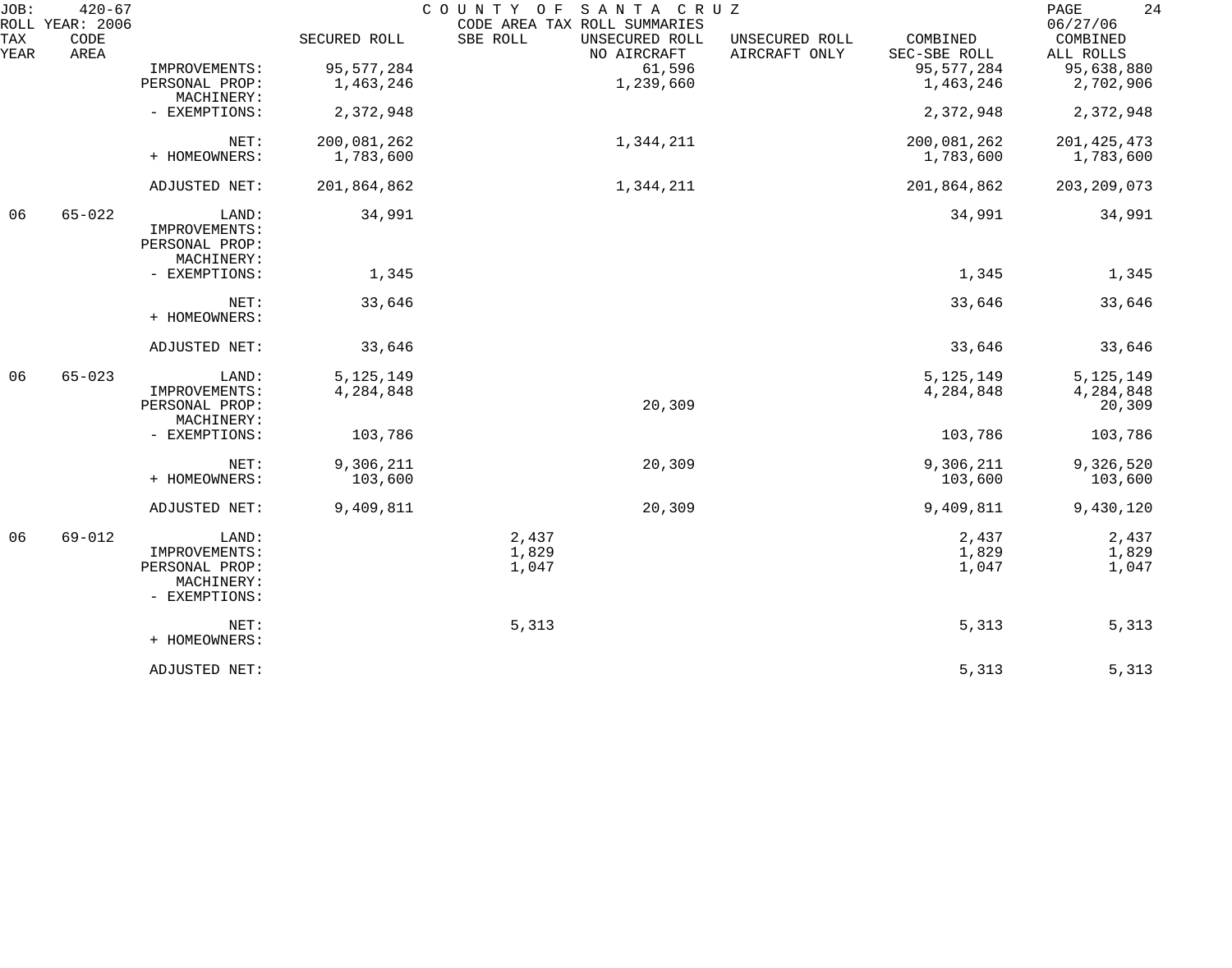| JOB:        | $420 - 67$<br>ROLL YEAR: 2006 |                                                                         |                          | COUNTY OF               | SANTA CRUZ<br>CODE AREA TAX ROLL SUMMARIES |                                 |                          | 25<br>PAGE<br>06/27/06   |
|-------------|-------------------------------|-------------------------------------------------------------------------|--------------------------|-------------------------|--------------------------------------------|---------------------------------|--------------------------|--------------------------|
| TAX<br>YEAR | CODE<br>AREA                  |                                                                         | SECURED ROLL             | SBE ROLL                | UNSECURED ROLL<br>NO AIRCRAFT              | UNSECURED ROLL<br>AIRCRAFT ONLY | COMBINED<br>SEC-SBE ROLL | COMBINED<br>ALL ROLLS    |
| 06          | $69 - 013$                    | LAND:<br>IMPROVEMENTS:<br>PERSONAL PROP:<br>MACHINERY:                  | 30,048,027<br>18,711,234 |                         |                                            |                                 | 30,048,027<br>18,711,234 | 30,048,027<br>18,711,234 |
|             |                               | - EXEMPTIONS:                                                           | 105,000                  |                         |                                            |                                 | 105,000                  | 105,000                  |
|             |                               | NET:<br>+ HOMEOWNERS:                                                   | 48,654,261<br>105,000    |                         |                                            |                                 | 48,654,261<br>105,000    | 48,654,261<br>105,000    |
|             |                               | ADJUSTED NET:                                                           | 48,759,261               |                         |                                            |                                 | 48,759,261               | 48,759,261               |
| 06          | $69 - 015$                    | LAND:<br>IMPROVEMENTS:<br>PERSONAL PROP:<br>MACHINERY:<br>- EXEMPTIONS: |                          | 3,456<br>2,594<br>1,485 |                                            |                                 | 3,456<br>2,594<br>1,485  | 3,456<br>2,594<br>1,485  |
|             |                               | NET:<br>+ HOMEOWNERS:                                                   |                          | 7,535                   |                                            |                                 | 7,535                    | 7,535                    |
|             |                               | ADJUSTED NET:                                                           |                          |                         |                                            |                                 | 7,535                    | 7,535                    |
| 06          | $69 - 016$                    | LAND:<br>IMPROVEMENTS:<br>PERSONAL PROP:<br>MACHINERY:                  | 211,652<br>1,005,039     |                         |                                            |                                 | 211,652<br>1,005,039     | 211,652<br>1,005,039     |
|             |                               | - EXEMPTIONS:                                                           | 1,216,691                |                         |                                            |                                 | 1,216,691                | 1,216,691                |
|             |                               | NET:<br>+ HOMEOWNERS:                                                   |                          |                         |                                            |                                 |                          |                          |
|             |                               | ADJUSTED NET:                                                           |                          |                         |                                            |                                 |                          |                          |
| 06          | $69 - 019$                    | LAND:<br>IMPROVEMENTS:<br>PERSONAL PROP:<br>MACHINERY:<br>- EXEMPTIONS: |                          |                         |                                            |                                 |                          |                          |
|             |                               | NET:<br>+ HOMEOWNERS:                                                   |                          |                         |                                            |                                 |                          |                          |
|             |                               | ADJUSTED NET:                                                           |                          |                         |                                            |                                 |                          |                          |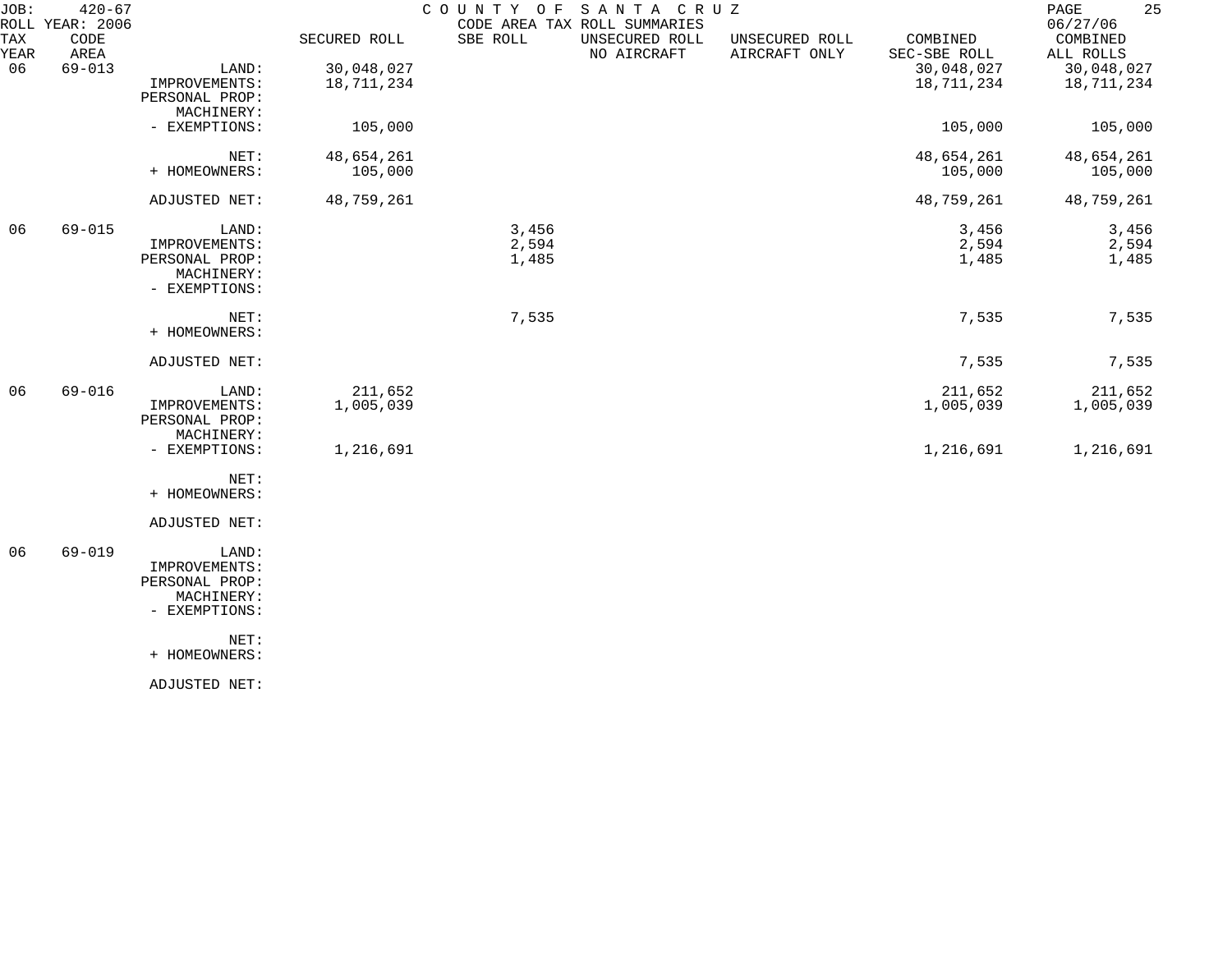| JOB:        | $420 - 67$<br>ROLL YEAR: 2006 |                                                                         |                          | COUNTY OF | SANTA CRUZ<br>CODE AREA TAX ROLL SUMMARIES |                                 |                          | 26<br>PAGE<br>06/27/06   |
|-------------|-------------------------------|-------------------------------------------------------------------------|--------------------------|-----------|--------------------------------------------|---------------------------------|--------------------------|--------------------------|
| TAX<br>YEAR | CODE<br>AREA                  |                                                                         | SECURED ROLL             | SBE ROLL  | UNSECURED ROLL<br>NO AIRCRAFT              | UNSECURED ROLL<br>AIRCRAFT ONLY | COMBINED<br>SEC-SBE ROLL | COMBINED<br>ALL ROLLS    |
| 06          | $69 - 020$                    | LAND:<br>IMPROVEMENTS:<br>PERSONAL PROP:<br>MACHINERY:                  | 7,601,865<br>3,644,742   |           |                                            |                                 | 7,601,865<br>3,644,742   | 7,601,865<br>3,644,742   |
|             |                               | - EXEMPTIONS:                                                           | 35,000                   |           |                                            |                                 | 35,000                   | 35,000                   |
|             |                               | NET:<br>+ HOMEOWNERS:                                                   | 11, 211, 607<br>35,000   |           |                                            |                                 | 11, 211, 607<br>35,000   | 11, 211, 607<br>35,000   |
|             |                               | ADJUSTED NET:                                                           | 11,246,607               |           |                                            |                                 | 11,246,607               | 11,246,607               |
| 06          | $69 - 022$                    | LAND:<br>IMPROVEMENTS:<br>PERSONAL PROP:<br>MACHINERY:<br>- EXEMPTIONS: | 481,904<br>4,384         |           |                                            |                                 | 481,904<br>4,384         | 481,904<br>4,384         |
|             |                               | NET:<br>+ HOMEOWNERS:                                                   | 486,288                  |           |                                            |                                 | 486,288                  | 486,288                  |
|             |                               | ADJUSTED NET:                                                           | 486,288                  |           |                                            |                                 | 486,288                  | 486,288                  |
| 06          | $69 - 023$                    | LAND:<br>IMPROVEMENTS:<br>PERSONAL PROP:<br>MACHINERY:                  | 33,959,299<br>17,758,115 |           |                                            |                                 | 33,959,299<br>17,758,115 | 33,959,299<br>17,758,115 |
|             |                               | - EXEMPTIONS:                                                           | 159,359                  |           |                                            |                                 | 159,359                  | 159,359                  |
|             |                               | NET:<br>+ HOMEOWNERS:                                                   | 51,558,055<br>154,000    |           |                                            |                                 | 51,558,055<br>154,000    | 51,558,055<br>154,000    |
|             |                               | ADJUSTED NET:                                                           | 51,712,055               |           |                                            |                                 | 51,712,055               | 51,712,055               |
| 06          | $69 - 029$                    | LAND:<br>IMPROVEMENTS:<br>PERSONAL PROP:                                | 22,737,672<br>19,403,108 |           | 18,195<br>18,195                           |                                 | 22,737,672<br>19,403,108 | 22,755,867<br>19,421,303 |
|             |                               | MACHINERY:<br>- EXEMPTIONS:                                             | 231,000                  |           |                                            |                                 | 231,000                  | 231,000                  |
|             |                               | NET:                                                                    | 41,909,780               |           | 36,390                                     |                                 | 41,909,780               | 41,946,170               |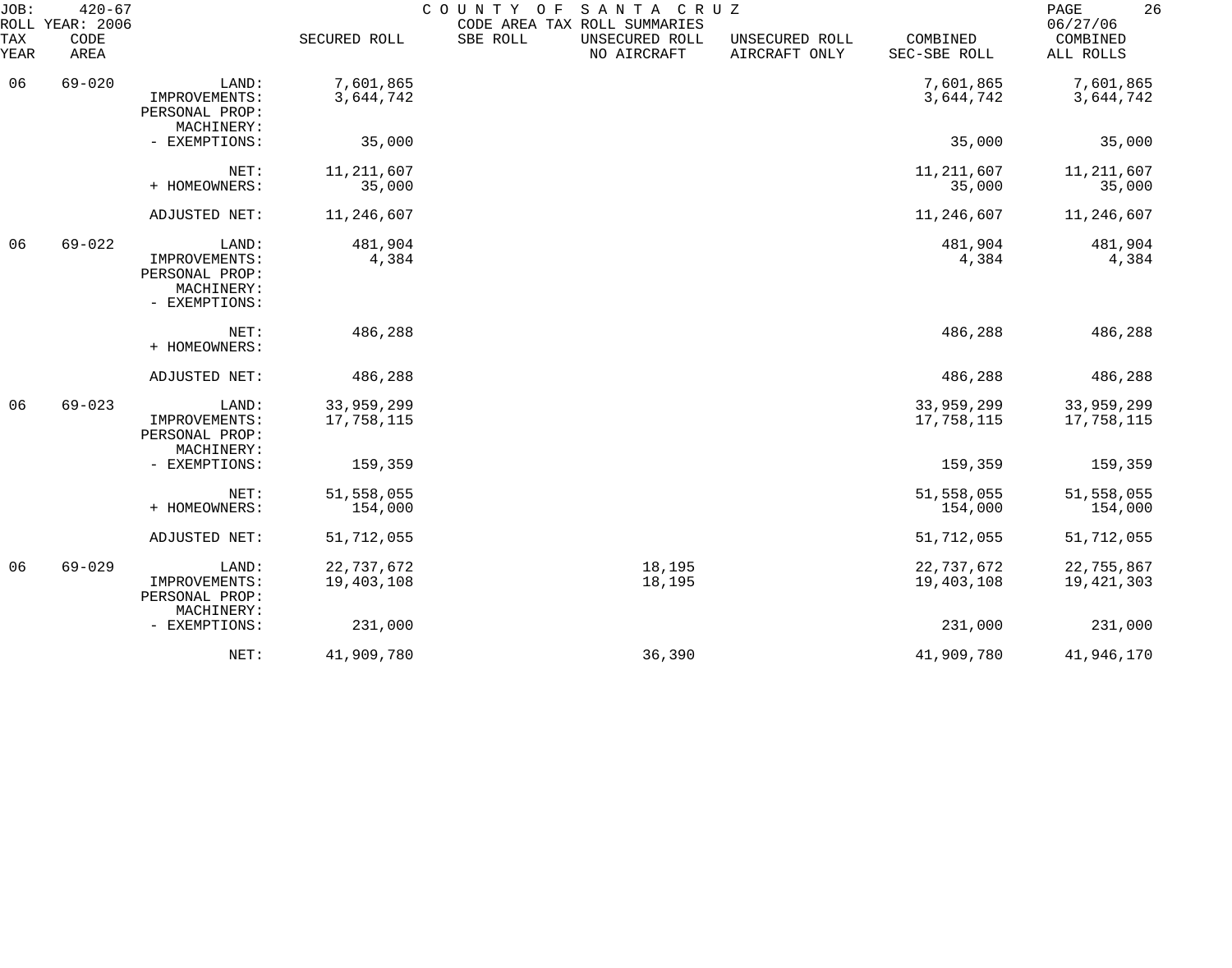| JOB:        | $420 - 67$<br>ROLL YEAR: 2006 |                                                                         |                            | COUNTY<br>SANTA CRUZ<br>O F<br>CODE AREA TAX ROLL SUMMARIES |                                 |                            | 27<br>PAGE<br>06/27/06             |
|-------------|-------------------------------|-------------------------------------------------------------------------|----------------------------|-------------------------------------------------------------|---------------------------------|----------------------------|------------------------------------|
| TAX<br>YEAR | CODE<br>AREA                  |                                                                         | SECURED ROLL               | SBE ROLL<br>UNSECURED ROLL<br>NO AIRCRAFT                   | UNSECURED ROLL<br>AIRCRAFT ONLY | COMBINED<br>SEC-SBE ROLL   | COMBINED<br>ALL ROLLS              |
|             |                               | + HOMEOWNERS:                                                           | 231,000                    |                                                             |                                 | 231,000                    | 231,000                            |
|             |                               | ADJUSTED NET:                                                           | 42,140,780                 | 36,390                                                      |                                 | 42,140,780                 | 42,177,170                         |
| 06          | $69 - 030$                    | LAND:<br>IMPROVEMENTS:<br>PERSONAL PROP:<br>MACHINERY:<br>- EXEMPTIONS: |                            |                                                             |                                 |                            |                                    |
|             |                               | NET:<br>+ HOMEOWNERS:                                                   |                            |                                                             |                                 |                            |                                    |
|             |                               | ADJUSTED NET:                                                           |                            |                                                             |                                 |                            |                                    |
| 06          | $69 - 032$                    | LAND:<br>IMPROVEMENTS:<br>PERSONAL PROP:<br>MACHINERY:                  | 9,583,096<br>9,418,140     | 52,129                                                      |                                 | 9,583,096<br>9,418,140     | 9,583,096<br>9,418,140<br>52,129   |
|             |                               | - EXEMPTIONS:                                                           | 189,573                    |                                                             |                                 | 189,573                    | 189,573                            |
|             |                               | NET:<br>+ HOMEOWNERS:                                                   | 18,811,663<br>189,000      | 52,129                                                      |                                 | 18,811,663<br>189,000      | 18,863,792<br>189,000              |
|             |                               | ADJUSTED NET:                                                           | 19,000,663                 | 52,129                                                      |                                 | 19,000,663                 | 19,052,792                         |
| 06          | $69 - 038$                    | LAND:<br>IMPROVEMENTS:<br>PERSONAL PROP:<br>MACHINERY:                  | 13,915,970<br>11, 435, 303 | 28,734                                                      |                                 | 13,915,970<br>11, 435, 303 | 13,915,970<br>11,435,303<br>28,734 |
|             |                               | - EXEMPTIONS:                                                           | 310,225                    |                                                             |                                 | 310,225                    | 310,225                            |
|             |                               | NET:<br>+ HOMEOWNERS:                                                   | 25,041,048<br>308,000      | 28,734                                                      |                                 | 25,041,048<br>308,000      | 25,069,782<br>308,000              |
|             |                               | ADJUSTED NET:                                                           | 25, 349, 048               | 28,734                                                      |                                 | 25, 349, 048               | 25, 377, 782                       |
| 06          | $69 - 048$                    | LAND:<br>IMPROVEMENTS:<br>PERSONAL PROP:<br>MACHINERY:                  | 7,126,157<br>7,318,822     | 5,225                                                       |                                 | 7,126,157<br>7,318,822     | 7,126,157<br>7,318,822<br>5,225    |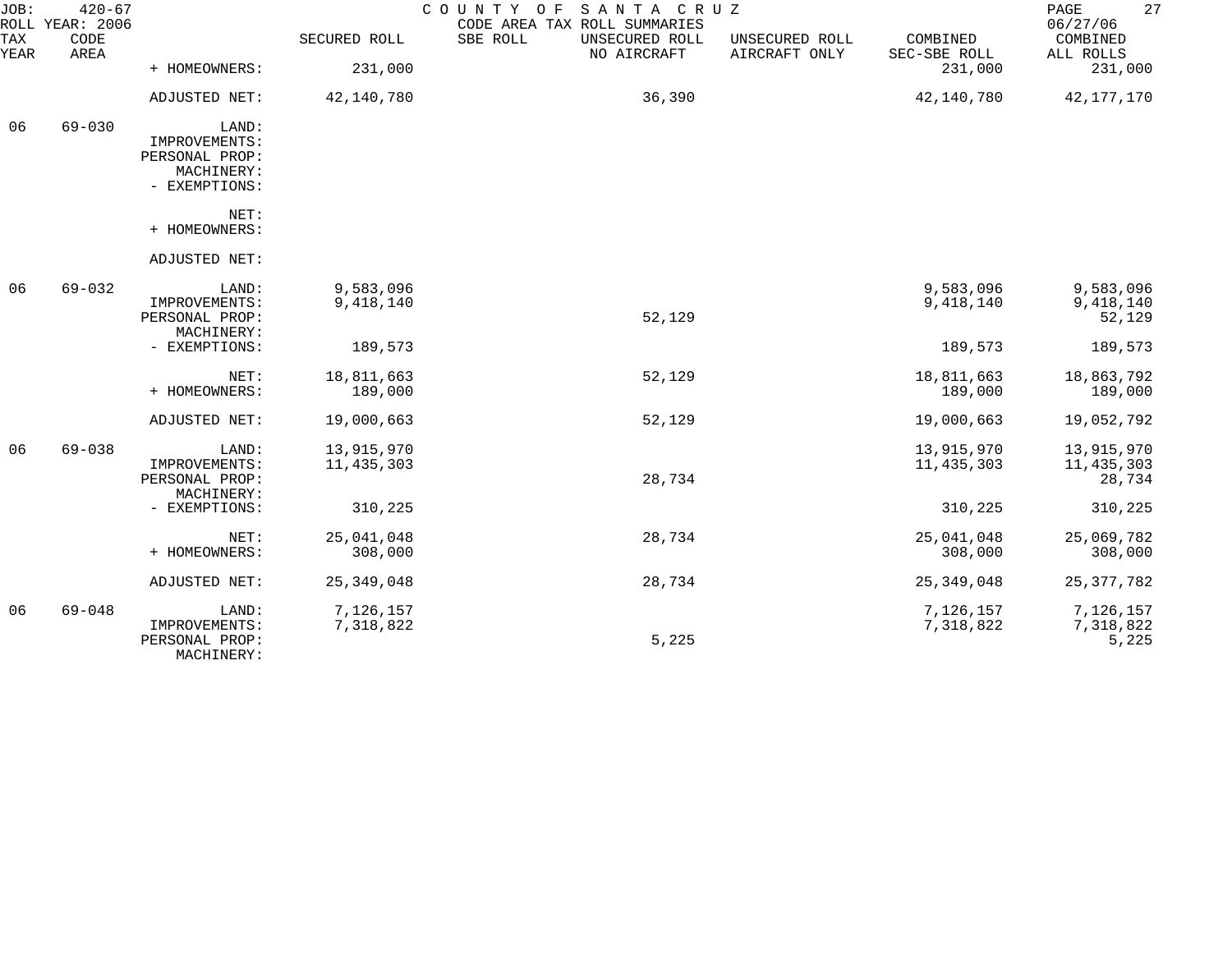| JOB:        | $420 - 67$<br>ROLL YEAR: 2006 |                                                                         |                         | COUNTY<br>SANTA CRUZ<br>O F<br>CODE AREA TAX ROLL SUMMARIES |                                 |                          | 28<br>PAGE<br>06/27/06            |
|-------------|-------------------------------|-------------------------------------------------------------------------|-------------------------|-------------------------------------------------------------|---------------------------------|--------------------------|-----------------------------------|
| TAX<br>YEAR | CODE<br>AREA                  |                                                                         | SECURED ROLL            | SBE ROLL<br>UNSECURED ROLL<br>NO AIRCRAFT                   | UNSECURED ROLL<br>AIRCRAFT ONLY | COMBINED<br>SEC-SBE ROLL | COMBINED<br>ALL ROLLS             |
|             |                               | - EXEMPTIONS:                                                           | 203,175                 |                                                             |                                 | 203,175                  | 203,175                           |
|             |                               | NET:<br>+ HOMEOWNERS:                                                   | 14, 241, 804<br>147,000 | 5,225                                                       |                                 | 14, 241, 804<br>147,000  | 14, 247, 029<br>147,000           |
|             |                               | ADJUSTED NET:                                                           | 14,388,804              | 5,225                                                       |                                 | 14,388,804               | 14,394,029                        |
| 06          | $69 - 049$                    | LAND:<br>IMPROVEMENTS:<br>PERSONAL PROP:<br>MACHINERY:                  | 497,072<br>777,201      |                                                             |                                 | 497,072<br>777,201       | 497,072<br>777,201                |
|             |                               | - EXEMPTIONS:                                                           | 28,000                  |                                                             |                                 | 28,000                   | 28,000                            |
|             |                               | NET:<br>+ HOMEOWNERS:                                                   | 1,246,273<br>28,000     |                                                             |                                 | 1,246,273<br>28,000      | 1,246,273<br>28,000               |
|             |                               | ADJUSTED NET:                                                           | 1,274,273               |                                                             |                                 | 1,274,273                | 1,274,273                         |
| 06          | $69 - 050$                    | LAND:<br>IMPROVEMENTS:<br>PERSONAL PROP:<br>MACHINERY:                  | 10,672,240<br>8,553,176 | 12,049                                                      |                                 | 10,672,240<br>8,553,176  | 10,672,240<br>8,553,176<br>12,049 |
|             |                               | - EXEMPTIONS:                                                           | 70,757                  |                                                             |                                 | 70,757                   | 70,757                            |
|             |                               | NET:<br>+ HOMEOWNERS:                                                   | 19, 154, 659<br>70,000  | 12,049                                                      |                                 | 19,154,659<br>70,000     | 19,166,708<br>70,000              |
|             |                               | ADJUSTED NET:                                                           | 19,224,659              | 12,049                                                      |                                 | 19,224,659               | 19,236,708                        |
| 06          | $69 - 051$                    | LAND:<br>IMPROVEMENTS:<br>PERSONAL PROP:<br>MACHINERY:<br>- EXEMPTIONS: |                         |                                                             |                                 |                          |                                   |
|             |                               | NET:<br>+ HOMEOWNERS:                                                   |                         |                                                             |                                 |                          |                                   |
|             |                               | ADJUSTED NET:                                                           |                         |                                                             |                                 |                          |                                   |
| 06          | $69 - 070$                    | LAND:                                                                   | 45,728,369              |                                                             |                                 | 45,728,369               | 45,728,369                        |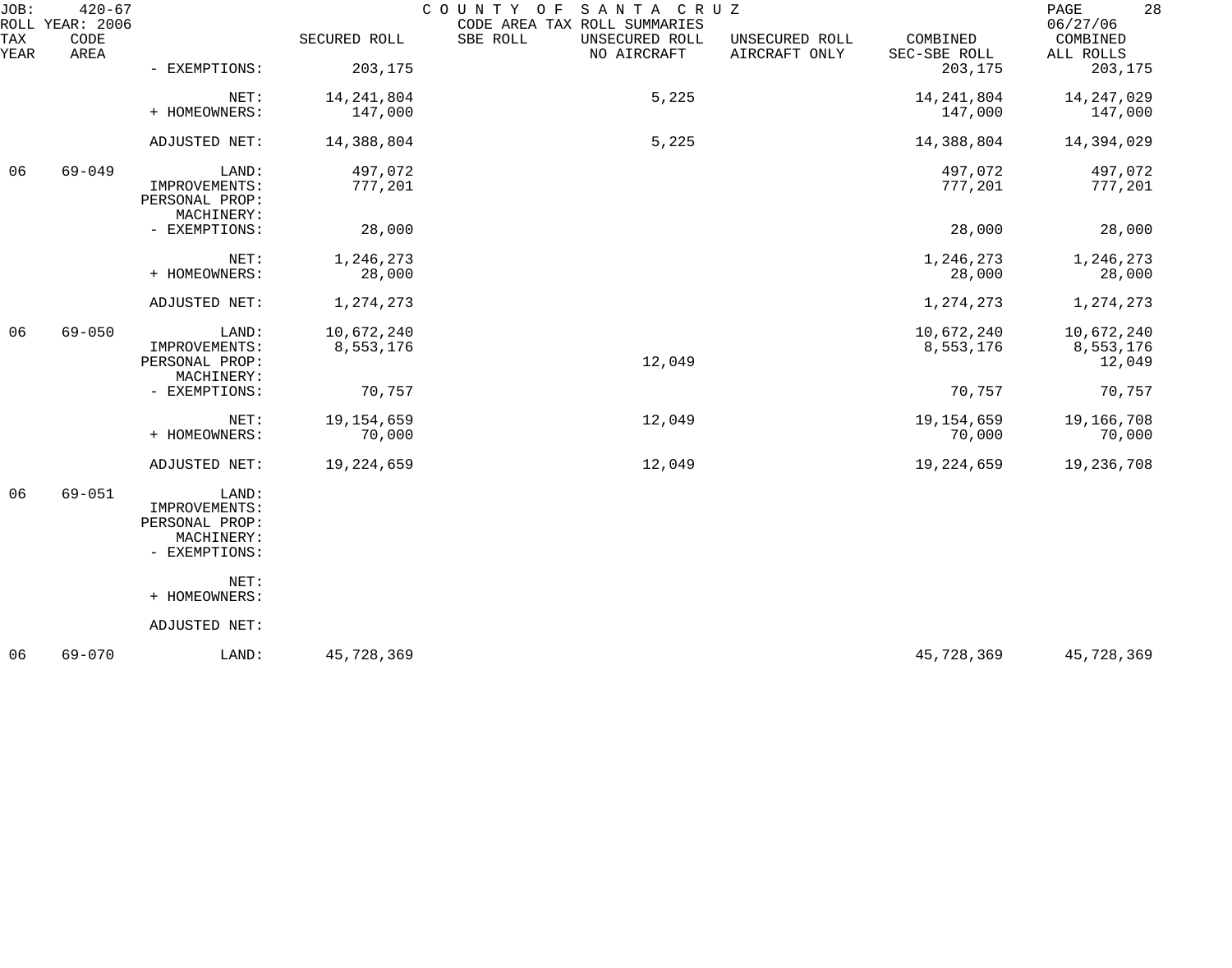| JOB:        | $420 - 67$<br>ROLL YEAR: 2006 |                                                        |              | COUNTY OF<br>CODE AREA TAX ROLL SUMMARIES | SANTA CRUZ                    |                                 |                          | 29<br>PAGE<br>06/27/06 |
|-------------|-------------------------------|--------------------------------------------------------|--------------|-------------------------------------------|-------------------------------|---------------------------------|--------------------------|------------------------|
| TAX<br>YEAR | CODE<br>AREA                  |                                                        | SECURED ROLL | SBE ROLL                                  | UNSECURED ROLL<br>NO AIRCRAFT | UNSECURED ROLL<br>AIRCRAFT ONLY | COMBINED<br>SEC-SBE ROLL | COMBINED<br>ALL ROLLS  |
|             |                               | IMPROVEMENTS:                                          | 26,678,567   |                                           |                               |                                 | 26,678,567               | 26,678,567             |
|             |                               | PERSONAL PROP:<br>MACHINERY:                           | 318,136      |                                           | 82,553                        |                                 | 318,136                  | 400,689                |
|             |                               | - EXEMPTIONS:                                          | 4,967,576    |                                           |                               |                                 | 4,967,576                | 4,967,576              |
|             |                               | NET:                                                   | 67, 757, 496 |                                           | 82,553                        |                                 | 67, 757, 496             | 67,840,049             |
|             |                               | + HOMEOWNERS:                                          | 614,600      |                                           |                               |                                 | 614,600                  | 614,600                |
|             |                               | ADJUSTED NET:                                          | 68,372,096   |                                           | 82,553                        |                                 | 68, 372, 096             | 68, 454, 649           |
| 06          | 69-071                        | LAND:                                                  | 170,623      |                                           |                               |                                 | 170,623                  | 170,623                |
|             |                               | IMPROVEMENTS:                                          | 459,248      |                                           |                               |                                 | 459,248                  | 459,248                |
|             |                               | PERSONAL PROP:<br>MACHINERY:                           | 82,089       |                                           |                               |                                 | 82,089                   | 82,089                 |
|             |                               | - EXEMPTIONS:                                          | 706,595      |                                           |                               |                                 | 706,595                  | 706,595                |
|             |                               | NET:<br>+ HOMEOWNERS:                                  | 5,365        |                                           |                               |                                 | 5,365                    | 5,365                  |
|             |                               | ADJUSTED NET:                                          | 5,365        |                                           |                               |                                 | 5,365                    | 5,365                  |
| 06          | $69 - 072$                    | LAND:                                                  | 297,787      |                                           |                               |                                 | 297,787                  | 297,787                |
|             |                               | IMPROVEMENTS:<br>PERSONAL PROP:<br>MACHINERY:          | 360,373      |                                           |                               |                                 | 360,373                  | 360,373                |
|             |                               | - EXEMPTIONS:                                          | 17,396       |                                           |                               |                                 | 17,396                   | 17,396                 |
|             |                               | NET:                                                   | 640,764      |                                           |                               |                                 | 640,764                  | 640,764                |
|             |                               | + HOMEOWNERS:                                          | 14,000       |                                           |                               |                                 | 14,000                   | 14,000                 |
|             |                               | ADJUSTED NET:                                          | 654,764      |                                           |                               |                                 | 654,764                  | 654,764                |
| 06          | $69 - 074$                    | LAND:<br>IMPROVEMENTS:<br>PERSONAL PROP:<br>MACHINERY: | 48,312       |                                           |                               |                                 | 48,312                   | 48,312                 |
|             |                               | - EXEMPTIONS:                                          | 48,312       |                                           |                               |                                 | 48,312                   | 48,312                 |
|             |                               | NET:<br>+ HOMEOWNERS:                                  |              |                                           |                               |                                 |                          |                        |

ADJUSTED NET: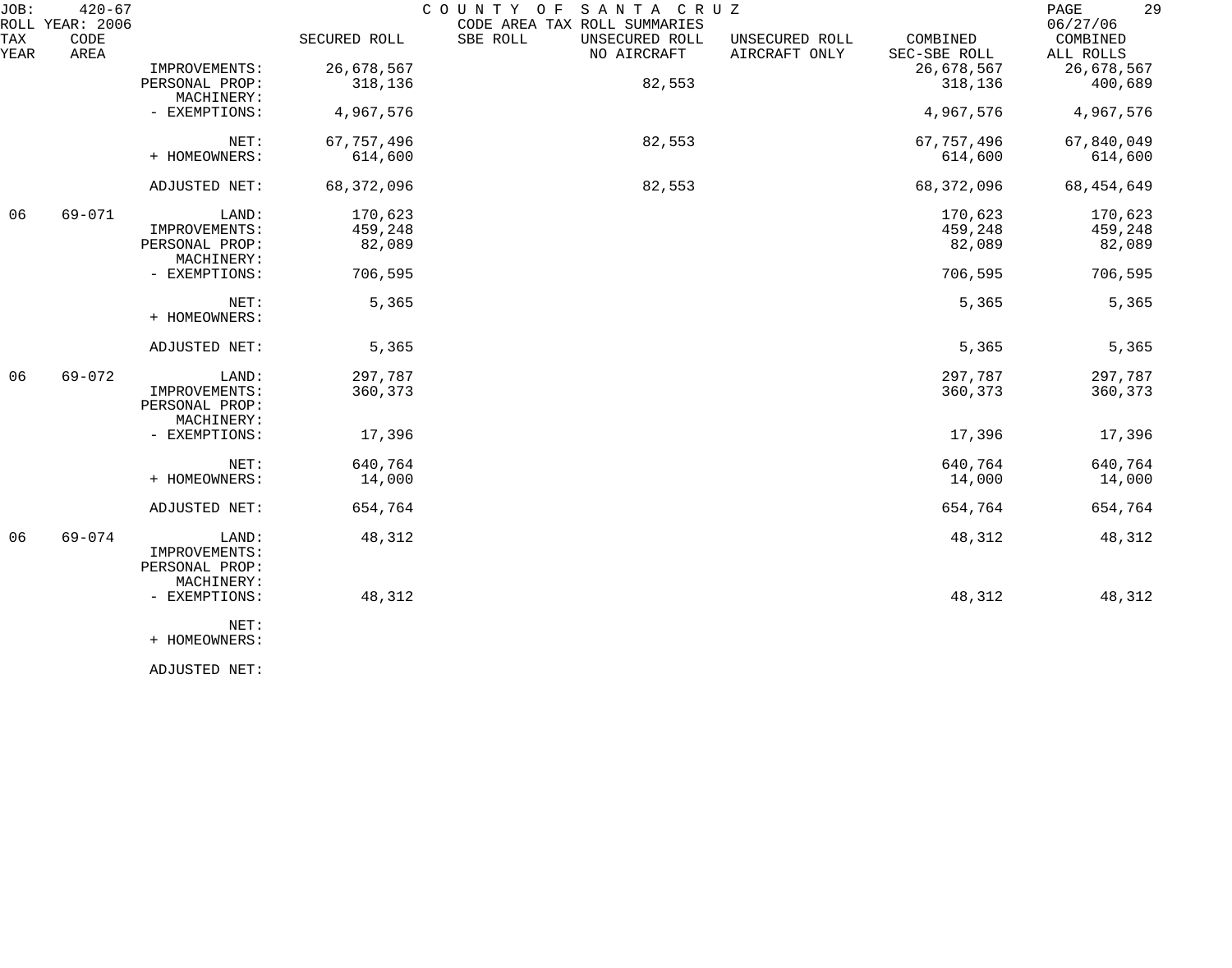| JOB:        | $420 - 67$<br>ROLL YEAR: 2006 |                |              | COUNTY OF<br>SANTA CRUZ<br>CODE AREA TAX ROLL SUMMARIES |                                 |                          | 30<br>$\mathop{\mathrm{PAGE}}$<br>06/27/06 |
|-------------|-------------------------------|----------------|--------------|---------------------------------------------------------|---------------------------------|--------------------------|--------------------------------------------|
| TAX<br>YEAR | CODE<br>AREA                  |                | SECURED ROLL | SBE ROLL<br>UNSECURED ROLL<br>NO AIRCRAFT               | UNSECURED ROLL<br>AIRCRAFT ONLY | COMBINED<br>SEC-SBE ROLL | COMBINED<br>ALL ROLLS                      |
| 06          | $69 - 075$                    | LAND:          | 260,272      |                                                         |                                 | 260,272                  | 260,272                                    |
|             |                               | IMPROVEMENTS:  | 88,195       |                                                         |                                 | 88,195                   | 88,195                                     |
|             |                               | PERSONAL PROP: |              |                                                         |                                 |                          |                                            |
|             |                               | MACHINERY:     |              |                                                         |                                 |                          |                                            |
|             |                               | - EXEMPTIONS:  |              |                                                         |                                 |                          |                                            |
|             |                               | NET:           | 348,467      |                                                         |                                 | 348,467                  | 348,467                                    |
|             |                               | + HOMEOWNERS:  |              |                                                         |                                 |                          |                                            |
|             |                               | ADJUSTED NET:  | 348,467      |                                                         |                                 | 348,467                  | 348,467                                    |
| 06          | 69-077                        | LAND:          | 27,097,148   |                                                         |                                 | 27,097,148               | 27,097,148                                 |
|             |                               | IMPROVEMENTS:  | 21,531,912   |                                                         |                                 | 21,531,912               | 21,531,912                                 |
|             |                               | PERSONAL PROP: |              | 67,624                                                  |                                 |                          | 67,624                                     |
|             |                               | MACHINERY:     |              |                                                         |                                 |                          |                                            |
|             |                               | - EXEMPTIONS:  | 888,478      |                                                         |                                 | 888,478                  | 888,478                                    |
|             |                               | NET:           | 47,740,582   | 67,624                                                  |                                 | 47,740,582               | 47,808,206                                 |
|             |                               | + HOMEOWNERS:  | 735,000      |                                                         |                                 | 735,000                  | 735,000                                    |
|             |                               | ADJUSTED NET:  | 48, 475, 582 | 67,624                                                  |                                 | 48, 475, 582             | 48,543,206                                 |
| 06          | $69 - 078$                    | LAND:          |              |                                                         |                                 |                          |                                            |
|             |                               | IMPROVEMENTS:  |              |                                                         |                                 |                          |                                            |
|             |                               | PERSONAL PROP: |              |                                                         |                                 |                          |                                            |
|             |                               | MACHINERY:     |              |                                                         |                                 |                          |                                            |
|             |                               | - EXEMPTIONS:  |              |                                                         |                                 |                          |                                            |
|             |                               | NET:           |              |                                                         |                                 |                          |                                            |
|             |                               | + HOMEOWNERS:  |              |                                                         |                                 |                          |                                            |
|             |                               | ADJUSTED NET:  |              |                                                         |                                 |                          |                                            |
| 06          | 69-079                        | LAND:          | 65,438       |                                                         |                                 | 65,438                   | 65,438                                     |
|             |                               | IMPROVEMENTS:  | 4,532        |                                                         |                                 | 4,532                    | 4,532                                      |
|             |                               | PERSONAL PROP: |              |                                                         |                                 |                          |                                            |
|             |                               | MACHINERY:     |              |                                                         |                                 |                          |                                            |
|             |                               | - EXEMPTIONS:  |              |                                                         |                                 |                          |                                            |
|             |                               | NET:           | 69,970       |                                                         |                                 | 69,970                   | 69,970                                     |
|             |                               | + HOMEOWNERS:  |              |                                                         |                                 |                          |                                            |
|             |                               | ADJUSTED NET:  | 69,970       |                                                         |                                 | 69,970                   | 69,970                                     |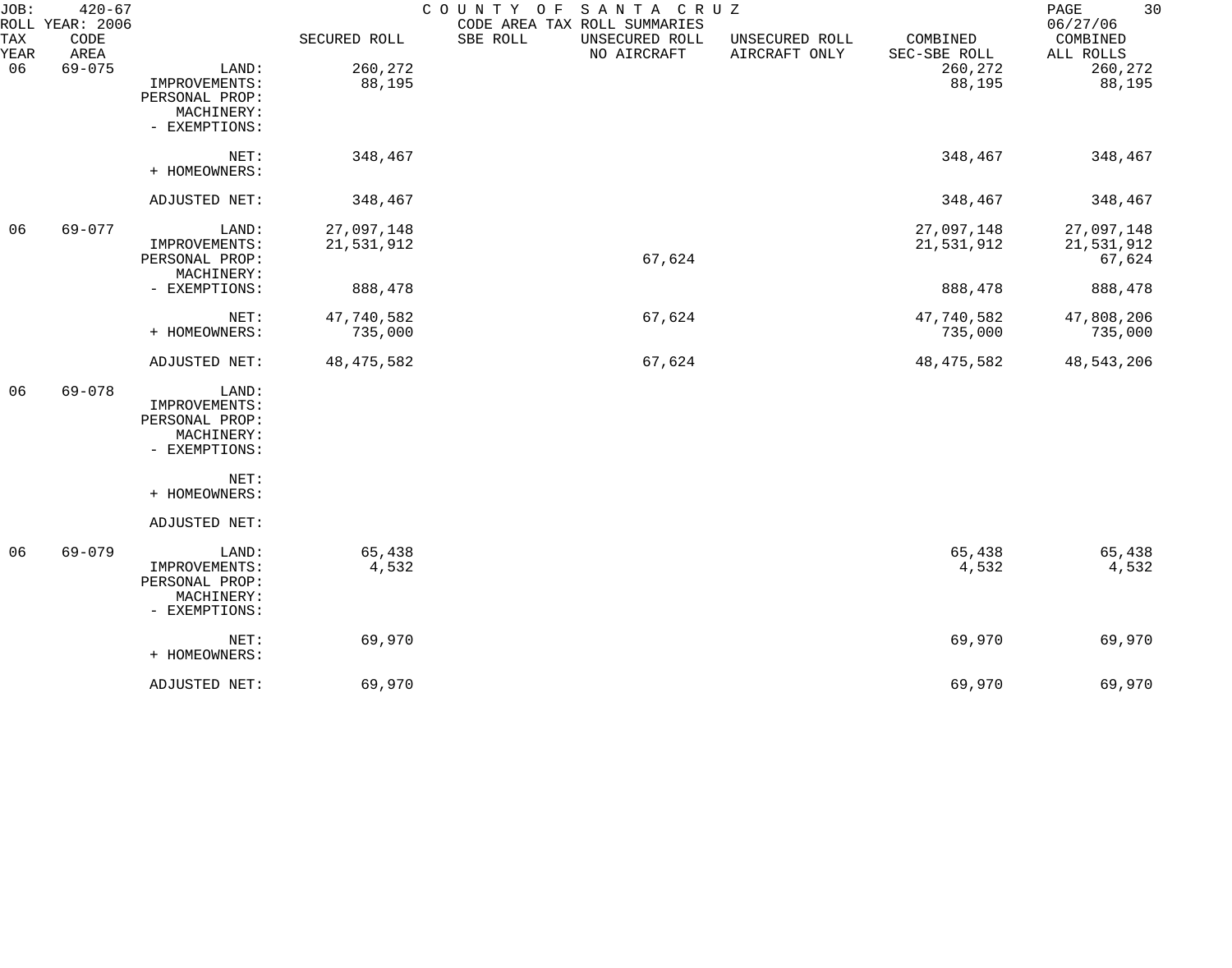| JOB:             | $420 - 67$<br>ROLL YEAR: 2006                          |                                                        |                        | COUNTY OF SANTA CRUZ<br>CODE AREA TAX ROLL SUMMARIES |                                 |                                  | 31<br>PAGE<br>06/27/06 |
|------------------|--------------------------------------------------------|--------------------------------------------------------|------------------------|------------------------------------------------------|---------------------------------|----------------------------------|------------------------|
| TAX<br>YEAR      | CODE<br>AREA                                           |                                                        | SECURED ROLL           | SBE ROLL<br>UNSECURED ROLL<br>NO AIRCRAFT            | UNSECURED ROLL<br>AIRCRAFT ONLY | COMBINED<br>SEC-SBE ROLL         | COMBINED<br>ALL ROLLS  |
| 06               | $69 - 087$                                             | LAND:<br>IMPROVEMENTS:<br>PERSONAL PROP:<br>MACHINERY: | 6,711,442<br>5,162,040 |                                                      |                                 | 6,711,442<br>5,162,040           | 6,711,442<br>5,162,040 |
|                  |                                                        | - EXEMPTIONS:                                          | 175,000                |                                                      |                                 | 175,000                          | 175,000                |
|                  |                                                        | NET:<br>+ HOMEOWNERS:                                  | 11,698,482<br>175,000  |                                                      |                                 | 11,698,482<br>175,000            | 11,698,482<br>175,000  |
|                  |                                                        | ADJUSTED NET:                                          | 11,873,482             |                                                      |                                 | 11,873,482                       | 11,873,482             |
| 06<br>$69 - 089$ | LAND:<br>IMPROVEMENTS:<br>PERSONAL PROP:<br>MACHINERY: | 8,330,757<br>7,821,367                                 | 38,445                 |                                                      | 8,330,757<br>7,821,367          | 8,330,757<br>7,821,367<br>38,445 |                        |
|                  |                                                        | - EXEMPTIONS:                                          | 235,333                |                                                      |                                 | 235,333                          | 235,333                |
|                  |                                                        | NET:<br>+ HOMEOWNERS:                                  | 15,916,791<br>231,000  | 38,445                                               |                                 | 15,916,791<br>231,000            | 15,955,236<br>231,000  |
|                  |                                                        | ADJUSTED NET:                                          | 16, 147, 791           | 38,445                                               |                                 | 16, 147, 791                     | 16,186,236             |
| 06               | $69 - 090$                                             | LAND:<br>IMPROVEMENTS:<br>PERSONAL PROP:<br>MACHINERY: | 2,220,736<br>3,064,361 |                                                      |                                 | 2,220,736<br>3,064,361           | 2,220,736<br>3,064,361 |
|                  |                                                        | - EXEMPTIONS:                                          | 35,000                 |                                                      |                                 | 35,000                           | 35,000                 |
|                  |                                                        | NET:<br>+ HOMEOWNERS:                                  | 5,250,097<br>35,000    |                                                      |                                 | 5,250,097<br>35,000              | 5,250,097<br>35,000    |
|                  |                                                        | ADJUSTED NET:                                          | 5,285,097              |                                                      |                                 | 5,285,097                        | 5,285,097              |
| 06               | $69 - 091$                                             | LAND:<br>IMPROVEMENTS:<br>PERSONAL PROP:<br>MACHINERY: |                        |                                                      |                                 |                                  |                        |

- EXEMPTIONS:

NET: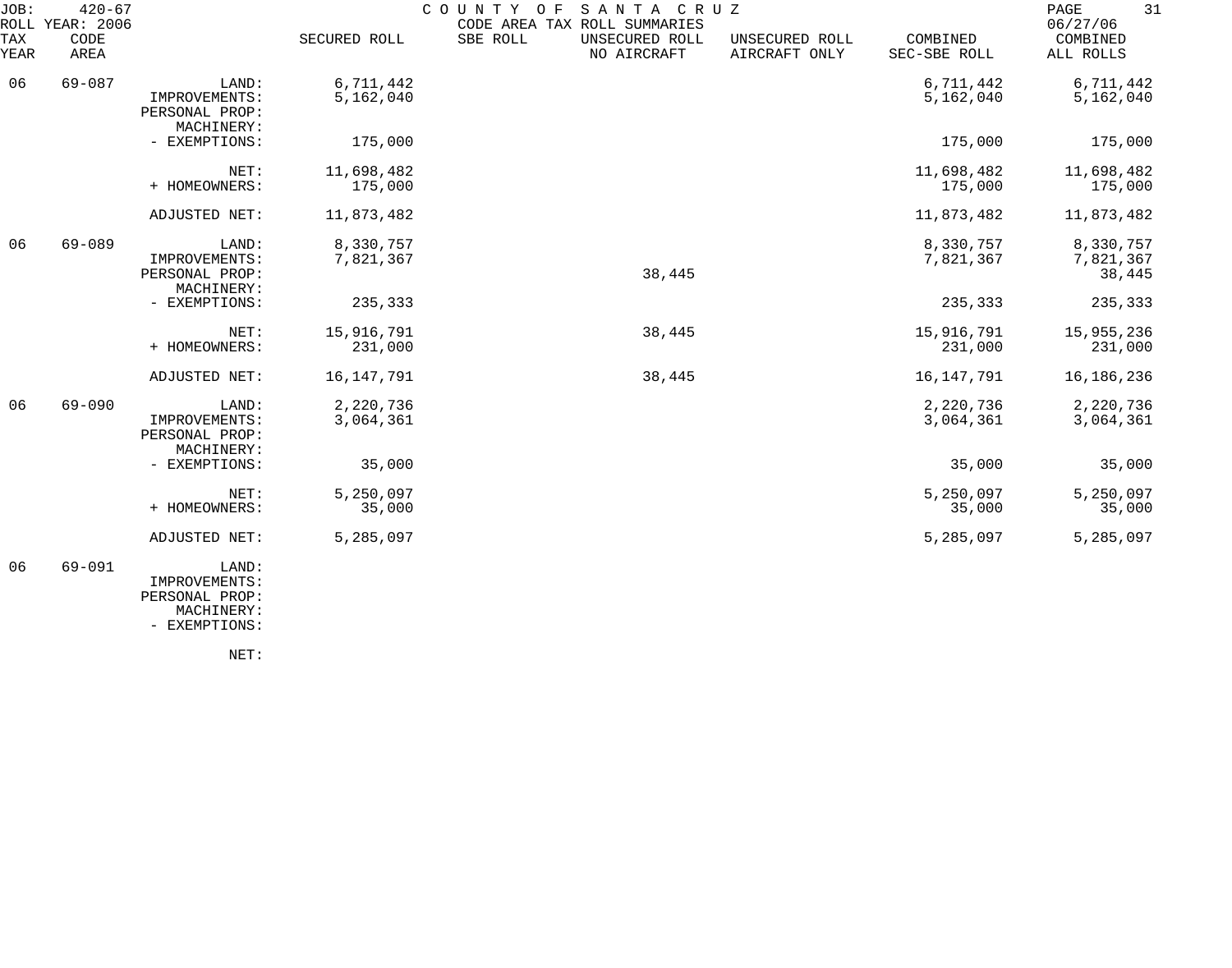| JOB:        | $420 - 67$<br>ROLL YEAR: 2006 |                                                                         |                                    | COUNTY OF SANTA CRUZ | CODE AREA TAX ROLL SUMMARIES  |                                 |                                    | 32<br>PAGE<br>06/27/06              |
|-------------|-------------------------------|-------------------------------------------------------------------------|------------------------------------|----------------------|-------------------------------|---------------------------------|------------------------------------|-------------------------------------|
| TAX<br>YEAR | CODE<br>AREA                  |                                                                         | SECURED ROLL                       | SBE ROLL             | UNSECURED ROLL<br>NO AIRCRAFT | UNSECURED ROLL<br>AIRCRAFT ONLY | COMBINED<br>SEC-SBE ROLL           | COMBINED<br>ALL ROLLS               |
|             |                               | + HOMEOWNERS:                                                           |                                    |                      |                               |                                 |                                    |                                     |
|             |                               | ADJUSTED NET:                                                           |                                    |                      |                               |                                 |                                    |                                     |
| 06          | $69 - 104$                    | LAND:<br>IMPROVEMENTS:<br>PERSONAL PROP:<br>MACHINERY:<br>- EXEMPTIONS: |                                    |                      |                               |                                 |                                    |                                     |
|             |                               | NET:<br>+ HOMEOWNERS:                                                   |                                    |                      |                               |                                 |                                    |                                     |
|             |                               | ADJUSTED NET:                                                           |                                    |                      |                               |                                 |                                    |                                     |
| 06          | $69 - 106$                    | LAND:<br>IMPROVEMENTS:<br>PERSONAL PROP:<br>MACHINERY:                  | 784,464<br>1, 113, 704             |                      |                               |                                 | 784,464<br>1, 113, 704             | 784,464<br>1, 113, 704              |
|             |                               | - EXEMPTIONS:                                                           | 56,000                             |                      |                               |                                 | 56,000                             | 56,000                              |
|             |                               | NET:<br>+ HOMEOWNERS:                                                   | 1,842,168<br>56,000                |                      |                               |                                 | 1,842,168<br>56,000                | 1,842,168<br>56,000                 |
|             |                               | ADJUSTED NET:                                                           | 1,898,168                          |                      |                               |                                 | 1,898,168                          | 1,898,168                           |
| 06          | $69 - 107$                    | LAND:<br>IMPROVEMENTS:<br>PERSONAL PROP:<br>MACHINERY:<br>- EXEMPTIONS: |                                    |                      |                               |                                 |                                    |                                     |
|             |                               | NET:<br>+ HOMEOWNERS:                                                   |                                    |                      |                               |                                 |                                    |                                     |
|             |                               | ADJUSTED NET:                                                           |                                    |                      |                               |                                 |                                    |                                     |
| 06          | $69 - 108$                    | LAND:<br>IMPROVEMENTS:<br>PERSONAL PROP:<br>MACHINERY:                  | 44,682,254<br>42,768,549<br>88,857 | 71,348               | 425,664                       |                                 | 44,753,602<br>42,768,549<br>88,857 | 44,753,602<br>42,768,549<br>514,521 |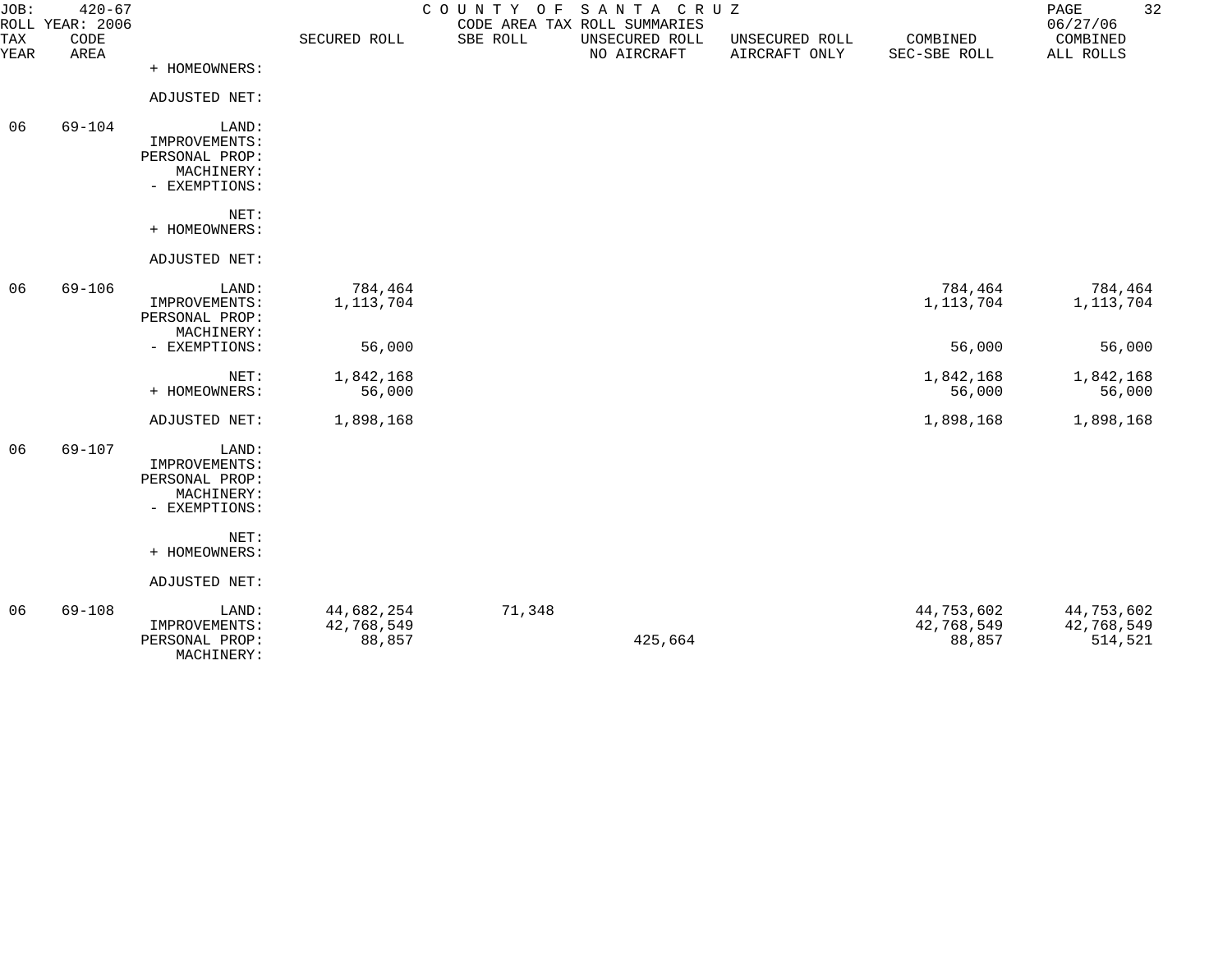| JOB:        | $420 - 67$<br>ROLL YEAR: 2006 |                                                                         |                         | COUNTY OF SANTA CRUZ | CODE AREA TAX ROLL SUMMARIES  |                                 |                             | 33<br>PAGE<br>06/27/06      |
|-------------|-------------------------------|-------------------------------------------------------------------------|-------------------------|----------------------|-------------------------------|---------------------------------|-----------------------------|-----------------------------|
| TAX<br>YEAR | CODE<br>AREA                  |                                                                         | SECURED ROLL            | SBE ROLL             | UNSECURED ROLL<br>NO AIRCRAFT | UNSECURED ROLL<br>AIRCRAFT ONLY | COMBINED<br>SEC-SBE ROLL    | COMBINED<br>ALL ROLLS       |
|             |                               | - EXEMPTIONS:                                                           | 2,095,481               |                      |                               |                                 | 2,095,481                   | 2,095,481                   |
|             |                               | NET:<br>+ HOMEOWNERS:                                                   | 85, 444, 179<br>861,000 | 71,348               | 425,664                       |                                 | 85, 515, 527<br>861,000     | 85, 941, 191<br>861,000     |
|             |                               | ADJUSTED NET:                                                           | 86,305,179              |                      | 425,664                       |                                 | 86, 376, 527                | 86,802,191                  |
| 06          | 69-112                        | LAND:<br>IMPROVEMENTS:<br>PERSONAL PROP:<br>MACHINERY:<br>- EXEMPTIONS: |                         | 109<br>82<br>47      |                               |                                 | 109<br>82<br>47             | 109<br>82<br>47             |
|             |                               | NET:<br>+ HOMEOWNERS:                                                   |                         | 238                  |                               |                                 | 238                         | 238                         |
|             |                               | ADJUSTED NET:                                                           |                         |                      |                               |                                 | 238                         | 238                         |
| 06          | 69-117                        | LAND:<br>IMPROVEMENTS:<br>PERSONAL PROP:<br>MACHINERY:                  | 1,228,348<br>491,111    | 1,197<br>899<br>514  |                               |                                 | 1,229,545<br>492,010<br>514 | 1,229,545<br>492,010<br>514 |
|             |                               | - EXEMPTIONS:                                                           | 14,000                  |                      |                               |                                 | 14,000                      | 14,000                      |
|             |                               | NET:<br>+ HOMEOWNERS:                                                   | 1,705,459<br>14,000     | 2,610                |                               |                                 | 1,708,069<br>14,000         | 1,708,069<br>14,000         |
|             |                               | ADJUSTED NET:                                                           | 1,719,459               |                      |                               |                                 | 1,722,069                   | 1,722,069                   |
| 06          | $69 - 129$                    | LAND:<br>IMPROVEMENTS:<br>PERSONAL PROP:<br>MACHINERY:<br>- EXEMPTIONS: |                         | 191<br>144<br>82     |                               |                                 | 191<br>144<br>82            | 191<br>144<br>82            |
|             |                               | NET:<br>+ HOMEOWNERS:                                                   |                         | 417                  |                               |                                 | 417                         | 417                         |
|             |                               | ADJUSTED NET:                                                           |                         |                      |                               |                                 | 417                         | 417                         |
| 06          | $69 - 130$                    | LAND:                                                                   |                         |                      |                               |                                 |                             |                             |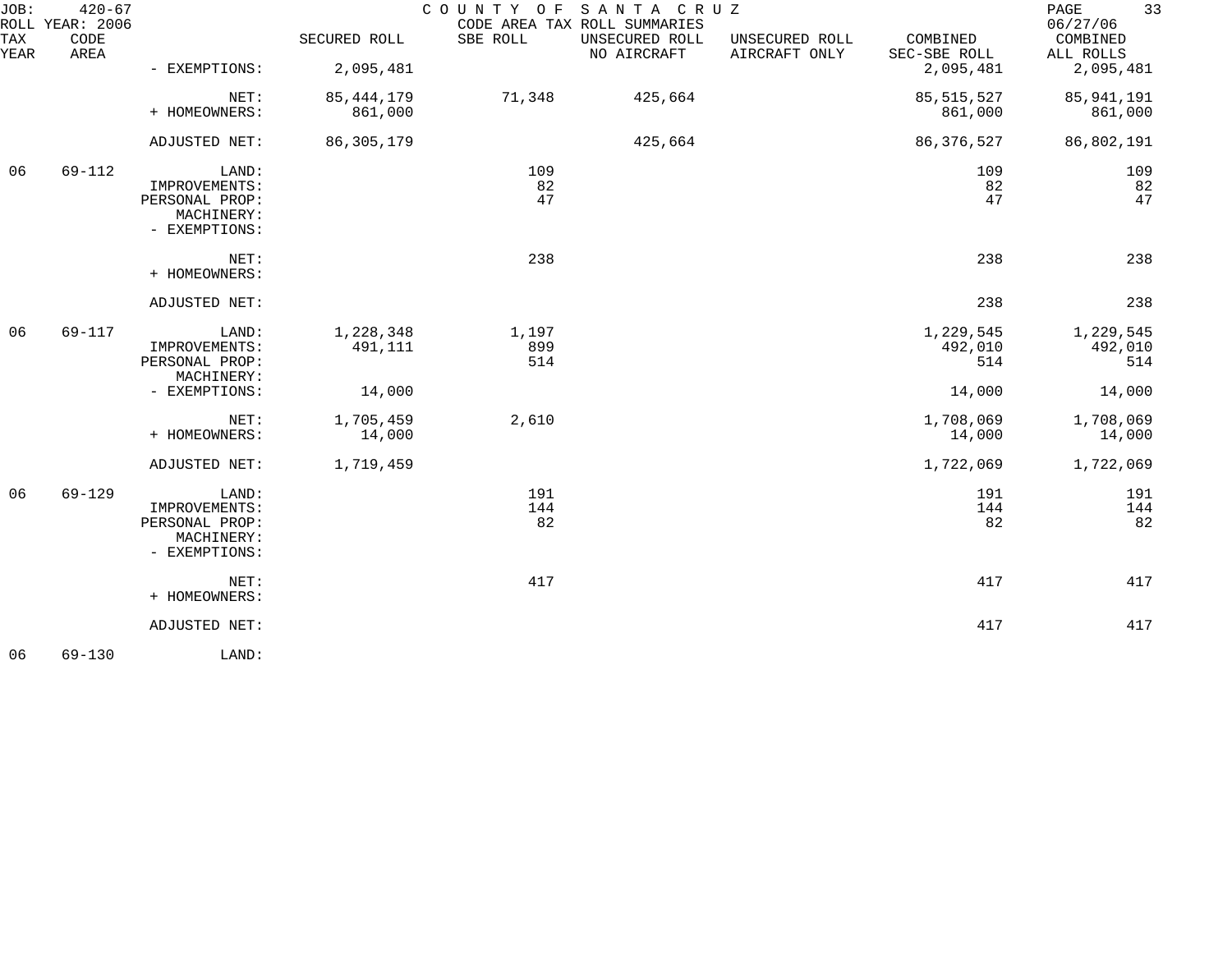| JOB:<br>ROLL | $420 - 67$<br><b>YEAR: 2006</b> |                                                                         |                          | COUNTY<br>O F     | SANTA CRUZ<br>CODE AREA TAX ROLL SUMMARIES |                                 |                          | 34<br>PAGE<br>06/27/06            |
|--------------|---------------------------------|-------------------------------------------------------------------------|--------------------------|-------------------|--------------------------------------------|---------------------------------|--------------------------|-----------------------------------|
| TAX<br>YEAR  | CODE<br>AREA                    |                                                                         | SECURED ROLL             | SBE ROLL          | UNSECURED ROLL<br>NO AIRCRAFT              | UNSECURED ROLL<br>AIRCRAFT ONLY | COMBINED<br>SEC-SBE ROLL | COMBINED<br>ALL ROLLS             |
|              |                                 | IMPROVEMENTS:<br>PERSONAL PROP:<br>MACHINERY:<br>- EXEMPTIONS:          |                          |                   |                                            |                                 |                          |                                   |
|              |                                 | NET:<br>+ HOMEOWNERS:                                                   |                          |                   |                                            |                                 |                          |                                   |
|              |                                 | ADJUSTED NET:                                                           |                          |                   |                                            |                                 |                          |                                   |
| 06           | $69 - 131$                      | LAND:<br>IMPROVEMENTS:<br>PERSONAL PROP:<br>MACHINERY:<br>- EXEMPTIONS: | 185,431                  | 535<br>402<br>230 |                                            |                                 | 185,966<br>402<br>230    | 185,966<br>402<br>230             |
|              |                                 | NET:<br>+ HOMEOWNERS:                                                   | 185,431                  | 1,167             |                                            |                                 | 186,598                  | 186,598                           |
|              |                                 | ADJUSTED NET:                                                           | 185,431                  |                   |                                            |                                 | 186,598                  | 186,598                           |
| 06           | $69 - 132$                      | LAND:<br>IMPROVEMENTS:<br>PERSONAL PROP:<br>MACHINERY:                  | 8, 217, 732<br>6,321,462 |                   | 9,918                                      |                                 | 8, 217, 732<br>6,321,462 | 8, 217, 732<br>6,321,462<br>9,918 |
|              |                                 | - EXEMPTIONS:                                                           | 175,000                  |                   |                                            |                                 | 175,000                  | 175,000                           |
|              |                                 | NET:<br>+ HOMEOWNERS:                                                   | 14, 364, 194<br>175,000  |                   | 9,918                                      |                                 | 14,364,194<br>175,000    | 14, 374, 112<br>175,000           |
|              |                                 | ADJUSTED NET:                                                           | 14,539,194               |                   | 9,918                                      |                                 | 14,539,194               | 14,549,112                        |
| 06           | $69 - 135$                      | LAND:<br>IMPROVEMENTS:<br>PERSONAL PROP:<br>MACHINERY:                  | 12,914,829<br>9,900,166  |                   |                                            |                                 | 12,914,829<br>9,900,166  | 12,914,829<br>9,900,166           |
|              |                                 | - EXEMPTIONS:                                                           | 231,510                  |                   |                                            |                                 | 231,510                  | 231,510                           |
|              |                                 | NET:<br>+ HOMEOWNERS:                                                   | 22,583,485<br>231,000    |                   |                                            |                                 | 22,583,485<br>231,000    | 22,583,485<br>231,000             |
|              |                                 | ADJUSTED NET:                                                           | 22,814,485               |                   |                                            |                                 | 22,814,485               | 22,814,485                        |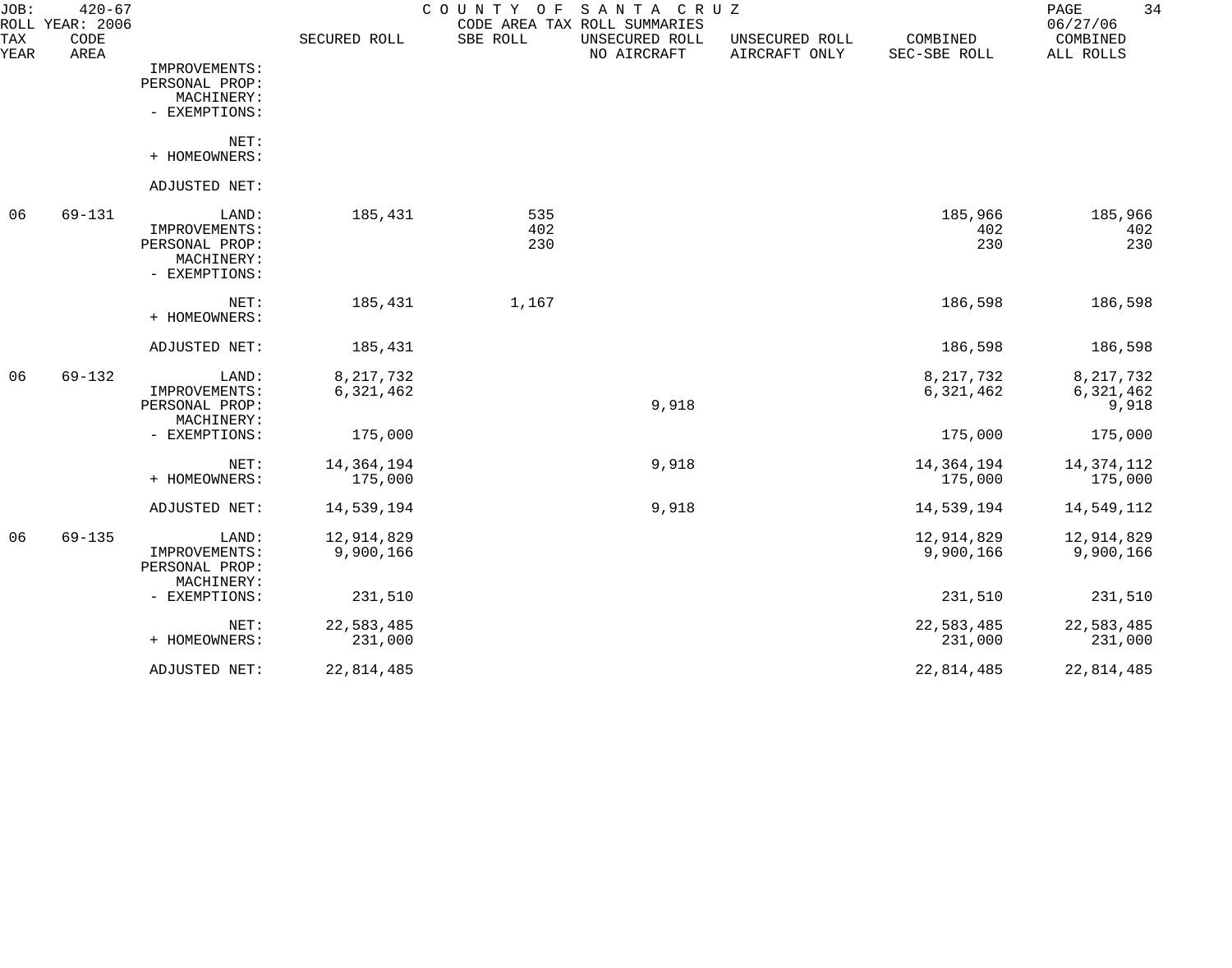| JOB:        | $420 - 67$<br>ROLL YEAR: 2006 |                                                        |                        | COUNTY OF | SANTA CRUZ<br>CODE AREA TAX ROLL SUMMARIES |                                 |                          | 35<br>PAGE<br>06/27/06           |
|-------------|-------------------------------|--------------------------------------------------------|------------------------|-----------|--------------------------------------------|---------------------------------|--------------------------|----------------------------------|
| TAX<br>YEAR | CODE<br>AREA                  |                                                        | SECURED ROLL           | SBE ROLL  | UNSECURED ROLL<br>NO AIRCRAFT              | UNSECURED ROLL<br>AIRCRAFT ONLY | COMBINED<br>SEC-SBE ROLL | COMBINED<br>ALL ROLLS            |
| 06          | $69 - 136$                    | LAND:<br>IMPROVEMENTS:<br>PERSONAL PROP:<br>MACHINERY: | 1,861,182<br>1,458,240 |           |                                            |                                 | 1,861,182<br>1,458,240   | 1,861,182<br>1,458,240           |
|             |                               | - EXEMPTIONS:                                          | 28,913                 |           |                                            |                                 | 28,913                   | 28,913                           |
|             |                               | NET:<br>+ HOMEOWNERS:                                  | 3,290,509<br>28,000    |           |                                            |                                 | 3,290,509<br>28,000      | 3,290,509<br>28,000              |
|             |                               | ADJUSTED NET:                                          | 3,318,509              |           |                                            |                                 | 3,318,509                | 3,318,509                        |
| 06          | $69 - 140$                    | LAND:<br>IMPROVEMENTS:<br>PERSONAL PROP:<br>MACHINERY: | 6,936,809<br>6,900,298 |           | 29,750                                     |                                 | 6,936,809<br>6,900,298   | 6,936,809<br>6,900,298<br>29,750 |
|             |                               | - EXEMPTIONS:                                          | 169,382                |           |                                            |                                 | 169,382                  | 169,382                          |
|             |                               | NET:<br>+ HOMEOWNERS:                                  | 13,667,725<br>168,000  |           | 29,750                                     |                                 | 13,667,725<br>168,000    | 13,697,475<br>168,000            |
|             |                               | ADJUSTED NET:                                          | 13,835,725             |           | 29,750                                     |                                 | 13,835,725               | 13,865,475                       |
| 06          | 69-141                        | LAND:<br>IMPROVEMENTS:<br>PERSONAL PROP:<br>MACHINERY: | 4,258,123<br>6,084,777 |           | 410,332                                    |                                 | 4,258,123<br>6,084,777   | 4,258,123<br>6,495,109           |
|             |                               | - EXEMPTIONS:                                          | 21,000                 |           |                                            |                                 | 21,000                   | 21,000                           |
|             |                               | NET:<br>+ HOMEOWNERS:                                  | 10,321,900<br>21,000   |           | 410,332                                    |                                 | 10,321,900<br>21,000     | 10,732,232<br>21,000             |
|             |                               | ADJUSTED NET:                                          | 10,342,900             |           | 410,332                                    |                                 | 10,342,900               | 10,753,232                       |
|             |                               |                                                        |                        |           |                                            |                                 |                          |                                  |

 06 69-149 LAND: IMPROVEMENTS: PERSONAL PROP: MACHINERY:

- EXEMPTIONS:

NET:

+ HOMEOWNERS:

ADJUSTED NET: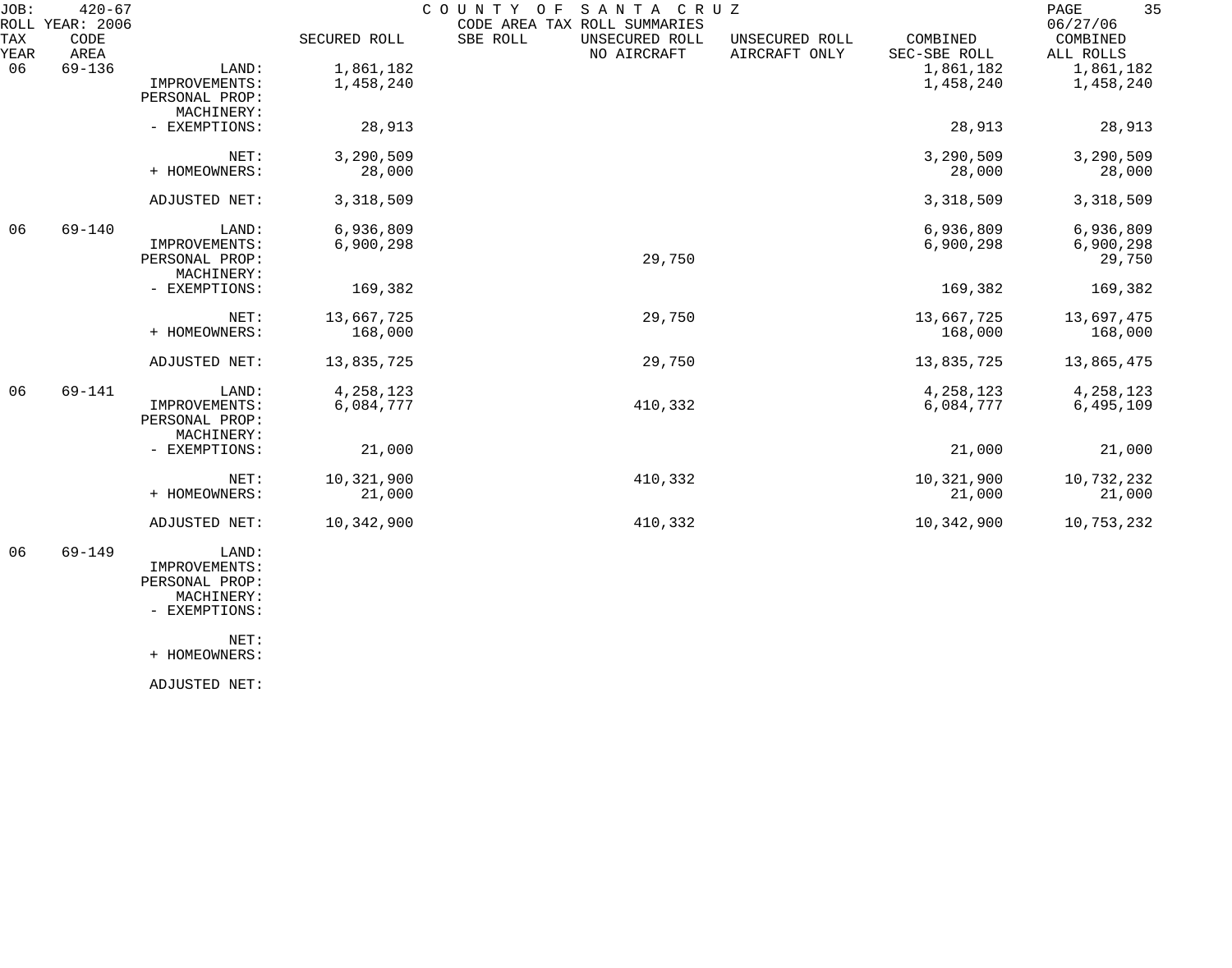| JOB:        | $420 - 67$<br>ROLL YEAR: 2006 |                                                                         |                                 | COUNTY OF<br>SANTA CRUZ<br>CODE AREA TAX ROLL SUMMARIES |                                 |                                 | 36<br>PAGE<br>06/27/06              |
|-------------|-------------------------------|-------------------------------------------------------------------------|---------------------------------|---------------------------------------------------------|---------------------------------|---------------------------------|-------------------------------------|
| TAX<br>YEAR | CODE<br>AREA                  |                                                                         | SECURED ROLL                    | SBE ROLL<br>UNSECURED ROLL<br>NO AIRCRAFT               | UNSECURED ROLL<br>AIRCRAFT ONLY | COMBINED<br>SEC-SBE ROLL        | COMBINED<br>ALL ROLLS               |
| 06          | $69 - 150$                    | LAND:<br>IMPROVEMENTS:<br>PERSONAL PROP:<br>MACHINERY:                  | 780,740<br>1,179,215            | 40,000                                                  |                                 | 780,740<br>1,179,215            | 780,740<br>1,179,215<br>40,000      |
|             |                               | - EXEMPTIONS:                                                           | 14,000                          |                                                         |                                 | 14,000                          | 14,000                              |
|             |                               | NET:<br>+ HOMEOWNERS:                                                   | 1,945,955<br>14,000             | 40,000                                                  |                                 | 1,945,955<br>14,000             | 1,985,955<br>14,000                 |
|             |                               | ADJUSTED NET:                                                           | 1,959,955                       | 40,000                                                  |                                 | 1,959,955                       | 1,999,955                           |
| 06          | $69 - 152$                    | LAND:<br>IMPROVEMENTS:<br>PERSONAL PROP:<br>MACHINERY:<br>- EXEMPTIONS: |                                 |                                                         |                                 |                                 |                                     |
|             |                               | NET:<br>+ HOMEOWNERS:                                                   |                                 |                                                         |                                 |                                 |                                     |
|             |                               | ADJUSTED NET:                                                           |                                 |                                                         |                                 |                                 |                                     |
| 06          | $69 - 165$                    | LAND:<br>IMPROVEMENTS:<br>PERSONAL PROP:<br>MACHINERY:                  | 4,859,062<br>2,731,909<br>7,172 |                                                         |                                 | 4,859,062<br>2,731,909<br>7,172 | 4,859,062<br>2,731,909<br>7,172     |
|             |                               | - EXEMPTIONS:                                                           | 22,060                          |                                                         |                                 | 22,060                          | 22,060                              |
|             |                               | NET:<br>+ HOMEOWNERS:                                                   | 7,576,083<br>21,000             |                                                         |                                 | 7,576,083<br>21,000             | 7,576,083<br>21,000                 |
|             |                               | ADJUSTED NET:                                                           | 7,597,083                       |                                                         |                                 | 7,597,083                       | 7,597,083                           |
| 06          | $69 - 167$                    | LAND:<br>IMPROVEMENTS:<br>PERSONAL PROP:                                | 3, 210, 235<br>4,276,819        | 116,454                                                 |                                 | 3, 210, 235<br>4,276,819        | 3, 210, 235<br>4,276,819<br>116,454 |
|             |                               | MACHINERY:<br>- EXEMPTIONS:                                             | 78,867                          |                                                         |                                 | 78,867                          | 78,867                              |
|             |                               | NET:                                                                    | 7,408,187                       | 116,454                                                 |                                 | 7,408,187                       | 7,524,641                           |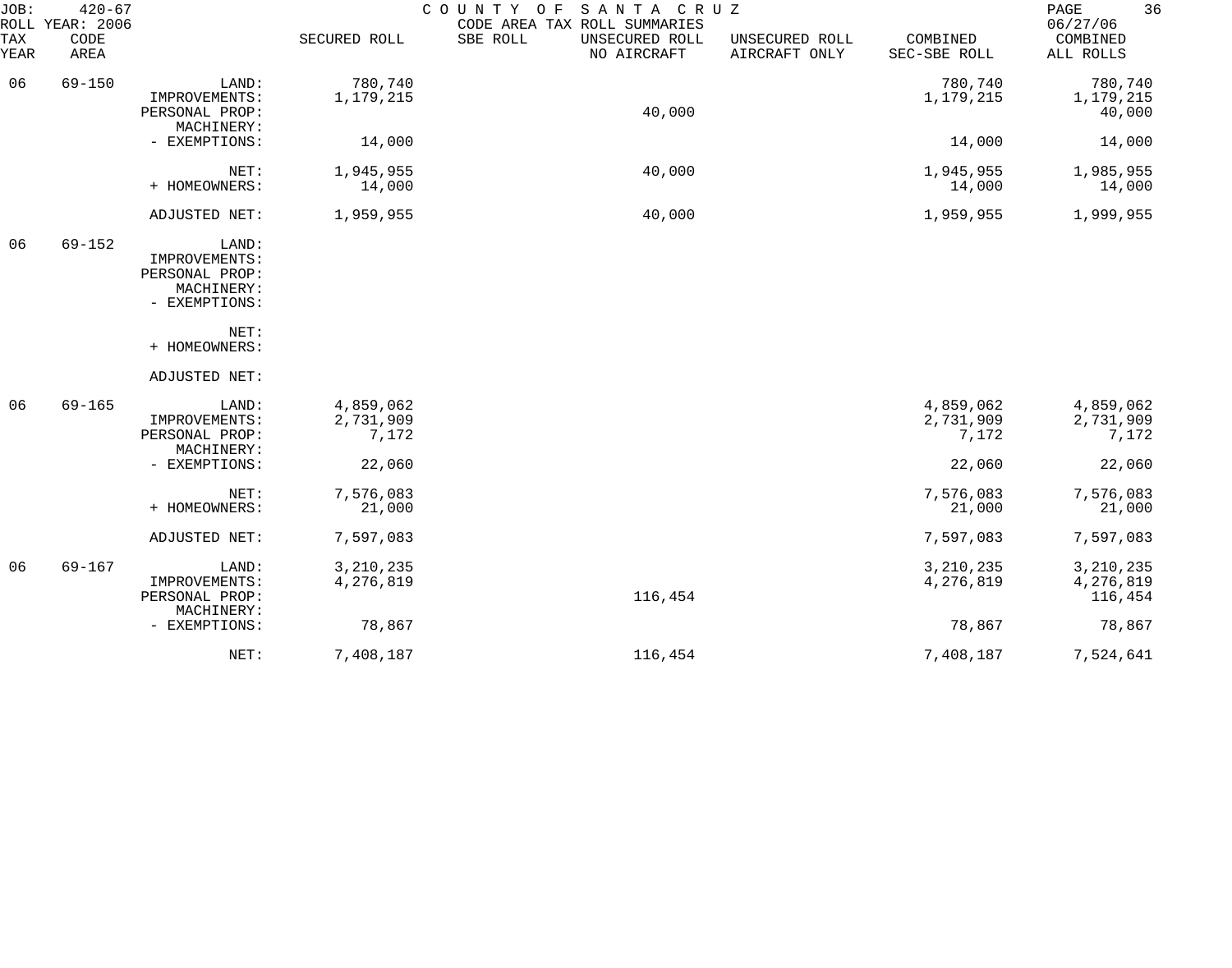| JOB:        | $420 - 67$<br>ROLL YEAR: 2006 |                                                                         |                         | COUNTY OF SANTA CRUZ      | CODE AREA TAX ROLL SUMMARIES  |                                 |                           | 37<br>PAGE<br>06/27/06             |
|-------------|-------------------------------|-------------------------------------------------------------------------|-------------------------|---------------------------|-------------------------------|---------------------------------|---------------------------|------------------------------------|
| TAX<br>YEAR | CODE<br>AREA                  |                                                                         | SECURED ROLL            | SBE ROLL                  | UNSECURED ROLL<br>NO AIRCRAFT | UNSECURED ROLL<br>AIRCRAFT ONLY | COMBINED<br>SEC-SBE ROLL  | COMBINED<br>ALL ROLLS              |
|             |                               | + HOMEOWNERS:                                                           | 77,000                  |                           |                               |                                 | 77,000                    | 77,000                             |
|             |                               | ADJUSTED NET:                                                           | 7,485,187               |                           | 116,454                       |                                 | 7,485,187                 | 7,601,641                          |
| 06          | $69 - 169$                    | LAND:<br>IMPROVEMENTS:<br>PERSONAL PROP:<br>MACHINERY:<br>- EXEMPTIONS: | 1,576,759<br>920,219    |                           |                               |                                 | 1,576,759<br>920,219      | 1,576,759<br>920,219               |
|             |                               | NET:<br>+ HOMEOWNERS:                                                   | 2,496,978               |                           |                               |                                 | 2,496,978                 | 2,496,978                          |
|             |                               | ADJUSTED NET:                                                           | 2,496,978               |                           |                               |                                 | 2,496,978                 | 2,496,978                          |
| 06          | 69-180                        | LAND:<br>IMPROVEMENTS:<br>PERSONAL PROP:<br>MACHINERY:<br>- EXEMPTIONS: | 123,428                 |                           |                               |                                 | 123,428                   | 123,428                            |
|             |                               | NET:<br>+ HOMEOWNERS:                                                   | 123,428                 |                           |                               |                                 | 123,428                   | 123,428                            |
|             |                               | ADJUSTED NET:                                                           | 123,428                 |                           |                               |                                 | 123,428                   | 123,428                            |
| 06          | $69 - 184$                    | LAND:<br>IMPROVEMENTS:<br>PERSONAL PROP:<br>MACHINERY:<br>- EXEMPTIONS: |                         | 17,489<br>13,130<br>7,516 |                               |                                 | 17,489<br>13,130<br>7,516 | 17,489<br>13,130<br>7,516          |
|             |                               | NET:<br>+ HOMEOWNERS:                                                   |                         | 38,135                    |                               |                                 | 38,135                    | 38,135                             |
|             |                               | ADJUSTED NET:                                                           |                         |                           |                               |                                 | 38,135                    | 38,135                             |
| 06          | $69 - 187$                    | LAND:<br>IMPROVEMENTS:<br>PERSONAL PROP:<br>MACHINERY:                  | 4,262,290<br>10,022,358 |                           | 39,247<br>126,463             |                                 | 4,262,290<br>10,022,358   | 4,262,290<br>10,061,605<br>126,463 |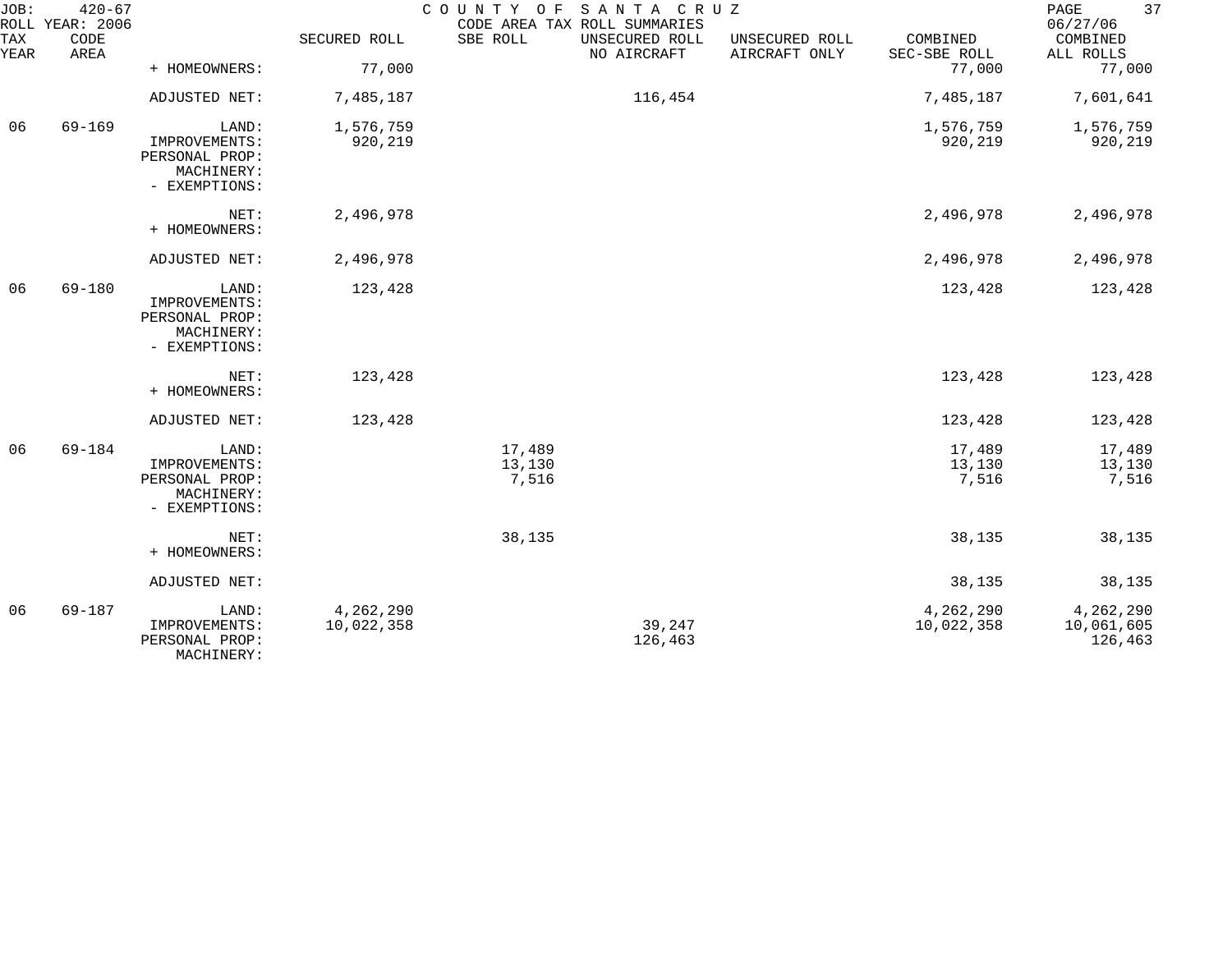| JOB:        | $420 - 67$<br>ROLL YEAR: 2006 |                                                                         |                        | COUNTY OF | SANTA CRUZ<br>CODE AREA TAX ROLL SUMMARIES |                                 |                          | 38<br>PAGE<br>06/27/06 |
|-------------|-------------------------------|-------------------------------------------------------------------------|------------------------|-----------|--------------------------------------------|---------------------------------|--------------------------|------------------------|
| TAX<br>YEAR | CODE<br>AREA                  |                                                                         | SECURED ROLL           | SBE ROLL  | UNSECURED ROLL<br>NO AIRCRAFT              | UNSECURED ROLL<br>AIRCRAFT ONLY | COMBINED<br>SEC-SBE ROLL | COMBINED<br>ALL ROLLS  |
|             |                               | - EXEMPTIONS:                                                           | 8,020,644              |           | 165,710                                    |                                 | 8,020,644                | 8,186,354              |
|             |                               | NET:<br>+ HOMEOWNERS:                                                   | 6, 264, 004<br>84,000  |           |                                            |                                 | 6, 264, 004<br>84,000    | 6,264,004<br>84,000    |
|             |                               | ADJUSTED NET:                                                           | 6,348,004              |           |                                            |                                 | 6,348,004                | 6,348,004              |
| 06          | $69 - 190$                    | LAND:<br>IMPROVEMENTS:<br>PERSONAL PROP:<br>MACHINERY:<br>- EXEMPTIONS: | 24,419                 |           |                                            |                                 | 24,419                   | 24,419                 |
|             |                               | NET:<br>+ HOMEOWNERS:                                                   | 24,419                 |           |                                            |                                 | 24,419                   | 24,419                 |
|             |                               | ADJUSTED NET:                                                           | 24,419                 |           |                                            |                                 | 24,419                   | 24,419                 |
| 06          | $69 - 192$                    | LAND:<br>IMPROVEMENTS:<br>PERSONAL PROP:<br>MACHINERY:                  | 1,607,486<br>1,146,315 |           |                                            |                                 | 1,607,486<br>1,146,315   | 1,607,486<br>1,146,315 |
|             |                               | - EXEMPTIONS:                                                           | 1,040                  |           |                                            |                                 | 1,040                    | 1,040                  |
|             |                               | NET:<br>+ HOMEOWNERS:                                                   | 2,752,761              |           |                                            |                                 | 2,752,761                | 2,752,761              |
|             |                               | ADJUSTED NET:                                                           | 2,752,761              |           |                                            |                                 | 2,752,761                | 2,752,761              |
| 06          | $69 - 193$                    | LAND:<br>IMPROVEMENTS:<br>PERSONAL PROP:<br>MACHINERY:<br>- EXEMPTIONS: | 243,571                |           |                                            |                                 | 243,571                  | 243,571                |
|             |                               | NET:<br>+ HOMEOWNERS:                                                   | 243,571                |           |                                            |                                 | 243,571                  | 243,571                |
|             |                               | ADJUSTED NET:                                                           | 243,571                |           |                                            |                                 | 243,571                  | 243,571                |
| 06          | $69 - 203$                    | LAND:                                                                   |                        |           | 68,167                                     |                                 |                          | 68,167                 |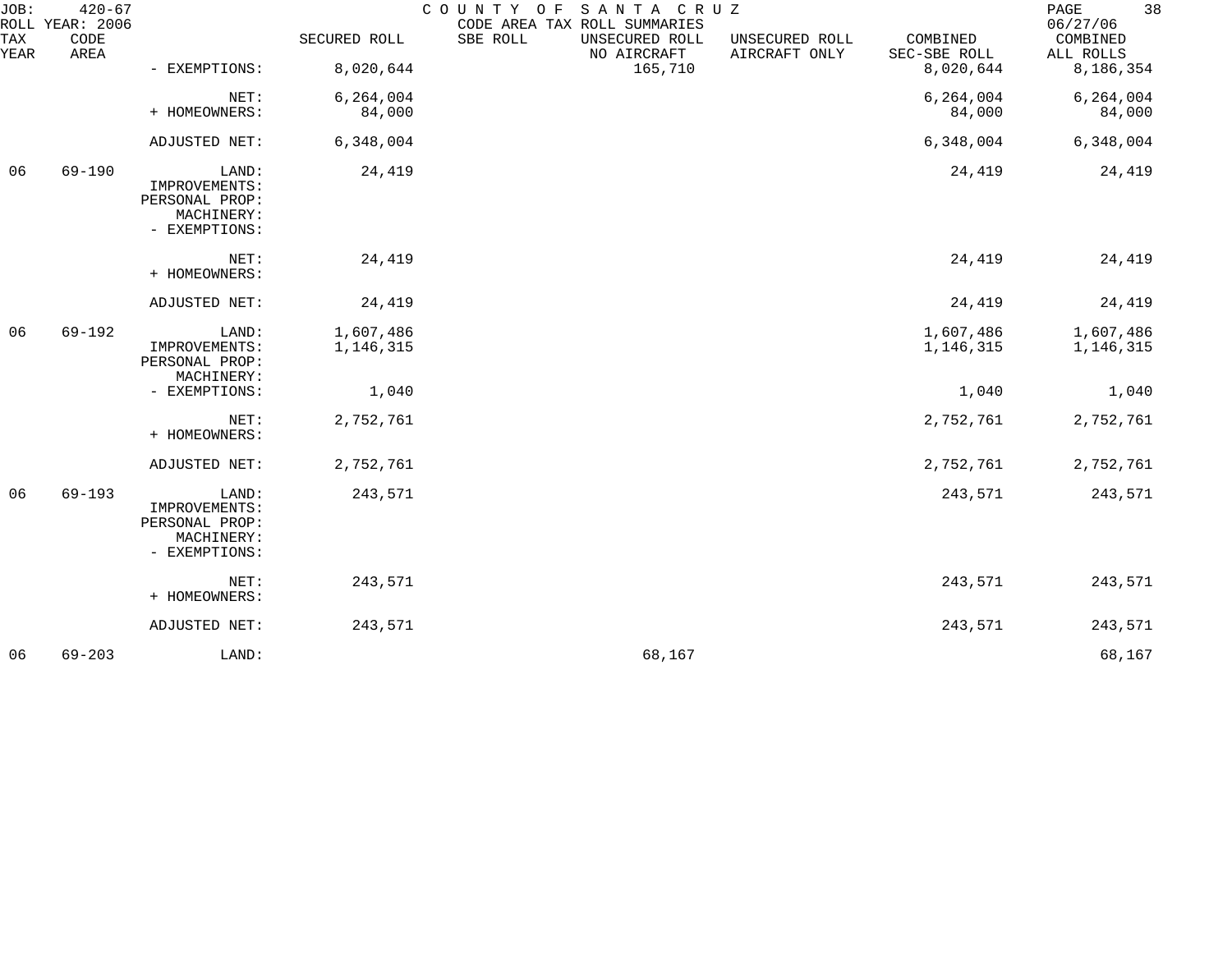| JOB:        | $420 - 67$<br>ROLL YEAR: 2006 |                                                        |                        | COUNTY OF SANTA CRUZ<br>CODE AREA TAX ROLL SUMMARIES |                                 |                          | 39<br>PAGE<br>06/27/06 |
|-------------|-------------------------------|--------------------------------------------------------|------------------------|------------------------------------------------------|---------------------------------|--------------------------|------------------------|
| TAX<br>YEAR | CODE<br>AREA                  |                                                        | SECURED ROLL           | SBE ROLL<br>UNSECURED ROLL<br>NO AIRCRAFT            | UNSECURED ROLL<br>AIRCRAFT ONLY | COMBINED<br>SEC-SBE ROLL | COMBINED<br>ALL ROLLS  |
|             |                               | IMPROVEMENTS:<br>PERSONAL PROP:                        |                        | 68,167<br>107,219                                    |                                 |                          | 68,167<br>107,219      |
|             |                               | MACHINERY:<br>- EXEMPTIONS:                            |                        |                                                      |                                 |                          |                        |
|             |                               | NET:<br>+ HOMEOWNERS:                                  |                        | 243,553                                              |                                 |                          | 243,553                |
|             |                               | ADJUSTED NET:                                          |                        | 243,553                                              |                                 |                          | 243,553                |
| 06          | $69 - 210$                    | LAND:<br>IMPROVEMENTS:                                 |                        | 8,722<br>27,170                                      |                                 |                          | 8,722<br>27,170        |
|             |                               | PERSONAL PROP:<br>MACHINERY:<br>- EXEMPTIONS:          |                        |                                                      |                                 |                          |                        |
|             |                               | NET:                                                   |                        | 35,892                                               |                                 |                          | 35,892                 |
|             |                               | + HOMEOWNERS:                                          |                        |                                                      |                                 |                          |                        |
|             |                               | ADJUSTED NET:                                          |                        | 35,892                                               |                                 |                          | 35,892                 |
| 06          | $69 - 211$                    | LAND:<br>IMPROVEMENTS:                                 |                        |                                                      |                                 |                          |                        |
|             |                               | PERSONAL PROP:<br>MACHINERY:                           |                        |                                                      |                                 |                          |                        |
|             |                               | - EXEMPTIONS:                                          |                        |                                                      |                                 |                          |                        |
|             |                               | NET:<br>+ HOMEOWNERS:                                  |                        |                                                      |                                 |                          |                        |
|             |                               | ADJUSTED NET:                                          |                        |                                                      |                                 |                          |                        |
| 06          | $69 - 215$                    | LAND:<br>IMPROVEMENTS:<br>PERSONAL PROP:<br>MACHINERY: | 4,718,080<br>4,502,399 |                                                      |                                 | 4,718,080<br>4,502,399   | 4,718,080<br>4,502,399 |
|             |                               | - EXEMPTIONS:                                          | 289,758                |                                                      |                                 | 289,758                  | 289,758                |
|             |                               | NET:<br>+ HOMEOWNERS:                                  | 8,930,721<br>126,000   |                                                      |                                 | 8,930,721<br>126,000     | 8,930,721<br>126,000   |
|             |                               | ADJUSTED NET:                                          | 9,056,721              |                                                      |                                 | 9,056,721                | 9,056,721              |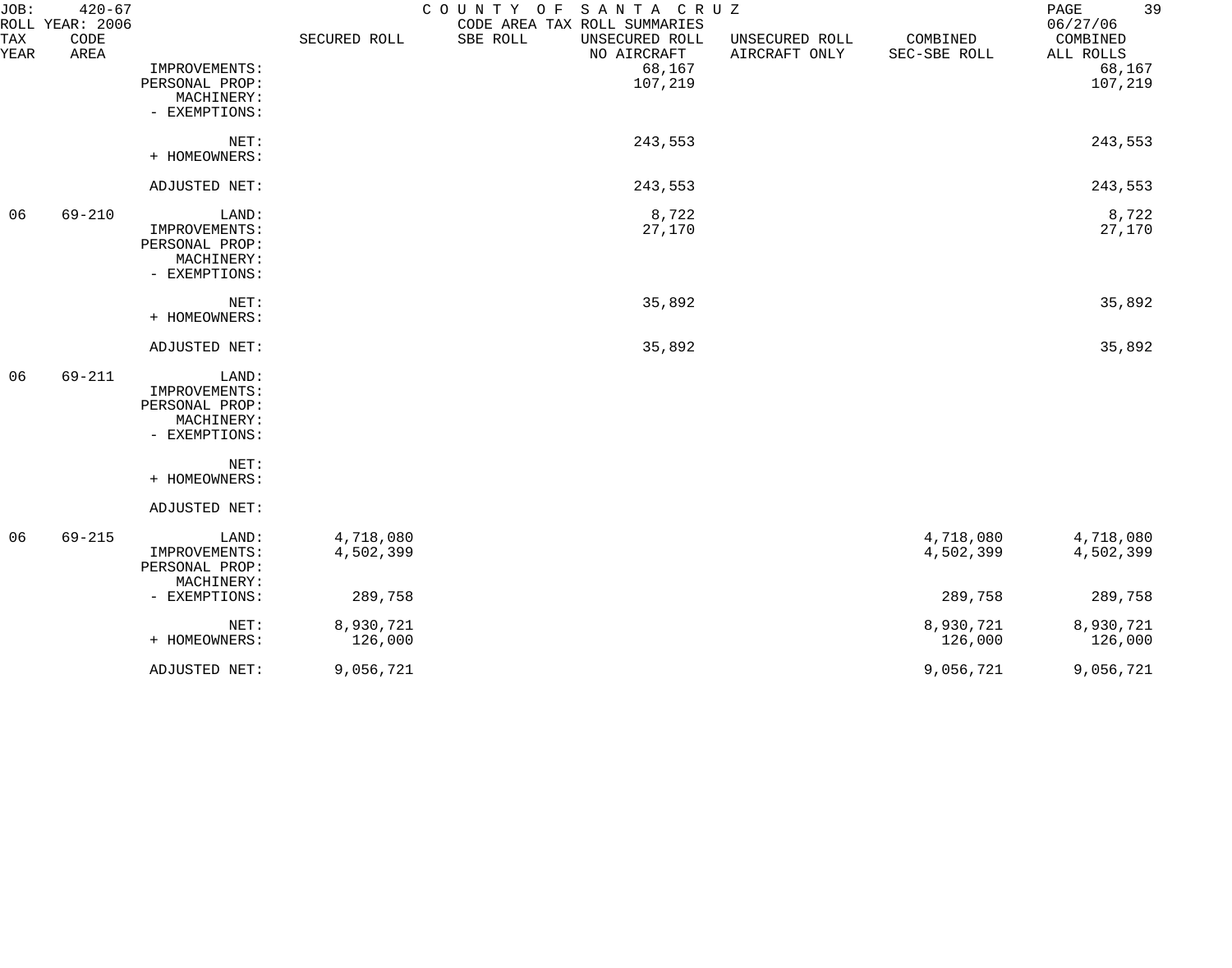| JOB:        | $420 - 67$<br>ROLL YEAR: 2006 |                |               | COUNTY OF<br>SANTA CRUZ<br>CODE AREA TAX ROLL SUMMARIES |                                 |                          | 40<br>PAGE<br>06/27/06 |
|-------------|-------------------------------|----------------|---------------|---------------------------------------------------------|---------------------------------|--------------------------|------------------------|
| TAX<br>YEAR | CODE<br>AREA                  |                | SECURED ROLL  | SBE ROLL<br>UNSECURED ROLL<br>NO AIRCRAFT               | UNSECURED ROLL<br>AIRCRAFT ONLY | COMBINED<br>SEC-SBE ROLL | COMBINED<br>ALL ROLLS  |
| 06          | $69 - 216$                    | LAND:          | 16,842,883    |                                                         |                                 | 16,842,883               | 16,842,883             |
|             |                               | IMPROVEMENTS:  | 13,608,154    |                                                         |                                 | 13,608,154               | 13,608,154             |
|             |                               | PERSONAL PROP: |               | 11,000                                                  |                                 |                          | 11,000                 |
|             |                               | MACHINERY:     |               |                                                         |                                 |                          |                        |
|             |                               | - EXEMPTIONS:  | 475,608       |                                                         |                                 | 475,608                  | 475,608                |
|             |                               | NET:           | 29,975,429    | 11,000                                                  |                                 | 29,975,429               | 29,986,429             |
|             |                               | + HOMEOWNERS:  | 399,000       |                                                         |                                 | 399,000                  | 399,000                |
|             |                               | ADJUSTED NET:  | 30, 374, 429  | 11,000                                                  |                                 | 30, 374, 429             | 30, 385, 429           |
| 06          | $69 - 250$                    | LAND:          | 103,936,187   |                                                         |                                 | 103,936,187              | 103,936,187            |
|             |                               | IMPROVEMENTS:  | 101,394,439   |                                                         |                                 | 101,394,439              | 101,394,439            |
|             |                               | PERSONAL PROP: | 65,067        | 420,168                                                 |                                 | 65,067                   | 485,235                |
|             |                               | MACHINERY:     |               |                                                         |                                 |                          |                        |
|             |                               | - EXEMPTIONS:  | 2,815,975     |                                                         |                                 | 2,815,975                | 2,815,975              |
|             |                               | NET:           | 202, 579, 718 | 420,168                                                 |                                 | 202, 579, 718            | 202,999,886            |
|             |                               | + HOMEOWNERS:  | 2,240,000     |                                                         |                                 | 2,240,000                | 2,240,000              |
|             |                               | ADJUSTED NET:  | 204,819,718   | 420,168                                                 |                                 | 204,819,718              | 205, 239, 886          |
| 06          | $69 - 251$                    | LAND:          | 1,692,859     |                                                         |                                 | 1,692,859                | 1,692,859              |
|             |                               | IMPROVEMENTS:  | 3,406,866     |                                                         |                                 | 3,406,866                | 3,406,866              |
|             |                               | PERSONAL PROP: |               | 13,000                                                  |                                 |                          | 13,000                 |
|             |                               | MACHINERY:     |               |                                                         |                                 |                          |                        |
|             |                               | - EXEMPTIONS:  | 28,618        |                                                         |                                 | 28,618                   | 28,618                 |
|             |                               | NET:           | 5,071,107     | 13,000                                                  |                                 | 5,071,107                | 5,084,107              |
|             |                               | + HOMEOWNERS:  | 28,000        |                                                         |                                 | 28,000                   | 28,000                 |
|             |                               | ADJUSTED NET:  | 5,099,107     | 13,000                                                  |                                 | 5,099,107                | 5, 112, 107            |
|             |                               |                |               |                                                         |                                 |                          |                        |

 06 69-252 LAND: IMPROVEMENTS: PERSONAL PROP: MACHINERY:

- EXEMPTIONS:

NET:

+ HOMEOWNERS:

ADJUSTED NET: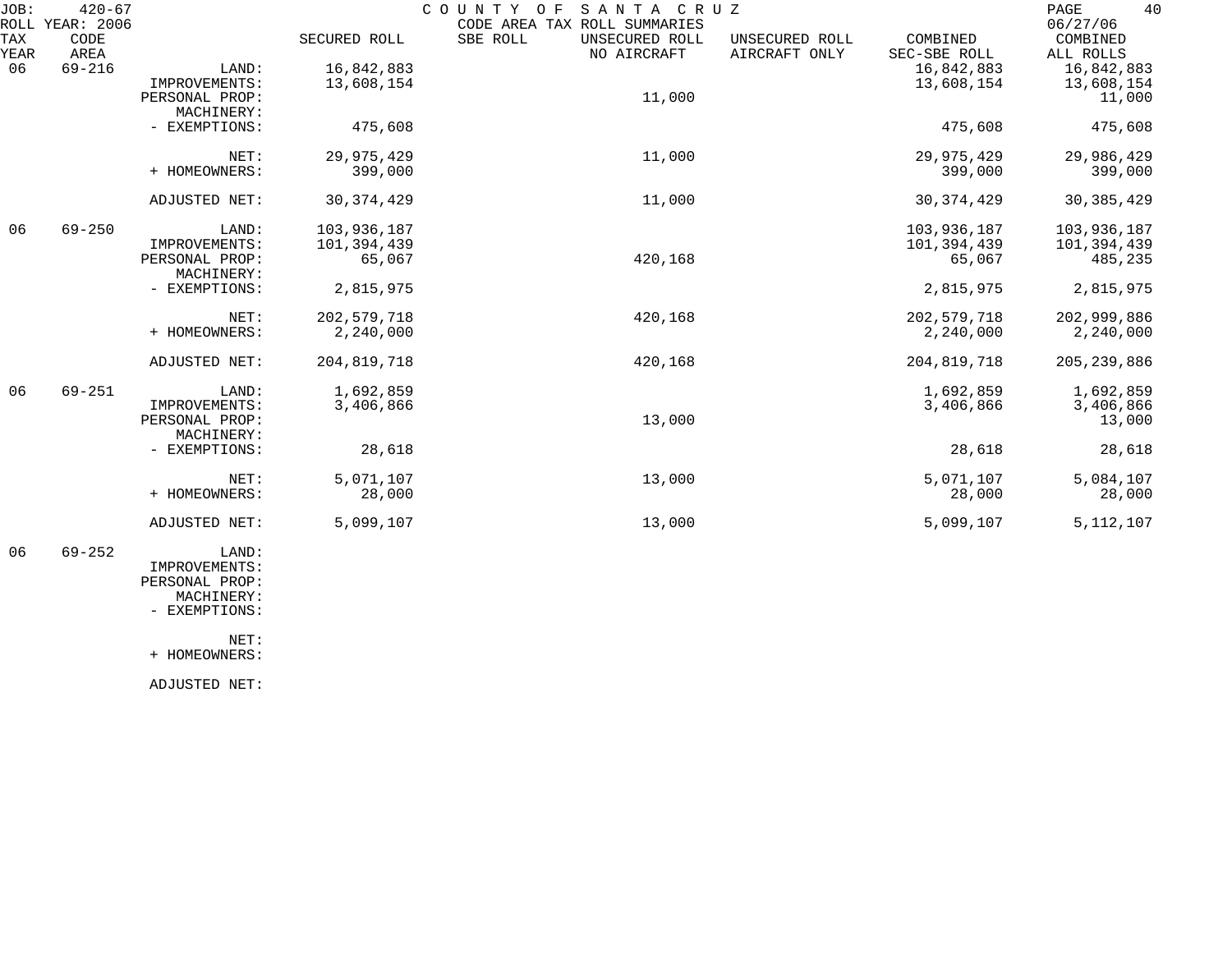| JOB:        | $420 - 67$<br>ROLL YEAR: 2006 |                              |               | COUNTY OF SANTA CRUZ<br>CODE AREA TAX ROLL SUMMARIES |                                 |                          | 41<br>PAGE<br>06/27/06 |
|-------------|-------------------------------|------------------------------|---------------|------------------------------------------------------|---------------------------------|--------------------------|------------------------|
| TAX<br>YEAR | CODE<br>AREA                  |                              | SECURED ROLL  | SBE ROLL<br>UNSECURED ROLL<br>NO AIRCRAFT            | UNSECURED ROLL<br>AIRCRAFT ONLY | COMBINED<br>SEC-SBE ROLL | COMBINED<br>ALL ROLLS  |
| 06          | $69 - 253$                    | LAND:                        | 64, 127, 312  |                                                      |                                 | 64, 127, 312             | 64, 127, 312           |
|             |                               | IMPROVEMENTS:                | 63, 717, 377  | 117,955                                              |                                 | 63,717,377               | 63,835,332             |
|             |                               | PERSONAL PROP:<br>MACHINERY: | 5,500         | 1,397,072                                            |                                 | 5,500                    | 1,402,572              |
|             |                               | - EXEMPTIONS:                | 9,388,408     | 522,407                                              |                                 | 9,388,408                | 9,910,815              |
|             |                               | NET:                         | 118,461,781   | 992,620                                              |                                 | 118,461,781              | 119,454,401            |
|             |                               | + HOMEOWNERS:                | 1,981,000     |                                                      |                                 | 1,981,000                | 1,981,000              |
|             |                               | ADJUSTED NET:                | 120, 442, 781 | 992,620                                              |                                 | 120,442,781              | 121,435,401            |
| 06          | $69 - 254$                    | LAND:                        | 3,498,956     |                                                      |                                 | 3,498,956                | 3,498,956              |
|             |                               | IMPROVEMENTS:                | 3,461,868     | 96,339                                               |                                 | 3,461,868                | 3,558,207              |
|             |                               | PERSONAL PROP:<br>MACHINERY: | 37,467        | 84,375                                               |                                 | 37,467                   | 121,842                |
|             |                               | - EXEMPTIONS:                | 882,287       |                                                      |                                 | 882,287                  | 882,287                |
|             |                               | NET:                         | 6,116,004     | 180,714                                              |                                 | 6,116,004                | 6,296,718              |
|             |                               | + HOMEOWNERS:                | 35,000        |                                                      |                                 | 35,000                   | 35,000                 |
|             |                               | ADJUSTED NET:                | 6,151,004     | 180,714                                              |                                 | 6,151,004                | 6,331,718              |
| 06          | $69 - 255$                    | LAND:                        | 168,446,757   | 191,250                                              |                                 | 168,446,757              | 168,638,007            |
|             |                               | IMPROVEMENTS:                | 148,873,028   | 147,777                                              |                                 | 148,873,028              | 149,020,805            |
|             |                               | PERSONAL PROP:<br>MACHINERY: | 168,532       | 639,154                                              |                                 | 168,532                  | 807,686                |
|             |                               | - EXEMPTIONS:                | 17,764,442    | 90,866                                               |                                 | 17,764,442               | 17,855,308             |
|             |                               | NET:                         | 299, 723, 875 | 887,315                                              |                                 | 299, 723, 875            | 300,611,190            |
|             |                               | + HOMEOWNERS:                | 5,992,000     |                                                      |                                 | 5,992,000                | 5,992,000              |
|             |                               | ADJUSTED NET:                | 305, 715, 875 | 887,315                                              |                                 | 305, 715, 875            | 306,603,190            |
| 06          | $69 - 256$                    | LAND:                        | 14,464,636    |                                                      |                                 | 14,464,636               | 14,464,636             |
|             |                               | IMPROVEMENTS:                | 14,081,303    |                                                      |                                 | 14,081,303               | 14,081,303             |
|             |                               | PERSONAL PROP:<br>MACHINERY: | 6,000         | 823,308                                              |                                 | 6,000                    | 829,308                |
|             |                               | - EXEMPTIONS:                | 1,105,537     |                                                      |                                 | 1,105,537                | 1,105,537              |
|             |                               | NET:                         | 27, 446, 402  | 823,308                                              |                                 | 27, 446, 402             | 28, 269, 710           |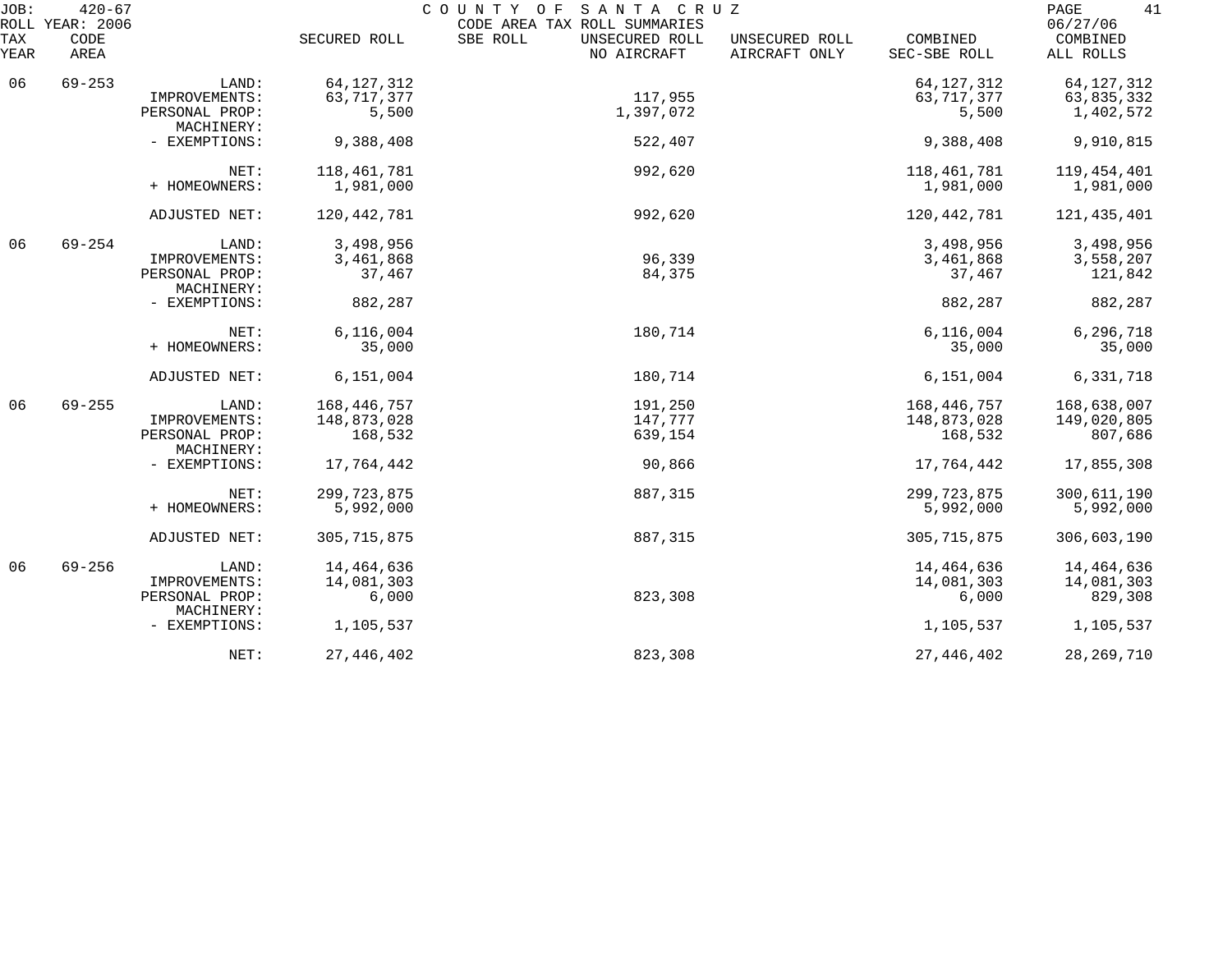| JOB:        | $420 - 67$<br>ROLL YEAR: 2006 |                                               |               | COUNTY OF SANTA CRUZ<br>CODE AREA TAX ROLL SUMMARIES |                                 |                          | 42<br>PAGE<br>06/27/06 |
|-------------|-------------------------------|-----------------------------------------------|---------------|------------------------------------------------------|---------------------------------|--------------------------|------------------------|
| TAX<br>YEAR | CODE<br>AREA                  |                                               | SECURED ROLL  | SBE ROLL<br>UNSECURED ROLL<br>NO AIRCRAFT            | UNSECURED ROLL<br>AIRCRAFT ONLY | COMBINED<br>SEC-SBE ROLL | COMBINED<br>ALL ROLLS  |
|             |                               | + HOMEOWNERS:                                 | 532,000       |                                                      |                                 | 532,000                  | 532,000                |
|             |                               | ADJUSTED NET:                                 | 27,978,402    | 823,308                                              |                                 | 27,978,402               | 28,801,710             |
| 06          | $69 - 257$                    | LAND:                                         | 33,754,595    |                                                      |                                 | 33,754,595               | 33,754,595             |
|             |                               | IMPROVEMENTS:                                 | 27,694,294    | 257,368                                              |                                 | 27,694,294               | 27,951,662             |
|             |                               | PERSONAL PROP:<br>MACHINERY:                  | 434,345       | 312,620                                              |                                 | 434,345                  | 746,965                |
|             |                               | - EXEMPTIONS:                                 | 1,327,508     |                                                      |                                 | 1,327,508                | 1,327,508              |
|             |                               | NET:                                          | 60,555,726    | 569,988                                              |                                 | 60,555,726               | 61, 125, 714           |
|             |                               | + HOMEOWNERS:                                 | 1,223,600     |                                                      |                                 | 1,223,600                | 1,223,600              |
|             |                               | ADJUSTED NET:                                 | 61,779,326    | 569,988                                              |                                 | 61,779,326               | 62, 349, 314           |
| 06          | $69 - 258$                    | LAND:                                         | 333, 432, 886 | 42,305                                               |                                 | 333, 432, 886            | 333, 475, 191          |
|             |                               | IMPROVEMENTS:                                 | 271,571,750   | 5,580,218                                            |                                 | 271,571,750              | 277, 151, 968          |
|             |                               | PERSONAL PROP:                                | 8,160,192     | 13,619,518                                           |                                 | 8,160,192                | 21,779,710             |
|             |                               | MACHINERY:                                    | 84,074        |                                                      |                                 | 84,074                   | 84,074                 |
|             |                               | - EXEMPTIONS:                                 | 33, 913, 146  | 71,656                                               |                                 | 33, 913, 146             | 33,984,802             |
|             |                               | NET:                                          | 579, 335, 756 | 19,170,385                                           |                                 | 579, 335, 756            | 598,506,141            |
|             |                               | + HOMEOWNERS:                                 | 5,055,400     |                                                      |                                 | 5,055,400                | 5,055,400              |
|             |                               | ADJUSTED NET:                                 | 584, 391, 156 | 19,170,385                                           |                                 | 584, 391, 156            | 603,561,541            |
| 06          | $69 - 259$                    | LAND:                                         | 17,854,055    |                                                      |                                 | 17,854,055               | 17,854,055             |
|             |                               | IMPROVEMENTS:                                 | 15,758,487    | 22,654                                               |                                 | 15,758,487               | 15,781,141             |
|             |                               | PERSONAL PROP:<br>MACHINERY:                  |               | 152,861                                              |                                 |                          | 152,861                |
|             |                               | - EXEMPTIONS:                                 | 4,825,949     | 110,881                                              |                                 | 4,825,949                | 4,936,830              |
|             |                               | NET:                                          | 28,786,593    | 64,634                                               |                                 | 28,786,593               | 28,851,227             |
|             |                               | + HOMEOWNERS:                                 | 273,000       |                                                      |                                 | 273,000                  | 273,000                |
|             |                               | ADJUSTED NET:                                 | 29,059,593    | 64,634                                               |                                 | 29,059,593               | 29, 124, 227           |
| 06          | $69 - 260$                    | LAND:                                         | 2,392,664     |                                                      |                                 | 2,392,664                | 2,392,664              |
|             |                               | IMPROVEMENTS:<br>PERSONAL PROP:<br>MACHINERY: | 426,065       | 201,172                                              |                                 | 426,065                  | 426,065<br>201,172     |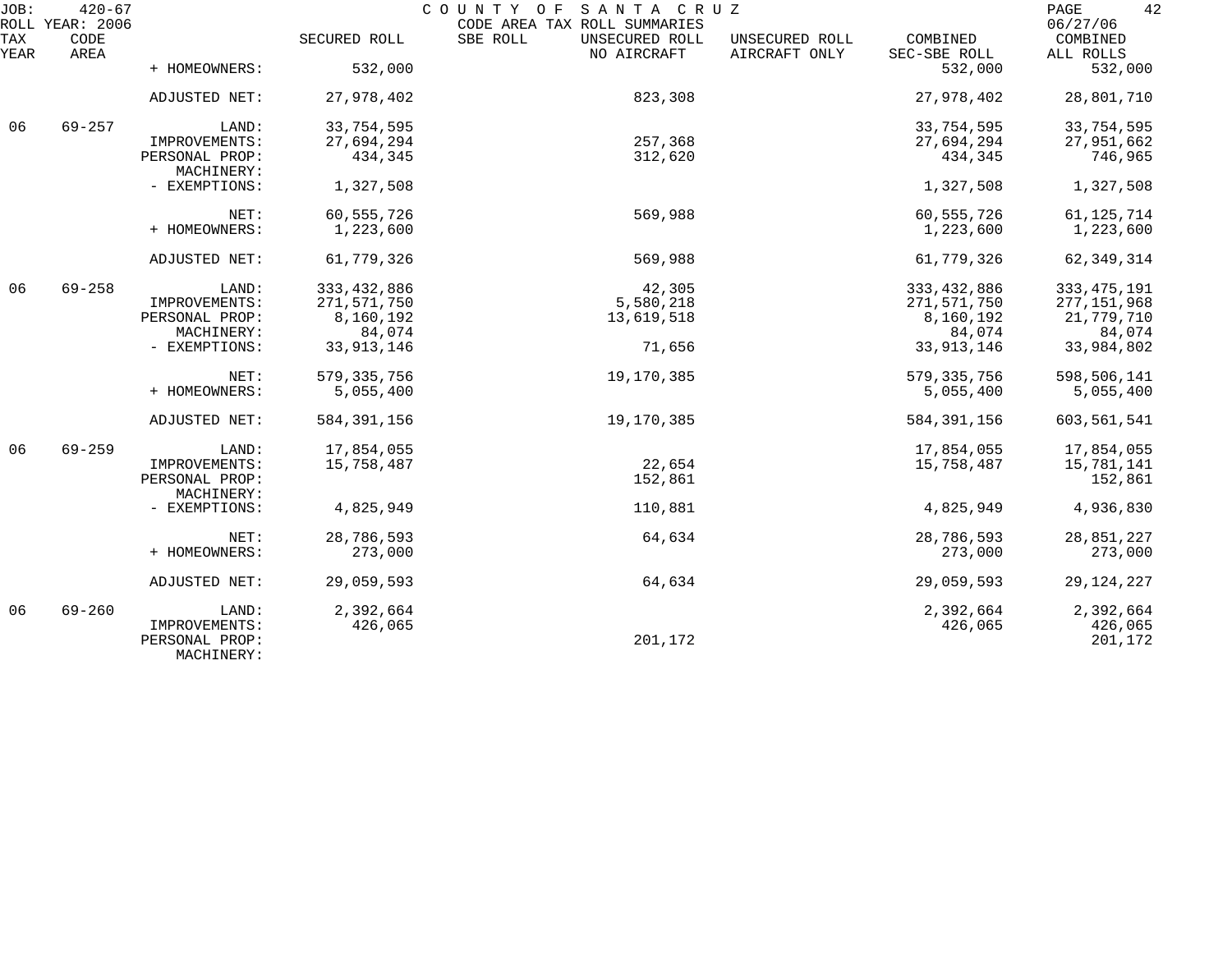| JOB:        | $420 - 67$<br>ROLL YEAR: 2006 |                |               |          | COUNTY OF SANTA CRUZ<br>CODE AREA TAX ROLL SUMMARIES |                                 |                          | 43<br>PAGE<br>06/27/06 |
|-------------|-------------------------------|----------------|---------------|----------|------------------------------------------------------|---------------------------------|--------------------------|------------------------|
| TAX<br>YEAR | CODE<br>AREA                  |                | SECURED ROLL  | SBE ROLL | UNSECURED ROLL<br>NO AIRCRAFT                        | UNSECURED ROLL<br>AIRCRAFT ONLY | COMBINED<br>SEC-SBE ROLL | COMBINED<br>ALL ROLLS  |
|             |                               | - EXEMPTIONS:  | 19,253        |          |                                                      |                                 | 19,253                   | 19,253                 |
|             |                               | NET:           | 2,799,476     |          | 201,172                                              |                                 | 2,799,476                | 3,000,648              |
|             |                               | + HOMEOWNERS:  | 7,000         |          |                                                      |                                 | 7,000                    | 7,000                  |
|             |                               | ADJUSTED NET:  | 2,806,476     |          | 201,172                                              |                                 | 2,806,476                | 3,007,648              |
| 06          | $69 - 261$                    | LAND:          | 172,764,972   |          |                                                      |                                 | 172,764,972              | 172,764,972            |
|             |                               | IMPROVEMENTS:  | 108,396,616   |          | 458,106                                              |                                 | 108,396,616              | 108,854,722            |
|             |                               | PERSONAL PROP: | 170,377       |          | 81,053                                               |                                 | 170,377                  | 251,430                |
|             |                               | MACHINERY:     | 9,490         |          |                                                      |                                 | 9,490                    | 9,490                  |
|             |                               | - EXEMPTIONS:  | 210,871       |          |                                                      |                                 | 210,871                  | 210,871                |
|             |                               | NET:           | 281, 130, 584 |          | 539,159                                              |                                 | 281, 130, 584            | 281,669,743            |
|             |                               | + HOMEOWNERS:  | 208,600       |          |                                                      |                                 | 208,600                  | 208,600                |
|             |                               | ADJUSTED NET:  | 281, 339, 184 |          | 539,159                                              |                                 | 281, 339, 184            | 281,878,343            |
| 06          | $69 - 262$                    | LAND:          | 230,596,486   | 6,782    | 45,871                                               |                                 | 230,603,268              | 230,649,139            |
|             |                               | IMPROVEMENTS:  | 177, 233, 893 | 5,092    | 2, 151, 373                                          |                                 | 177, 238, 985            | 179,390,358            |
|             |                               | PERSONAL PROP: | 570,462       | 2,915    | 7,458,846                                            |                                 | 573,377                  | 8,032,223              |
|             |                               | MACHINERY:     | 180,960       |          |                                                      |                                 | 180,960                  | 180,960                |
|             |                               | - EXEMPTIONS:  | 18,207,966    |          |                                                      |                                 | 18,207,966               | 18,207,966             |
|             |                               | NET:           | 390, 373, 835 | 14,789   | 9,656,090                                            |                                 | 390, 388, 624            | 400,044,714            |
|             |                               | + HOMEOWNERS:  | 4,109,000     |          |                                                      |                                 | 4,109,000                | 4,109,000              |
|             |                               | ADJUSTED NET:  | 394, 482, 835 |          | 9,656,090                                            |                                 | 394, 497, 624            | 404, 153, 714          |
| 06          | $69 - 263$                    | LAND:          | 9,603,294     |          |                                                      |                                 | 9,603,294                | 9,603,294              |
|             |                               | IMPROVEMENTS:  | 13,085,081    |          |                                                      |                                 | 13,085,081               | 13,085,081             |
|             |                               | PERSONAL PROP: |               |          | 123,954                                              |                                 |                          | 123,954                |
|             |                               | MACHINERY:     |               |          |                                                      |                                 |                          |                        |
|             |                               | - EXEMPTIONS:  | 257,388       |          |                                                      |                                 | 257,388                  | 257,388                |
|             |                               | NET:           | 22,430,987    |          | 123,954                                              |                                 | 22,430,987               | 22,554,941             |
|             |                               | + HOMEOWNERS:  | 154,000       |          |                                                      |                                 | 154,000                  | 154,000                |
|             |                               | ADJUSTED NET:  | 22,584,987    |          | 123,954                                              |                                 | 22,584,987               | 22,708,941             |
| 06          | $69 - 264$                    | LAND:          | 146,107,741   |          |                                                      |                                 | 146,107,741              | 146,107,741            |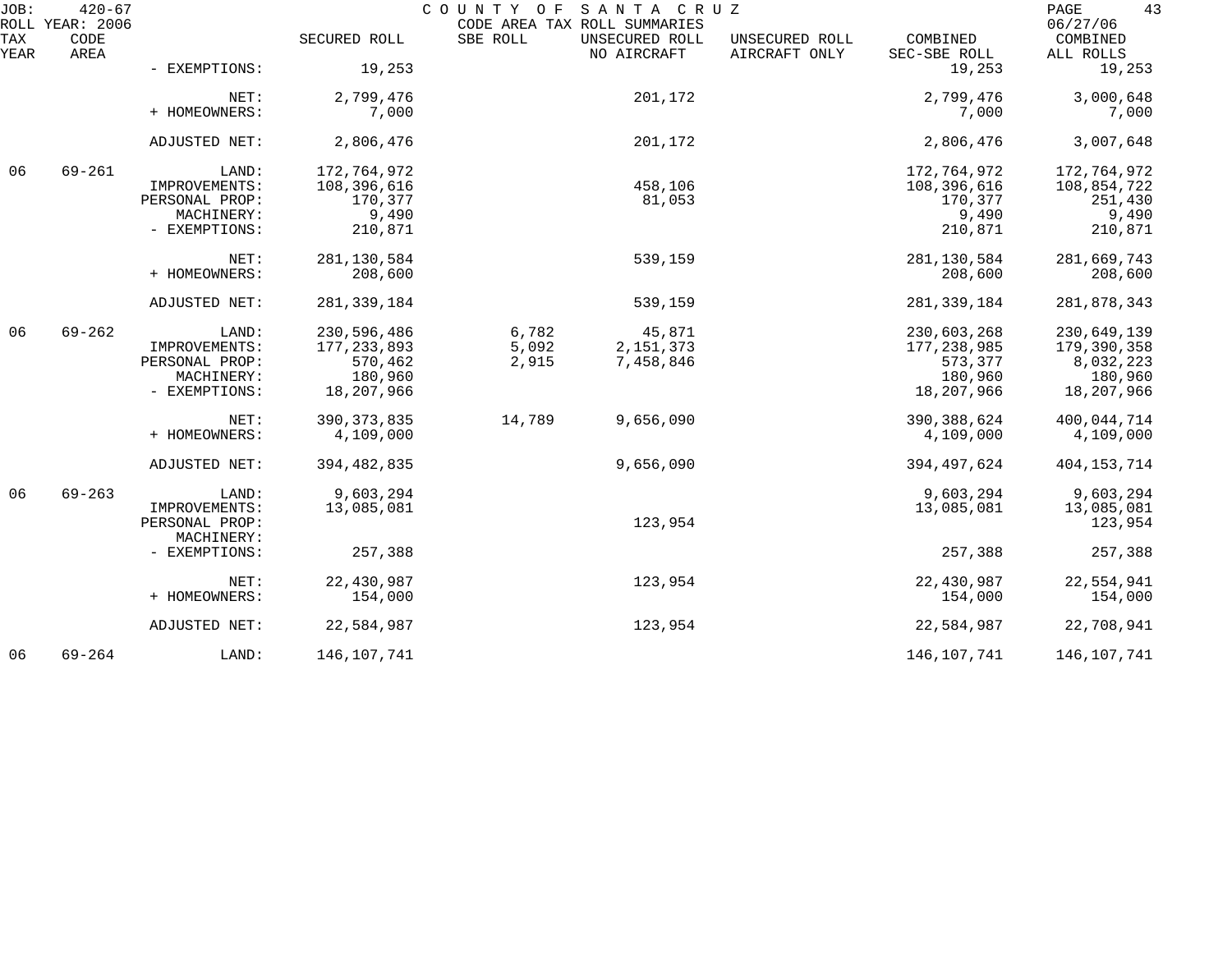| JOB:        | $420 - 67$                      |                              |               | COUNTY OF                                | SANTA CRUZ                    |                                 |                          | 44<br>PAGE                        |
|-------------|---------------------------------|------------------------------|---------------|------------------------------------------|-------------------------------|---------------------------------|--------------------------|-----------------------------------|
| TAX<br>YEAR | ROLL YEAR: 2006<br>CODE<br>AREA |                              | SECURED ROLL  | CODE AREA TAX ROLL SUMMARIES<br>SBE ROLL | UNSECURED ROLL<br>NO AIRCRAFT | UNSECURED ROLL<br>AIRCRAFT ONLY | COMBINED<br>SEC-SBE ROLL | 06/27/06<br>COMBINED<br>ALL ROLLS |
|             |                                 | IMPROVEMENTS:                | 133,952,196   |                                          | 81,377                        |                                 | 133,952,196              | 134,033,573                       |
|             |                                 |                              |               |                                          | 2,421,483                     |                                 |                          | 2,477,316                         |
|             |                                 | PERSONAL PROP:<br>MACHINERY: | 55,833        |                                          |                               |                                 | 55,833                   |                                   |
|             |                                 | - EXEMPTIONS:                | 3,175,808     |                                          | 7,000                         |                                 | 3,175,808                | 3,182,808                         |
|             |                                 | NET:                         | 276,939,962   |                                          | 2,495,860                     |                                 | 276,939,962              | 279, 435, 822                     |
|             |                                 | + HOMEOWNERS:                | 2,555,000     |                                          |                               |                                 | 2,555,000                | 2,555,000                         |
|             |                                 | ADJUSTED NET:                | 279, 494, 962 |                                          | 2,495,860                     |                                 | 279,494,962              | 281,990,822                       |
| 06          | $69 - 265$                      | LAND:                        | 39,549,783    |                                          |                               |                                 | 39,549,783               | 39,549,783                        |
|             |                                 | IMPROVEMENTS:                | 38, 237, 982  |                                          |                               |                                 | 38, 237, 982             | 38, 237, 982                      |
|             |                                 | PERSONAL PROP:<br>MACHINERY: | 16,896        |                                          | 354,622                       |                                 | 16,896                   | 371,518                           |
|             |                                 | - EXEMPTIONS:                | 777,488       |                                          |                               |                                 | 777,488                  | 777,488                           |
|             |                                 | NET:                         | 77,027,173    |                                          | 354,622                       |                                 | 77,027,173               | 77,381,795                        |
|             |                                 | + HOMEOWNERS:                | 775,600       |                                          |                               |                                 | 775,600                  | 775,600                           |
|             |                                 | ADJUSTED NET:                | 77,802,773    |                                          | 354,622                       |                                 | 77,802,773               | 78, 157, 395                      |
| 06          | $69 - 266$                      | LAND:                        | 50, 249, 288  |                                          |                               |                                 | 50, 249, 288             | 50, 249, 288                      |
|             |                                 | IMPROVEMENTS:                | 34,903,485    |                                          |                               |                                 | 34,903,485               | 34,903,485                        |
|             |                                 | PERSONAL PROP:<br>MACHINERY: | 24,711        |                                          | 214,934                       |                                 | 24,711                   | 239,645                           |
|             |                                 | - EXEMPTIONS:                | 744,116       |                                          |                               |                                 | 744,116                  | 744,116                           |
|             |                                 | NET:                         | 84, 433, 368  |                                          | 214,934                       |                                 | 84, 433, 368             | 84,648,302                        |
|             |                                 | + HOMEOWNERS:                | 742,000       |                                          |                               |                                 | 742,000                  | 742,000                           |
|             |                                 | ADJUSTED NET:                | 85, 175, 368  |                                          | 214,934                       |                                 | 85, 175, 368             | 85,390,302                        |
| 06          | $69 - 267$                      | LAND:                        | 327,619,296   | 30                                       | 635,888                       |                                 | 327,619,326              | 328, 255, 214                     |
|             |                                 | IMPROVEMENTS:                | 244, 395, 871 | 23                                       | 391,124                       |                                 | 244, 395, 894            | 244,787,018                       |
|             |                                 | PERSONAL PROP:<br>MACHINERY: | 11,379        | 13                                       | 1,047,716                     |                                 | 11,392                   | 1,059,108                         |
|             |                                 | - EXEMPTIONS:                | 8, 218, 321   |                                          | 9,447                         |                                 | 8,218,321                | 8,227,768                         |
|             |                                 | NET:                         | 563,808,225   | 66                                       | 2,065,281                     |                                 | 563,808,291              | 565,873,572                       |
|             |                                 | + HOMEOWNERS:                | 3,361,400     |                                          |                               |                                 | 3,361,400                | 3,361,400                         |
|             |                                 | ADJUSTED NET:                | 567, 169, 625 |                                          | 2,065,281                     |                                 | 567, 169, 691            | 569, 234, 972                     |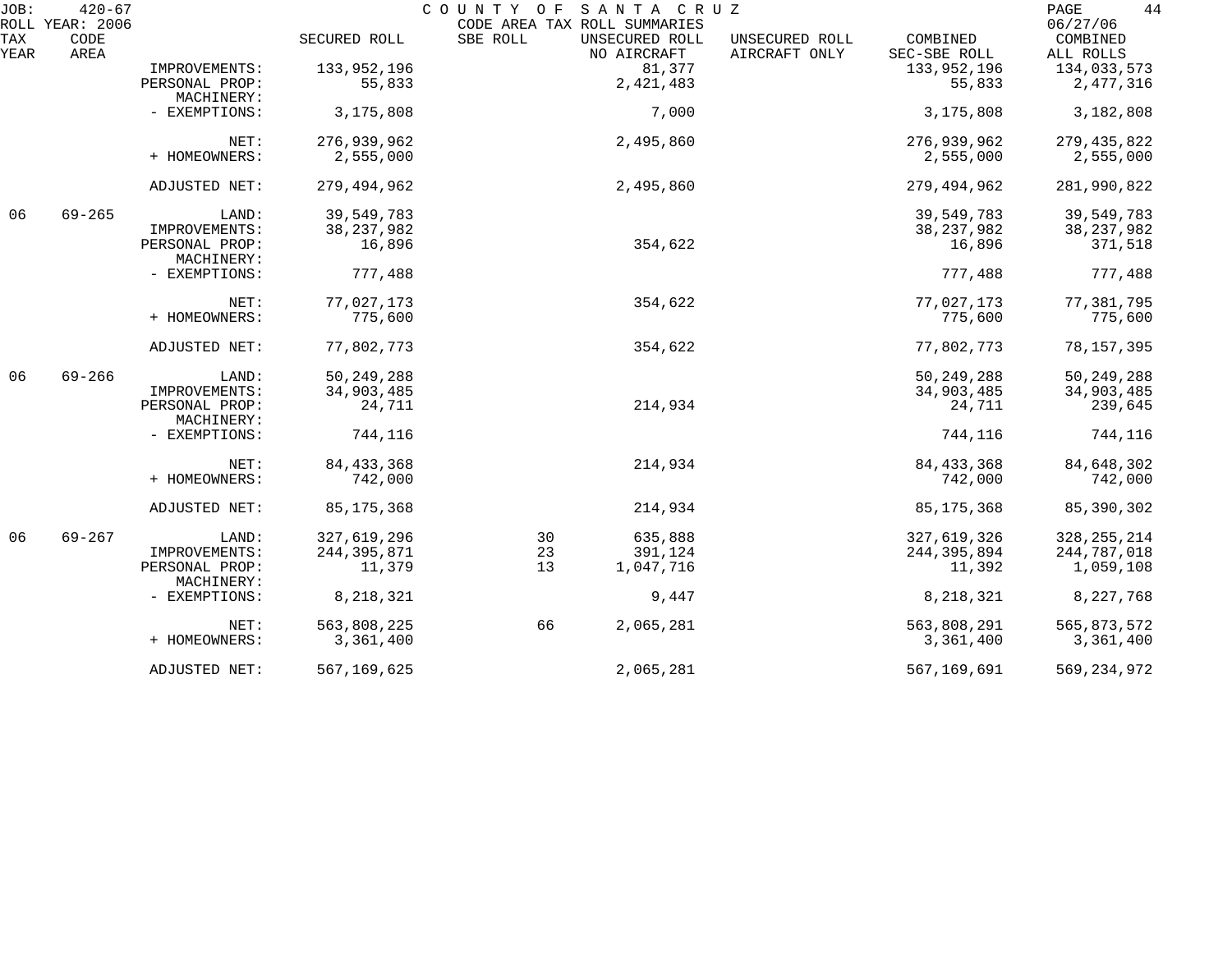| JOB:        | $420 - 67$<br>ROLL YEAR: 2006 |                |               | COUNTY OF | SANTA CRUZ<br>CODE AREA TAX ROLL SUMMARIES |                                 |                          | 45<br>PAGE<br>06/27/06 |
|-------------|-------------------------------|----------------|---------------|-----------|--------------------------------------------|---------------------------------|--------------------------|------------------------|
| TAX<br>YEAR | CODE<br>AREA                  |                | SECURED ROLL  | SBE ROLL  | UNSECURED ROLL<br>NO AIRCRAFT              | UNSECURED ROLL<br>AIRCRAFT ONLY | COMBINED<br>SEC-SBE ROLL | COMBINED<br>ALL ROLLS  |
| 06          | $69 - 268$                    | LAND:          | 106,003,485   |           |                                            |                                 | 106,003,485              | 106,003,485            |
|             |                               | IMPROVEMENTS:  | 64,597,516    |           |                                            |                                 | 64,597,516               | 64,597,516             |
|             |                               | PERSONAL PROP: | 3, 213, 326   |           | 143,723                                    |                                 | 3, 213, 326              | 3,357,049              |
|             |                               |                |               |           |                                            |                                 |                          |                        |
|             |                               | MACHINERY:     | 123,212       |           |                                            |                                 | 123,212                  | 123,212                |
|             |                               | - EXEMPTIONS:  | 168,000       |           |                                            |                                 | 168,000                  | 168,000                |
|             |                               | NET:           | 173,769,539   |           | 143,723                                    |                                 | 173,769,539              | 173,913,262            |
|             |                               | + HOMEOWNERS:  | 168,000       |           |                                            |                                 | 168,000                  | 168,000                |
|             |                               |                |               |           |                                            |                                 |                          |                        |
|             |                               | ADJUSTED NET:  | 173,937,539   |           | 143,723                                    |                                 | 173,937,539              | 174,081,262            |
| 06          | $69 - 270$                    | LAND:          | 259, 296, 408 | 19,878    | 60,700                                     |                                 | 259, 316, 286            | 259, 376, 986          |
|             |                               | IMPROVEMENTS:  | 186,671,819   | 14,924    | 215,520                                    |                                 | 186,686,743              | 186,902,263            |
|             |                               | PERSONAL PROP: | 421,882       | 8,543     | 632,766                                    |                                 | 430,425                  | 1,063,191              |
|             |                               | MACHINERY:     |               |           |                                            |                                 |                          |                        |
|             |                               | - EXEMPTIONS:  | 12,050,175    |           |                                            |                                 | 12,050,175               | 12,050,175             |
|             |                               | NET:           | 434, 339, 934 | 43,345    | 908,986                                    |                                 | 434, 383, 279            | 435, 292, 265          |
|             |                               | + HOMEOWNERS:  | 4,260,200     |           |                                            |                                 | 4,260,200                | 4,260,200              |
|             |                               |                |               |           |                                            |                                 |                          |                        |
|             |                               | ADJUSTED NET:  | 438,600,134   |           | 908,986                                    |                                 | 438,643,479              | 439,552,465            |
| 06          | $69 - 271$                    | LAND:          | 5,073,368     |           |                                            |                                 | 5,073,368                | 5,073,368              |
|             |                               | IMPROVEMENTS:  | 5,040,248     |           |                                            |                                 | 5,040,248                | 5,040,248              |
|             |                               | PERSONAL PROP: |               |           |                                            |                                 |                          |                        |
|             |                               | MACHINERY:     |               |           |                                            |                                 |                          |                        |
|             |                               | - EXEMPTIONS:  | 91,000        |           |                                            |                                 | 91,000                   | 91,000                 |
|             |                               | NET:           | 10,022,616    |           |                                            |                                 | 10,022,616               | 10,022,616             |
|             |                               | + HOMEOWNERS:  | 91,000        |           |                                            |                                 | 91,000                   | 91,000                 |
|             |                               | ADJUSTED NET:  | 10,113,616    |           |                                            |                                 | 10, 113, 616             | 10, 113, 616           |
| 06          | $69 - 272$                    | LAND:          | 23, 261, 186  |           |                                            |                                 | 23, 261, 186             | 23, 261, 186           |
|             |                               | IMPROVEMENTS:  | 11,824,135    |           |                                            |                                 | 11,824,135               | 11,824,135             |
|             |                               | PERSONAL PROP: |               |           | 17,146                                     |                                 |                          | 17,146                 |
|             |                               | MACHINERY:     |               |           |                                            |                                 |                          |                        |
|             |                               |                | 698,600       |           |                                            |                                 | 698,600                  |                        |
|             |                               | - EXEMPTIONS:  |               |           |                                            |                                 |                          | 698,600                |
|             |                               | NET:           | 34,386,721    |           | 17,146                                     |                                 | 34, 386, 721             | 34,403,867             |
|             |                               | + HOMEOWNERS:  | 698,600       |           |                                            |                                 | 698,600                  | 698,600                |
|             |                               | ADJUSTED NET:  | 35,085,321    |           | 17,146                                     |                                 | 35,085,321               | 35, 102, 467           |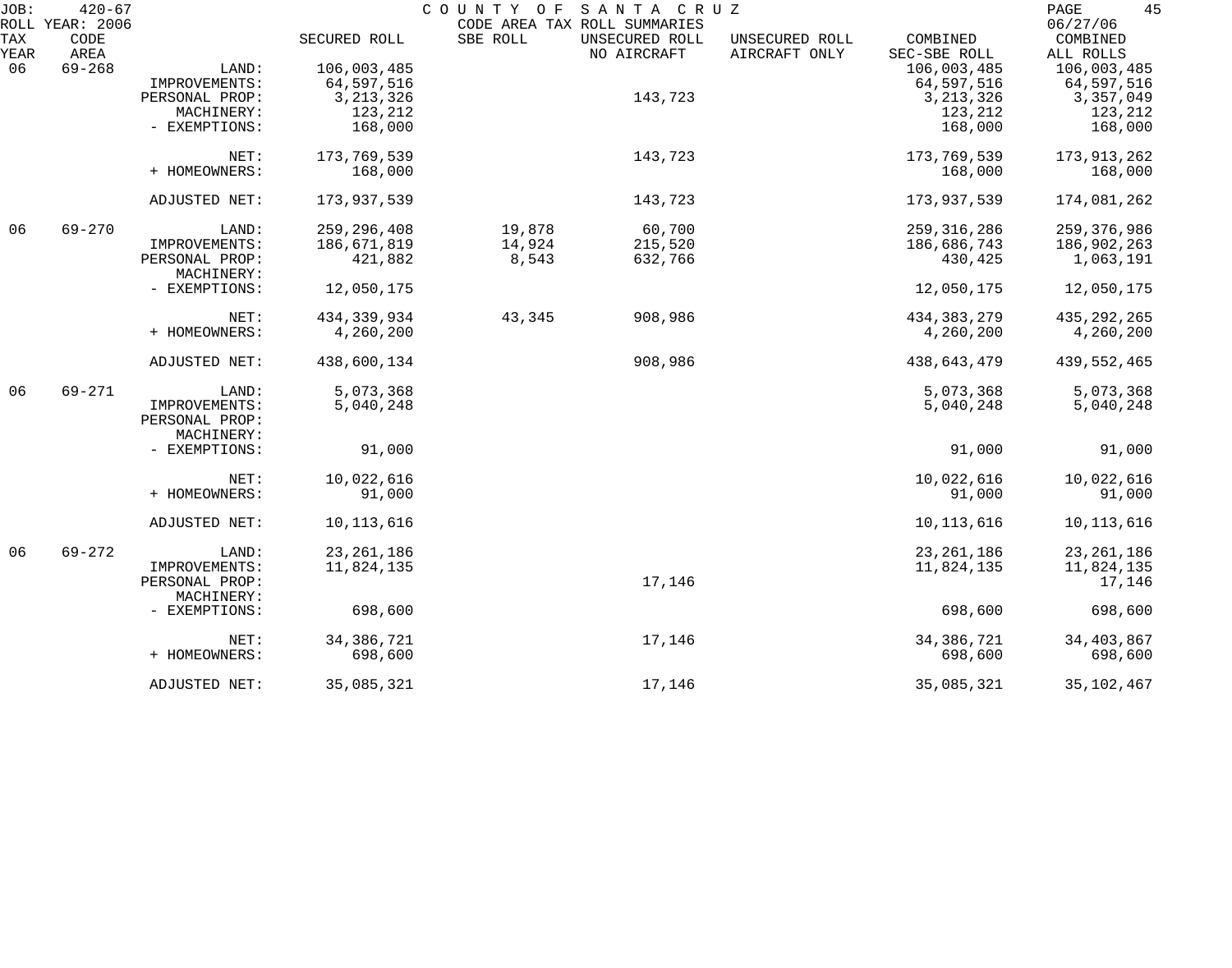| JOB:        | $420 - 67$<br>ROLL YEAR: 2006 |                                                                         |                                           | COUNTY OF SANTA CRUZ        | CODE AREA TAX ROLL SUMMARIES       |                                 |                                           | 46<br>PAGE<br>06/27/06                         |
|-------------|-------------------------------|-------------------------------------------------------------------------|-------------------------------------------|-----------------------------|------------------------------------|---------------------------------|-------------------------------------------|------------------------------------------------|
| TAX<br>YEAR | CODE<br>AREA                  |                                                                         | SECURED ROLL                              | SBE ROLL                    | UNSECURED ROLL<br>NO AIRCRAFT      | UNSECURED ROLL<br>AIRCRAFT ONLY | COMBINED<br>SEC-SBE ROLL                  | COMBINED<br>ALL ROLLS                          |
| 06          | $69 - 273$                    | LAND:<br>IMPROVEMENTS:<br>PERSONAL PROP:                                | 1,201,529,076<br>852,569,014<br>1,829,819 | 203,999<br>37,162<br>21,274 | 753,000<br>8,827,719<br>18,602,039 |                                 | 1,201,733,075<br>852,606,176<br>1,851,093 | 1,202,486,075<br>861, 433, 895<br>20, 453, 132 |
|             |                               | MACHINERY:<br>- EXEMPTIONS:                                             | 424,272<br>31,754,076                     |                             | 1,392,487                          |                                 | 424,272<br>31,754,076                     | 424,272<br>33, 146, 563                        |
|             |                               | NET:<br>+ HOMEOWNERS:                                                   | 2,024,598,105<br>16,191,000               | 262,435                     | 26,790,271                         |                                 | 2,024,860,540<br>16,191,000               | 2,051,650,811<br>16,191,000                    |
|             |                               | ADJUSTED NET:                                                           | 2,040,789,105                             |                             | 26,790,271                         |                                 | 2,041,051,540                             | 2,067,841,811                                  |
| 06          | $69 - 274$                    | LAND:<br>IMPROVEMENTS:<br>PERSONAL PROP:<br>MACHINERY:                  | 16,719,533<br>19,037,210                  |                             | 6,302<br>6,302<br>35,625           |                                 | 16,719,533<br>19,037,210                  | 16,725,835<br>19,043,512<br>35,625             |
|             |                               | - EXEMPTIONS:                                                           | 336,000                                   |                             |                                    |                                 | 336,000                                   | 336,000                                        |
|             |                               | NET:<br>+ HOMEOWNERS:                                                   | 35, 420, 743<br>336,000                   |                             | 48,229                             |                                 | 35, 420, 743<br>336,000                   | 35, 468, 972<br>336,000                        |
|             |                               | ADJUSTED NET:                                                           | 35,756,743                                |                             | 48,229                             |                                 | 35,756,743                                | 35,804,972                                     |
| 06          | $69 - 275$                    | LAND:<br>IMPROVEMENTS:<br>PERSONAL PROP:<br>MACHINERY:                  | 131, 352, 680<br>103, 156, 227<br>3,900   | 45,276<br>33,991<br>19,459  | 17,433<br>434,015                  |                                 | 131,397,956<br>103,190,218<br>23,359      | 131,397,956<br>103,207,651<br>457,374          |
|             |                               | - EXEMPTIONS:                                                           | 2,792,928                                 |                             |                                    |                                 | 2,792,928                                 | 2,792,928                                      |
|             |                               | NET:<br>+ HOMEOWNERS:                                                   | 231,719,879<br>2,504,600                  | 98,726                      | 451,448                            |                                 | 231,818,605<br>2,504,600                  | 232, 270, 053<br>2,504,600                     |
|             |                               | ADJUSTED NET:                                                           | 234, 224, 479                             |                             | 451,448                            |                                 | 234, 323, 205                             | 234,774,653                                    |
| 06          | $69 - 276$                    | LAND:<br>IMPROVEMENTS:<br>PERSONAL PROP:<br>MACHINERY:<br>- EXEMPTIONS: | 669,344<br>461,074                        |                             |                                    |                                 | 669,344<br>461,074                        | 669,344<br>461,074                             |
|             |                               | NET:                                                                    | 1,130,418                                 |                             |                                    |                                 | 1,130,418                                 | 1,130,418                                      |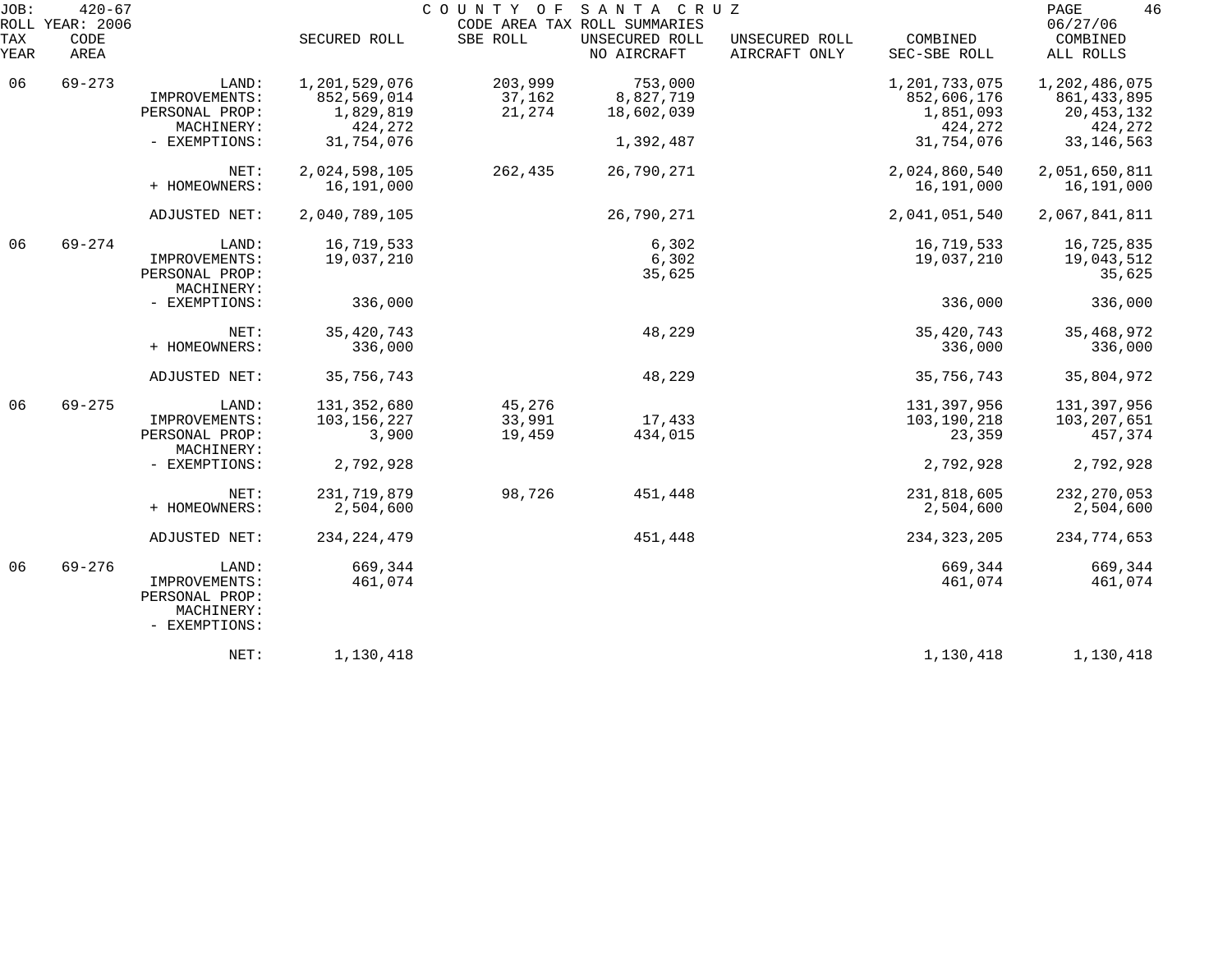| JOB:        | $420 - 67$<br>ROLL YEAR: 2006 |                                               |              | COUNTY OF SANTA CRUZ<br>CODE AREA TAX ROLL SUMMARIES |                               |                                 |                          | 47<br>PAGE<br>06/27/06 |
|-------------|-------------------------------|-----------------------------------------------|--------------|------------------------------------------------------|-------------------------------|---------------------------------|--------------------------|------------------------|
| TAX<br>YEAR | CODE<br>AREA                  |                                               | SECURED ROLL | SBE ROLL                                             | UNSECURED ROLL<br>NO AIRCRAFT | UNSECURED ROLL<br>AIRCRAFT ONLY | COMBINED<br>SEC-SBE ROLL | COMBINED<br>ALL ROLLS  |
|             |                               | + HOMEOWNERS:                                 |              |                                                      |                               |                                 |                          |                        |
|             |                               | ADJUSTED NET:                                 | 1,130,418    |                                                      |                               |                                 | 1,130,418                | 1,130,418              |
| 06          | $69 - 277$                    | LAND:                                         | 13,578,612   |                                                      |                               |                                 | 13,578,612               | 13,578,612             |
|             |                               | IMPROVEMENTS:<br>PERSONAL PROP:<br>MACHINERY: | 9,140,665    |                                                      | 25,721                        |                                 | 9,140,665                | 9,140,665<br>25,721    |
|             |                               | - EXEMPTIONS:                                 | 225,431      |                                                      |                               |                                 | 225,431                  | 225,431                |
|             |                               | NET:                                          | 22, 493, 846 |                                                      | 25,721                        |                                 | 22, 493, 846             | 22,519,567             |
|             |                               | + HOMEOWNERS:                                 | 224,000      |                                                      |                               |                                 | 224,000                  | 224,000                |
|             |                               | ADJUSTED NET:                                 | 22,717,846   |                                                      | 25,721                        |                                 | 22,717,846               | 22,743,567             |
| 06          | $69 - 278$                    | LAND:                                         | 78,522,275   |                                                      | 15,593                        |                                 | 78,522,275               | 78,537,868             |
|             |                               | IMPROVEMENTS:                                 | 63,670,046   |                                                      | 15,593                        |                                 | 63,670,046               | 63,685,639             |
|             |                               | PERSONAL PROP:<br>MACHINERY:                  | 31,551       |                                                      | 103,531                       |                                 | 31,551                   | 135,082                |
|             |                               | - EXEMPTIONS:                                 | 861,019      |                                                      |                               |                                 | 861,019                  | 861,019                |
|             |                               | NET:                                          | 141,362,853  |                                                      | 134,717                       |                                 | 141, 362, 853            | 141,497,570            |
|             |                               | + HOMEOWNERS:                                 | 651,000      |                                                      |                               |                                 | 651,000                  | 651,000                |
|             |                               | ADJUSTED NET:                                 | 142,013,853  |                                                      | 134,717                       |                                 | 142,013,853              | 142, 148, 570          |
| 06          | $69 - 279$                    | LAND:                                         | 9,815,542    |                                                      |                               |                                 | 9,815,542                | 9,815,542              |
|             |                               | IMPROVEMENTS:                                 | 11,334,303   |                                                      |                               |                                 | 11,334,303               | 11,334,303             |
|             |                               | PERSONAL PROP:<br>MACHINERY:                  | 48,428       |                                                      |                               |                                 | 48,428                   | 48,428                 |
|             |                               | - EXEMPTIONS:                                 | 2,709,821    |                                                      |                               |                                 | 2,709,821                | 2,709,821              |
|             |                               | NET:                                          | 18,488,452   |                                                      |                               |                                 | 18,488,452               | 18,488,452             |
|             |                               | + HOMEOWNERS:                                 | 70,000       |                                                      |                               |                                 | 70,000                   | 70,000                 |
|             |                               | ADJUSTED NET:                                 | 18,558,452   |                                                      |                               |                                 | 18,558,452               | 18,558,452             |
| 06          | $69 - 280$                    | LAND:                                         | 111,611,259  | 1,559                                                |                               |                                 | 111,612,818              | 111,612,818            |
|             |                               | IMPROVEMENTS:<br>PERSONAL PROP:<br>MACHINERY: | 91,529,959   | 1,171<br>670                                         | 132,060                       |                                 | 91,531,130<br>670        | 91,531,130<br>132,730  |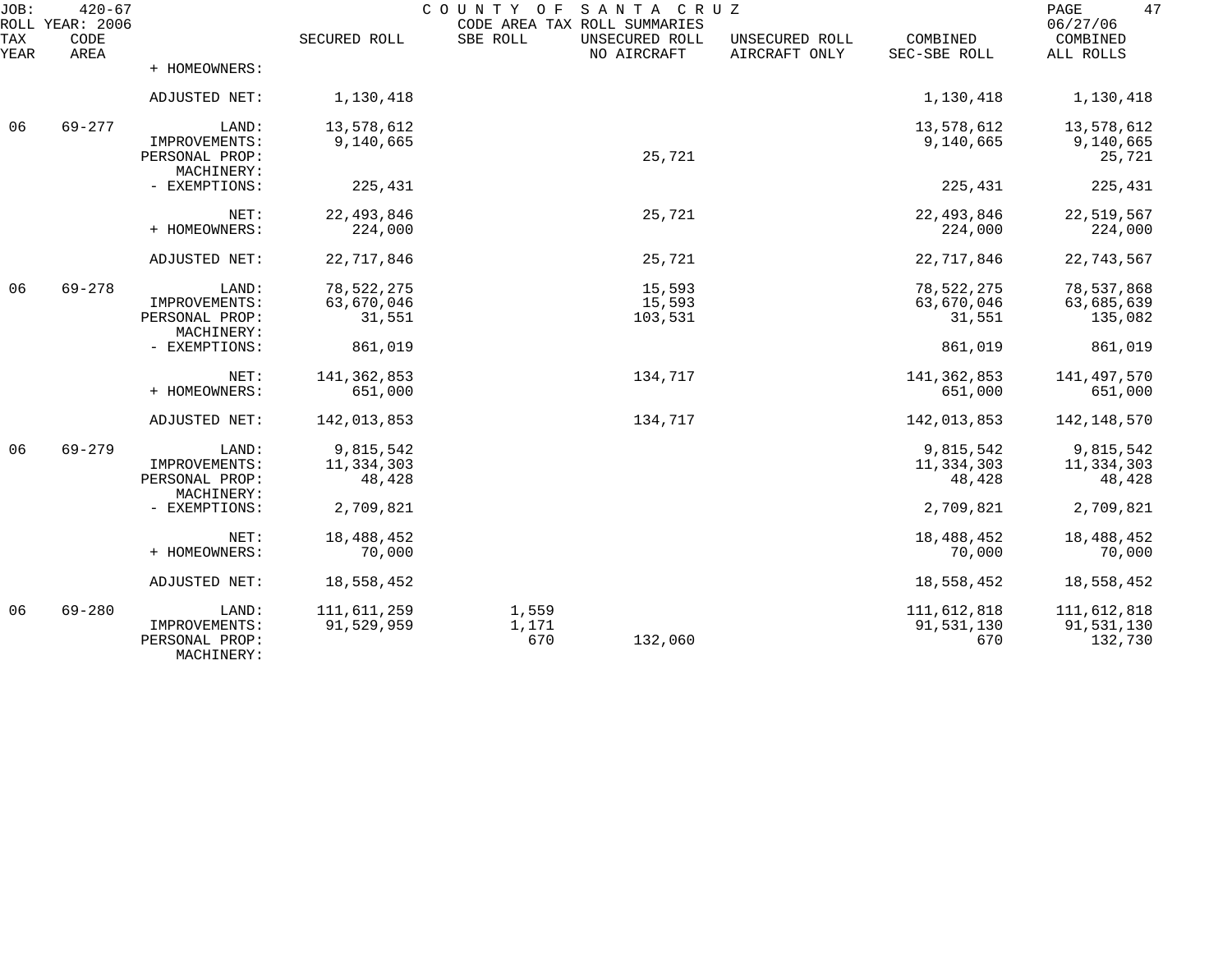| JOB:        | $420 - 67$<br>ROLL YEAR: 2006 |                              |               |          | COUNTY OF SANTA CRUZ<br>CODE AREA TAX ROLL SUMMARIES |                                 |                          | 48<br>PAGE<br>06/27/06 |
|-------------|-------------------------------|------------------------------|---------------|----------|------------------------------------------------------|---------------------------------|--------------------------|------------------------|
| TAX<br>YEAR | CODE<br>AREA                  |                              | SECURED ROLL  | SBE ROLL | UNSECURED ROLL<br>NO AIRCRAFT                        | UNSECURED ROLL<br>AIRCRAFT ONLY | COMBINED<br>SEC-SBE ROLL | COMBINED<br>ALL ROLLS  |
|             |                               | - EXEMPTIONS:                | 3, 201, 334   |          |                                                      |                                 | 3, 201, 334              | 3, 201, 334            |
|             |                               | NET:                         | 199,939,884   | 3,400    | 132,060                                              |                                 | 199,943,284              | 200,075,344            |
|             |                               | + HOMEOWNERS:                | 2,189,600     |          |                                                      |                                 | 2,189,600                | 2,189,600              |
|             |                               | ADJUSTED NET:                | 202, 129, 484 |          | 132,060                                              |                                 | 202, 132, 884            | 202, 264, 944          |
| 06          | $69 - 281$                    | LAND:                        | 30,855,942    |          |                                                      |                                 | 30,855,942               | 30,855,942             |
|             |                               | IMPROVEMENTS:                | 26,933,255    |          | 3,508                                                |                                 | 26,933,255               | 26,936,763             |
|             |                               | PERSONAL PROP:<br>MACHINERY: | 9,412         |          | 25,715                                               |                                 | 9,412                    | 35,127                 |
|             |                               | - EXEMPTIONS:                | 1,240,811     |          |                                                      |                                 | 1,240,811                | 1,240,811              |
|             |                               | NET:                         | 56, 557, 798  |          | 29,223                                               |                                 | 56, 557, 798             | 56,587,021             |
|             |                               | + HOMEOWNERS:                | 483,000       |          |                                                      |                                 | 483,000                  | 483,000                |
|             |                               | ADJUSTED NET:                | 57,040,798    |          | 29,223                                               |                                 | 57,040,798               | 57,070,021             |
| 06          | $69 - 282$                    | LAND:                        | 34,901,731    | 32,420   | 68,662                                               |                                 | 34,934,151               | 35,002,813             |
|             |                               | IMPROVEMENTS:                | 31,526,383    | 10,728   | 299,826                                              |                                 | 31,537,111               | 31,836,937             |
|             |                               | PERSONAL PROP:               | 1,573,333     | 6,142    | 1,704,614                                            |                                 | 1,579,475                | 3,284,089              |
|             |                               | MACHINERY:                   | 216,274       |          |                                                      |                                 | 216,274                  | 216,274                |
|             |                               | - EXEMPTIONS:                | 285,148       |          |                                                      |                                 | 285,148                  | 285,148                |
|             |                               | NET:                         | 67,932,573    | 49,290   | 2,073,102                                            |                                 | 67,981,863               | 70,054,965             |
|             |                               | + HOMEOWNERS:                | 175,000       |          |                                                      |                                 | 175,000                  | 175,000                |
|             |                               | ADJUSTED NET:                | 68,107,573    |          | 2,073,102                                            |                                 | 68,156,863               | 70,229,965             |
| 06          | $69 - 283$                    | LAND:                        |               | 730      |                                                      |                                 | 730                      | 730                    |
|             |                               | IMPROVEMENTS:                |               | 548      |                                                      |                                 | 548                      | 548                    |
|             |                               | PERSONAL PROP:               |               | 314      |                                                      |                                 | 314                      | 314                    |
|             |                               | MACHINERY:                   |               |          |                                                      |                                 |                          |                        |
|             |                               | - EXEMPTIONS:                |               |          |                                                      |                                 |                          |                        |
|             |                               | NET:                         |               | 1,592    |                                                      |                                 | 1,592                    | 1,592                  |
|             |                               | + HOMEOWNERS:                |               |          |                                                      |                                 |                          |                        |
|             |                               | ADJUSTED NET:                |               |          |                                                      |                                 | 1,592                    | 1,592                  |
| 06          | $69 - 284$                    | LAND:                        |               | 7,565    |                                                      |                                 | 7,565                    | 7,565                  |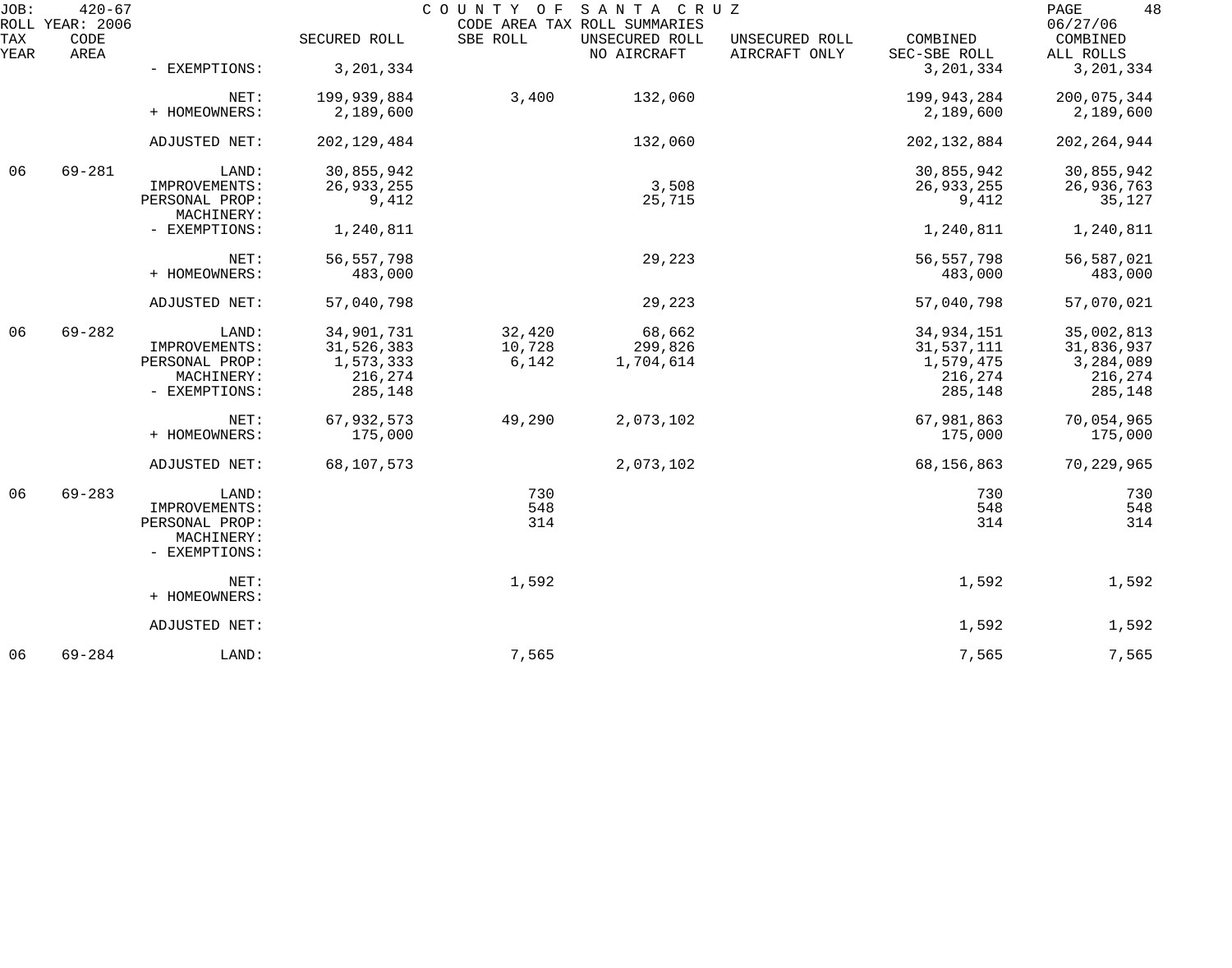| JOB:        | $420 - 67$<br>ROLL YEAR: 2006 |                                                                                                  |                        | COUNTY OF      | SANTA CRUZ<br>CODE AREA TAX ROLL SUMMARIES |                                 |                          | 49<br>PAGE<br>06/27/06 |
|-------------|-------------------------------|--------------------------------------------------------------------------------------------------|------------------------|----------------|--------------------------------------------|---------------------------------|--------------------------|------------------------|
| TAX<br>YEAR | CODE<br>AREA                  |                                                                                                  | SECURED ROLL           | SBE ROLL       | UNSECURED ROLL<br>NO AIRCRAFT              | UNSECURED ROLL<br>AIRCRAFT ONLY | COMBINED<br>SEC-SBE ROLL | COMBINED<br>ALL ROLLS  |
|             |                               | IMPROVEMENTS:<br>PERSONAL PROP:<br>MACHINERY:<br>- EXEMPTIONS:                                   |                        | 5,680<br>3,251 |                                            |                                 | 5,680<br>3,251           | 5,680<br>3,251         |
|             |                               | NET:<br>+ HOMEOWNERS:                                                                            |                        | 16,496         |                                            |                                 | 16,496                   | 16,496                 |
|             |                               | ADJUSTED NET:                                                                                    |                        |                |                                            |                                 | 16,496                   | 16,496                 |
| 06          | $69 - 285$                    | LAND:<br>IMPROVEMENTS:<br>PERSONAL PROP:<br>MACHINERY:                                           | 1,288,450<br>1,110,848 |                |                                            |                                 | 1,288,450<br>1,110,848   | 1,288,450<br>1,110,848 |
|             |                               | - EXEMPTIONS:                                                                                    | 42,454                 |                |                                            |                                 | 42,454                   | 42,454                 |
|             |                               | NET:<br>+ HOMEOWNERS:                                                                            | 2,356,844<br>35,000    |                |                                            |                                 | 2,356,844<br>35,000      | 2,356,844<br>35,000    |
|             |                               | ADJUSTED NET:                                                                                    | 2,391,844              |                |                                            |                                 | 2,391,844                | 2,391,844              |
| 06          | $69 - 286$                    | LAND:<br>IMPROVEMENTS:<br>PERSONAL PROP:<br>MACHINERY:<br>- EXEMPTIONS:                          | 207,419<br>532,031     |                |                                            |                                 | 207,419<br>532,031       | 207,419<br>532,031     |
|             |                               | NET:<br>+ HOMEOWNERS:                                                                            | 739,450                |                |                                            |                                 | 739,450                  | 739,450                |
|             |                               | ADJUSTED NET:                                                                                    | 739,450                |                |                                            |                                 | 739,450                  | 739,450                |
| 06          | $69 - 287$                    | LAND:<br>IMPROVEMENTS:<br>PERSONAL PROP:<br>MACHINERY:<br>- EXEMPTIONS:<br>NET:<br>+ HOMEOWNERS: |                        |                |                                            |                                 |                          |                        |
|             |                               | ADJUSTED NET:                                                                                    |                        |                |                                            |                                 |                          |                        |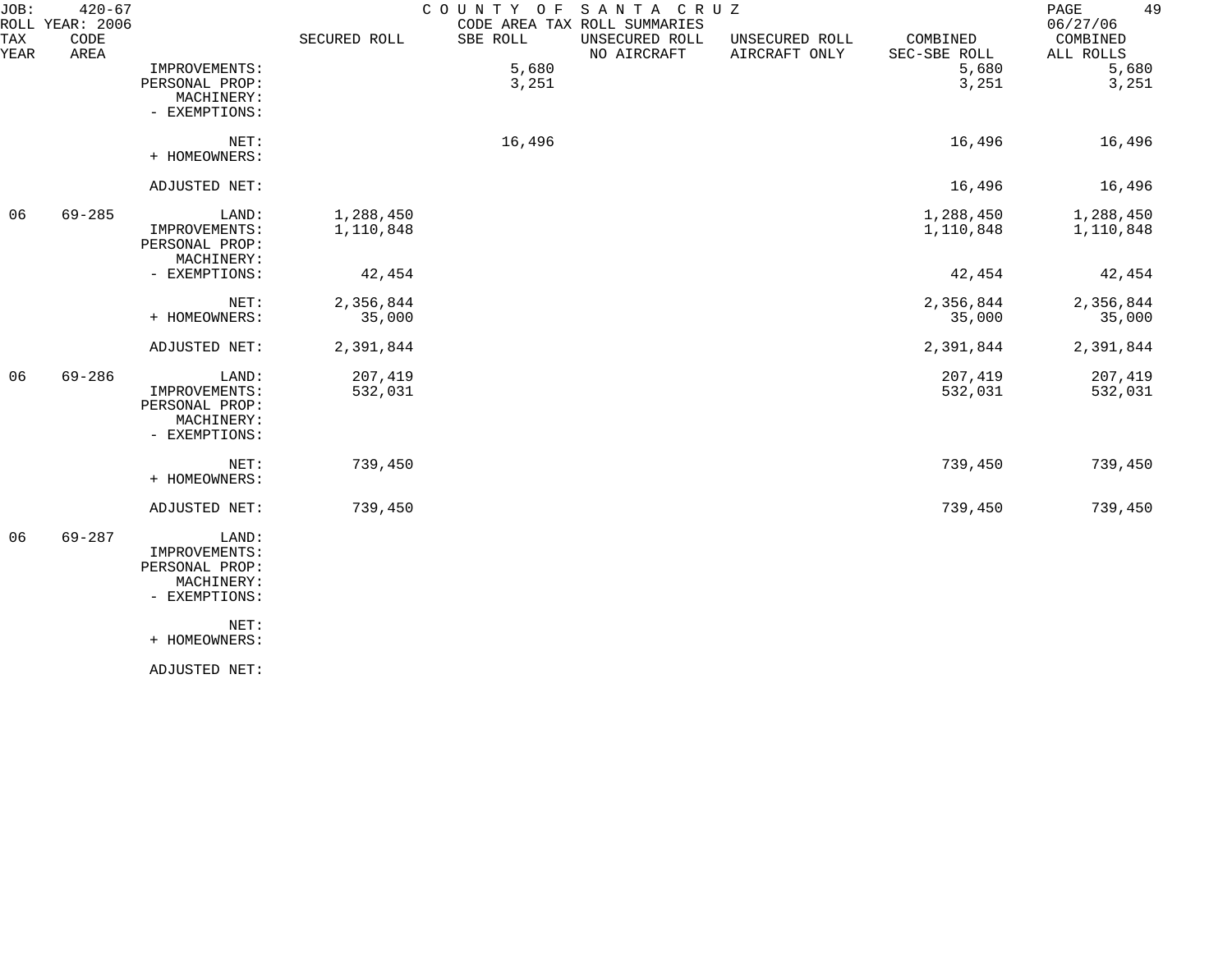| JOB:<br>TAX | $420 - 67$<br>ROLL YEAR: 2006<br>CODE |                              | SECURED ROLL | COUNTY OF<br>SBE ROLL | SANTA CRUZ<br>CODE AREA TAX ROLL SUMMARIES<br>UNSECURED ROLL | UNSECURED ROLL | COMBINED     | 50<br>PAGE<br>06/27/06<br>COMBINED |
|-------------|---------------------------------------|------------------------------|--------------|-----------------------|--------------------------------------------------------------|----------------|--------------|------------------------------------|
| YEAR        | AREA                                  |                              |              |                       | NO AIRCRAFT                                                  | AIRCRAFT ONLY  | SEC-SBE ROLL | ALL ROLLS                          |
| 06          | $69 - 288$                            | LAND:<br>IMPROVEMENTS:       |              |                       |                                                              |                |              |                                    |
|             |                                       | PERSONAL PROP:               |              |                       |                                                              |                |              |                                    |
|             |                                       | MACHINERY:                   |              |                       |                                                              |                |              |                                    |
|             |                                       | - EXEMPTIONS:                |              |                       |                                                              |                |              |                                    |
|             |                                       | NET:                         |              |                       |                                                              |                |              |                                    |
|             |                                       | + HOMEOWNERS:                |              |                       |                                                              |                |              |                                    |
|             |                                       | ADJUSTED NET:                |              |                       |                                                              |                |              |                                    |
| 06          | $69 - 289$                            | LAND:                        | 321,213      |                       |                                                              |                | 321,213      | 321,213                            |
|             |                                       | IMPROVEMENTS:                | 45,887       |                       |                                                              |                | 45,887       | 45,887                             |
|             |                                       | PERSONAL PROP:               |              |                       |                                                              |                |              |                                    |
|             |                                       | MACHINERY:                   |              |                       |                                                              |                |              |                                    |
|             |                                       | - EXEMPTIONS:                | 1,450        |                       |                                                              |                | 1,450        | 1,450                              |
|             |                                       | NET:                         | 365,650      |                       |                                                              |                | 365,650      | 365,650                            |
|             |                                       | + HOMEOWNERS:                |              |                       |                                                              |                |              |                                    |
|             |                                       | ADJUSTED NET:                | 365,650      |                       |                                                              |                | 365,650      | 365,650                            |
| 06          | $69 - 290$                            | LAND:                        | 5,323,192    |                       |                                                              |                | 5, 323, 192  | 5, 323, 192                        |
|             |                                       | IMPROVEMENTS:                | 4,792,873    |                       |                                                              |                | 4,792,873    | 4,792,873                          |
|             |                                       | PERSONAL PROP:               |              |                       | 82,858                                                       |                |              | 82,858                             |
|             |                                       | MACHINERY:                   |              |                       |                                                              |                |              |                                    |
|             |                                       | - EXEMPTIONS:                | 49,595       |                       |                                                              |                | 49,595       | 49,595                             |
|             |                                       | NET:                         | 10,066,470   |                       | 82,858                                                       |                | 10,066,470   | 10,149,328                         |
|             |                                       | + HOMEOWNERS:                | 49,000       |                       |                                                              |                | 49,000       | 49,000                             |
|             |                                       | ADJUSTED NET:                | 10, 115, 470 |                       | 82,858                                                       |                | 10, 115, 470 | 10,198,328                         |
| 06          | $69 - 291$                            | LAND:                        | 13,578,933   |                       |                                                              |                | 13,578,933   | 13,578,933                         |
|             |                                       | IMPROVEMENTS:                | 9,822,270    |                       |                                                              |                | 9,822,270    | 9,822,270                          |
|             |                                       | PERSONAL PROP:<br>MACHINERY: | 331,686      |                       | 141,227                                                      |                | 331,686      | 472,913                            |
|             |                                       | - EXEMPTIONS:                | 98,000       |                       |                                                              |                | 98,000       | 98,000                             |
|             |                                       | NET:                         | 23,634,889   |                       | 141,227                                                      |                | 23,634,889   | 23,776,116                         |
|             |                                       | + HOMEOWNERS:                | 98,000       |                       |                                                              |                | 98,000       | 98,000                             |
|             |                                       | ADJUSTED NET:                | 23,732,889   |                       | 141,227                                                      |                | 23,732,889   | 23,874,116                         |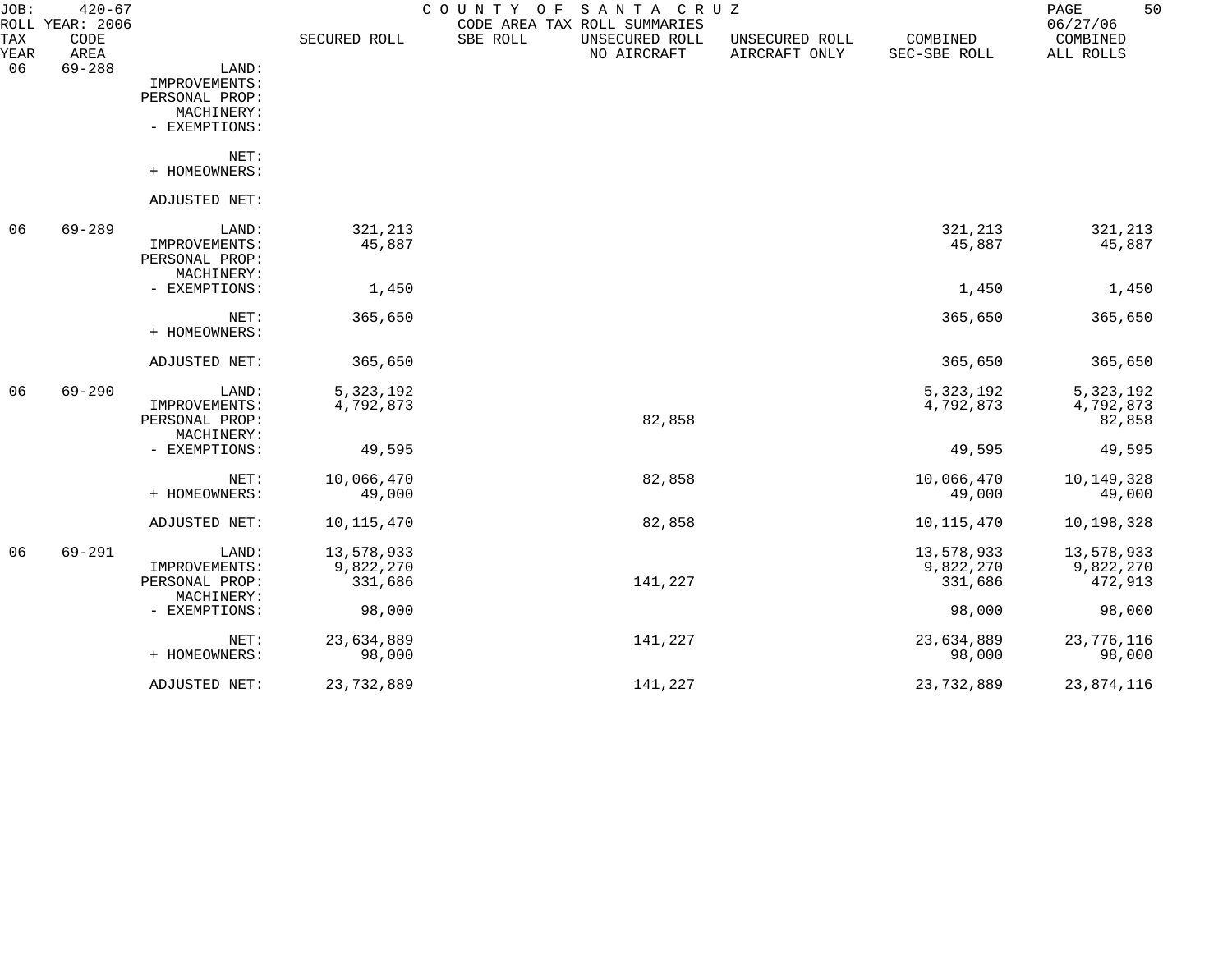| JOB:        | $420 - 67$<br>ROLL YEAR: 2006 |                                                                         |                                       | COUNTY OF<br>SANTA CRUZ<br>CODE AREA TAX ROLL SUMMARIES |                                 |                                       | 51<br>PAGE<br>06/27/06                  |
|-------------|-------------------------------|-------------------------------------------------------------------------|---------------------------------------|---------------------------------------------------------|---------------------------------|---------------------------------------|-----------------------------------------|
| TAX<br>YEAR | CODE<br>AREA                  |                                                                         | SECURED ROLL                          | SBE ROLL<br>UNSECURED ROLL<br>NO AIRCRAFT               | UNSECURED ROLL<br>AIRCRAFT ONLY | COMBINED<br>SEC-SBE ROLL              | COMBINED<br>ALL ROLLS                   |
| 06          | $69 - 292$                    | LAND:<br>IMPROVEMENTS:<br>PERSONAL PROP:<br>MACHINERY:<br>- EXEMPTIONS: |                                       |                                                         |                                 |                                       |                                         |
|             |                               | NET:<br>+ HOMEOWNERS:                                                   |                                       |                                                         |                                 |                                       |                                         |
|             |                               | ADJUSTED NET:                                                           |                                       |                                                         |                                 |                                       |                                         |
| 06          | $73 - 001$                    | LAND:<br>IMPROVEMENTS:<br>PERSONAL PROP:<br>MACHINERY:                  | 111,290,790<br>104,825,163<br>188,213 | 849,901                                                 |                                 | 111,290,790<br>104,825,163<br>188,213 | 111,290,790<br>104,825,163<br>1,038,114 |
|             |                               | - EXEMPTIONS:                                                           | 3,849,216                             |                                                         |                                 | 3,849,216                             | 3,849,216                               |
|             |                               | NET:<br>+ HOMEOWNERS:                                                   | 212, 454, 950<br>2,170,000            | 849,901                                                 |                                 | 212, 454, 950<br>2,170,000            | 213, 304, 851<br>2,170,000              |
|             |                               | ADJUSTED NET:                                                           | 214,624,950                           | 849,901                                                 |                                 | 214,624,950                           | 215, 474, 851                           |
| 06          | $73 - 002$                    | LAND:<br>IMPROVEMENTS:<br>PERSONAL PROP:<br>MACHINERY:                  | 457,733<br>443,624                    |                                                         |                                 | 457,733<br>443,624                    | 457,733<br>443,624                      |
|             |                               | - EXEMPTIONS:                                                           | 14,000                                |                                                         |                                 | 14,000                                | 14,000                                  |
|             |                               | NET:<br>+ HOMEOWNERS:                                                   | 887,357<br>14,000                     |                                                         |                                 | 887,357<br>14,000                     | 887,357<br>14,000                       |
|             |                               | ADJUSTED NET:                                                           | 901,357                               |                                                         |                                 | 901,357                               | 901,357                                 |
| 06          | $73 - 003$                    | LAND:<br>IMPROVEMENTS:<br>PERSONAL PROP:                                | 862,343<br>721,898                    |                                                         |                                 | 862,343<br>721,898                    | 862,343<br>721,898                      |
|             |                               | MACHINERY:<br>- EXEMPTIONS:                                             | 21,000                                |                                                         |                                 | 21,000                                | 21,000                                  |
|             |                               | NET:                                                                    | 1,563,241                             |                                                         |                                 | 1,563,241                             | 1,563,241                               |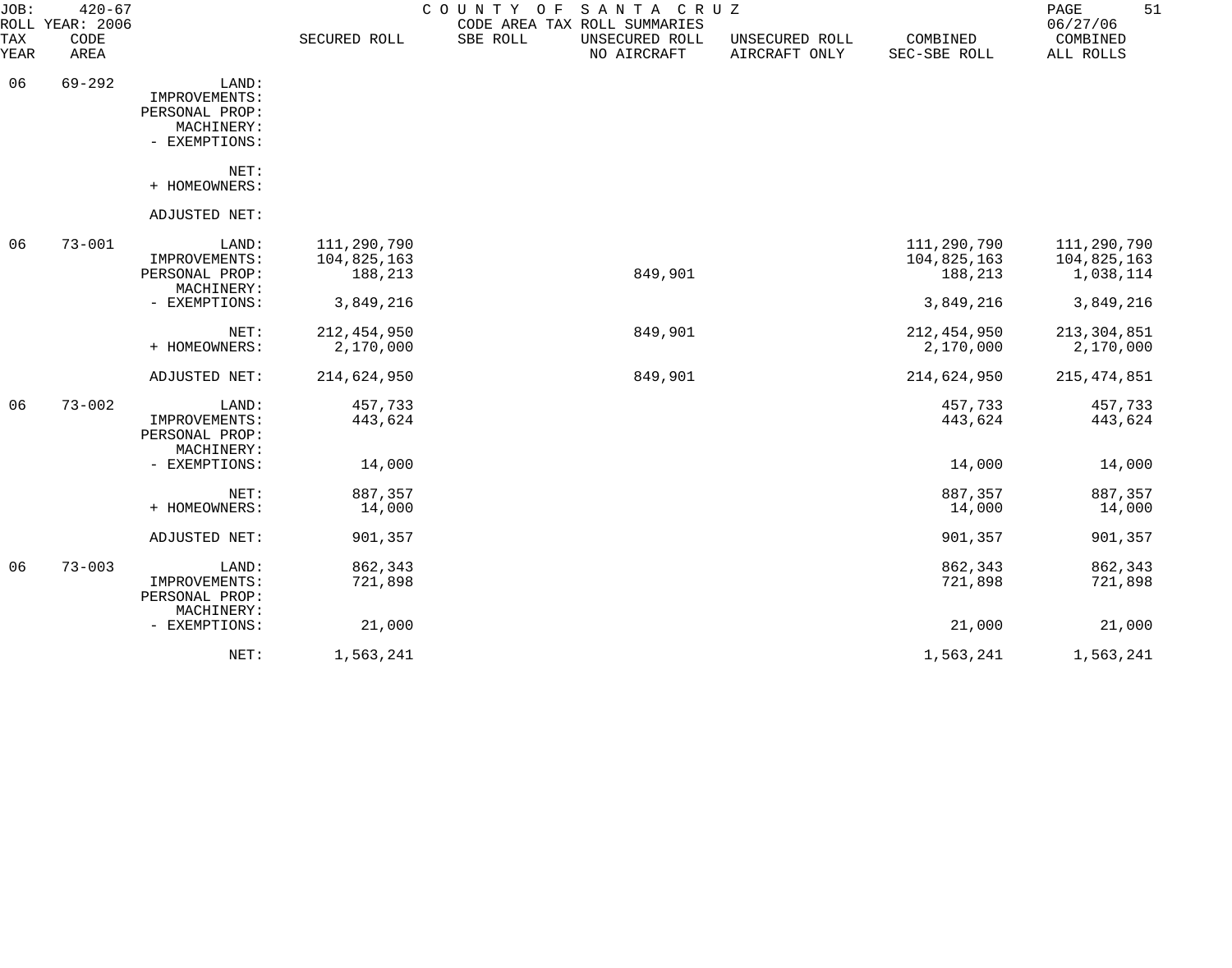| JOB:        | $420 - 67$<br>ROLL YEAR: 2006 |                                                                |                            |          | COUNTY OF SANTA CRUZ<br>CODE AREA TAX ROLL SUMMARIES |                                 |                            | 52<br>PAGE<br>06/27/06     |
|-------------|-------------------------------|----------------------------------------------------------------|----------------------------|----------|------------------------------------------------------|---------------------------------|----------------------------|----------------------------|
| TAX<br>YEAR | CODE<br>AREA                  |                                                                | SECURED ROLL               | SBE ROLL | UNSECURED ROLL<br>NO AIRCRAFT                        | UNSECURED ROLL<br>AIRCRAFT ONLY | COMBINED<br>SEC-SBE ROLL   | COMBINED<br>ALL ROLLS      |
|             |                               | + HOMEOWNERS:                                                  | 21,000                     |          |                                                      |                                 | 21,000                     | 21,000                     |
|             |                               | ADJUSTED NET:                                                  | 1,584,241                  |          |                                                      |                                 | 1,584,241                  | 1,584,241                  |
| 06          | $73 - 004$                    | LAND:                                                          | 619,546                    |          |                                                      |                                 | 619,546                    | 619,546                    |
|             |                               | IMPROVEMENTS:<br>PERSONAL PROP:<br>MACHINERY:                  | 773,803                    |          |                                                      |                                 | 773,803                    | 773,803                    |
|             |                               | - EXEMPTIONS:                                                  | 21,000                     |          |                                                      |                                 | 21,000                     | 21,000                     |
|             |                               | NET:                                                           | 1,372,349                  |          |                                                      |                                 | 1,372,349                  | 1,372,349                  |
|             |                               | + HOMEOWNERS:                                                  | 21,000                     |          |                                                      |                                 | 21,000                     | 21,000                     |
|             |                               | ADJUSTED NET:                                                  | 1,393,349                  |          |                                                      |                                 | 1,393,349                  | 1,393,349                  |
| 06          | $73 - 005$                    | LAND:                                                          | 84,285                     |          |                                                      |                                 | 84,285                     | 84,285                     |
|             |                               | IMPROVEMENTS:<br>PERSONAL PROP:<br>MACHINERY:<br>- EXEMPTIONS: | 47,320                     |          |                                                      |                                 | 47,320                     | 47,320                     |
|             |                               | NET:<br>+ HOMEOWNERS:                                          | 131,605                    |          |                                                      |                                 | 131,605                    | 131,605                    |
|             |                               | ADJUSTED NET:                                                  | 131,605                    |          |                                                      |                                 | 131,605                    | 131,605                    |
| 06          | $79 - 001$                    | LAND:<br>IMPROVEMENTS:<br>PERSONAL PROP:<br>MACHINERY:         | 5, 132, 532<br>4, 111, 128 |          |                                                      |                                 | 5, 132, 532<br>4, 111, 128 | 5, 132, 532<br>4, 111, 128 |
|             |                               | - EXEMPTIONS:                                                  | 92,355                     |          |                                                      |                                 | 92,355                     | 92,355                     |
|             |                               | NET:<br>+ HOMEOWNERS:                                          | 9,151,305<br>91,000        |          |                                                      |                                 | 9,151,305<br>91,000        | 9,151,305<br>91,000        |
|             |                               | ADJUSTED NET:                                                  | 9,242,305                  |          |                                                      |                                 | 9,242,305                  | 9,242,305                  |
| 06          | $79 - 002$                    | LAND:<br>IMPROVEMENTS:                                         |                            |          |                                                      |                                 |                            |                            |

PERSONAL PROP:

MACHINERY: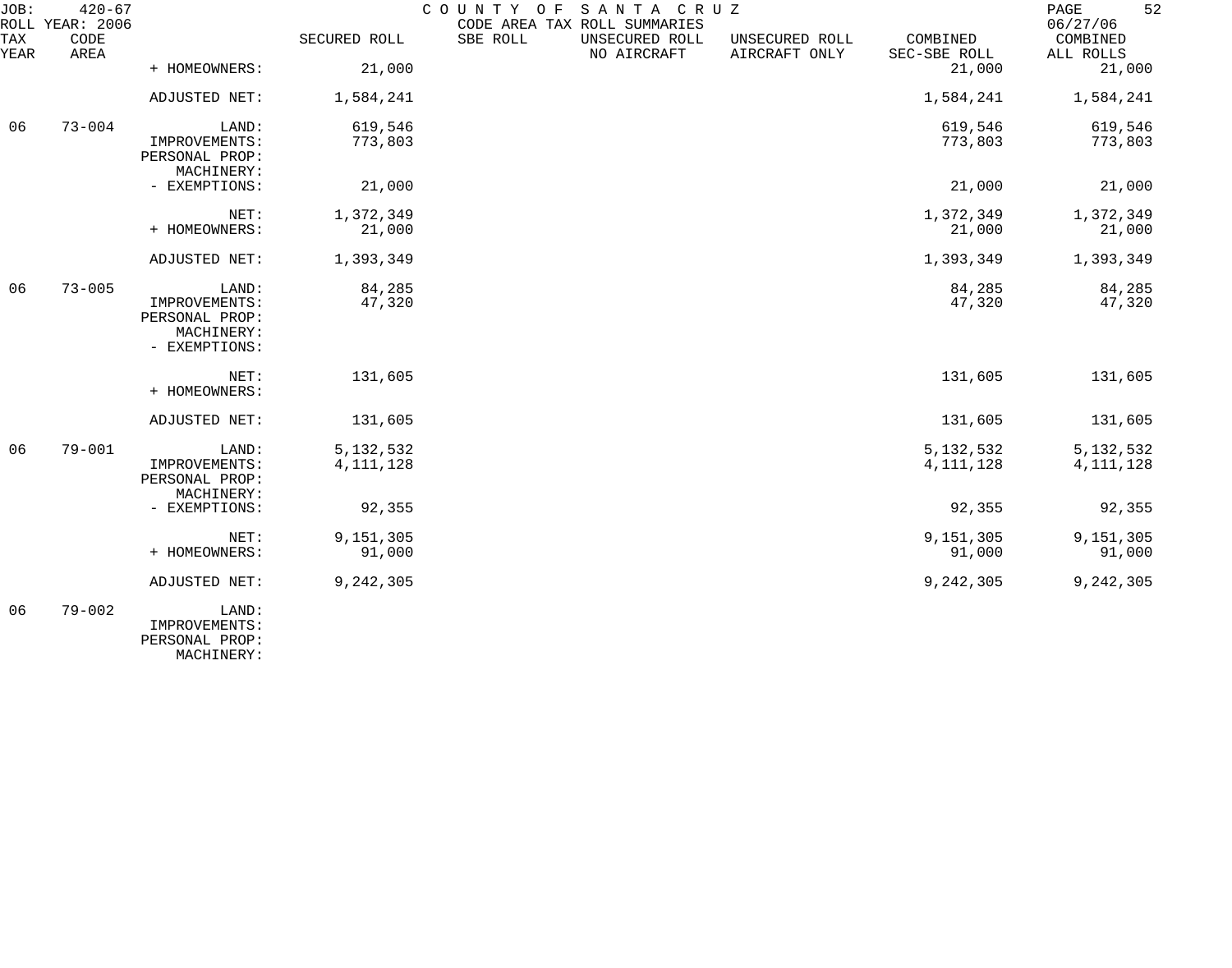| JOB:<br><b>ROLL</b> | $420 - 67$<br>YEAR: 2006 |                                                        |                                   | SANTA CRUZ<br>COUNTY<br>O F<br>CODE AREA TAX ROLL SUMMARIES |                                 |                                   | 53<br>PAGE<br>06/27/06            |
|---------------------|--------------------------|--------------------------------------------------------|-----------------------------------|-------------------------------------------------------------|---------------------------------|-----------------------------------|-----------------------------------|
| TAX<br>YEAR         | CODE<br>AREA             |                                                        | SECURED ROLL                      | SBE ROLL<br>UNSECURED ROLL<br>NO AIRCRAFT                   | UNSECURED ROLL<br>AIRCRAFT ONLY | COMBINED<br>SEC-SBE ROLL          | COMBINED<br>ALL ROLLS             |
|                     |                          | - EXEMPTIONS:                                          |                                   |                                                             |                                 |                                   |                                   |
|                     |                          | NET:<br>+ HOMEOWNERS:                                  |                                   |                                                             |                                 |                                   |                                   |
|                     |                          | ADJUSTED NET:                                          |                                   |                                                             |                                 |                                   |                                   |
| 06                  | $79 - 004$               | LAND:<br>IMPROVEMENTS:<br>PERSONAL PROP:               | 11,882,072<br>8,503,211<br>34,437 | 20,350                                                      |                                 | 11,882,072<br>8,503,211<br>34,437 | 11,882,072<br>8,503,211<br>54,787 |
|                     |                          | MACHINERY:<br>- EXEMPTIONS:                            | 221,401                           |                                                             |                                 | 221,401                           | 221,401                           |
|                     |                          | NET:<br>+ HOMEOWNERS:                                  | 20, 198, 319<br>217,000           | 20,350                                                      |                                 | 20,198,319<br>217,000             | 20, 218, 669<br>217,000           |
|                     |                          | ADJUSTED NET:                                          | 20, 415, 319                      | 20,350                                                      |                                 | 20, 415, 319                      | 20,435,669                        |
| 06                  | $79 - 012$               | LAND:<br>IMPROVEMENTS:<br>PERSONAL PROP:<br>MACHINERY: | 964,481<br>812,758                |                                                             |                                 | 964,481<br>812,758                | 964,481<br>812,758                |
|                     |                          | - EXEMPTIONS:                                          | 7,000                             |                                                             |                                 | 7,000                             | 7,000                             |
|                     |                          | NET:<br>+ HOMEOWNERS:                                  | 1,770,239<br>7,000                |                                                             |                                 | 1,770,239<br>7,000                | 1,770,239<br>7,000                |
|                     |                          | ADJUSTED NET:                                          | 1,777,239                         |                                                             |                                 | 1,777,239                         | 1,777,239                         |
| 06                  | $79 - 014$               | LAND:<br>IMPROVEMENTS:<br>PERSONAL PROP:<br>MACHINERY: | 3, 176, 212<br>2,831,114          |                                                             |                                 | 3, 176, 212<br>2,831,114          | 3, 176, 212<br>2,831,114          |
|                     |                          | - EXEMPTIONS:                                          | 37,250                            |                                                             |                                 | 37,250                            | 37,250                            |
|                     |                          | NET:<br>+ HOMEOWNERS:                                  | 5,970,076<br>35,000               |                                                             |                                 | 5,970,076<br>35,000               | 5,970,076<br>35,000               |
|                     |                          | ADJUSTED NET:                                          | 6,005,076                         |                                                             |                                 | 6,005,076                         | 6,005,076                         |
| 06                  | $79 - 030$               | LAND:                                                  | 13,545,701                        |                                                             |                                 | 13,545,701                        | 13,545,701                        |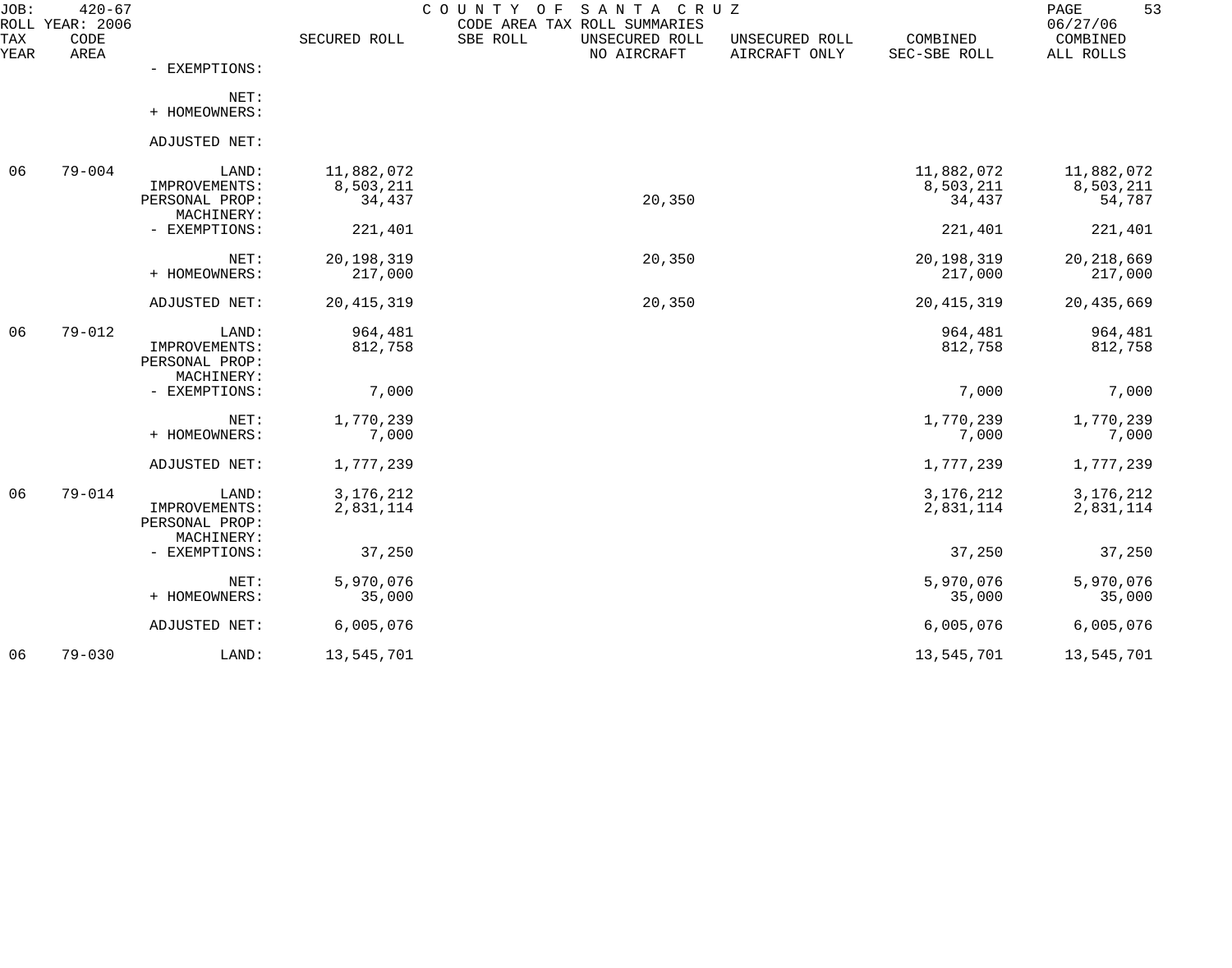| JOB:<br>ROLL | $420 - 67$<br>YEAR: 2006 |                                                        |                                       | COUNTY OF<br>SANTA CRUZ<br>CODE AREA TAX ROLL SUMMARIES |                                                             | 54<br>PAGE<br>06/27/06                |
|--------------|--------------------------|--------------------------------------------------------|---------------------------------------|---------------------------------------------------------|-------------------------------------------------------------|---------------------------------------|
| TAX<br>YEAR  | CODE<br>AREA             |                                                        | SECURED ROLL                          | SBE ROLL<br>UNSECURED ROLL<br>NO AIRCRAFT               | COMBINED<br>UNSECURED ROLL<br>AIRCRAFT ONLY<br>SEC-SBE ROLL | COMBINED<br>ALL ROLLS                 |
|              |                          | IMPROVEMENTS:<br>PERSONAL PROP:                        | 13,795,001                            | 47,188<br>93,608                                        | 13,795,001                                                  | 13,842,189<br>93,608                  |
|              |                          | MACHINERY:<br>- EXEMPTIONS:                            | 287,246                               |                                                         | 287,246                                                     | 287,246                               |
|              |                          | NET:<br>+ HOMEOWNERS:                                  | 27,053,456<br>287,000                 | 140,796                                                 | 27,053,456<br>287,000                                       | 27, 194, 252<br>287,000               |
|              |                          | ADJUSTED NET:                                          | 27,340,456                            | 140,796                                                 | 27,340,456                                                  | 27, 481, 252                          |
| 06           | $79 - 031$               | LAND:                                                  | 22,613,110                            |                                                         | 22,613,110                                                  | 22,613,110                            |
|              |                          | IMPROVEMENTS:<br>PERSONAL PROP:                        | 23,636,723                            | 54,176                                                  | 23,636,723                                                  | 23,636,723<br>54,176                  |
|              |                          | MACHINERY:<br>- EXEMPTIONS:                            | 477,395                               |                                                         | 477,395                                                     | 477,395                               |
|              |                          | NET:<br>+ HOMEOWNERS:                                  | 45,772,438<br>476,000                 | 54,176                                                  | 45,772,438<br>476,000                                       | 45,826,614<br>476,000                 |
|              |                          | ADJUSTED NET:                                          | 46, 248, 438                          | 54,176                                                  | 46, 248, 438                                                | 46,302,614                            |
| 06           | $79 - 032$               | LAND:<br>IMPROVEMENTS:<br>PERSONAL PROP:               | 260, 764, 917<br>239,895,399<br>7,014 | 147,139<br>775,165                                      | 260, 764, 917<br>239,895,399<br>7,014                       | 260,764,917<br>240,042,538<br>782,179 |
|              |                          | MACHINERY:<br>- EXEMPTIONS:                            | 5,852,154                             |                                                         | 5,852,154                                                   | 5,852,154                             |
|              |                          | NET:                                                   | 494,815,176                           | 922,304                                                 | 494,815,176                                                 | 495,737,480                           |
|              |                          | + HOMEOWNERS:                                          | 4,632,600                             |                                                         | 4,632,600                                                   | 4,632,600                             |
|              |                          | ADJUSTED NET:                                          | 499,447,776                           | 922,304                                                 | 499,447,776                                                 | 500,370,080                           |
| 06           | $79 - 033$               | LAND:<br>IMPROVEMENTS:<br>PERSONAL PROP:<br>MACHINERY: | 18,858,279<br>17, 194, 478            | 40,098                                                  | 18,858,279<br>17, 194, 478                                  | 18,858,279<br>17, 194, 478<br>40,098  |
|              |                          | - EXEMPTIONS:                                          | 340,386                               |                                                         | 340,386                                                     | 340,386                               |
|              |                          | NET:<br>+ HOMEOWNERS:                                  | 35, 712, 371<br>340,200               | 40,098                                                  | 35, 712, 371<br>340,200                                     | 35,752,469<br>340,200                 |
|              |                          | ADJUSTED NET:                                          | 36,052,571                            | 40,098                                                  | 36,052,571                                                  | 36,092,669                            |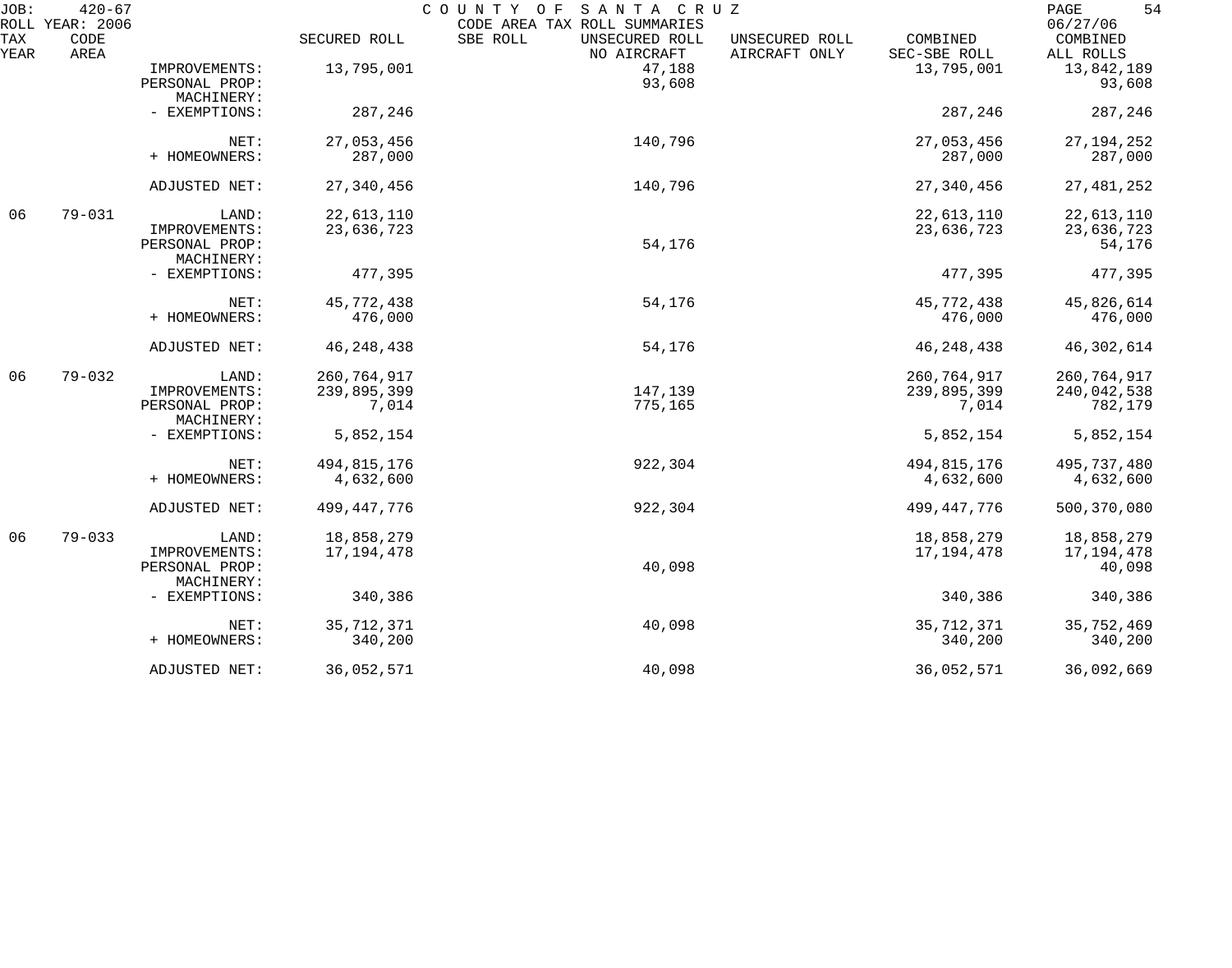| JOB:        | $420 - 67$                      |                |              | COUNTY OF<br>SANTA CRUZ                                                   |                                                             | 55<br>PAGE                        |
|-------------|---------------------------------|----------------|--------------|---------------------------------------------------------------------------|-------------------------------------------------------------|-----------------------------------|
| TAX<br>YEAR | ROLL YEAR: 2006<br>CODE<br>AREA |                | SECURED ROLL | CODE AREA TAX ROLL SUMMARIES<br>SBE ROLL<br>UNSECURED ROLL<br>NO AIRCRAFT | COMBINED<br>UNSECURED ROLL<br>AIRCRAFT ONLY<br>SEC-SBE ROLL | 06/27/06<br>COMBINED<br>ALL ROLLS |
| 06          | $79 - 034$                      | LAND:          | 1,332,750    |                                                                           | 1,332,750                                                   | 1,332,750                         |
|             |                                 | IMPROVEMENTS:  | 1,880,550    |                                                                           | 1,880,550                                                   | 1,880,550                         |
|             |                                 | PERSONAL PROP: |              | 13,000                                                                    |                                                             | 13,000                            |
|             |                                 | MACHINERY:     |              |                                                                           |                                                             |                                   |
|             |                                 |                |              |                                                                           |                                                             |                                   |
|             |                                 | - EXEMPTIONS:  | 42,000       |                                                                           | 42,000                                                      | 42,000                            |
|             |                                 | NET:           | 3,171,300    | 13,000                                                                    | 3,171,300                                                   | 3,184,300                         |
|             |                                 | + HOMEOWNERS:  | 42,000       |                                                                           | 42,000                                                      | 42,000                            |
|             |                                 |                |              |                                                                           |                                                             |                                   |
|             |                                 | ADJUSTED NET:  | 3, 213, 300  | 13,000                                                                    | 3, 213, 300                                                 | 3,226,300                         |
| 06          | $79 - 035$                      | LAND:          | 2,556,391    |                                                                           | 2,556,391                                                   | 2,556,391                         |
|             |                                 | IMPROVEMENTS:  | 1,342,436    |                                                                           | 1,342,436                                                   | 1,342,436                         |
|             |                                 | PERSONAL PROP: |              |                                                                           |                                                             |                                   |
|             |                                 | MACHINERY:     |              |                                                                           |                                                             |                                   |
|             |                                 | - EXEMPTIONS:  | 49,529       |                                                                           | 49,529                                                      | 49,529                            |
|             |                                 | NET:           | 3,849,298    |                                                                           | 3,849,298                                                   | 3,849,298                         |
|             |                                 | + HOMEOWNERS:  | 49,000       |                                                                           | 49,000                                                      | 49,000                            |
|             |                                 | ADJUSTED NET:  | 3,898,298    |                                                                           | 3,898,298                                                   | 3,898,298                         |
| 06          | $79 - 036$                      | LAND:          | 130,540      |                                                                           | 130,540                                                     | 130,540                           |
|             |                                 | IMPROVEMENTS:  | 549,283      |                                                                           | 549,283                                                     | 549,283                           |
|             |                                 | PERSONAL PROP: |              |                                                                           |                                                             |                                   |
|             |                                 | MACHINERY:     |              |                                                                           |                                                             |                                   |
|             |                                 | - EXEMPTIONS:  | 7,000        |                                                                           | 7,000                                                       | 7,000                             |
|             |                                 | NET:           | 672,823      |                                                                           | 672,823                                                     | 672,823                           |
|             |                                 | + HOMEOWNERS:  | 7,000        |                                                                           | 7,000                                                       | 7,000                             |
|             |                                 |                |              |                                                                           |                                                             |                                   |
|             |                                 | ADJUSTED NET:  | 679,823      |                                                                           | 679,823                                                     | 679,823                           |
| 06          | $79 - 037$                      | LAND:          | 166,572      |                                                                           | 166,572                                                     | 166,572                           |
|             |                                 | IMPROVEMENTS:  | 226,099      |                                                                           | 226,099                                                     | 226,099                           |
|             |                                 | PERSONAL PROP: |              |                                                                           |                                                             |                                   |
|             |                                 | MACHINERY:     |              |                                                                           |                                                             |                                   |
|             |                                 | - EXEMPTIONS:  | 7,000        |                                                                           | 7,000                                                       | 7,000                             |
|             |                                 | NET:           | 385,671      |                                                                           | 385,671                                                     | 385,671                           |
|             |                                 | + HOMEOWNERS:  | 7,000        |                                                                           | 7,000                                                       | 7,000                             |
|             |                                 | ADJUSTED NET:  | 392,671      |                                                                           | 392,671                                                     | 392,671                           |
|             |                                 |                |              |                                                                           |                                                             |                                   |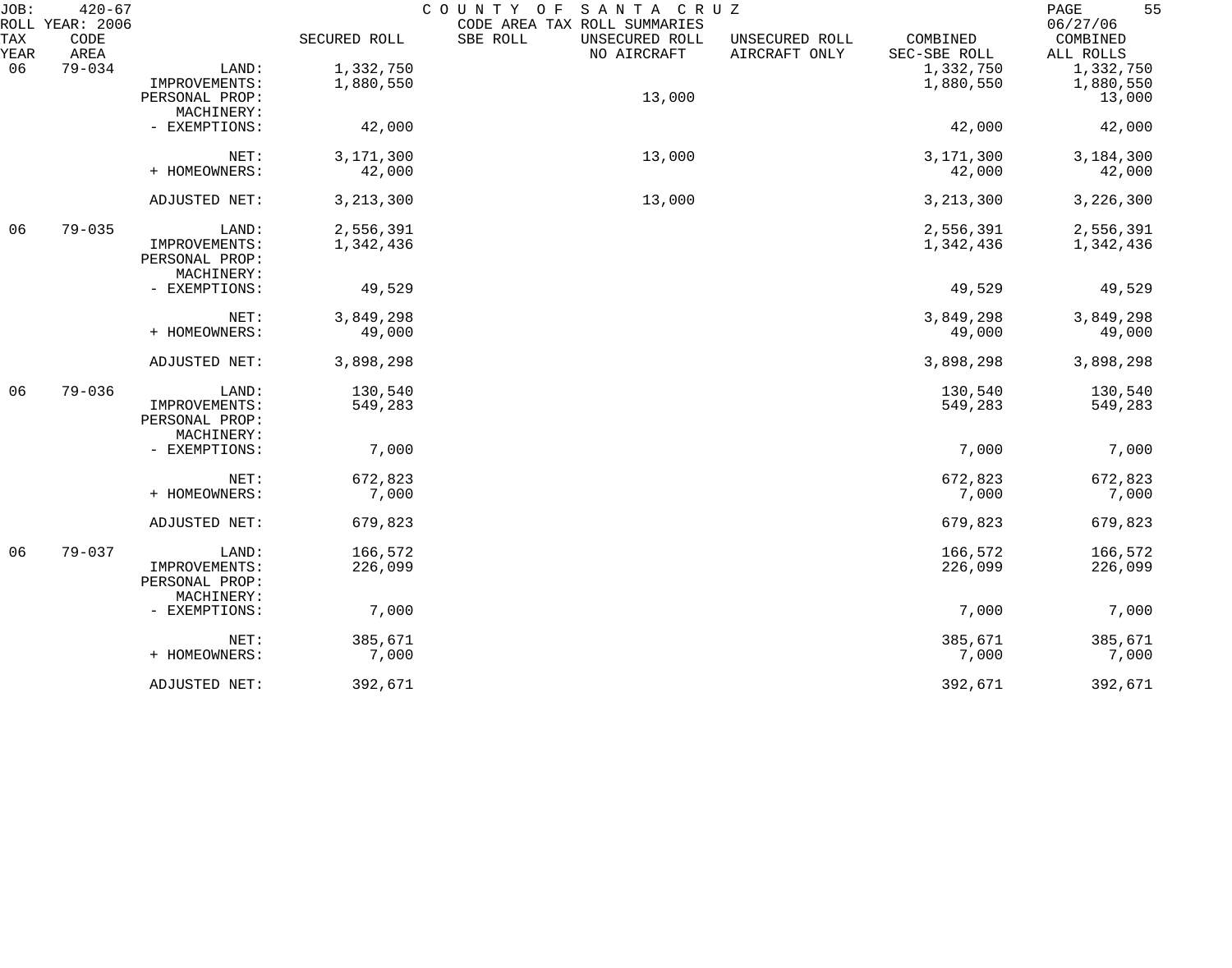| JOB:<br>ROLL       | $420 - 67$<br>YEAR: 2006 |                                                                         |                                                      | COUNTY OF                   | SANTA CRUZ<br>CODE AREA TAX ROLL SUMMARIES |                                 |                                                      | 56<br>PAGE<br>06/27/06                                    |
|--------------------|--------------------------|-------------------------------------------------------------------------|------------------------------------------------------|-----------------------------|--------------------------------------------|---------------------------------|------------------------------------------------------|-----------------------------------------------------------|
| <b>TAX</b><br>YEAR | CODE<br>AREA             |                                                                         | SECURED ROLL                                         | SBE ROLL                    | UNSECURED ROLL<br>NO AIRCRAFT              | UNSECURED ROLL<br>AIRCRAFT ONLY | COMBINED<br>SEC-SBE ROLL                             | COMBINED<br>ALL ROLLS                                     |
| 06                 | $82 - 003$               | LAND:<br>IMPROVEMENTS:<br>PERSONAL PROP:<br>MACHINERY:<br>- EXEMPTIONS: |                                                      |                             |                                            |                                 |                                                      |                                                           |
|                    |                          | NET:<br>+ HOMEOWNERS:                                                   |                                                      |                             |                                            |                                 |                                                      |                                                           |
|                    |                          | ADJUSTED NET:                                                           |                                                      |                             |                                            |                                 |                                                      |                                                           |
| 06                 | $82 - 040$               | LAND:<br>IMPROVEMENTS:<br>PERSONAL PROP:<br>MACHINERY:                  | 1,354,369,527<br>968,757,622<br>3,537,910<br>537,063 | 357,757<br>22,640<br>12,961 | 1,196,501<br>6,753,607<br>17,651,500       |                                 | 1,354,727,284<br>968,780,262<br>3,550,871<br>537,063 | 1,355,923,785<br>975, 533, 869<br>21, 202, 371<br>537,063 |
|                    |                          | - EXEMPTIONS:                                                           | 44, 543, 514                                         |                             | 1,293,332                                  |                                 | 44, 543, 514                                         | 45,836,846                                                |
|                    |                          | NET:<br>+ HOMEOWNERS:                                                   | 2,282,658,608<br>20,911,641                          | 393,358                     | 24,308,276                                 |                                 | 2,283,051,966<br>20, 911, 641                        | 2,307,360,242<br>20,911,641                               |
|                    |                          | ADJUSTED NET:                                                           | 2,303,570,249                                        |                             | 24,308,276                                 |                                 | 2,303,963,607                                        | 2,328,271,883                                             |
| 06                 | $83 - 002$               | LAND:<br>IMPROVEMENTS:<br>PERSONAL PROP:<br>MACHINERY:                  | 10,783,212<br>9,203,899                              |                             | 307,440<br>1,091,045                       |                                 | 10,783,212<br>9,203,899                              | 10,783,212<br>9,511,339<br>1,091,045                      |
|                    |                          | - EXEMPTIONS:                                                           | 660,350                                              |                             |                                            |                                 | 660,350                                              | 660,350                                                   |
|                    |                          | NET:<br>+ HOMEOWNERS:                                                   | 19,326,761<br>243,600                                |                             | 1,398,485                                  |                                 | 19,326,761<br>243,600                                | 20,725,246<br>243,600                                     |
|                    |                          | ADJUSTED NET:                                                           | 19,570,361                                           |                             | 1,398,485                                  |                                 | 19,570,361                                           | 20,968,846                                                |
| 06                 | $83 - 010$               | LAND:<br>IMPROVEMENTS:<br>PERSONAL PROP:<br>MACHINERY:                  | 89,686,034<br>79,692,879<br>143,398                  |                             | 2,704,117<br>407,024                       |                                 | 89,686,034<br>79,692,879<br>143,398                  | 89,686,034<br>82,396,996<br>550,422                       |
|                    |                          | - EXEMPTIONS:                                                           | 3,281,063                                            |                             |                                            |                                 | 3,281,063                                            | 3,281,063                                                 |
|                    |                          | NET:                                                                    | 166, 241, 248                                        |                             | 3, 111, 141                                |                                 | 166, 241, 248                                        | 169, 352, 389                                             |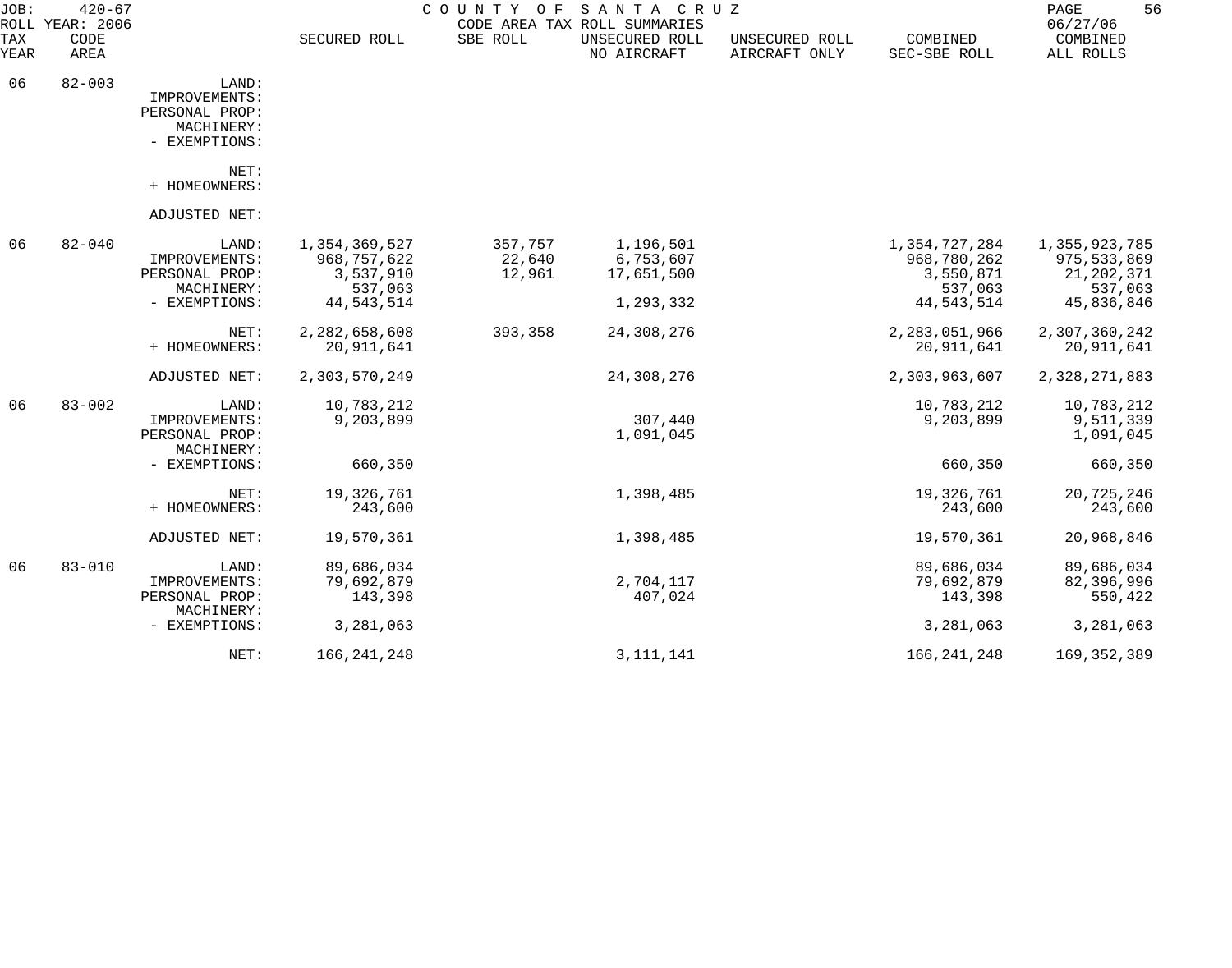| JOB:        | $420 - 67$<br>ROLL YEAR: 2006 |                                 |              | COUNTY<br>O F | SANTA CRUZ<br>CODE AREA TAX ROLL SUMMARIES |                                 |                          | 57<br>PAGE<br>06/27/06 |
|-------------|-------------------------------|---------------------------------|--------------|---------------|--------------------------------------------|---------------------------------|--------------------------|------------------------|
| TAX<br>YEAR | CODE<br>AREA                  |                                 | SECURED ROLL | SBE ROLL      | UNSECURED ROLL<br>NO AIRCRAFT              | UNSECURED ROLL<br>AIRCRAFT ONLY | COMBINED<br>SEC-SBE ROLL | COMBINED<br>ALL ROLLS  |
|             |                               | + HOMEOWNERS:                   | 1,769,600    |               |                                            |                                 | 1,769,600                | 1,769,600              |
|             |                               | ADJUSTED NET:                   | 168,010,848  |               | 3, 111, 141                                |                                 | 168,010,848              | 171,121,989            |
| 06          | $86 - 000$                    | LAND:                           |              |               |                                            |                                 |                          |                        |
|             |                               | IMPROVEMENTS:<br>PERSONAL PROP: |              |               |                                            |                                 |                          |                        |
|             |                               | MACHINERY:                      |              |               |                                            |                                 |                          |                        |
|             |                               | - EXEMPTIONS:                   |              |               |                                            |                                 |                          |                        |
|             |                               | NET:                            |              |               |                                            |                                 |                          |                        |
|             |                               | + HOMEOWNERS:                   |              |               |                                            |                                 |                          |                        |
|             |                               | ADJUSTED NET:                   |              |               |                                            |                                 |                          |                        |
| 06          | $86 - 003$                    | LAND:                           | 8,156,309    |               |                                            |                                 | 8,156,309                | 8,156,309              |
|             |                               | IMPROVEMENTS:                   | 6,712,068    |               |                                            |                                 | 6,712,068                | 6,712,068              |
|             |                               | PERSONAL PROP:<br>MACHINERY:    | 2,000        |               | 137,411                                    |                                 | 2,000                    | 139,411                |
|             |                               | - EXEMPTIONS:                   | 236,441      |               |                                            |                                 | 236,441                  | 236,441                |
|             |                               | NET:                            | 14,633,936   |               | 137,411                                    |                                 | 14,633,936               | 14,771,347             |
|             |                               | + HOMEOWNERS:                   | 202,001      |               |                                            |                                 | 202,001                  | 202,001                |
|             |                               | ADJUSTED NET:                   | 14,835,937   |               | 137,411                                    |                                 | 14,835,937               | 14,973,348             |
| 06          | $86 - 020$                    | LAND:                           | 4,529,688    | 5,649         |                                            |                                 | 4,535,337                | 4,535,337              |
|             |                               | IMPROVEMENTS:                   | 3, 279, 138  | 4,241         | 169,177                                    |                                 | 3, 283, 379              | 3,452,556              |
|             |                               | PERSONAL PROP:<br>MACHINERY:    |              | 2,428         | 337,563                                    |                                 | 2,428                    | 339,991                |
|             |                               | - EXEMPTIONS:                   | 357,339      |               |                                            |                                 | 357,339                  | 357,339                |
|             |                               | NET:                            | 7,451,487    | 12,318        | 506,740                                    |                                 | 7,463,805                | 7,970,545              |
|             |                               | + HOMEOWNERS:                   | 165,967      |               |                                            |                                 | 165,967                  | 165,967                |
|             |                               | ADJUSTED NET:                   | 7,617,454    |               | 506,740                                    |                                 | 7,629,772                | 8,136,512              |
| 06          | $86 - 021$                    | LAND:                           | 642,734      | 634           |                                            |                                 | 643,368                  | 643,368                |
|             |                               | IMPROVEMENTS:                   | 1,055,905    | 476           |                                            |                                 | 1,056,381                | 1,056,381              |
|             |                               | PERSONAL PROP:                  | 10,389,246   | 273           |                                            |                                 | 10,389,519               | 10,389,519             |
|             |                               | MACHINERY:                      | 51,918,328   |               |                                            |                                 | 51,918,328               | 51,918,328             |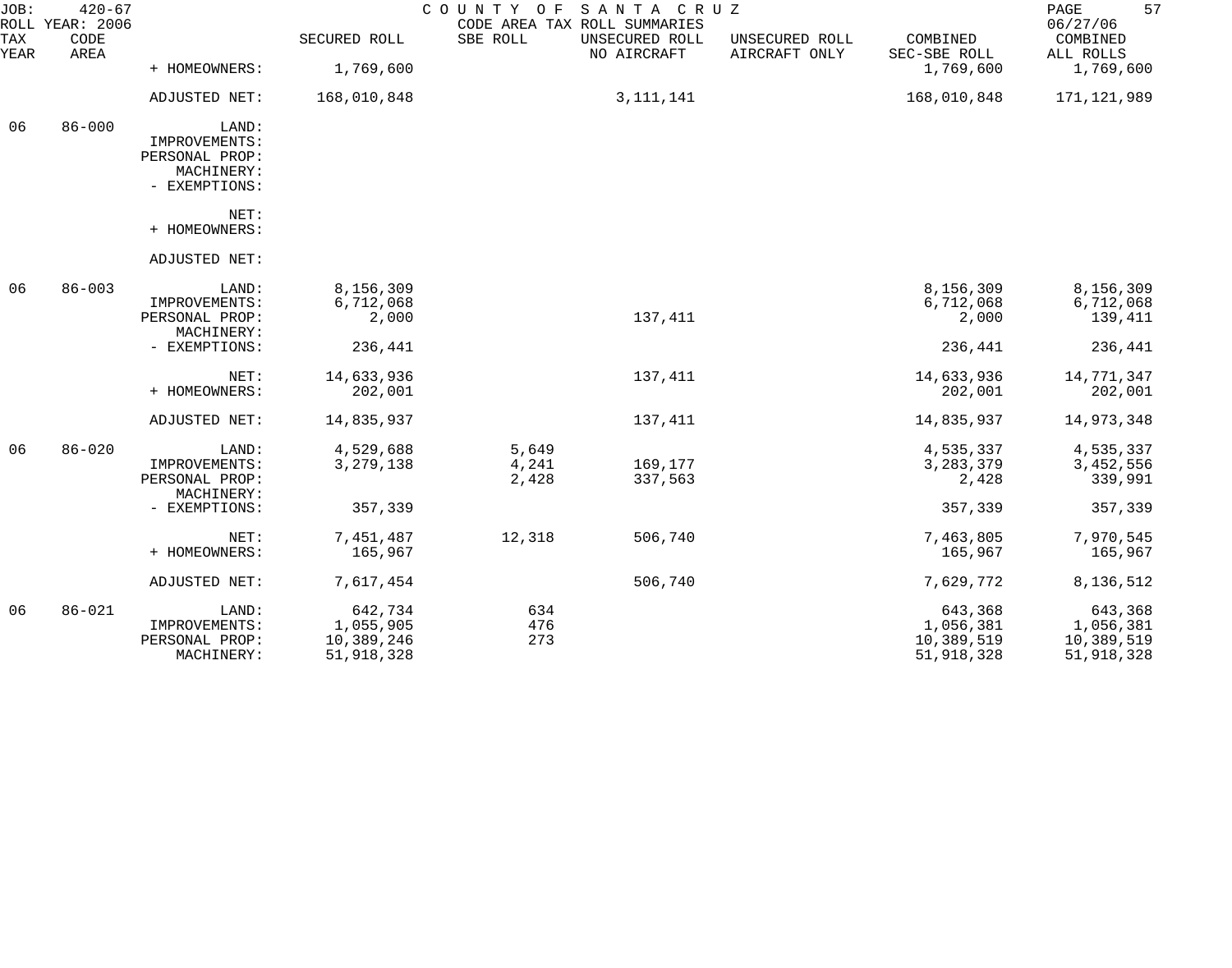| JOB:        | $420 - 67$<br>ROLL YEAR: 2006 |                                                        |                                      | COUNTY OF                | SANTA CRUZ<br>CODE AREA TAX ROLL SUMMARIES |                                 |                                      | 58<br>PAGE<br>06/27/06                    |
|-------------|-------------------------------|--------------------------------------------------------|--------------------------------------|--------------------------|--------------------------------------------|---------------------------------|--------------------------------------|-------------------------------------------|
| TAX<br>YEAR | CODE<br>AREA                  |                                                        | SECURED ROLL                         | SBE ROLL                 | UNSECURED ROLL<br>NO AIRCRAFT              | UNSECURED ROLL<br>AIRCRAFT ONLY | COMBINED<br>SEC-SBE ROLL             | COMBINED<br>ALL ROLLS                     |
|             |                               | - EXEMPTIONS:                                          | 228,563                              |                          |                                            |                                 | 228,563                              | 228,563                                   |
|             |                               | NET:<br>+ HOMEOWNERS:                                  | 63,777,650                           | 1,383                    |                                            |                                 | 63,779,033                           | 63,779,033                                |
|             |                               | ADJUSTED NET:                                          | 63,777,650                           |                          |                                            |                                 | 63,779,033                           | 63,779,033                                |
| 06          | $86 - 022$                    | LAND:<br>IMPROVEMENTS:<br>PERSONAL PROP:               | 29, 303, 922<br>16,485,566<br>80,516 | 84,292<br>1,909<br>1,093 | 45,894<br>5,812,069<br>2,197,783           |                                 | 29, 388, 214<br>16,487,475<br>81,609 | 29, 434, 108<br>22, 299, 544<br>2,279,392 |
|             |                               | MACHINERY:<br>- EXEMPTIONS:                            | 3,731,981                            |                          |                                            |                                 | 3,731,981                            | 3,731,981                                 |
|             |                               | NET:<br>+ HOMEOWNERS:                                  | 42,138,023<br>336,000                | 87,294                   | 8,055,746                                  |                                 | 42, 225, 317<br>336,000              | 50,281,063<br>336,000                     |
|             |                               | ADJUSTED NET:                                          | 42, 474, 023                         |                          | 8,055,746                                  |                                 | 42,561,317                           | 50,617,063                                |
| 06          | $86 - 023$                    | LAND:<br>IMPROVEMENTS:<br>PERSONAL PROP:<br>MACHINERY: | 5,249,329<br>2,485,442<br>96,886     |                          |                                            |                                 | 5,249,329<br>2,485,442<br>96,886     | 5, 249, 329<br>2,485,442<br>96,886        |
|             |                               | - EXEMPTIONS:                                          | 552,183                              |                          |                                            |                                 | 552,183                              | 552,183                                   |
|             |                               | NET:<br>+ HOMEOWNERS:                                  | 7,279,474<br>84,000                  |                          |                                            |                                 | 7,279,474<br>84,000                  | 7,279,474<br>84,000                       |
|             |                               | ADJUSTED NET:                                          | 7,363,474                            |                          |                                            |                                 | 7,363,474                            | 7,363,474                                 |
| 06          | $90 - 004$                    | LAND:<br>IMPROVEMENTS:<br>PERSONAL PROP:<br>MACHINERY: | 1,015,660<br>1,456,852               |                          |                                            |                                 | 1,015,660<br>1,456,852               | 1,015,660<br>1,456,852                    |
|             |                               | - EXEMPTIONS:                                          | 36,125                               |                          |                                            |                                 | 36,125                               | 36,125                                    |
|             |                               | NET:<br>+ HOMEOWNERS:                                  | 2,436,387<br>35,000                  |                          |                                            |                                 | 2,436,387<br>35,000                  | 2,436,387<br>35,000                       |
|             |                               | ADJUSTED NET:                                          | 2,471,387                            |                          |                                            |                                 | 2,471,387                            | 2,471,387                                 |
| 06          | $90 - 008$                    | LAND:                                                  | 3,878,635                            |                          | 625,731                                    |                                 | 3,878,635                            | 4,504,366                                 |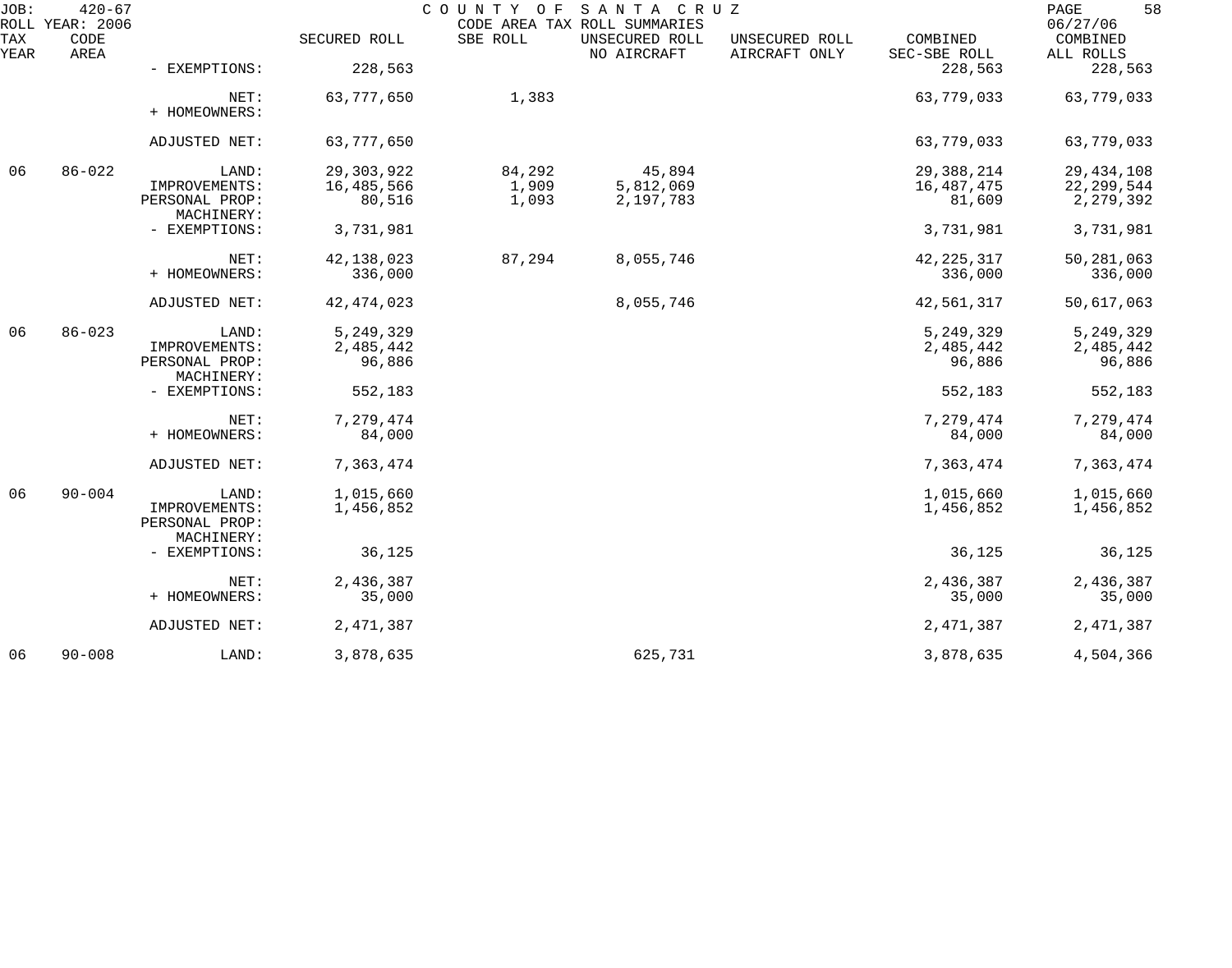| JOB:        | $420 - 67$<br>ROLL YEAR: 2006 |                              |               | COUNTY OF | SANTA CRUZ<br>CODE AREA TAX ROLL SUMMARIES |                                 |                          | 59<br>PAGE<br>06/27/06 |
|-------------|-------------------------------|------------------------------|---------------|-----------|--------------------------------------------|---------------------------------|--------------------------|------------------------|
| TAX<br>YEAR | CODE<br>AREA                  |                              | SECURED ROLL  | SBE ROLL  | UNSECURED ROLL<br>NO AIRCRAFT              | UNSECURED ROLL<br>AIRCRAFT ONLY | COMBINED<br>SEC-SBE ROLL | COMBINED<br>ALL ROLLS  |
|             |                               | IMPROVEMENTS:                | 7,356,661     |           | 4,003,444                                  |                                 | 7,356,661                | 11,360,105             |
|             |                               | PERSONAL PROP:               | 1,365,657     |           | 8,548                                      |                                 | 1,365,657                | 1,374,205              |
|             |                               | MACHINERY:                   | 1,251,767     |           |                                            |                                 | 1,251,767                | 1,251,767              |
|             |                               | - EXEMPTIONS:                | 1,537,402     |           |                                            |                                 | 1,537,402                | 1,537,402              |
|             |                               | NET:<br>+ HOMEOWNERS:        | 12, 315, 318  |           | 4,637,723                                  |                                 | 12, 315, 318             | 16,953,041             |
|             |                               | ADJUSTED NET:                | 12, 315, 318  |           | 4,637,723                                  |                                 | 12,315,318               | 16,953,041             |
| 06          | $90 - 009$                    | LAND:                        | 578,381       |           |                                            |                                 | 578,381                  | 578,381                |
|             |                               | IMPROVEMENTS:                | 143,075       |           |                                            |                                 | 143,075                  | 143,075                |
|             |                               | PERSONAL PROP:<br>MACHINERY: |               |           |                                            |                                 |                          |                        |
|             |                               | - EXEMPTIONS:                | 494           |           |                                            |                                 | 494                      | 494                    |
|             |                               | NET:                         | 720,962       |           |                                            |                                 | 720,962                  | 720,962                |
|             |                               | + HOMEOWNERS:                |               |           |                                            |                                 |                          |                        |
|             |                               | ADJUSTED NET:                | 720,962       |           |                                            |                                 | 720,962                  | 720,962                |
| 06          | $90 - 010$                    | LAND:                        | 235,644,743   | 90,691    | 812,139                                    |                                 | 235, 735, 434            | 236, 547, 573          |
|             |                               | IMPROVEMENTS:                | 210,644,489   | 55,363    | 1,541,670                                  |                                 | 210,699,852              | 212, 241, 522          |
|             |                               | PERSONAL PROP:               | 3,970,857     | 47,523    | 5,208,470                                  |                                 | 4,018,380                | 9,226,850              |
|             |                               | MACHINERY:                   | 41,107        |           |                                            |                                 | 41,107                   | 41,107                 |
|             |                               | - EXEMPTIONS:                | 30,696,237    |           | 20,064                                     |                                 | 30,696,237               | 30,716,301             |
|             |                               | NET:                         | 419,604,959   | 193,577   | 7,542,215                                  |                                 | 419,798,536              | 427,340,751            |
|             |                               | + HOMEOWNERS:                | 5,726,683     |           |                                            |                                 | 5,726,683                | 5,726,683              |
|             |                               | ADJUSTED NET:                | 425, 331, 642 |           | 7,542,215                                  |                                 | 425,525,219              | 433,067,434            |
| 06          | $90 - 011$                    | LAND:                        | 3,825,944     |           |                                            |                                 | 3,825,944                | 3,825,944              |
|             |                               | IMPROVEMENTS:                | 3,784,424     |           |                                            |                                 | 3,784,424                | 3,784,424              |
|             |                               | PERSONAL PROP:               |               |           | 12,003                                     |                                 |                          | 12,003                 |
|             |                               | MACHINERY:                   |               |           |                                            |                                 |                          |                        |
|             |                               | - EXEMPTIONS:                | 76,343        |           |                                            |                                 | 76,343                   | 76,343                 |
|             |                               | NET:                         | 7,534,025     |           | 12,003                                     |                                 | 7,534,025                | 7,546,028              |
|             |                               | + HOMEOWNERS:                | 56,000        |           |                                            |                                 | 56,000                   | 56,000                 |
|             |                               | ADJUSTED NET:                | 7,590,025     |           | 12,003                                     |                                 | 7,590,025                | 7,602,028              |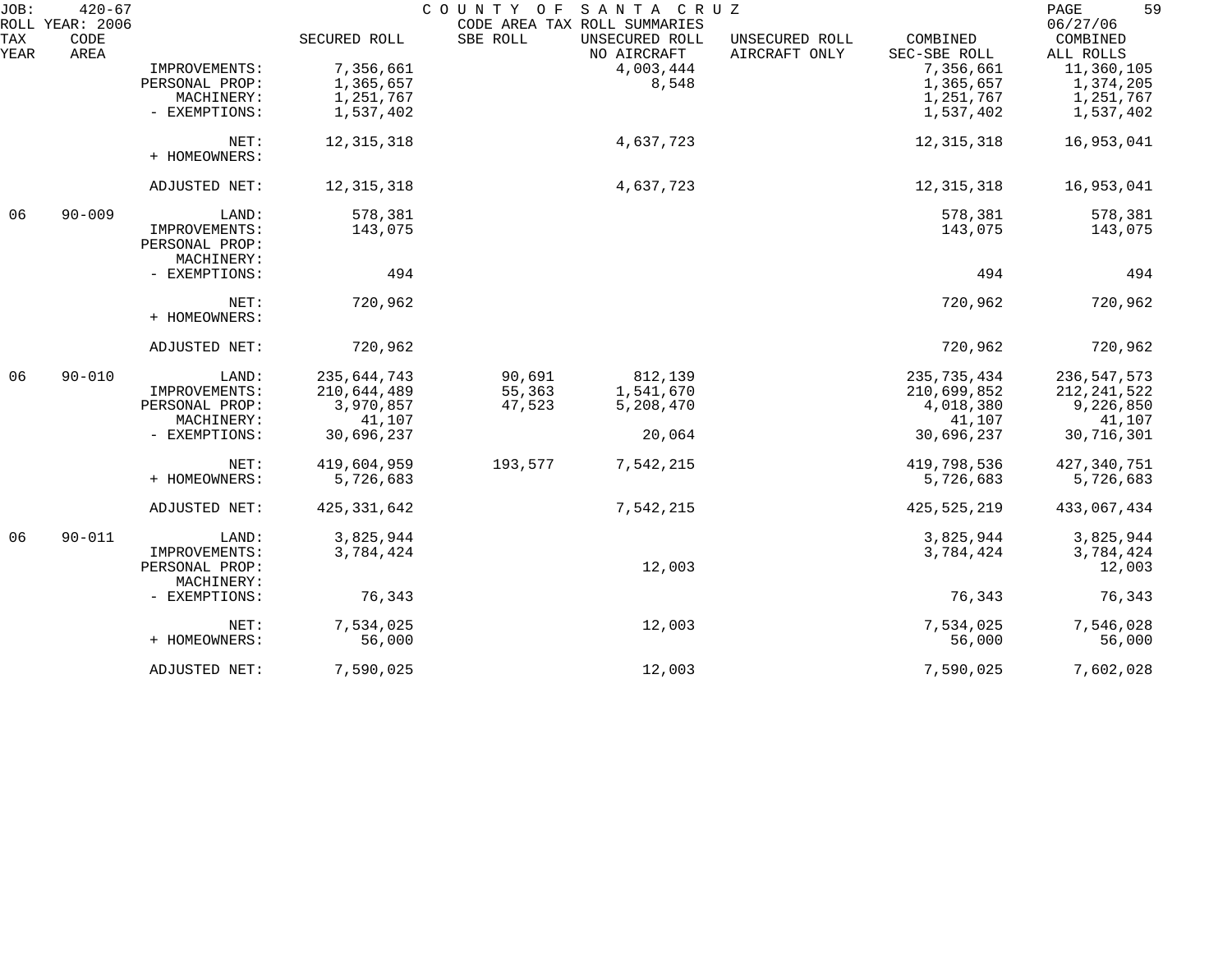| JOB:        | $420 - 67$                      |                |              | COUNTY OF<br>SANTA CRUZ                                                                                                                  | 60<br>PAGE                        |
|-------------|---------------------------------|----------------|--------------|------------------------------------------------------------------------------------------------------------------------------------------|-----------------------------------|
| TAX<br>YEAR | ROLL YEAR: 2006<br>CODE<br>AREA |                | SECURED ROLL | CODE AREA TAX ROLL SUMMARIES<br>SBE ROLL<br>UNSECURED ROLL<br>COMBINED<br>UNSECURED ROLL<br>NO AIRCRAFT<br>AIRCRAFT ONLY<br>SEC-SBE ROLL | 06/27/06<br>COMBINED<br>ALL ROLLS |
| 06          | $90 - 014$                      | LAND:          | 1,252,412    | 1,252,412                                                                                                                                | 1,252,412                         |
|             |                                 | IMPROVEMENTS:  | 180,632      | 180,632                                                                                                                                  | 180,632                           |
|             |                                 | PERSONAL PROP: |              |                                                                                                                                          |                                   |
|             |                                 | MACHINERY:     |              |                                                                                                                                          |                                   |
|             |                                 | - EXEMPTIONS:  | 9,350        | 9,350                                                                                                                                    | 9,350                             |
|             |                                 |                |              |                                                                                                                                          |                                   |
|             |                                 | NET:           | 1,423,694    | 1,423,694                                                                                                                                | 1,423,694                         |
|             |                                 | + HOMEOWNERS:  | 7,000        | 7,000                                                                                                                                    | 7,000                             |
|             |                                 | ADJUSTED NET:  | 1,430,694    | 1,430,694                                                                                                                                | 1,430,694                         |
| 06          | $90 - 015$                      | LAND:          | 4,437,834    | 4,437,834                                                                                                                                | 4,437,834                         |
|             |                                 | IMPROVEMENTS:  | 4,262,535    | 4,262,535                                                                                                                                |                                   |
|             |                                 |                |              |                                                                                                                                          | 4, 262, 535                       |
|             |                                 | PERSONAL PROP: |              |                                                                                                                                          |                                   |
|             |                                 | MACHINERY:     |              |                                                                                                                                          |                                   |
|             |                                 | - EXEMPTIONS:  | 60,437       | 60,437                                                                                                                                   | 60,437                            |
|             |                                 | NET:           | 8,639,932    | 8,639,932                                                                                                                                | 8,639,932                         |
|             |                                 | + HOMEOWNERS:  | 56,000       | 56,000                                                                                                                                   | 56,000                            |
|             |                                 | ADJUSTED NET:  | 8,695,932    | 8,695,932                                                                                                                                | 8,695,932                         |
| 06          | $90 - 017$                      | LAND:          | 678          | 678                                                                                                                                      | 678                               |
|             |                                 | IMPROVEMENTS:  |              |                                                                                                                                          |                                   |
|             |                                 | PERSONAL PROP: |              |                                                                                                                                          |                                   |
|             |                                 | MACHINERY:     |              |                                                                                                                                          |                                   |
|             |                                 | - EXEMPTIONS:  | 678          | 678                                                                                                                                      | 678                               |
|             |                                 | NET:           |              |                                                                                                                                          |                                   |
|             |                                 | + HOMEOWNERS:  |              |                                                                                                                                          |                                   |
|             |                                 | ADJUSTED NET:  |              |                                                                                                                                          |                                   |
| 06          | $90 - 019$                      | LAND:          | 467,012      | 467,012                                                                                                                                  | 467,012                           |
|             |                                 | IMPROVEMENTS:  | 208,099      | 208,099                                                                                                                                  | 208,099                           |
|             |                                 | PERSONAL PROP: |              |                                                                                                                                          |                                   |
|             |                                 |                |              |                                                                                                                                          |                                   |
|             |                                 | MACHINERY:     |              |                                                                                                                                          |                                   |
|             |                                 | - EXEMPTIONS:  |              |                                                                                                                                          |                                   |
|             |                                 | NET:           | 675,111      | 675,111                                                                                                                                  | 675,111                           |
|             |                                 | + HOMEOWNERS:  |              |                                                                                                                                          |                                   |
|             |                                 | ADJUSTED NET:  | 675,111      | 675,111                                                                                                                                  | 675,111                           |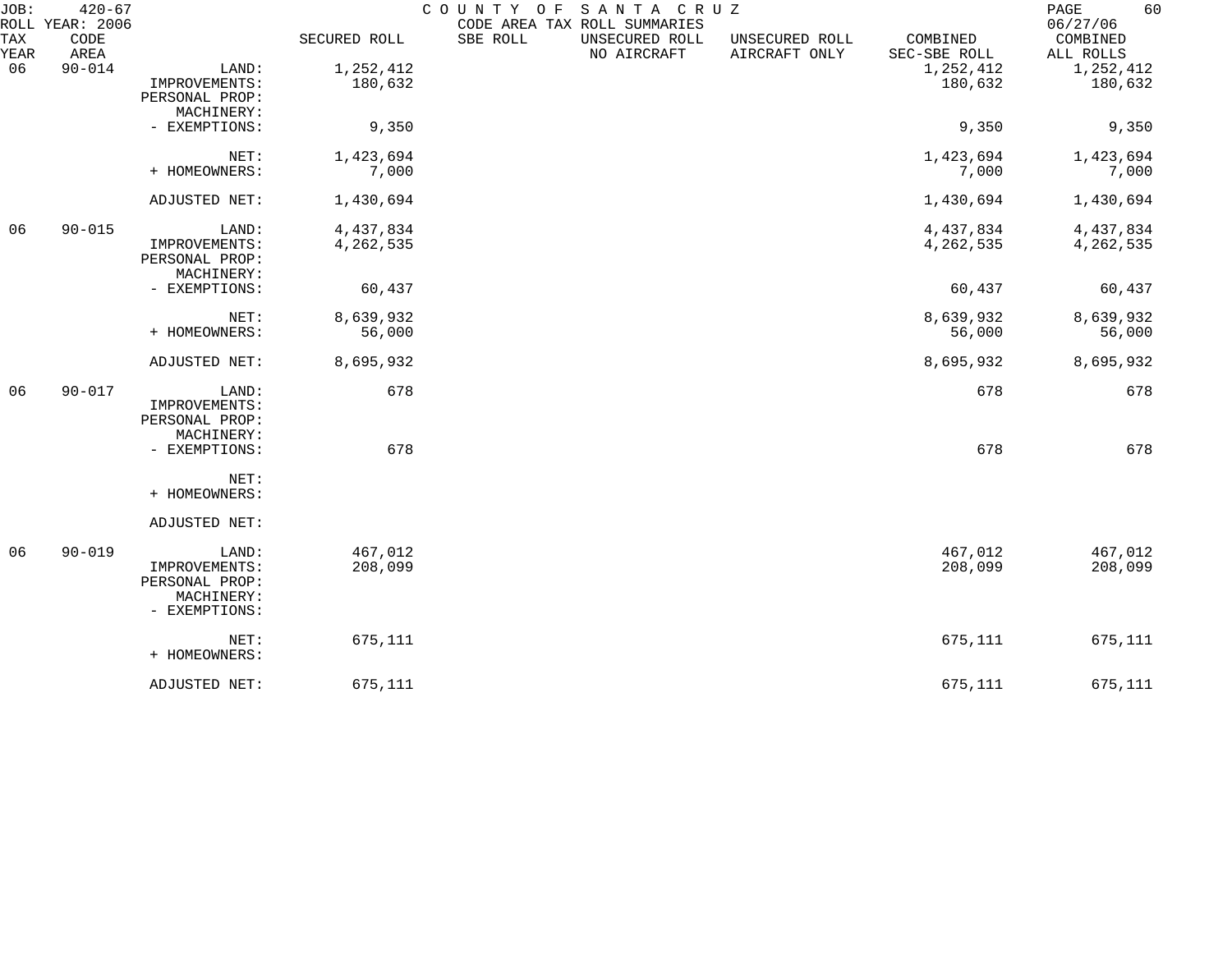| JOB:        | $420 - 67$<br>ROLL YEAR: 2006 |                                                        |                              | COUNTY OF                                 | SANTA CRUZ<br>CODE AREA TAX ROLL SUMMARIES |                              |                                     |
|-------------|-------------------------------|--------------------------------------------------------|------------------------------|-------------------------------------------|--------------------------------------------|------------------------------|-------------------------------------|
| TAX<br>YEAR | CODE<br>AREA                  |                                                        | SECURED ROLL                 | SBE ROLL<br>UNSECURED ROLL<br>NO AIRCRAFT | UNSECURED ROLL<br>AIRCRAFT ONLY            | COMBINED<br>SEC-SBE ROLL     | 06/27/06<br>COMBINED<br>ALL ROLLS   |
| 06          | $90 - 020$                    | LAND:                                                  | 60,674,959                   |                                           |                                            | 60,674,959                   | 60,674,959                          |
|             |                               | IMPROVEMENTS:<br>PERSONAL PROP:<br>MACHINERY:          | 42,660,293                   | 6,170<br>66,732                           |                                            | 42,660,293                   | 42,666,463<br>66,732                |
|             |                               | - EXEMPTIONS:                                          | 2,967,706                    |                                           |                                            | 2,967,706                    | 2,967,706                           |
|             |                               | NET:<br>+ HOMEOWNERS:                                  | 100,367,546<br>1,859,200     | 72,902                                    |                                            | 100,367,546<br>1,859,200     | 100,440,448<br>1,859,200            |
|             |                               | ADJUSTED NET:                                          | 102, 226, 746                | 72,902                                    |                                            | 102, 226, 746                | 102,299,648                         |
| 06          | $90 - 024$                    | LAND:<br>IMPROVEMENTS:<br>PERSONAL PROP:<br>MACHINERY: | 6,480,432<br>5,087,596       |                                           |                                            | 6,480,432<br>5,087,596       | 6,480,432<br>5,087,596              |
|             |                               | - EXEMPTIONS:                                          | 106,687                      |                                           |                                            | 106,687                      | 106,687                             |
|             |                               | NET:<br>+ HOMEOWNERS:                                  | 11, 461, 341<br>105,000      |                                           |                                            | 11, 461, 341<br>105,000      | 11, 461, 341<br>105,000             |
|             |                               | ADJUSTED NET:                                          | 11,566,341                   |                                           |                                            | 11,566,341                   | 11,566,341                          |
| 06          | $90 - 026$                    | LAND:<br>IMPROVEMENTS:<br>PERSONAL PROP:<br>MACHINERY: | 13, 103, 676<br>13, 164, 358 | 201,604                                   |                                            | 13, 103, 676<br>13, 164, 358 | 13,103,676<br>13,164,358<br>201,604 |
|             |                               | - EXEMPTIONS:                                          | 394,328                      |                                           |                                            | 394,328                      | 394,328                             |
|             |                               | NET:<br>+ HOMEOWNERS:                                  | 25,873,706<br>392,000        | 201,604                                   |                                            | 25,873,706<br>392,000        | 26,075,310<br>392,000               |
|             |                               | ADJUSTED NET:                                          | 26, 265, 706                 | 201,604                                   |                                            | 26, 265, 706                 | 26, 467, 310                        |
| 06          | $90 - 029$                    | LAND:<br>IMPROVEMENTS:<br>PERSONAL PROP:<br>MACHINERY: | 1,647,011<br>1,848,236       |                                           |                                            | 1,647,011<br>1,848,236       | 1,647,011<br>1,848,236              |
|             |                               | - EXEMPTIONS:                                          | 42,000                       |                                           |                                            | 42,000                       | 42,000                              |
|             |                               | NET:                                                   | 3, 453, 247                  |                                           |                                            | 3, 453, 247                  | 3, 453, 247                         |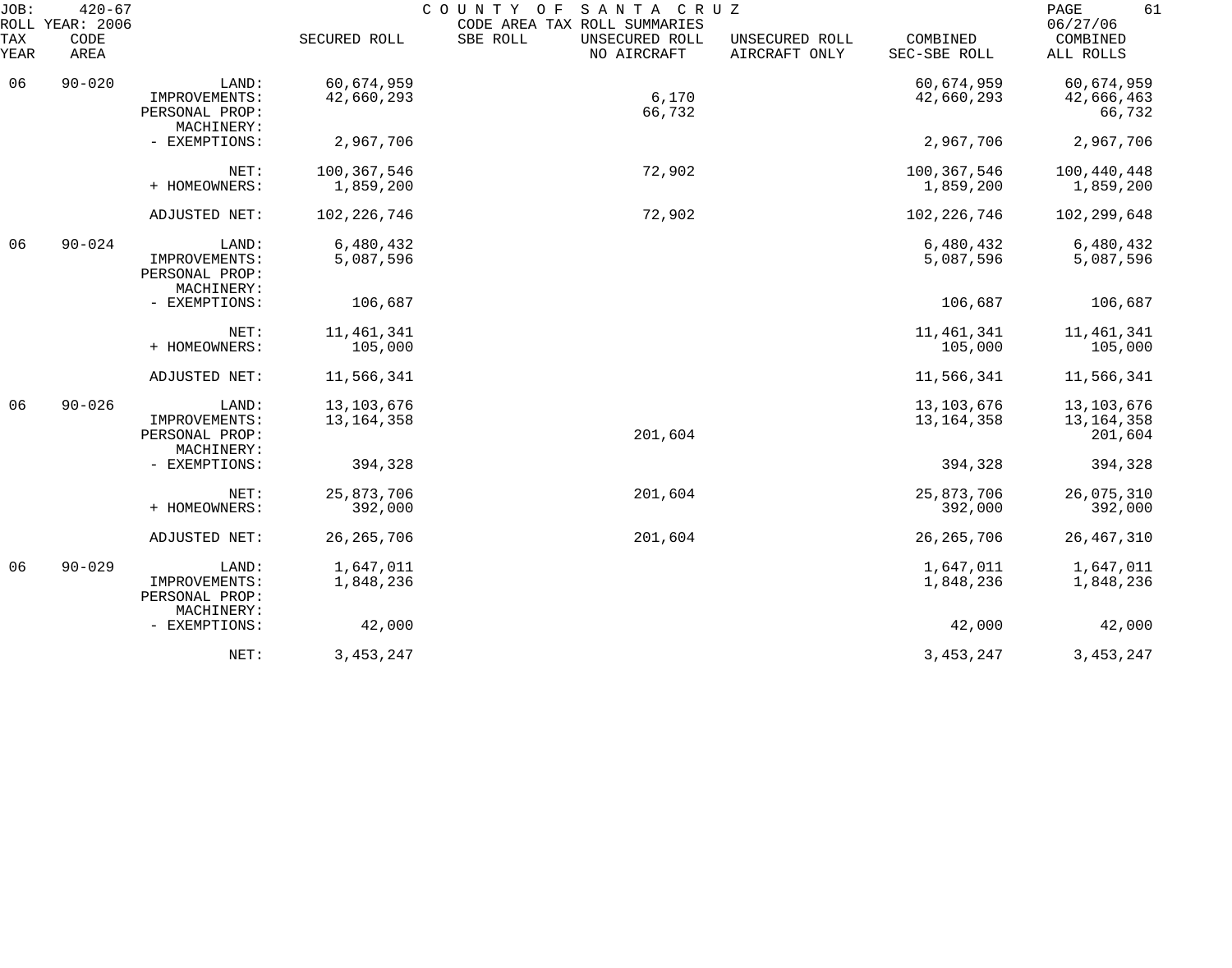| JOB:        | $420 - 67$<br>ROLL YEAR: 2006 |                                          |               | COUNTY<br>SANTA CRUZ<br>O F<br>CODE AREA TAX ROLL SUMMARIES |                                 |                          | 62<br>PAGE<br>06/27/06 |
|-------------|-------------------------------|------------------------------------------|---------------|-------------------------------------------------------------|---------------------------------|--------------------------|------------------------|
| TAX<br>YEAR | CODE<br>AREA                  |                                          | SECURED ROLL  | SBE ROLL<br>UNSECURED ROLL<br>NO AIRCRAFT                   | UNSECURED ROLL<br>AIRCRAFT ONLY | COMBINED<br>SEC-SBE ROLL | COMBINED<br>ALL ROLLS  |
|             |                               | + HOMEOWNERS:                            | 42,000        |                                                             |                                 | 42,000                   | 42,000                 |
|             |                               | ADJUSTED NET:                            | 3,495,247     |                                                             |                                 | 3,495,247                | 3,495,247              |
| 06          | $90 - 031$                    | LAND:                                    | 159,962,106   |                                                             |                                 | 159,962,106              | 159,962,106            |
|             |                               | IMPROVEMENTS:                            | 146,824,696   | 176,611                                                     |                                 | 146,824,696              | 147,001,307            |
|             |                               | PERSONAL PROP:                           | 658,498       | 818,316                                                     |                                 | 658,498                  | 1,476,814              |
|             |                               | MACHINERY:                               | 20,211        |                                                             |                                 | 20,211                   | 20,211                 |
|             |                               | - EXEMPTIONS:                            | 8,646,180     | 21,630                                                      |                                 | 8,646,180                | 8,667,810              |
|             |                               | NET:                                     | 298,819,331   | 973,297                                                     |                                 | 298,819,331              | 299,792,628            |
|             |                               | + HOMEOWNERS:                            | 4,303,600     |                                                             |                                 | 4,303,600                | 4,303,600              |
|             |                               | ADJUSTED NET:                            | 303, 122, 931 | 973,297                                                     |                                 | 303, 122, 931            | 304,096,228            |
| 06          | $90 - 032$                    | LAND:<br>IMPROVEMENTS:                   | 42,018        |                                                             |                                 | 42,018                   | 42,018                 |
|             |                               | PERSONAL PROP:                           |               |                                                             |                                 |                          |                        |
|             |                               | MACHINERY:                               |               |                                                             |                                 |                          |                        |
|             |                               | - EXEMPTIONS:                            |               |                                                             |                                 |                          |                        |
|             |                               | NET:<br>+ HOMEOWNERS:                    | 42,018        |                                                             |                                 | 42,018                   | 42,018                 |
|             |                               | ADJUSTED NET:                            | 42,018        |                                                             |                                 | 42,018                   | 42,018                 |
| 06          | $90 - 033$                    | LAND:                                    | 1,679,496     |                                                             |                                 | 1,679,496                | 1,679,496              |
|             |                               | IMPROVEMENTS:                            | 846,285       |                                                             |                                 | 846,285                  | 846,285                |
|             |                               | PERSONAL PROP:                           |               |                                                             |                                 |                          |                        |
|             |                               | MACHINERY:                               |               |                                                             |                                 |                          |                        |
|             |                               | - EXEMPTIONS:                            | 36,121        |                                                             |                                 | 36,121                   | 36,121                 |
|             |                               | NET:                                     | 2,489,660     |                                                             |                                 | 2,489,660                | 2,489,660              |
|             |                               | + HOMEOWNERS:                            | 14,000        |                                                             |                                 | 14,000                   | 14,000                 |
|             |                               | ADJUSTED NET:                            | 2,503,660     |                                                             |                                 | 2,503,660                | 2,503,660              |
| 06          | $90 - 036$                    | LAND:<br>IMPROVEMENTS:<br>PERSONAL PROP: | 7,437         |                                                             |                                 | 7,437                    | 7,437                  |
|             |                               | MACHINERY:                               |               |                                                             |                                 |                          |                        |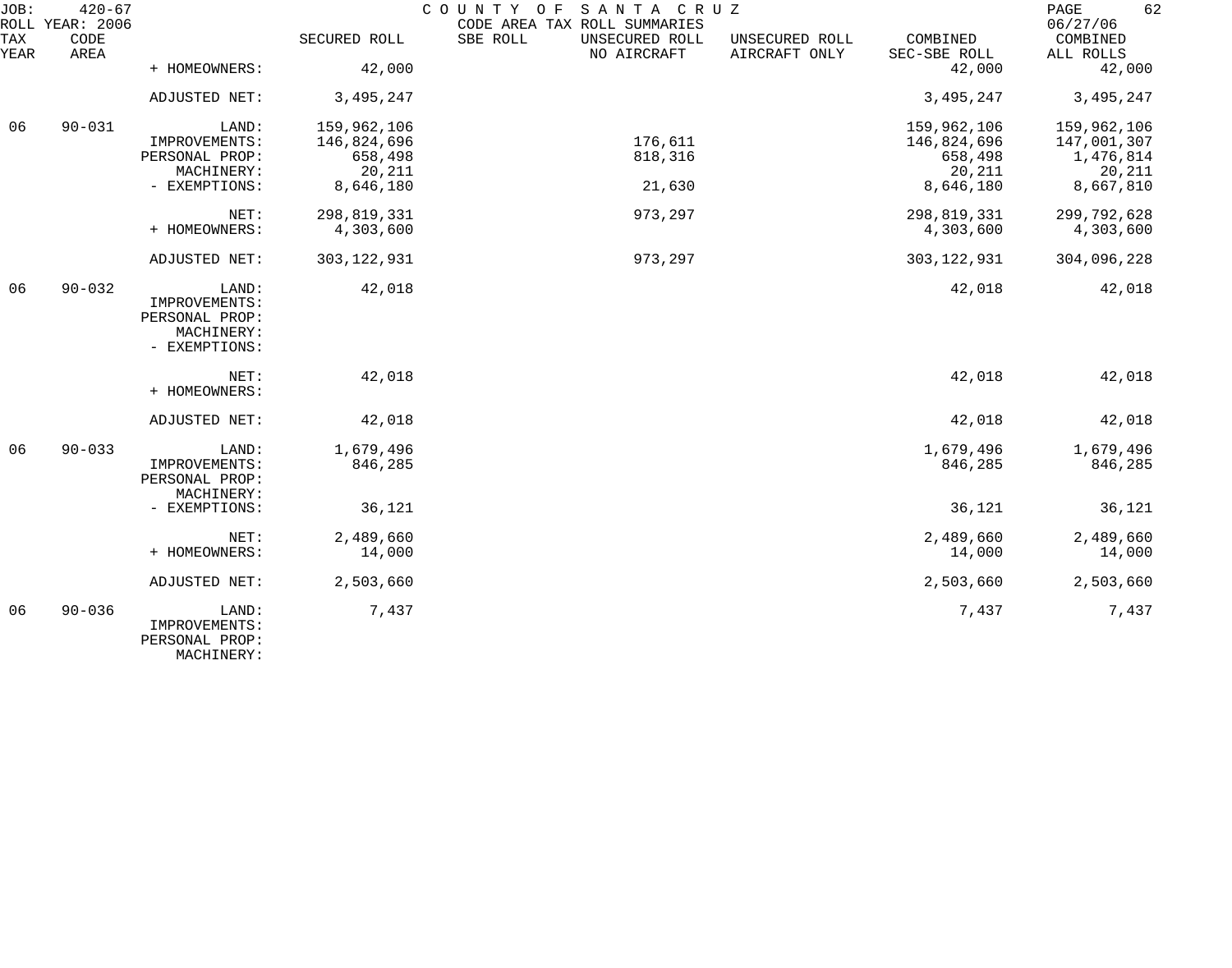| JOB:        | $420 - 67$<br>ROLL YEAR: 2006 |                                                        |                            | COUNTY<br>SANTA CRUZ<br>O F<br>CODE AREA TAX ROLL SUMMARIES |                                 |                            | PAGE<br>63<br>06/27/06                |
|-------------|-------------------------------|--------------------------------------------------------|----------------------------|-------------------------------------------------------------|---------------------------------|----------------------------|---------------------------------------|
| TAX<br>YEAR | CODE<br>AREA                  |                                                        | SECURED ROLL               | SBE ROLL<br>UNSECURED ROLL<br>NO AIRCRAFT                   | UNSECURED ROLL<br>AIRCRAFT ONLY | COMBINED<br>SEC-SBE ROLL   | COMBINED<br>ALL ROLLS                 |
|             |                               | - EXEMPTIONS:                                          | 308                        |                                                             |                                 | 308                        | 308                                   |
|             |                               | NET:<br>+ HOMEOWNERS:                                  | 7,129                      |                                                             |                                 | 7,129                      | 7,129                                 |
|             |                               | ADJUSTED NET:                                          | 7,129                      |                                                             |                                 | 7,129                      | 7,129                                 |
| 06          | $90 - 037$                    | LAND:<br>IMPROVEMENTS:<br>PERSONAL PROP:               | 40, 421, 626<br>37,978,837 | 492,870                                                     |                                 | 40, 421, 626<br>37,978,837 | 40, 421, 626<br>37,978,837<br>492,870 |
|             |                               | MACHINERY:<br>- EXEMPTIONS:                            | 1,043,971                  |                                                             |                                 | 1,043,971                  | 1,043,971                             |
|             |                               | NET:<br>+ HOMEOWNERS:                                  | 77, 356, 492<br>819,000    | 492,870                                                     |                                 | 77, 356, 492<br>819,000    | 77,849,362<br>819,000                 |
|             |                               | ADJUSTED NET:                                          | 78, 175, 492               | 492,870                                                     |                                 | 78, 175, 492               | 78,668,362                            |
| 06          | $90 - 042$                    | LAND:<br>IMPROVEMENTS:<br>PERSONAL PROP:<br>MACHINERY: | 6,949,706<br>6,288,737     | 12,003                                                      |                                 | 6,949,706<br>6,288,737     | 6,949,706<br>6,288,737<br>12,003      |
|             |                               | - EXEMPTIONS:                                          | 177,939                    |                                                             |                                 | 177,939                    | 177,939                               |
|             |                               | NET:<br>+ HOMEOWNERS:                                  | 13,060,504<br>175,000      | 12,003                                                      |                                 | 13,060,504<br>175,000      | 13,072,507<br>175,000                 |
|             |                               | ADJUSTED NET:                                          | 13, 235, 504               | 12,003                                                      |                                 | 13, 235, 504               | 13, 247, 507                          |
| 06          | $90 - 044$                    | LAND:<br>IMPROVEMENTS:<br>PERSONAL PROP:               | 2,721,359<br>3,544,604     |                                                             |                                 | 2,721,359<br>3,544,604     | 2,721,359<br>3,544,604                |
|             |                               | MACHINERY:<br>- EXEMPTIONS:                            | 103,036                    |                                                             |                                 | 103,036                    | 103,036                               |
|             |                               | NET:<br>+ HOMEOWNERS:                                  | 6,162,927<br>98,000        |                                                             |                                 | 6,162,927<br>98,000        | 6,162,927<br>98,000                   |
|             |                               | ADJUSTED NET:                                          | 6,260,927                  |                                                             |                                 | 6,260,927                  | 6,260,927                             |
| 06          | $90 - 045$                    | LAND:                                                  | 80,906,811                 | 75,698                                                      |                                 | 80,982,509                 | 80,982,509                            |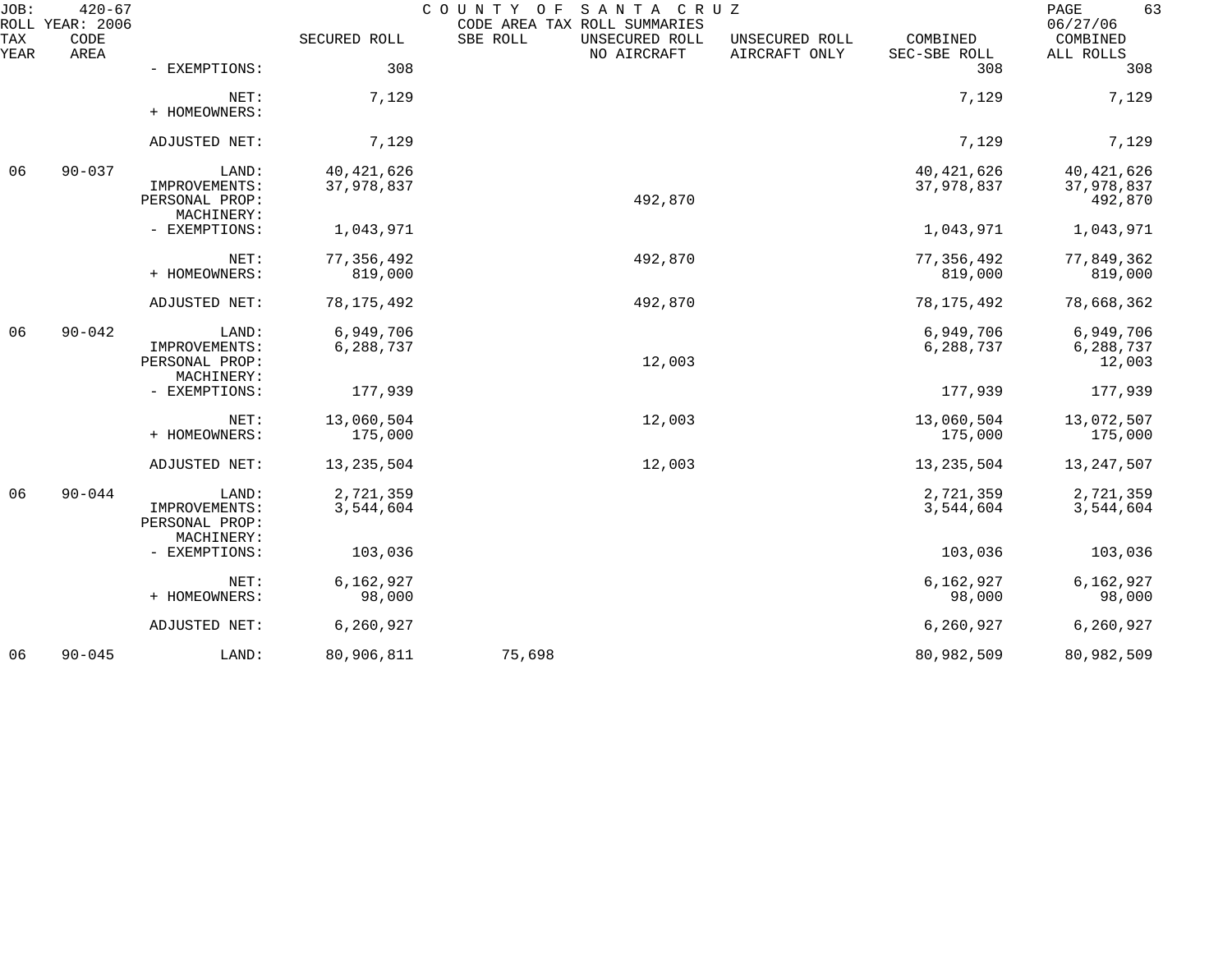| JOB:        | $420 - 67$<br>ROLL YEAR: 2006 |                              |              | COUNTY OF<br>SANTA CRUZ<br>CODE AREA TAX ROLL SUMMARIES |                                                             | 64<br>PAGE<br>06/27/06 |
|-------------|-------------------------------|------------------------------|--------------|---------------------------------------------------------|-------------------------------------------------------------|------------------------|
| TAX<br>YEAR | CODE<br>AREA                  |                              | SECURED ROLL | SBE ROLL<br>UNSECURED ROLL<br>NO AIRCRAFT               | COMBINED<br>UNSECURED ROLL<br>AIRCRAFT ONLY<br>SEC-SBE ROLL | COMBINED<br>ALL ROLLS  |
|             |                               | IMPROVEMENTS:                | 73,085,889   | 46,211<br>3,967,747                                     | 73,132,100                                                  | 77,099,847             |
|             |                               | PERSONAL PROP:               | 22,000       | 39,667<br>1,358,119                                     | 61,667                                                      | 1,419,786              |
|             |                               | MACHINERY:                   |              |                                                         |                                                             |                        |
|             |                               | - EXEMPTIONS:                | 7,913,639    |                                                         | 7,913,639                                                   | 7,913,639              |
|             |                               | NET:                         | 146,101,061  | 161,576<br>5,325,866                                    | 146,262,637                                                 | 151,588,503            |
|             |                               | + HOMEOWNERS:                | 2,000,600    |                                                         | 2,000,600                                                   | 2,000,600              |
|             |                               | ADJUSTED NET:                | 148,101,661  | 5,325,866                                               | 148, 263, 237                                               | 153,589,103            |
| 06          | $90 - 046$                    | LAND:                        | 13,520,237   |                                                         | 13,520,237                                                  | 13,520,237             |
|             |                               | IMPROVEMENTS:                | 11,633,090   | 335                                                     | 11,633,090                                                  | 11,633,425             |
|             |                               | PERSONAL PROP:<br>MACHINERY: | 1,500        | 71,118                                                  | 1,500                                                       | 72,618                 |
|             |                               | - EXEMPTIONS:                | 340,486      |                                                         | 340,486                                                     | 340,486                |
|             |                               | NET:                         | 24,814,341   | 71,453                                                  | 24,814,341                                                  | 24,885,794             |
|             |                               | + HOMEOWNERS:                | 334,600      |                                                         | 334,600                                                     | 334,600                |
|             |                               | ADJUSTED NET:                | 25, 148, 941 | 71,453                                                  | 25, 148, 941                                                | 25, 220, 394           |
| 06          | $90 - 047$                    | LAND:                        | 1,966,364    |                                                         | 1,966,364                                                   | 1,966,364              |
|             |                               | IMPROVEMENTS:                | 1,232,243    |                                                         | 1,232,243                                                   | 1,232,243              |
|             |                               | PERSONAL PROP:               |              | 7,000                                                   |                                                             | 7,000                  |
|             |                               | MACHINERY:                   |              |                                                         |                                                             |                        |
|             |                               | - EXEMPTIONS:                | 36,867       |                                                         | 36,867                                                      | 36,867                 |
|             |                               | NET:                         | 3, 161, 740  | 7,000                                                   | 3, 161, 740                                                 | 3,168,740              |
|             |                               | + HOMEOWNERS:                | 35,000       |                                                         | 35,000                                                      | 35,000                 |
|             |                               | ADJUSTED NET:                | 3,196,740    | 7,000                                                   | 3,196,740                                                   | 3,203,740              |
| 06          | $90 - 048$                    | LAND:                        | 5,815,080    |                                                         | 5,815,080                                                   | 5,815,080              |
|             |                               | IMPROVEMENTS:                | 7,217,565    |                                                         | 7,217,565                                                   | 7,217,565              |
|             |                               | PERSONAL PROP:               | 9,838        | 7,966                                                   | 9,838                                                       | 17,804                 |
|             |                               | MACHINERY:                   |              |                                                         |                                                             |                        |
|             |                               | - EXEMPTIONS:                | 788,743      |                                                         | 788,743                                                     | 788,743                |
|             |                               | NET:                         | 12, 253, 740 | 7,966                                                   | 12, 253, 740                                                | 12,261,706             |
|             |                               | + HOMEOWNERS:                | 182,000      |                                                         | 182,000                                                     | 182,000                |
|             |                               | ADJUSTED NET:                | 12,435,740   | 7,966                                                   | 12,435,740                                                  | 12,443,706             |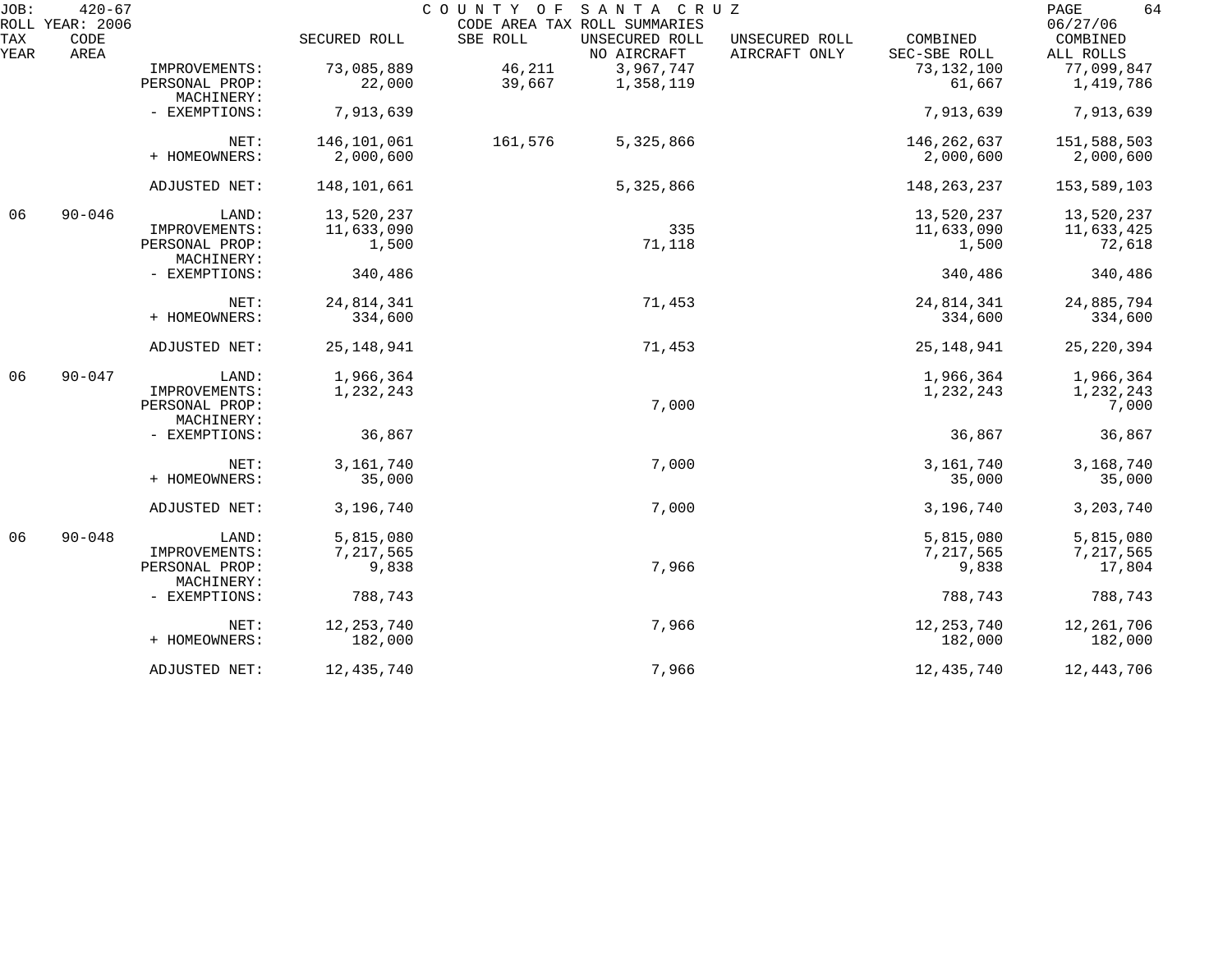| JOB:        | $420 - 67$<br>ROLL YEAR: 2006 |                             |              | COUNTY OF<br>CODE AREA TAX ROLL SUMMARIES | SANTA CRUZ                    |                                 |                          | 65<br>PAGE<br>06/27/06 |
|-------------|-------------------------------|-----------------------------|--------------|-------------------------------------------|-------------------------------|---------------------------------|--------------------------|------------------------|
| TAX<br>YEAR | CODE<br>AREA                  |                             | SECURED ROLL | SBE ROLL                                  | UNSECURED ROLL<br>NO AIRCRAFT | UNSECURED ROLL<br>AIRCRAFT ONLY | COMBINED<br>SEC-SBE ROLL | COMBINED<br>ALL ROLLS  |
| 06          | $90 - 049$                    | LAND:                       | 8,638,282    |                                           |                               |                                 | 8,638,282                | 8,638,282              |
|             |                               | IMPROVEMENTS:               | 6,692,292    |                                           |                               |                                 | 6,692,292                | 6,692,292              |
|             |                               | PERSONAL PROP:              |              |                                           |                               |                                 |                          |                        |
|             |                               | MACHINERY:                  |              |                                           |                               |                                 |                          |                        |
|             |                               | - EXEMPTIONS:               | 117,600      |                                           |                               |                                 | 117,600                  | 117,600                |
|             |                               | NET:                        | 15, 212, 974 |                                           |                               |                                 | 15, 212, 974             | 15, 212, 974           |
|             |                               | + HOMEOWNERS:               | 117,600      |                                           |                               |                                 | 117,600                  | 117,600                |
|             |                               | ADJUSTED NET:               | 15,330,574   |                                           |                               |                                 | 15,330,574               | 15,330,574             |
| 06          | $90 - 050$                    | LAND:                       | 2,132,776    |                                           |                               |                                 | 2,132,776                | 2,132,776              |
|             |                               | IMPROVEMENTS:               | 2,025,897    |                                           |                               |                                 | 2,025,897                | 2,025,897              |
|             |                               | PERSONAL PROP:              |              |                                           |                               |                                 |                          |                        |
|             |                               | MACHINERY:                  |              |                                           |                               |                                 |                          |                        |
|             |                               | - EXEMPTIONS:               | 42,000       |                                           |                               |                                 | 42,000                   | 42,000                 |
|             |                               | NET:                        | 4, 116, 673  |                                           |                               |                                 | 4, 116, 673              | 4, 116, 673            |
|             |                               | + HOMEOWNERS:               | 42,000       |                                           |                               |                                 | 42,000                   | 42,000                 |
|             |                               | ADJUSTED NET:               | 4,158,673    |                                           |                               |                                 | 4,158,673                | 4,158,673              |
| 06          | $90 - 053$                    | LAND:                       | 1,484,597    |                                           |                               |                                 | 1,484,597                | 1,484,597              |
|             |                               | IMPROVEMENTS:               | 1,227,791    |                                           |                               |                                 | 1,227,791                | 1,227,791              |
|             |                               | PERSONAL PROP:              |              |                                           |                               |                                 |                          |                        |
|             |                               | MACHINERY:                  |              |                                           |                               |                                 |                          |                        |
|             |                               | - EXEMPTIONS:               | 22,020       |                                           |                               |                                 | 22,020                   | 22,020                 |
|             |                               | NET:                        | 2,690,368    |                                           |                               |                                 | 2,690,368                | 2,690,368              |
|             |                               | + HOMEOWNERS:               | 21,000       |                                           |                               |                                 | 21,000                   | 21,000                 |
|             |                               | ADJUSTED NET:               | 2,711,368    |                                           |                               |                                 | 2,711,368                | 2,711,368              |
| 06          | $90 - 055$                    | LAND:                       | 74,389       |                                           |                               |                                 | 74,389                   | 74,389                 |
|             |                               | IMPROVEMENTS:               | 271,742      |                                           |                               |                                 | 271,742                  | 271,742                |
|             |                               | PERSONAL PROP:              |              |                                           |                               |                                 |                          |                        |
|             |                               | MACHINERY:<br>- EXEMPTIONS: |              |                                           |                               |                                 |                          |                        |
|             |                               | NET:                        | 346,131      |                                           |                               |                                 | 346,131                  | 346,131                |
|             |                               | + HOMEOWNERS:               |              |                                           |                               |                                 |                          |                        |
|             |                               | ADJUSTED NET:               | 346,131      |                                           |                               |                                 | 346,131                  | 346,131                |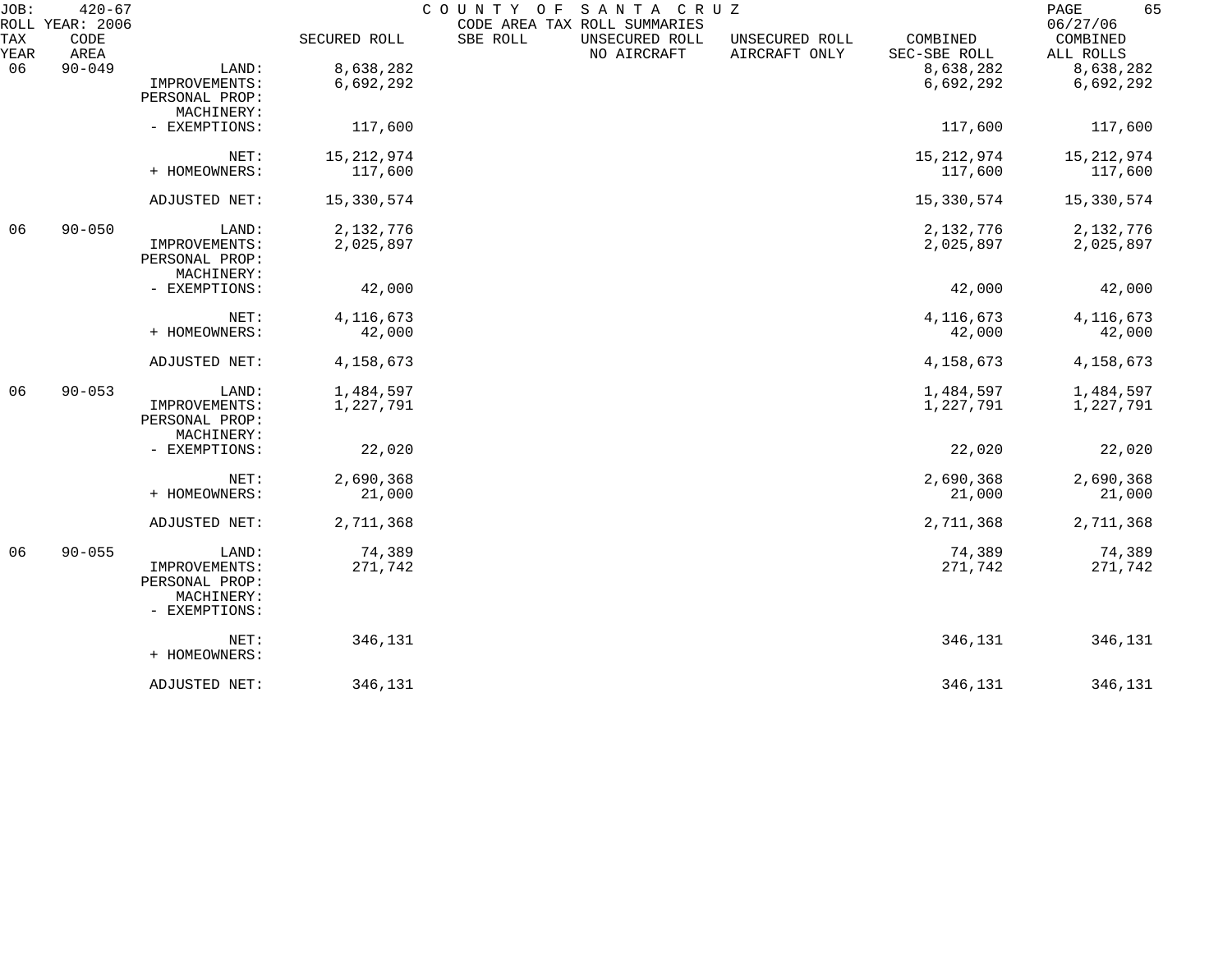| JOB:        | $420 - 67$<br>ROLL YEAR: 2006 |                                                        |                        | SANTA CRUZ<br>COUNTY OF<br>CODE AREA TAX ROLL SUMMARIES |                                 |                          | 66<br>PAGE<br>06/27/06          |
|-------------|-------------------------------|--------------------------------------------------------|------------------------|---------------------------------------------------------|---------------------------------|--------------------------|---------------------------------|
| TAX<br>YEAR | CODE<br>AREA                  |                                                        | SECURED ROLL           | SBE ROLL<br>UNSECURED ROLL<br>NO AIRCRAFT               | UNSECURED ROLL<br>AIRCRAFT ONLY | COMBINED<br>SEC-SBE ROLL | COMBINED<br>ALL ROLLS           |
| 06          | $90 - 057$                    | LAND:                                                  | 4,950,879              |                                                         |                                 | 4,950,879                | 4,950,879                       |
|             |                               | IMPROVEMENTS:<br>PERSONAL PROP:<br>MACHINERY:          | 4,496,797              |                                                         |                                 | 4,496,797                | 4,496,797                       |
|             |                               | - EXEMPTIONS:                                          | 185,592                |                                                         |                                 | 185,592                  | 185,592                         |
|             |                               | NET:<br>+ HOMEOWNERS:                                  | 9,262,084<br>182,000   |                                                         |                                 | 9,262,084<br>182,000     | 9,262,084<br>182,000            |
|             |                               | ADJUSTED NET:                                          | 9,444,084              |                                                         |                                 | 9,444,084                | 9,444,084                       |
| 06          | $90 - 058$                    | LAND:<br>IMPROVEMENTS:<br>PERSONAL PROP:               | 3,350,987<br>3,556,634 | 6,300                                                   |                                 | 3,350,987<br>3,556,634   | 3,350,987<br>3,556,634<br>6,300 |
|             |                               | MACHINERY:<br>- EXEMPTIONS:                            | 173,107                |                                                         |                                 | 173,107                  | 173,107                         |
|             |                               | NET:<br>+ HOMEOWNERS:                                  | 6,734,514<br>70,000    | 6,300                                                   |                                 | 6,734,514<br>70,000      | 6,740,814<br>70,000             |
|             |                               | ADJUSTED NET:                                          | 6,804,514              | 6,300                                                   |                                 | 6,804,514                | 6,810,814                       |
| 06          | $90 - 059$                    | LAND:<br>IMPROVEMENTS:<br>PERSONAL PROP:<br>MACHINERY: | 1,964,737<br>1,803,700 |                                                         |                                 | 1,964,737<br>1,803,700   | 1,964,737<br>1,803,700          |
|             |                               | - EXEMPTIONS:                                          | 53,550                 |                                                         |                                 | 53,550                   | 53,550                          |
|             |                               | NET:<br>+ HOMEOWNERS:                                  | 3,714,887<br>42,000    |                                                         |                                 | 3,714,887<br>42,000      | 3,714,887<br>42,000             |
|             |                               | ADJUSTED NET:                                          | 3,756,887              |                                                         |                                 | 3,756,887                | 3,756,887                       |
| 06          | $90 - 062$                    | LAND:<br>IMPROVEMENTS:<br>PERSONAL PROP:<br>MACHINERY: | 4,516,484<br>3,232,048 |                                                         |                                 | 4,516,484<br>3, 232, 048 | 4,516,484<br>3,232,048          |
|             |                               | - EXEMPTIONS:                                          | 42,000                 |                                                         |                                 | 42,000                   | 42,000                          |
|             |                               | NET:                                                   | 7,706,532              |                                                         |                                 | 7,706,532                | 7,706,532                       |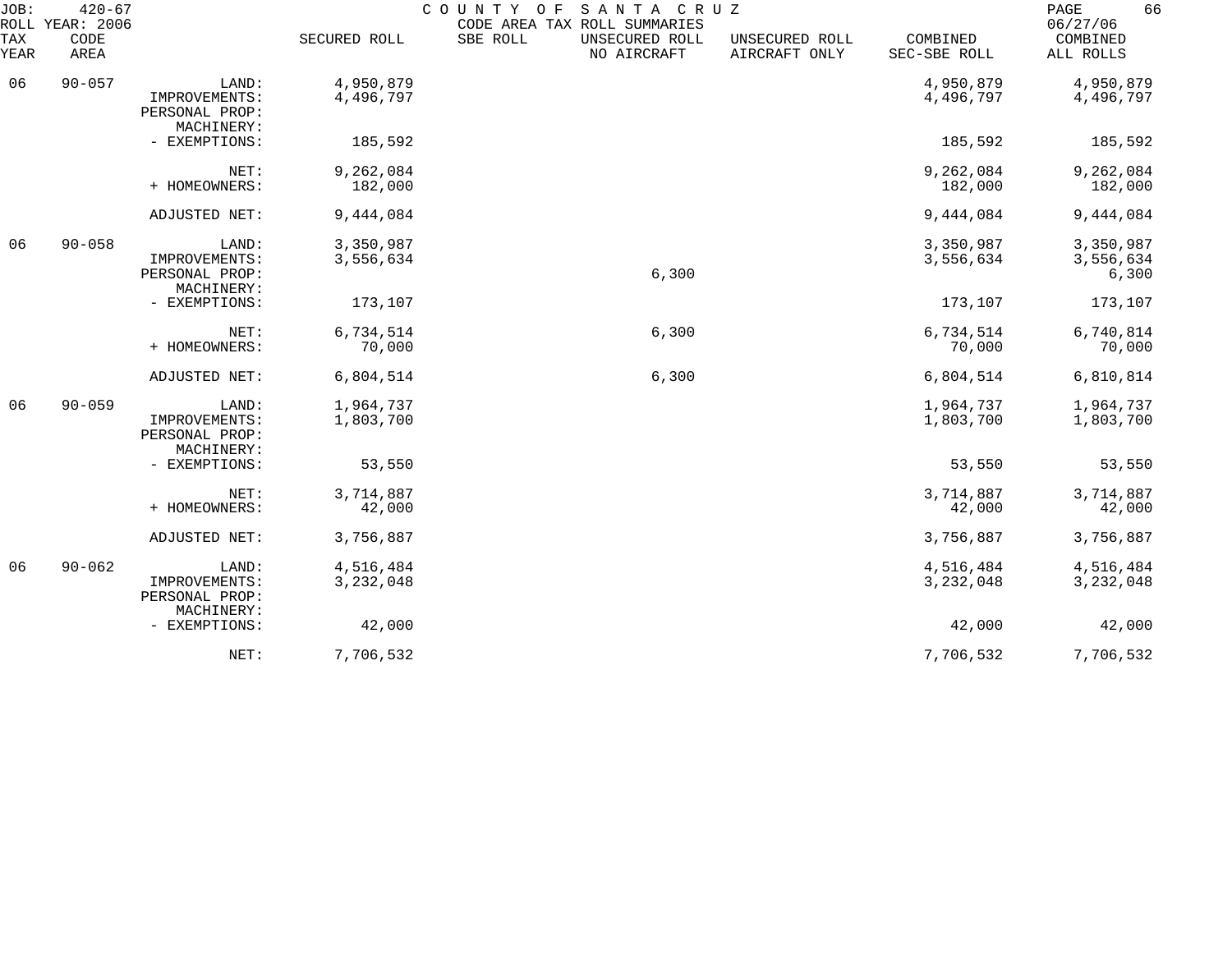| JOB:        | $420 - 67$<br>ROLL YEAR: 2006 |                              |              | COUNTY OF SANTA CRUZ<br>CODE AREA TAX ROLL SUMMARIES |                                 |                          | 67<br>$\mathop{\mathrm{PAGE}}$<br>06/27/06 |
|-------------|-------------------------------|------------------------------|--------------|------------------------------------------------------|---------------------------------|--------------------------|--------------------------------------------|
| TAX<br>YEAR | CODE<br>AREA                  |                              | SECURED ROLL | SBE ROLL<br>UNSECURED ROLL<br>NO AIRCRAFT            | UNSECURED ROLL<br>AIRCRAFT ONLY | COMBINED<br>SEC-SBE ROLL | COMBINED<br>ALL ROLLS                      |
|             |                               | + HOMEOWNERS:                | 42,000       |                                                      |                                 | 42,000                   | 42,000                                     |
|             |                               | ADJUSTED NET:                | 7,748,532    |                                                      |                                 | 7,748,532                | 7,748,532                                  |
| 06          | $90 - 063$                    | LAND:                        | 6,051,177    |                                                      |                                 | 6,051,177                | 6,051,177                                  |
|             |                               | IMPROVEMENTS:                | 4,505,217    |                                                      |                                 | 4,505,217                | 4,505,217                                  |
|             |                               | PERSONAL PROP:<br>MACHINERY: | 27,702       | 54,009                                               |                                 | 27,702                   | 81,711                                     |
|             |                               | - EXEMPTIONS:                | 133,124      |                                                      |                                 | 133,124                  | 133,124                                    |
|             |                               | NET:                         | 10,450,972   | 54,009                                               |                                 | 10,450,972               | 10,504,981                                 |
|             |                               | + HOMEOWNERS:                | 133,000      |                                                      |                                 | 133,000                  | 133,000                                    |
|             |                               | ADJUSTED NET:                | 10,583,972   | 54,009                                               |                                 | 10,583,972               | 10,637,981                                 |
| 06          | $90 - 071$                    | LAND:                        | 6, 112, 212  |                                                      |                                 | 6, 112, 212              | 6, 112, 212                                |
|             |                               | IMPROVEMENTS:                | 3,469,769    |                                                      |                                 | 3,469,769                | 3,469,769                                  |
|             |                               | PERSONAL PROP:               |              |                                                      |                                 |                          |                                            |
|             |                               | MACHINERY:                   |              |                                                      |                                 |                          |                                            |
|             |                               | - EXEMPTIONS:                | 145,426      |                                                      |                                 | 145,426                  | 145,426                                    |
|             |                               | NET:                         | 9,436,555    |                                                      |                                 | 9,436,555                | 9,436,555                                  |
|             |                               | + HOMEOWNERS:                | 119,000      |                                                      |                                 | 119,000                  | 119,000                                    |
|             |                               | ADJUSTED NET:                | 9,555,555    |                                                      |                                 | 9,555,555                | 9,555,555                                  |
| 06          | $90 - 072$                    | LAND:                        | 1,081        |                                                      |                                 | 1,081                    | 1,081                                      |
|             |                               | IMPROVEMENTS:                |              |                                                      |                                 |                          |                                            |
|             |                               | PERSONAL PROP:               |              |                                                      |                                 |                          |                                            |
|             |                               | MACHINERY:                   |              |                                                      |                                 |                          |                                            |
|             |                               | - EXEMPTIONS:                | 1,081        |                                                      |                                 | 1,081                    | 1,081                                      |
|             |                               | NET:                         |              |                                                      |                                 |                          |                                            |
|             |                               | + HOMEOWNERS:                |              |                                                      |                                 |                          |                                            |
|             |                               | ADJUSTED NET:                |              |                                                      |                                 |                          |                                            |
| 06          | $90 - 100$                    | LAND:                        | 93, 439, 645 | 17,175                                               |                                 | 93, 439, 645             | 93, 456, 820                               |
|             |                               | IMPROVEMENTS:                | 85,094,159   | 26,993                                               |                                 | 85,094,159               | 85, 121, 152                               |
|             |                               | PERSONAL PROP:<br>MACHINERY: | 97,614       | 367,383                                              |                                 | 97,614                   | 464,997                                    |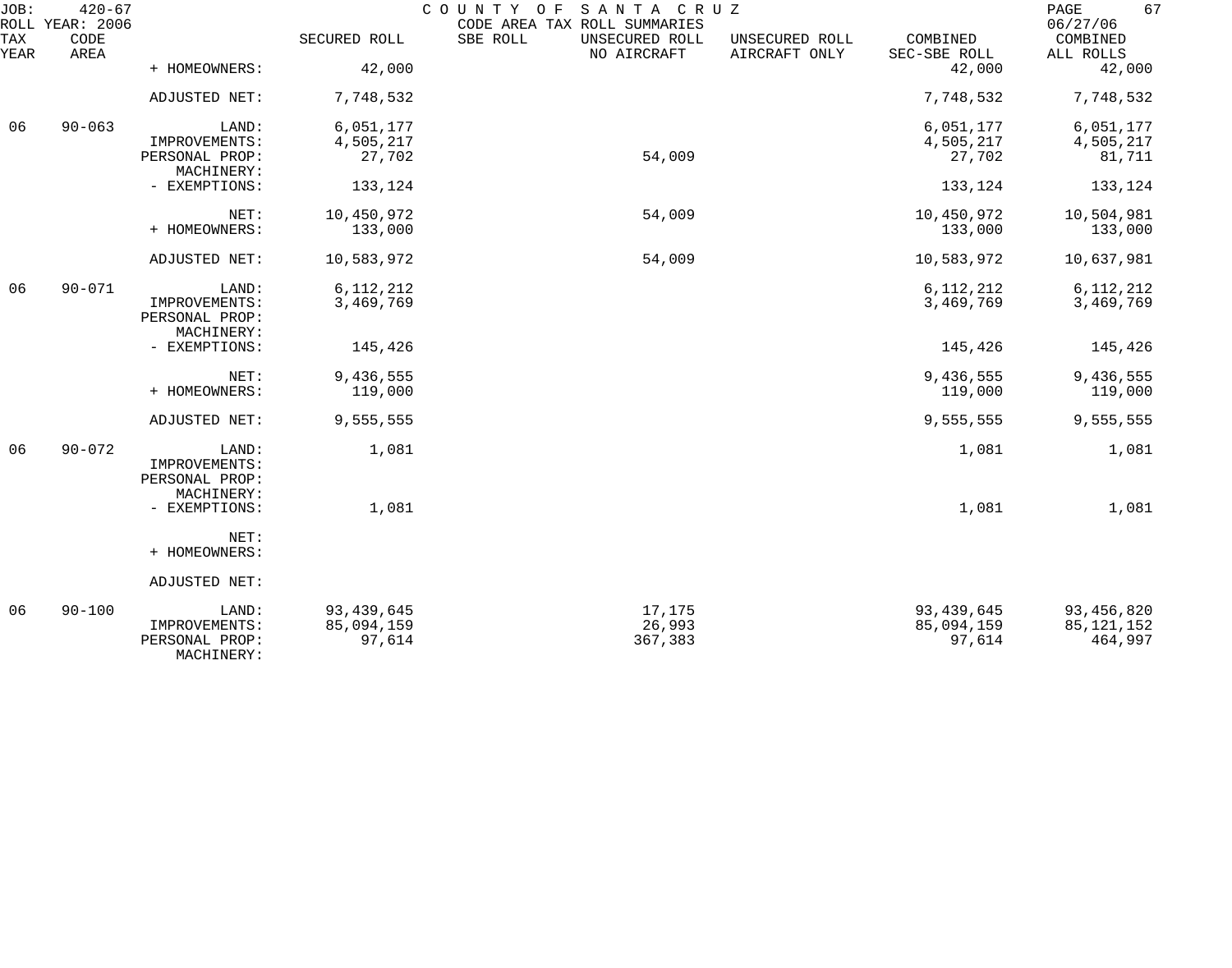| JOB:        | $420 - 67$<br>COUNTY OF SANTA CRUZ<br>ROLL YEAR: 2006<br>CODE AREA TAX ROLL SUMMARIES |                              |               |                                           |                                 |                          | 68<br>PAGE<br>06/27/06 |  |
|-------------|---------------------------------------------------------------------------------------|------------------------------|---------------|-------------------------------------------|---------------------------------|--------------------------|------------------------|--|
| TAX<br>YEAR | CODE<br>AREA                                                                          |                              | SECURED ROLL  | SBE ROLL<br>UNSECURED ROLL<br>NO AIRCRAFT | UNSECURED ROLL<br>AIRCRAFT ONLY | COMBINED<br>SEC-SBE ROLL | COMBINED<br>ALL ROLLS  |  |
|             |                                                                                       | - EXEMPTIONS:                | 3,821,564     |                                           |                                 | 3,821,564                | 3,821,564              |  |
|             |                                                                                       | NET:                         | 174,809,854   | 411,551                                   |                                 | 174,809,854              | 175, 221, 405          |  |
|             |                                                                                       | + HOMEOWNERS:                | 2,720,200     |                                           |                                 | 2,720,200                | 2,720,200              |  |
|             |                                                                                       | ADJUSTED NET:                | 177,530,054   | 411,551                                   |                                 | 177,530,054              | 177,941,605            |  |
| 06          | $90 - 101$                                                                            | LAND:                        | 148,326,992   |                                           |                                 | 148,326,992              | 148,326,992            |  |
|             |                                                                                       | IMPROVEMENTS:                | 123,096,734   | 966,190                                   |                                 | 123,096,734              | 124,062,924            |  |
|             |                                                                                       | PERSONAL PROP:<br>MACHINERY: | 73,423        | 2,695,301                                 |                                 | 73,423                   | 2,768,724              |  |
|             |                                                                                       | - EXEMPTIONS:                | 4,661,899     |                                           |                                 | 4,661,899                | 4,661,899              |  |
|             |                                                                                       | NET:                         | 266,835,250   | 3,661,491                                 |                                 | 266,835,250              | 270, 496, 741          |  |
|             |                                                                                       | + HOMEOWNERS:                | 3, 235, 400   |                                           |                                 | 3,235,400                | 3,235,400              |  |
|             |                                                                                       | ADJUSTED NET:                | 270,070,650   | 3,661,491                                 |                                 | 270,070,650              | 273, 732, 141          |  |
| 06          | $90 - 102$                                                                            | LAND:                        | 7,828,814     |                                           |                                 | 7,828,814                | 7,828,814              |  |
|             |                                                                                       | IMPROVEMENTS:                | 9,192,225     |                                           |                                 | 9,192,225                | 9,192,225              |  |
|             |                                                                                       | PERSONAL PROP:<br>MACHINERY: |               | 6,859                                     |                                 |                          | 6,859                  |  |
|             |                                                                                       | - EXEMPTIONS:                | 196,500       |                                           |                                 | 196,500                  | 196,500                |  |
|             |                                                                                       | NET:                         | 16,824,539    | 6,859                                     |                                 | 16,824,539               | 16,831,398             |  |
|             |                                                                                       | + HOMEOWNERS:                | 196,000       |                                           |                                 | 196,000                  | 196,000                |  |
|             |                                                                                       | ADJUSTED NET:                | 17,020,539    | 6,859                                     |                                 | 17,020,539               | 17,027,398             |  |
| 06          | $90 - 103$                                                                            | LAND:                        | 309, 572, 786 |                                           |                                 | 309, 572, 786            | 309, 572, 786          |  |
|             |                                                                                       | IMPROVEMENTS:                | 248, 397, 487 | 124,941                                   |                                 | 248, 397, 487            | 248,522,428            |  |
|             |                                                                                       | PERSONAL PROP:<br>MACHINERY: | 677,680       | 892,495                                   |                                 | 677,680                  | 1,570,175              |  |
|             |                                                                                       | - EXEMPTIONS:                | 17,764,522    |                                           |                                 | 17,764,522               | 17,764,522             |  |
|             |                                                                                       | NET:                         | 540,883,431   | 1,017,436                                 |                                 | 540,883,431              | 541,900,867            |  |
|             |                                                                                       | + HOMEOWNERS:                | 7,982,800     |                                           |                                 | 7,982,800                | 7,982,800              |  |
|             |                                                                                       | ADJUSTED NET:                | 548,866,231   | 1,017,436                                 |                                 | 548,866,231              | 549,883,667            |  |
| 06          | $90 - 104$                                                                            | LAND:                        | 34,948,875    |                                           |                                 | 34,948,875               | 34,948,875             |  |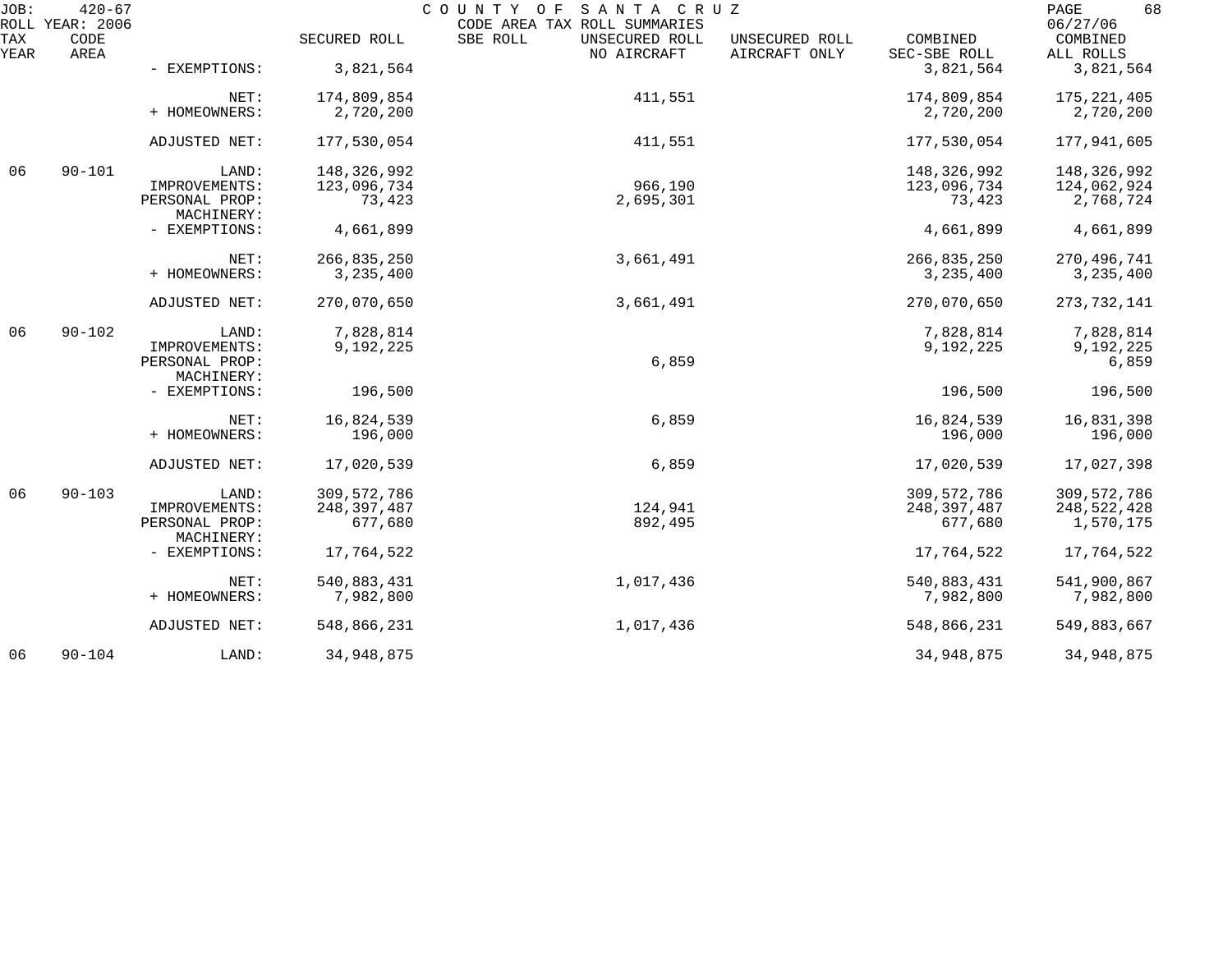| JOB:        | $420 - 67$<br>ROLL YEAR: 2006 |                                                        |                                      | COUNTY OF<br>CODE AREA TAX ROLL SUMMARIES | SANTA CRUZ                    |                                 |                                     | 69<br>PAGE<br>06/27/06              |
|-------------|-------------------------------|--------------------------------------------------------|--------------------------------------|-------------------------------------------|-------------------------------|---------------------------------|-------------------------------------|-------------------------------------|
| TAX<br>YEAR | CODE<br>AREA                  |                                                        | SECURED ROLL                         | SBE ROLL                                  | UNSECURED ROLL<br>NO AIRCRAFT | UNSECURED ROLL<br>AIRCRAFT ONLY | COMBINED<br>SEC-SBE ROLL            | COMBINED<br>ALL ROLLS               |
|             |                               | IMPROVEMENTS:<br>PERSONAL PROP:                        | 30,170,730                           |                                           | 149,021                       |                                 | 30,170,730                          | 30,170,730<br>149,021               |
|             |                               | MACHINERY:<br>- EXEMPTIONS:                            | 954,508                              |                                           |                               |                                 | 954,508                             | 954,508                             |
|             |                               | NET:<br>+ HOMEOWNERS:                                  | 64, 165, 097<br>931,000              |                                           | 149,021                       |                                 | 64, 165, 097<br>931,000             | 64, 314, 118<br>931,000             |
|             |                               | ADJUSTED NET:                                          | 65,096,097                           |                                           | 149,021                       |                                 | 65,096,097                          | 65, 245, 118                        |
| 06          | $90 - 105$                    | LAND:<br>IMPROVEMENTS:<br>PERSONAL PROP:               | 1,835,207<br>1,514,886               |                                           | 5,000                         |                                 | 1,835,207<br>1,514,886              | 1,835,207<br>1,514,886<br>5,000     |
|             |                               | MACHINERY:<br>- EXEMPTIONS:                            | 61,866                               |                                           |                               |                                 | 61,866                              | 61,866                              |
|             |                               | NET:<br>+ HOMEOWNERS:                                  | 3,288,227<br>56,000                  |                                           | 5,000                         |                                 | 3,288,227<br>56,000                 | 3, 293, 227<br>56,000               |
|             |                               | ADJUSTED NET:                                          | 3, 344, 227                          |                                           | 5,000                         |                                 | 3, 344, 227                         | 3,349,227                           |
| 06          | $90 - 106$                    | LAND:<br>IMPROVEMENTS:<br>PERSONAL PROP:<br>MACHINERY: | 576,893<br>542,592                   | 1,407<br>859<br>737                       |                               |                                 | 578,300<br>543,451<br>737           | 578,300<br>543,451<br>737           |
|             |                               | - EXEMPTIONS:                                          | 7,000                                |                                           |                               |                                 | 7,000                               | 7,000                               |
|             |                               | NET:<br>+ HOMEOWNERS:                                  | 1, 112, 485<br>7,000                 | 3,003                                     |                               |                                 | 1, 115, 488<br>7,000                | 1, 115, 488<br>7,000                |
|             |                               | ADJUSTED NET:                                          | 1,119,485                            |                                           |                               |                                 | 1,122,488                           | 1,122,488                           |
| 06          | $90 - 107$                    | LAND:<br>IMPROVEMENTS:<br>PERSONAL PROP:<br>MACHINERY: | 83, 292, 676<br>79,787,848<br>55,984 | 313,154<br>160,644<br>137,896             | 6,600<br>259,267              |                                 | 83,605,830<br>79,948,492<br>193,880 | 83,605,830<br>79,955,092<br>453,147 |
|             |                               | - EXEMPTIONS:                                          | 4, 273, 228                          |                                           |                               |                                 | 4, 273, 228                         | 4, 273, 228                         |
|             |                               | NET:<br>+ HOMEOWNERS:                                  | 158,863,280<br>2,473,800             | 611,694                                   | 265,867                       |                                 | 159, 474, 974<br>2,473,800          | 159,740,841<br>2,473,800            |
|             |                               | ADJUSTED NET:                                          | 161,337,080                          |                                           | 265,867                       |                                 | 161,948,774                         | 162, 214, 641                       |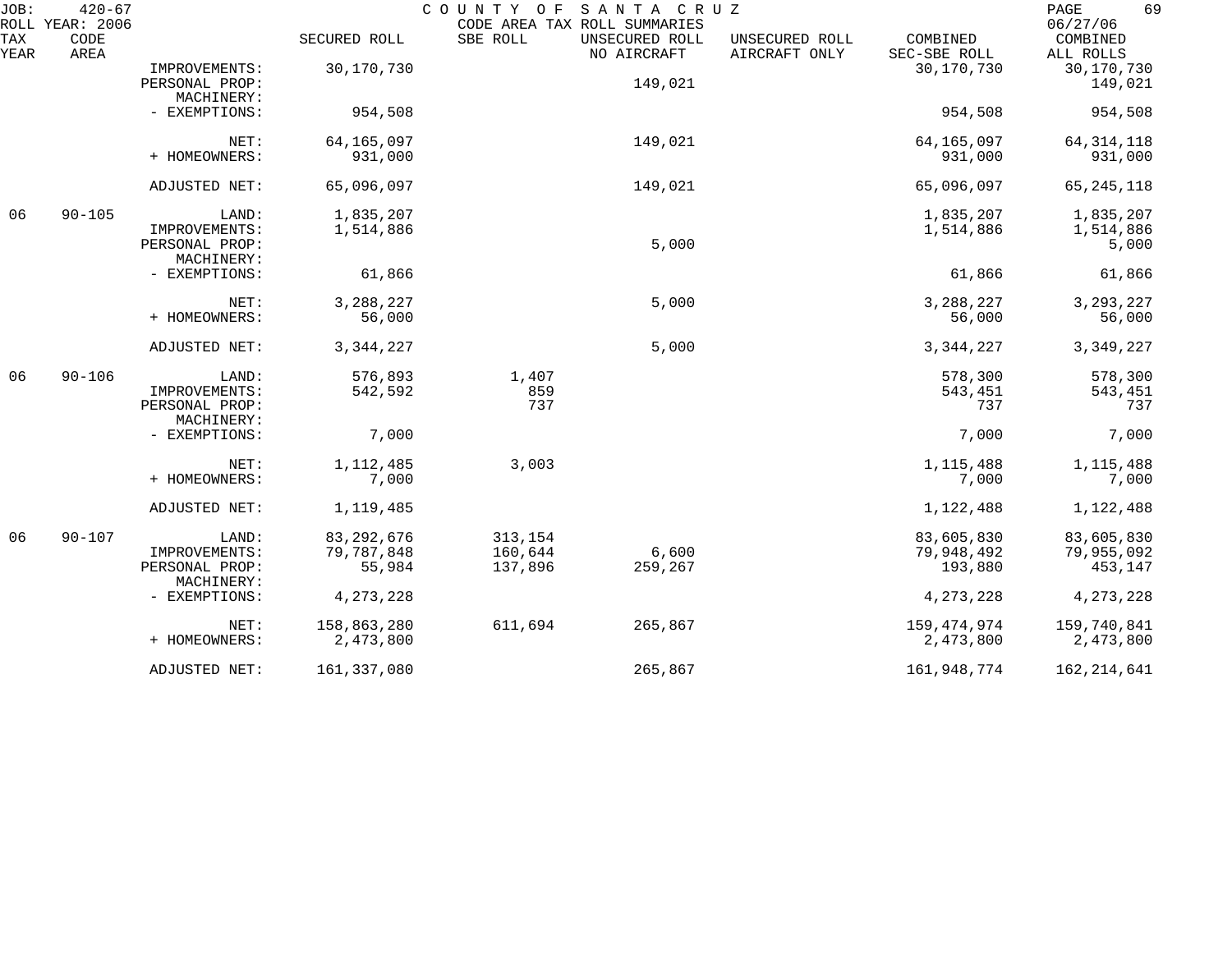| JOB: | $420 - 67$      |                              |              |          | COUNTY OF SANTA CRUZ         |                |              | 70<br>PAGE   |
|------|-----------------|------------------------------|--------------|----------|------------------------------|----------------|--------------|--------------|
|      | ROLL YEAR: 2006 |                              |              |          | CODE AREA TAX ROLL SUMMARIES |                |              | 06/27/06     |
| TAX  | CODE            |                              | SECURED ROLL | SBE ROLL | UNSECURED ROLL               | UNSECURED ROLL | COMBINED     | COMBINED     |
| YEAR | AREA            |                              |              |          | NO AIRCRAFT                  | AIRCRAFT ONLY  | SEC-SBE ROLL | ALL ROLLS    |
| 06   | $90 - 108$      | LAND:                        | 39, 201, 273 | 177,234  | 16,861                       |                | 39, 378, 507 | 39, 395, 368 |
|      |                 | IMPROVEMENTS:                | 27,785,854   | 77,671   | 18,379                       |                | 27,863,525   | 27,881,904   |
|      |                 | PERSONAL PROP:               | 605,351      | 66,672   | 177,913                      |                | 672,023      | 849,936      |
|      |                 | MACHINERY:                   | 1,149,598    |          |                              |                | 1,149,598    | 1,149,598    |
|      |                 | - EXEMPTIONS:                | 1,581,544    |          |                              |                | 1,581,544    | 1,581,544    |
|      |                 | NET:                         | 67,160,532   | 321,577  | 213,153                      |                | 67,482,109   | 67,695,262   |
|      |                 | + HOMEOWNERS:                | 845,600      |          |                              |                | 845,600      | 845,600      |
|      |                 | ADJUSTED NET:                | 68,006,132   |          | 213,153                      |                | 68, 327, 709 | 68,540,862   |
| 06   | $90 - 109$      | LAND:                        | 62, 563, 740 |          | 18,176                       |                | 62,563,740   | 62,581,916   |
|      |                 | IMPROVEMENTS:                | 39, 487, 786 |          | 18,176                       |                | 39,487,786   | 39,505,962   |
|      |                 | PERSONAL PROP:               | 294,948      |          | 421,605                      |                | 294,948      | 716,553      |
|      |                 | MACHINERY:                   |              |          |                              |                |              |              |
|      |                 | - EXEMPTIONS:                | 4, 212, 434  |          |                              |                | 4, 212, 434  | 4, 212, 434  |
|      |                 | NET:                         | 98,134,040   |          | 457,957                      |                | 98,134,040   | 98,591,997   |
|      |                 | + HOMEOWNERS:                | 798,000      |          |                              |                | 798,000      | 798,000      |
|      |                 | ADJUSTED NET:                | 98,932,040   |          | 457,957                      |                | 98,932,040   | 99,389,997   |
| 06   | $90 - 110$      | LAND:                        | 5,205,115    |          |                              |                | 5,205,115    | 5,205,115    |
|      |                 | IMPROVEMENTS:                | 4,463,890    |          | 888,049                      |                | 4,463,890    | 5,351,939    |
|      |                 | PERSONAL PROP:               |              |          | 346,736                      |                |              | 346,736      |
|      |                 | MACHINERY:                   |              |          |                              |                |              |              |
|      |                 | - EXEMPTIONS:                | 109,313      |          |                              |                | 109,313      | 109,313      |
|      |                 | NET:                         | 9,559,692    |          | 1,234,785                    |                | 9,559,692    | 10,794,477   |
|      |                 | + HOMEOWNERS:                | 105,000      |          |                              |                | 105,000      | 105,000      |
|      |                 |                              |              |          |                              |                |              |              |
|      |                 | ADJUSTED NET:                | 9,664,692    |          | 1,234,785                    |                | 9,664,692    | 10,899,477   |
| 06   | $90 - 111$      | LAND:                        | 5,940,061    |          |                              |                | 5,940,061    | 5,940,061    |
|      |                 | IMPROVEMENTS:                | 5,716,836    |          |                              |                | 5,716,836    | 5,716,836    |
|      |                 | PERSONAL PROP:<br>MACHINERY: |              |          |                              |                |              |              |
|      |                 |                              |              |          |                              |                |              |              |
|      |                 | - EXEMPTIONS:                | 165,045      |          |                              |                | 165,045      | 165,045      |
|      |                 | NET:                         | 11,491,852   |          |                              |                | 11,491,852   | 11,491,852   |
|      |                 | + HOMEOWNERS:                | 159,600      |          |                              |                | 159,600      | 159,600      |
|      |                 | ADJUSTED NET:                | 11,651,452   |          |                              |                | 11,651,452   | 11,651,452   |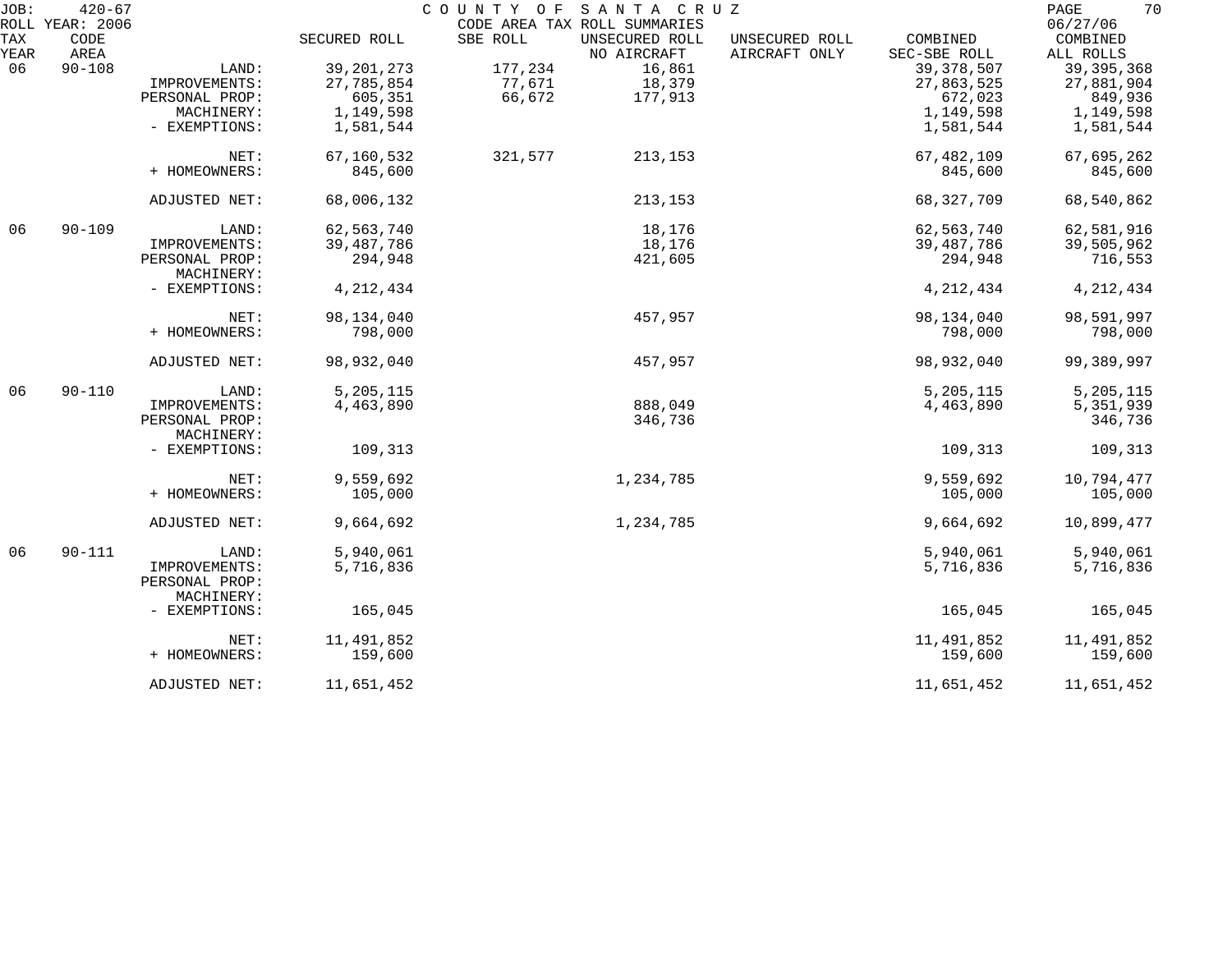| JOB:<br>ROLL | $420 - 67$<br>YEAR: 2006 |                                                        |                         | COUNTY OF SANTA CRUZ<br>CODE AREA TAX ROLL SUMMARIES |                                 |                          | 71<br>PAGE<br>06/27/06          |
|--------------|--------------------------|--------------------------------------------------------|-------------------------|------------------------------------------------------|---------------------------------|--------------------------|---------------------------------|
| TAX<br>YEAR  | CODE<br>AREA             |                                                        | SECURED ROLL            | SBE ROLL<br>UNSECURED ROLL<br>NO AIRCRAFT            | UNSECURED ROLL<br>AIRCRAFT ONLY | COMBINED<br>SEC-SBE ROLL | COMBINED<br>ALL ROLLS           |
| 06           | $90 - 112$               | LAND:                                                  | 9,301,214               |                                                      |                                 | 9,301,214                | 9,301,214                       |
|              |                          | IMPROVEMENTS:<br>PERSONAL PROP:<br>MACHINERY:          | 6,318,330<br>2,000      | 37,427                                               |                                 | 6,318,330<br>2,000       | 6,318,330<br>39,427             |
|              |                          | - EXEMPTIONS:                                          | 288,613                 |                                                      |                                 | 288,613                  | 288,613                         |
|              |                          | NET:<br>+ HOMEOWNERS:                                  | 15, 332, 931<br>182,000 | 37,427                                               |                                 | 15, 332, 931<br>182,000  | 15,370,358<br>182,000           |
|              |                          | ADJUSTED NET:                                          | 15,514,931              | 37,427                                               |                                 | 15,514,931               | 15,552,358                      |
| 06           | $90 - 113$               | LAND:<br>IMPROVEMENTS:<br>PERSONAL PROP:<br>MACHINERY: | 618                     |                                                      |                                 | 618                      | 618                             |
|              |                          | - EXEMPTIONS:                                          | 618                     |                                                      |                                 | 618                      | 618                             |
|              |                          | NET:<br>+ HOMEOWNERS:                                  |                         |                                                      |                                 |                          |                                 |
|              |                          | ADJUSTED NET:                                          |                         |                                                      |                                 |                          |                                 |
| 06           | $90 - 114$               | LAND:<br>IMPROVEMENTS:<br>PERSONAL PROP:<br>MACHINERY: | 3,160,630<br>1,776,787  | 7,738                                                |                                 | 3,160,630<br>1,776,787   | 3,160,630<br>1,776,787<br>7,738 |
|              |                          | - EXEMPTIONS:                                          | 43,452                  |                                                      |                                 | 43,452                   | 43,452                          |
|              |                          | NET:<br>+ HOMEOWNERS:                                  | 4,893,965<br>42,000     | 7,738                                                |                                 | 4,893,965<br>42,000      | 4,901,703<br>42,000             |
|              |                          | ADJUSTED NET:                                          | 4,935,965               | 7,738                                                |                                 | 4,935,965                | 4,943,703                       |
| 06           | $90 - 115$               | LAND:<br>IMPROVEMENTS:<br>PERSONAL PROP:               | 1,400,912<br>1,697,649  | 5,131                                                |                                 | 1,400,912<br>1,697,649   | 1,400,912<br>1,697,649<br>5,131 |
|              |                          | MACHINERY:<br>- EXEMPTIONS:                            | 83,488                  |                                                      |                                 | 83,488                   | 83,488                          |
|              |                          | NET:                                                   | 3,015,073               | 5,131                                                |                                 | 3,015,073                | 3,020,204                       |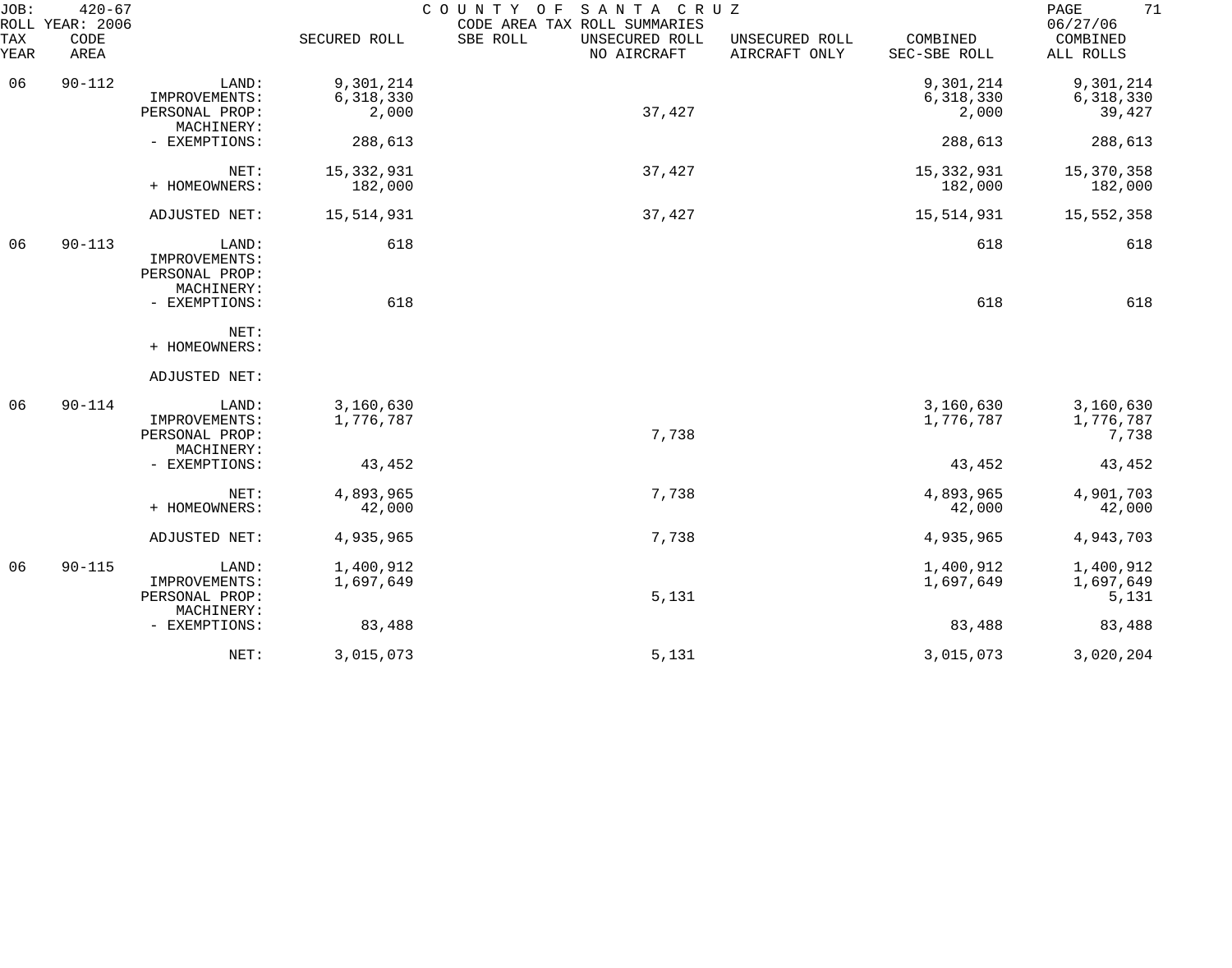| JOB:        | $420 - 67$<br>ROLL YEAR: 2006 |                                               |                     |                | COUNTY OF SANTA CRUZ<br>CODE AREA TAX ROLL SUMMARIES |                                 |                          | 72<br>PAGE<br>06/27/06 |
|-------------|-------------------------------|-----------------------------------------------|---------------------|----------------|------------------------------------------------------|---------------------------------|--------------------------|------------------------|
| TAX<br>YEAR | CODE<br>AREA                  |                                               | SECURED ROLL        | SBE ROLL       | UNSECURED ROLL<br>NO AIRCRAFT                        | UNSECURED ROLL<br>AIRCRAFT ONLY | COMBINED<br>SEC-SBE ROLL | COMBINED<br>ALL ROLLS  |
|             |                               | + HOMEOWNERS:                                 | 63,000              |                |                                                      |                                 | 63,000                   | 63,000                 |
|             |                               | ADJUSTED NET:                                 | 3,078,073           |                | 5,131                                                |                                 | 3,078,073                | 3,083,204              |
| 06          | $92 - 003$                    | LAND:                                         | 21,630,789          |                | 30,416                                               |                                 | 21,630,789               | 21,661,205             |
|             |                               | IMPROVEMENTS:                                 | 36, 220, 343        |                | 21,694                                               |                                 | 36, 220, 343             | 36, 242, 037           |
|             |                               | PERSONAL PROP:<br>MACHINERY:                  | 44,912              |                | 7,963                                                |                                 | 44,912                   | 52,875                 |
|             |                               | - EXEMPTIONS:                                 | 3,399,448           |                |                                                      |                                 | 3,399,448                | 3,399,448              |
|             |                               | NET:                                          | 54,496,596          |                | 60,073                                               |                                 | 54,496,596               | 54,556,669             |
|             |                               | + HOMEOWNERS:                                 | 1,322,495           |                |                                                      |                                 | 1,322,495                | 1,322,495              |
|             |                               | ADJUSTED NET:                                 | 55,819,091          |                | 60,073                                               |                                 | 55,819,091               | 55,879,164             |
| 06          | $92 - 004$                    | LAND:                                         | 19,554,180          | 42,664         | 265,195                                              |                                 | 19,596,844               | 19,862,039             |
|             |                               | IMPROVEMENTS:                                 | 12,396,904          | 4,282          | 1,401,825                                            |                                 | 12,401,186               | 13,803,011             |
|             |                               | PERSONAL PROP:<br>MACHINERY:                  |                     | 2,452          | 1,406,830                                            |                                 | 2,452                    | 1,409,282              |
|             |                               | - EXEMPTIONS:                                 | 1,176,661           |                |                                                      |                                 | 1,176,661                | 1,176,661              |
|             |                               | NET:                                          | 30, 774, 423        | 49,398         | 3,073,850                                            |                                 | 30,823,821               | 33,897,671             |
|             |                               | + HOMEOWNERS:                                 | 243,600             |                |                                                      |                                 | 243,600                  | 243,600                |
|             |                               | ADJUSTED NET:                                 | 31,018,023          |                | 3,073,850                                            |                                 | 31,067,421               | 34, 141, 271           |
| 06          | $92 - 006$                    | LAND:                                         | 49, 412, 380        |                | 8,722                                                |                                 | 49, 412, 380             | 49, 421, 102           |
|             |                               | IMPROVEMENTS:                                 | 50,657,630          |                | 177,783                                              |                                 | 50,657,630               | 50,835,413             |
|             |                               | PERSONAL PROP:<br>MACHINERY:                  | 35,936              |                | 98,736                                               |                                 | 35,936                   | 134,672                |
|             |                               | - EXEMPTIONS:                                 | 1,182,557           |                | 5,000                                                |                                 | 1,182,557                | 1,187,557              |
|             |                               | NET:                                          | 98, 923, 389        |                | 280,241                                              |                                 | 98, 923, 389             | 99, 203, 630           |
|             |                               | + HOMEOWNERS:                                 | 1,064,000           |                |                                                      |                                 | 1,064,000                | 1,064,000              |
|             |                               |                                               |                     |                |                                                      |                                 |                          |                        |
|             |                               | ADJUSTED NET:                                 | 99,987,389          |                | 280,241                                              |                                 | 99,987,389               | 100,267,630            |
| 06          | $92 - 007$                    | LAND:                                         | 4,900,034           | 89,172         | 68,296                                               |                                 | 4,989,206                | 5,057,502              |
|             |                               | IMPROVEMENTS:<br>PERSONAL PROP:<br>MACHINERY: | 5,158,899<br>10,001 | 8,988<br>5,145 | 112,097<br>160,533                                   |                                 | 5,167,887<br>15,146      | 5,279,984<br>175,679   |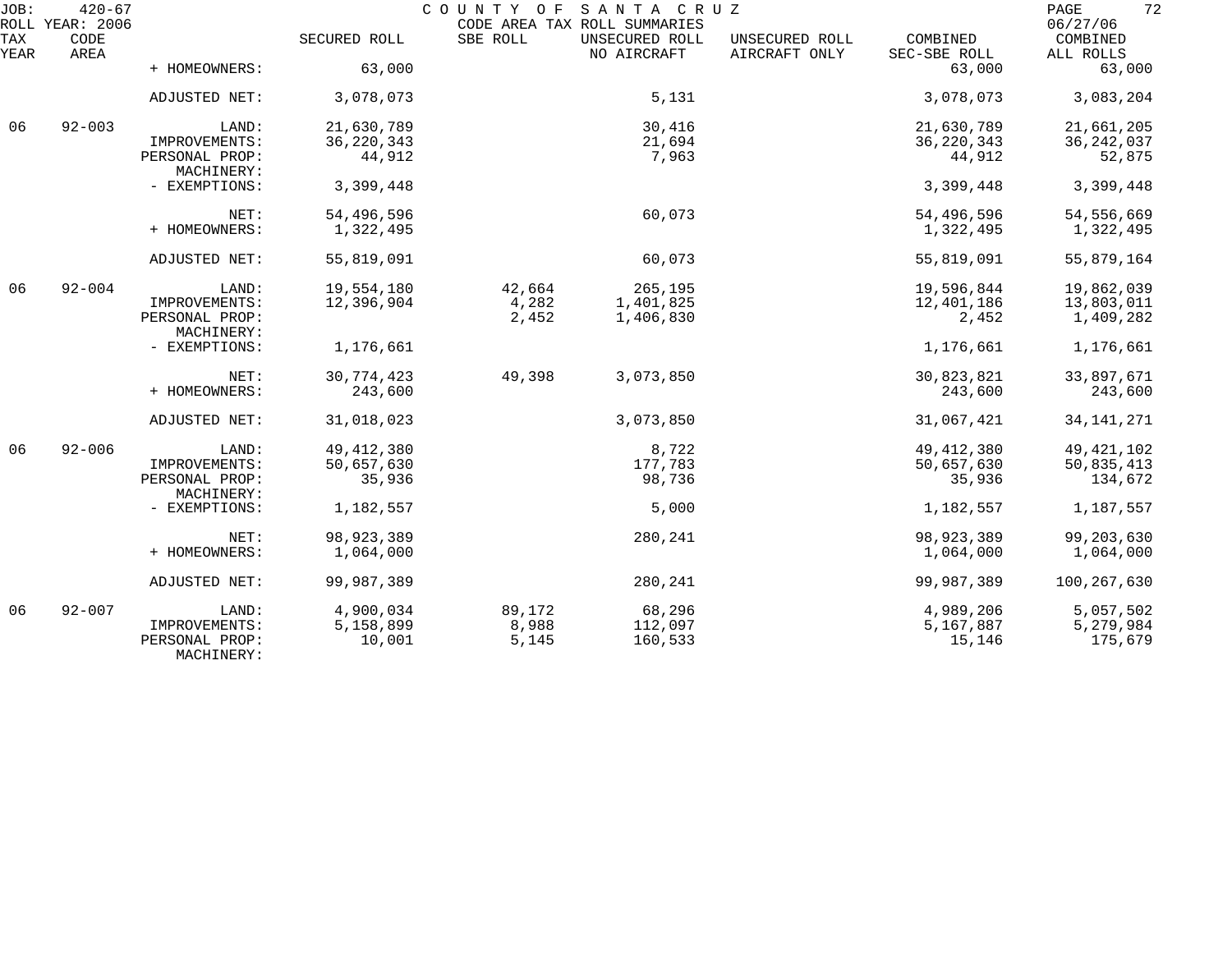| JOB:        | $420 - 67$<br>ROLL YEAR: 2006 |                                 |                     | COUNTY OF<br>CODE AREA TAX ROLL SUMMARIES | SANTA CRUZ     |                                 |                          | 73<br>PAGE<br>06/27/06 |
|-------------|-------------------------------|---------------------------------|---------------------|-------------------------------------------|----------------|---------------------------------|--------------------------|------------------------|
| TAX<br>YEAR | CODE<br>AREA                  |                                 | SECURED ROLL        | SBE ROLL<br>NO AIRCRAFT                   | UNSECURED ROLL | UNSECURED ROLL<br>AIRCRAFT ONLY | COMBINED<br>SEC-SBE ROLL | COMBINED<br>ALL ROLLS  |
|             |                               | - EXEMPTIONS:                   | 810,795             |                                           |                |                                 | 810,795                  | 810,795                |
|             |                               | NET:<br>+ HOMEOWNERS:           | 9,258,139<br>91,000 | 103,305                                   | 340,926        |                                 | 9,361,444<br>91,000      | 9,702,370<br>91,000    |
|             |                               | ADJUSTED NET:                   | 9,349,139           |                                           | 340,926        |                                 | 9,452,444                | 9,793,370              |
| 06          | $92 - 008$                    | LAND:                           | 12,999,095          |                                           |                |                                 | 12,999,095               | 12,999,095             |
|             |                               | IMPROVEMENTS:                   | 8,546,762           |                                           |                |                                 | 8,546,762                | 8,546,762              |
|             |                               | PERSONAL PROP:<br>MACHINERY:    | 10,600              |                                           | 23,500         |                                 | 10,600                   | 34,100                 |
|             |                               | - EXEMPTIONS:                   | 347,281             |                                           |                |                                 | 347,281                  | 347,281                |
|             |                               | NET:                            | 21, 209, 176        |                                           | 23,500         |                                 | 21, 209, 176             | 21, 232, 676           |
|             |                               | + HOMEOWNERS:                   | 336,000             |                                           |                |                                 | 336,000                  | 336,000                |
|             |                               | ADJUSTED NET:                   | 21,545,176          |                                           | 23,500         |                                 | 21,545,176               | 21,568,676             |
| 06          | $92 - 010$                    | LAND:                           | 1,646,437           |                                           |                |                                 | 1,646,437                | 1,646,437              |
|             |                               | IMPROVEMENTS:<br>PERSONAL PROP: | 1,406,787           |                                           | 38,356         |                                 | 1,406,787                | 1,406,787<br>38,356    |
|             |                               | MACHINERY:                      |                     |                                           |                |                                 |                          |                        |
|             |                               | - EXEMPTIONS:                   | 35,000              |                                           |                |                                 | 35,000                   | 35,000                 |
|             |                               | NET:                            | 3,018,224           |                                           | 38,356         |                                 | 3,018,224                | 3,056,580              |
|             |                               | + HOMEOWNERS:                   | 35,000              |                                           |                |                                 | 35,000                   | 35,000                 |
|             |                               | ADJUSTED NET:                   | 3,053,224           |                                           | 38,356         |                                 | 3,053,224                | 3,091,580              |
| 06          | $92 - 011$                    | LAND:                           | 2,885,947           |                                           |                |                                 | 2,885,947                | 2,885,947              |
|             |                               | IMPROVEMENTS:<br>PERSONAL PROP: | 2,768,002           |                                           |                |                                 | 2,768,002                | 2,768,002              |
|             |                               | MACHINERY:<br>- EXEMPTIONS:     | 105,000             |                                           |                |                                 | 105,000                  | 105,000                |
|             |                               | NET:                            | 5,548,949           |                                           |                |                                 | 5,548,949                | 5,548,949              |
|             |                               | + HOMEOWNERS:                   | 105,000             |                                           |                |                                 | 105,000                  | 105,000                |
|             |                               | ADJUSTED NET:                   | 5,653,949           |                                           |                |                                 | 5,653,949                | 5,653,949              |
| 06          | $92 - 012$                    | LAND:                           | 8,645,850           |                                           |                |                                 | 8,645,850                | 8,645,850              |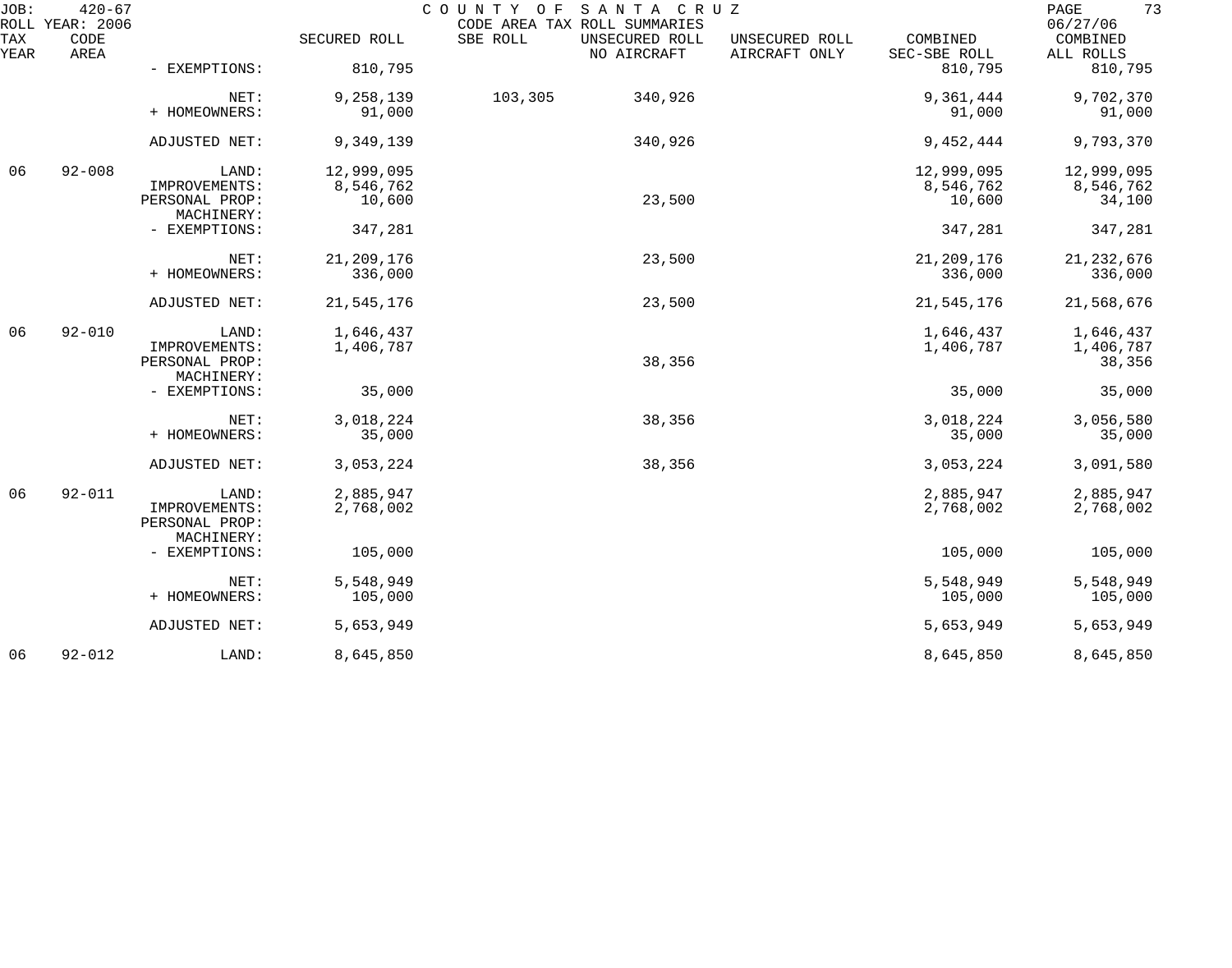| JOB:               | $420 - 67$<br>ROLL YEAR: 2006 |                                                        |                              | COUNTY OF | SANTA CRUZ<br>CODE AREA TAX ROLL SUMMARIES |                                 |                              | 74<br>PAGE<br>06/27/06                 |
|--------------------|-------------------------------|--------------------------------------------------------|------------------------------|-----------|--------------------------------------------|---------------------------------|------------------------------|----------------------------------------|
| <b>TAX</b><br>YEAR | CODE<br>AREA                  |                                                        | SECURED ROLL                 | SBE ROLL  | UNSECURED ROLL<br>NO AIRCRAFT              | UNSECURED ROLL<br>AIRCRAFT ONLY | COMBINED<br>SEC-SBE ROLL     | COMBINED<br>ALL ROLLS                  |
|                    |                               | IMPROVEMENTS:<br>PERSONAL PROP:                        | 7,072,842                    |           |                                            |                                 | 7,072,842                    | 7,072,842                              |
|                    |                               | MACHINERY:<br>- EXEMPTIONS:                            | 126,124                      |           |                                            |                                 | 126,124                      | 126,124                                |
|                    |                               | NET:<br>+ HOMEOWNERS:                                  | 15,592,568<br>126,000        |           |                                            |                                 | 15,592,568<br>126,000        | 15,592,568<br>126,000                  |
|                    |                               | ADJUSTED NET:                                          | 15,718,568                   |           |                                            |                                 | 15,718,568                   | 15,718,568                             |
| 06                 | $92 - 013$                    | LAND:<br>IMPROVEMENTS:<br>PERSONAL PROP:<br>MACHINERY: | 272,874<br>205,613           |           |                                            |                                 | 272,874<br>205,613           | 272,874<br>205,613                     |
|                    |                               | - EXEMPTIONS:                                          | 7,000                        |           |                                            |                                 | 7,000                        | 7,000                                  |
|                    |                               | NET:<br>+ HOMEOWNERS:                                  | 471,487<br>7,000             |           |                                            |                                 | 471,487<br>7,000             | 471,487<br>7,000                       |
|                    |                               | ADJUSTED NET:                                          | 478,487                      |           |                                            |                                 | 478,487                      | 478,487                                |
| 06                 | $92 - 014$                    | LAND:<br>IMPROVEMENTS:<br>PERSONAL PROP:<br>MACHINERY: | 32, 413, 999<br>34, 333, 261 |           | 10,645<br>15,206                           |                                 | 32, 413, 999<br>34, 333, 261 | 32, 413, 999<br>34, 343, 906<br>15,206 |
|                    |                               | - EXEMPTIONS:                                          | 82,600                       |           |                                            |                                 | 82,600                       | 82,600                                 |
|                    |                               | NET:<br>+ HOMEOWNERS:                                  | 66,664,660<br>82,600         |           | 25,851                                     |                                 | 66,664,660<br>82,600         | 66,690,511<br>82,600                   |
|                    |                               | ADJUSTED NET:                                          | 66,747,260                   |           | 25,851                                     |                                 | 66,747,260                   | 66,773,111                             |
| 06                 | $94 - 001$                    | LAND:                                                  |                              |           |                                            |                                 |                              |                                        |

 IMPROVEMENTS: PERSONAL PROP:

 MACHINERY: - EXEMPTIONS:

NET:

+ HOMEOWNERS:

ADJUSTED NET: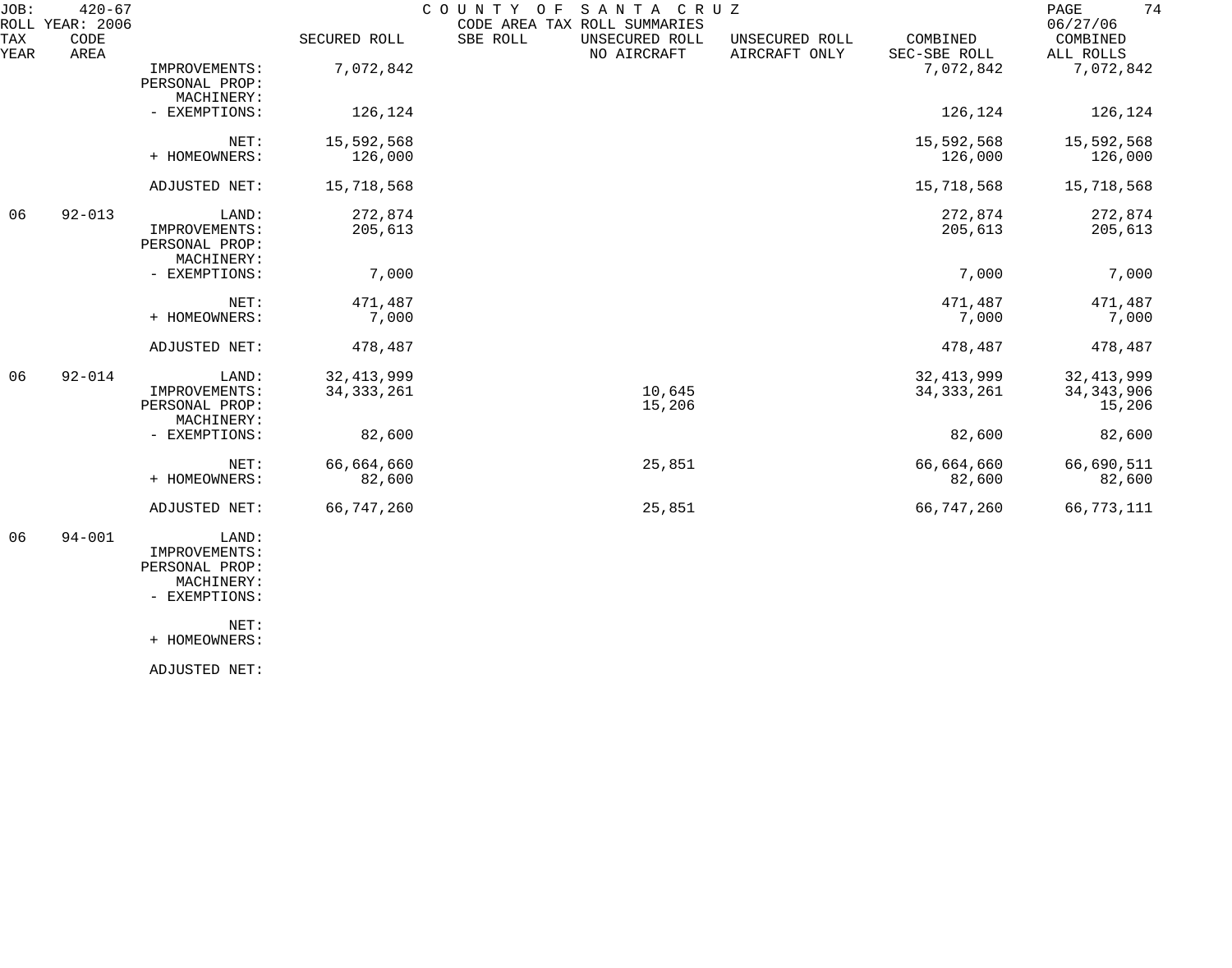| ROLL YEAR: 2006<br>06/27/06<br>TAX<br>CODE<br>SECURED ROLL<br>SBE ROLL<br>UNSECURED ROLL<br>UNSECURED ROLL<br>COMBINED<br>AIRCRAFT ONLY<br>SEC-SBE ROLL<br>YEAR<br>AREA<br>NO AIRCRAFT<br>ALL ROLLS<br>12,365,471<br>$94 - 003$<br>LAND:<br>12,365,471<br>06<br>13,533,556<br>13,533,556<br>IMPROVEMENTS:<br>33,776<br>PERSONAL PROP:<br>MACHINERY:<br>292,654<br>292,654<br>- EXEMPTIONS:<br>33,776<br>25,606,373<br>25,606,373<br>NET:<br>+ HOMEOWNERS:<br>287,000<br>287,000<br>25,893,373<br>33,776<br>25,893,373<br>ADJUSTED NET:<br>14, 275, 249<br>14, 275, 249<br>06<br>$94 - 005$<br>LAND:<br>10,176,519<br>10,176,519<br>IMPROVEMENTS:<br>PERSONAL PROP:<br>MACHINERY:<br>262,933<br>262,933<br>- EXEMPTIONS:<br>24, 188, 835<br>24, 188, 835<br>NET:<br>+ HOMEOWNERS:<br>259,000<br>259,000<br>24, 447, 835<br>ADJUSTED NET:<br>24, 447, 835<br>06<br>$94 - 008$<br>LAND:<br>IMPROVEMENTS:<br>PERSONAL PROP:<br>MACHINERY:<br>- EXEMPTIONS:<br>NET:<br>+ HOMEOWNERS:<br>ADJUSTED NET:<br>06<br>$94 - 012$<br>121,584,353<br>LAND:<br>121,584,353<br>105,857,240<br>105,857,240<br>18,500<br>IMPROVEMENTS:<br>977,969<br>977,969<br>57,827<br>PERSONAL PROP:<br>22,872<br>22,872<br>MACHINERY:<br>2,341,581<br>2,341,581<br>- EXEMPTIONS: | 75<br>PAGE    |  | SANTA CRUZ<br>COUNTY OF      |  | $420 - 67$ | JOB: |
|-----------------------------------------------------------------------------------------------------------------------------------------------------------------------------------------------------------------------------------------------------------------------------------------------------------------------------------------------------------------------------------------------------------------------------------------------------------------------------------------------------------------------------------------------------------------------------------------------------------------------------------------------------------------------------------------------------------------------------------------------------------------------------------------------------------------------------------------------------------------------------------------------------------------------------------------------------------------------------------------------------------------------------------------------------------------------------------------------------------------------------------------------------------------------------------------------------------------------------------------------------|---------------|--|------------------------------|--|------------|------|
|                                                                                                                                                                                                                                                                                                                                                                                                                                                                                                                                                                                                                                                                                                                                                                                                                                                                                                                                                                                                                                                                                                                                                                                                                                                     | COMBINED      |  | CODE AREA TAX ROLL SUMMARIES |  |            |      |
|                                                                                                                                                                                                                                                                                                                                                                                                                                                                                                                                                                                                                                                                                                                                                                                                                                                                                                                                                                                                                                                                                                                                                                                                                                                     | 12,365,471    |  |                              |  |            |      |
|                                                                                                                                                                                                                                                                                                                                                                                                                                                                                                                                                                                                                                                                                                                                                                                                                                                                                                                                                                                                                                                                                                                                                                                                                                                     | 13,533,556    |  |                              |  |            |      |
|                                                                                                                                                                                                                                                                                                                                                                                                                                                                                                                                                                                                                                                                                                                                                                                                                                                                                                                                                                                                                                                                                                                                                                                                                                                     | 33,776        |  |                              |  |            |      |
|                                                                                                                                                                                                                                                                                                                                                                                                                                                                                                                                                                                                                                                                                                                                                                                                                                                                                                                                                                                                                                                                                                                                                                                                                                                     |               |  |                              |  |            |      |
|                                                                                                                                                                                                                                                                                                                                                                                                                                                                                                                                                                                                                                                                                                                                                                                                                                                                                                                                                                                                                                                                                                                                                                                                                                                     | 292,654       |  |                              |  |            |      |
|                                                                                                                                                                                                                                                                                                                                                                                                                                                                                                                                                                                                                                                                                                                                                                                                                                                                                                                                                                                                                                                                                                                                                                                                                                                     |               |  |                              |  |            |      |
|                                                                                                                                                                                                                                                                                                                                                                                                                                                                                                                                                                                                                                                                                                                                                                                                                                                                                                                                                                                                                                                                                                                                                                                                                                                     | 25,640,149    |  |                              |  |            |      |
|                                                                                                                                                                                                                                                                                                                                                                                                                                                                                                                                                                                                                                                                                                                                                                                                                                                                                                                                                                                                                                                                                                                                                                                                                                                     | 287,000       |  |                              |  |            |      |
|                                                                                                                                                                                                                                                                                                                                                                                                                                                                                                                                                                                                                                                                                                                                                                                                                                                                                                                                                                                                                                                                                                                                                                                                                                                     | 25,927,149    |  |                              |  |            |      |
|                                                                                                                                                                                                                                                                                                                                                                                                                                                                                                                                                                                                                                                                                                                                                                                                                                                                                                                                                                                                                                                                                                                                                                                                                                                     |               |  |                              |  |            |      |
|                                                                                                                                                                                                                                                                                                                                                                                                                                                                                                                                                                                                                                                                                                                                                                                                                                                                                                                                                                                                                                                                                                                                                                                                                                                     | 14, 275, 249  |  |                              |  |            |      |
|                                                                                                                                                                                                                                                                                                                                                                                                                                                                                                                                                                                                                                                                                                                                                                                                                                                                                                                                                                                                                                                                                                                                                                                                                                                     | 10,176,519    |  |                              |  |            |      |
|                                                                                                                                                                                                                                                                                                                                                                                                                                                                                                                                                                                                                                                                                                                                                                                                                                                                                                                                                                                                                                                                                                                                                                                                                                                     |               |  |                              |  |            |      |
|                                                                                                                                                                                                                                                                                                                                                                                                                                                                                                                                                                                                                                                                                                                                                                                                                                                                                                                                                                                                                                                                                                                                                                                                                                                     |               |  |                              |  |            |      |
|                                                                                                                                                                                                                                                                                                                                                                                                                                                                                                                                                                                                                                                                                                                                                                                                                                                                                                                                                                                                                                                                                                                                                                                                                                                     | 262,933       |  |                              |  |            |      |
|                                                                                                                                                                                                                                                                                                                                                                                                                                                                                                                                                                                                                                                                                                                                                                                                                                                                                                                                                                                                                                                                                                                                                                                                                                                     | 24, 188, 835  |  |                              |  |            |      |
|                                                                                                                                                                                                                                                                                                                                                                                                                                                                                                                                                                                                                                                                                                                                                                                                                                                                                                                                                                                                                                                                                                                                                                                                                                                     | 259,000       |  |                              |  |            |      |
|                                                                                                                                                                                                                                                                                                                                                                                                                                                                                                                                                                                                                                                                                                                                                                                                                                                                                                                                                                                                                                                                                                                                                                                                                                                     | 24, 447, 835  |  |                              |  |            |      |
|                                                                                                                                                                                                                                                                                                                                                                                                                                                                                                                                                                                                                                                                                                                                                                                                                                                                                                                                                                                                                                                                                                                                                                                                                                                     |               |  |                              |  |            |      |
|                                                                                                                                                                                                                                                                                                                                                                                                                                                                                                                                                                                                                                                                                                                                                                                                                                                                                                                                                                                                                                                                                                                                                                                                                                                     |               |  |                              |  |            |      |
|                                                                                                                                                                                                                                                                                                                                                                                                                                                                                                                                                                                                                                                                                                                                                                                                                                                                                                                                                                                                                                                                                                                                                                                                                                                     |               |  |                              |  |            |      |
|                                                                                                                                                                                                                                                                                                                                                                                                                                                                                                                                                                                                                                                                                                                                                                                                                                                                                                                                                                                                                                                                                                                                                                                                                                                     |               |  |                              |  |            |      |
|                                                                                                                                                                                                                                                                                                                                                                                                                                                                                                                                                                                                                                                                                                                                                                                                                                                                                                                                                                                                                                                                                                                                                                                                                                                     |               |  |                              |  |            |      |
|                                                                                                                                                                                                                                                                                                                                                                                                                                                                                                                                                                                                                                                                                                                                                                                                                                                                                                                                                                                                                                                                                                                                                                                                                                                     |               |  |                              |  |            |      |
|                                                                                                                                                                                                                                                                                                                                                                                                                                                                                                                                                                                                                                                                                                                                                                                                                                                                                                                                                                                                                                                                                                                                                                                                                                                     |               |  |                              |  |            |      |
|                                                                                                                                                                                                                                                                                                                                                                                                                                                                                                                                                                                                                                                                                                                                                                                                                                                                                                                                                                                                                                                                                                                                                                                                                                                     |               |  |                              |  |            |      |
|                                                                                                                                                                                                                                                                                                                                                                                                                                                                                                                                                                                                                                                                                                                                                                                                                                                                                                                                                                                                                                                                                                                                                                                                                                                     | 121,584,353   |  |                              |  |            |      |
|                                                                                                                                                                                                                                                                                                                                                                                                                                                                                                                                                                                                                                                                                                                                                                                                                                                                                                                                                                                                                                                                                                                                                                                                                                                     | 105,875,740   |  |                              |  |            |      |
|                                                                                                                                                                                                                                                                                                                                                                                                                                                                                                                                                                                                                                                                                                                                                                                                                                                                                                                                                                                                                                                                                                                                                                                                                                                     | 1,035,796     |  |                              |  |            |      |
|                                                                                                                                                                                                                                                                                                                                                                                                                                                                                                                                                                                                                                                                                                                                                                                                                                                                                                                                                                                                                                                                                                                                                                                                                                                     | 22,872        |  |                              |  |            |      |
|                                                                                                                                                                                                                                                                                                                                                                                                                                                                                                                                                                                                                                                                                                                                                                                                                                                                                                                                                                                                                                                                                                                                                                                                                                                     | 2,341,581     |  |                              |  |            |      |
| 226,100,853<br>76,327<br>226,100,853<br>NET:                                                                                                                                                                                                                                                                                                                                                                                                                                                                                                                                                                                                                                                                                                                                                                                                                                                                                                                                                                                                                                                                                                                                                                                                        | 226, 177, 180 |  |                              |  |            |      |
| 2,237,200<br>2,237,200<br>+ HOMEOWNERS:                                                                                                                                                                                                                                                                                                                                                                                                                                                                                                                                                                                                                                                                                                                                                                                                                                                                                                                                                                                                                                                                                                                                                                                                             | 2, 237, 200   |  |                              |  |            |      |
| 76,327<br>228, 338, 053<br>ADJUSTED NET:<br>228,338,053                                                                                                                                                                                                                                                                                                                                                                                                                                                                                                                                                                                                                                                                                                                                                                                                                                                                                                                                                                                                                                                                                                                                                                                             | 228, 414, 380 |  |                              |  |            |      |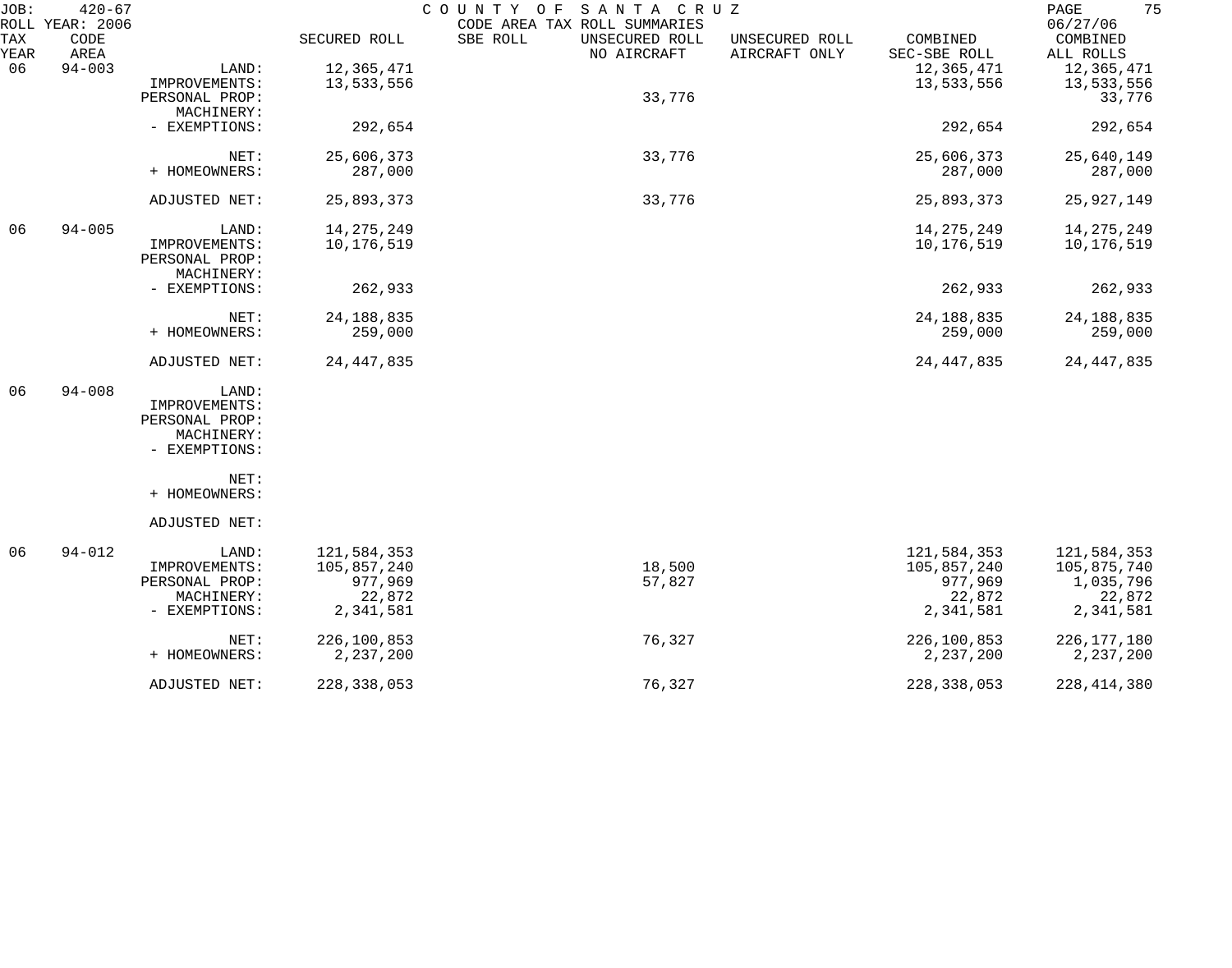| JOB:        | $420 - 67$<br>ROLL YEAR: 2006 |                                                        |                            | COUNTY<br>O F<br>SANTA CRUZ<br>CODE AREA TAX ROLL SUMMARIES |                                 |                            | 76<br>PAGE<br>06/27/06               |
|-------------|-------------------------------|--------------------------------------------------------|----------------------------|-------------------------------------------------------------|---------------------------------|----------------------------|--------------------------------------|
| TAX<br>YEAR | CODE<br>AREA                  |                                                        | SECURED ROLL               | SBE ROLL<br>UNSECURED ROLL<br>NO AIRCRAFT                   | UNSECURED ROLL<br>AIRCRAFT ONLY | COMBINED<br>SEC-SBE ROLL   | COMBINED<br>ALL ROLLS                |
| 06          | $94 - 013$                    | LAND:<br>IMPROVEMENTS:<br>PERSONAL PROP:<br>MACHINERY: | 24,792,054<br>22, 287, 922 | 32,409                                                      |                                 | 24,792,054<br>22, 287, 922 | 24,792,054<br>22, 287, 922<br>32,409 |
|             |                               | - EXEMPTIONS:                                          | 708,945                    |                                                             |                                 | 708,945                    | 708,945                              |
|             |                               | NET:<br>+ HOMEOWNERS:                                  | 46, 371, 031<br>560,000    | 32,409                                                      |                                 | 46, 371, 031<br>560,000    | 46, 403, 440<br>560,000              |
|             |                               | ADJUSTED NET:                                          | 46,931,031                 | 32,409                                                      |                                 | 46,931,031                 | 46,963,440                           |
| 06          | $94 - 015$                    | LAND:<br>IMPROVEMENTS:<br>PERSONAL PROP:<br>MACHINERY: | 472,270<br>633,905         |                                                             |                                 | 472,270<br>633,905         | 472,270<br>633,905                   |
|             |                               | - EXEMPTIONS:                                          | 14,000                     |                                                             |                                 | 14,000                     | 14,000                               |
|             |                               | NET:<br>+ HOMEOWNERS:                                  | 1,092,175<br>14,000        |                                                             |                                 | 1,092,175<br>14,000        | 1,092,175<br>14,000                  |
|             |                               | ADJUSTED NET:                                          | 1,106,175                  |                                                             |                                 | 1,106,175                  | 1,106,175                            |
| 06          | $94 - 016$                    | LAND:<br>IMPROVEMENTS:<br>PERSONAL PROP:<br>MACHINERY: | 20,588,930<br>22, 144, 894 | 48,002                                                      |                                 | 20,588,930<br>22, 144, 894 | 20,588,930<br>22, 144, 894<br>48,002 |
|             |                               | - EXEMPTIONS:                                          | 441,548                    |                                                             |                                 | 441,548                    | 441,548                              |
|             |                               | NET:<br>+ HOMEOWNERS:                                  | 42, 292, 276<br>441,000    | 48,002                                                      |                                 | 42, 292, 276<br>441,000    | 42,340,278<br>441,000                |
|             |                               | ADJUSTED NET:                                          | 42,733,276                 | 48,002                                                      |                                 | 42,733,276                 | 42,781,278                           |
| 06          | $94 - 017$                    | LAND:<br>IMPROVEMENTS:                                 |                            |                                                             |                                 |                            |                                      |

 PERSONAL PROP: MACHINERY:

- EXEMPTIONS:

NET: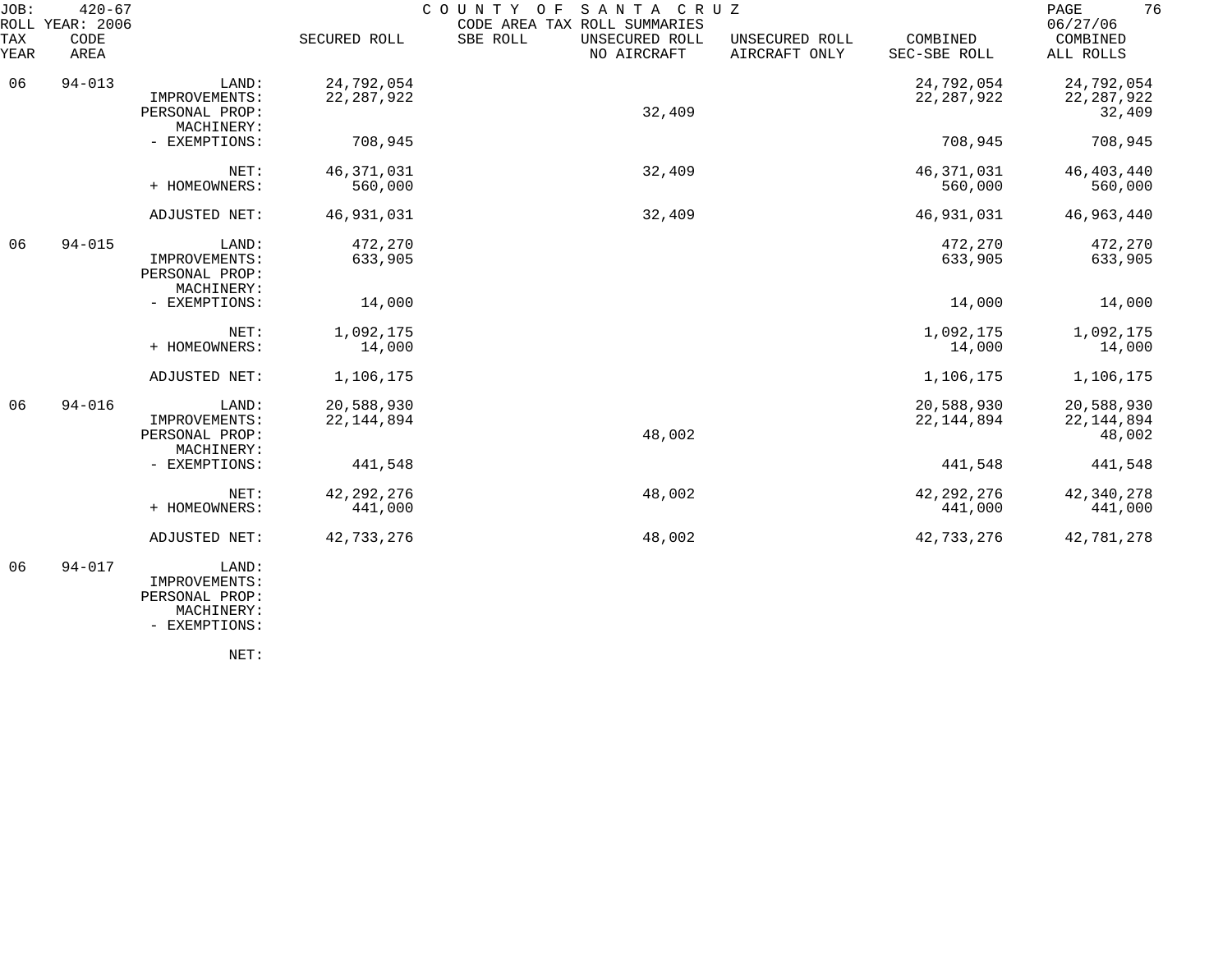| JOB:        | $420 - 67$<br>ROLL YEAR: 2006 |                                                                         |                            | COUNTY OF SANTA CRUZ | CODE AREA TAX ROLL SUMMARIES  |                                 |                            | 77<br>PAGE<br>06/27/06               |
|-------------|-------------------------------|-------------------------------------------------------------------------|----------------------------|----------------------|-------------------------------|---------------------------------|----------------------------|--------------------------------------|
| TAX<br>YEAR | CODE<br>AREA                  |                                                                         | SECURED ROLL               | SBE ROLL             | UNSECURED ROLL<br>NO AIRCRAFT | UNSECURED ROLL<br>AIRCRAFT ONLY | COMBINED<br>SEC-SBE ROLL   | COMBINED<br>ALL ROLLS                |
|             |                               | + HOMEOWNERS:                                                           |                            |                      |                               |                                 |                            |                                      |
|             |                               | ADJUSTED NET:                                                           |                            |                      |                               |                                 |                            |                                      |
| 06          | $94 - 018$                    | LAND:<br>IMPROVEMENTS:<br>PERSONAL PROP:<br>MACHINERY:<br>- EXEMPTIONS: | 333,774                    |                      |                               |                                 | 333,774                    | 333,774                              |
|             |                               | NET:<br>+ HOMEOWNERS:                                                   | 333,774                    |                      |                               |                                 | 333,774                    | 333,774                              |
|             |                               | ADJUSTED NET:                                                           | 333,774                    |                      |                               |                                 | 333,774                    | 333,774                              |
| 06          | $94 - 019$                    | LAND:<br>IMPROVEMENTS:<br>PERSONAL PROP:<br>MACHINERY:                  | 3,278,877<br>3,828,717     |                      |                               |                                 | 3,278,877<br>3,828,717     | 3, 278, 877<br>3,828,717             |
|             |                               | - EXEMPTIONS:                                                           | 63,000                     |                      |                               |                                 | 63,000                     | 63,000                               |
|             |                               | NET:<br>+ HOMEOWNERS:                                                   | 7,044,594<br>63,000        |                      |                               |                                 | 7,044,594<br>63,000        | 7,044,594<br>63,000                  |
|             |                               | ADJUSTED NET:                                                           | 7,107,594                  |                      |                               |                                 | 7,107,594                  | 7,107,594                            |
| 06          | $94 - 021$                    | LAND:<br>IMPROVEMENTS:<br>PERSONAL PROP:<br>MACHINERY:<br>- EXEMPTIONS: |                            |                      |                               |                                 |                            |                                      |
|             |                               | NET:<br>+ HOMEOWNERS:                                                   |                            |                      |                               |                                 |                            |                                      |
|             |                               | ADJUSTED NET:                                                           |                            |                      |                               |                                 |                            |                                      |
| 06          | $94 - 026$                    | LAND:<br>IMPROVEMENTS:<br>PERSONAL PROP:                                | 54, 515, 672<br>52,038,233 |                      | 55,677                        |                                 | 54, 515, 672<br>52,038,233 | 54, 515, 672<br>52,038,233<br>55,677 |

MACHINERY: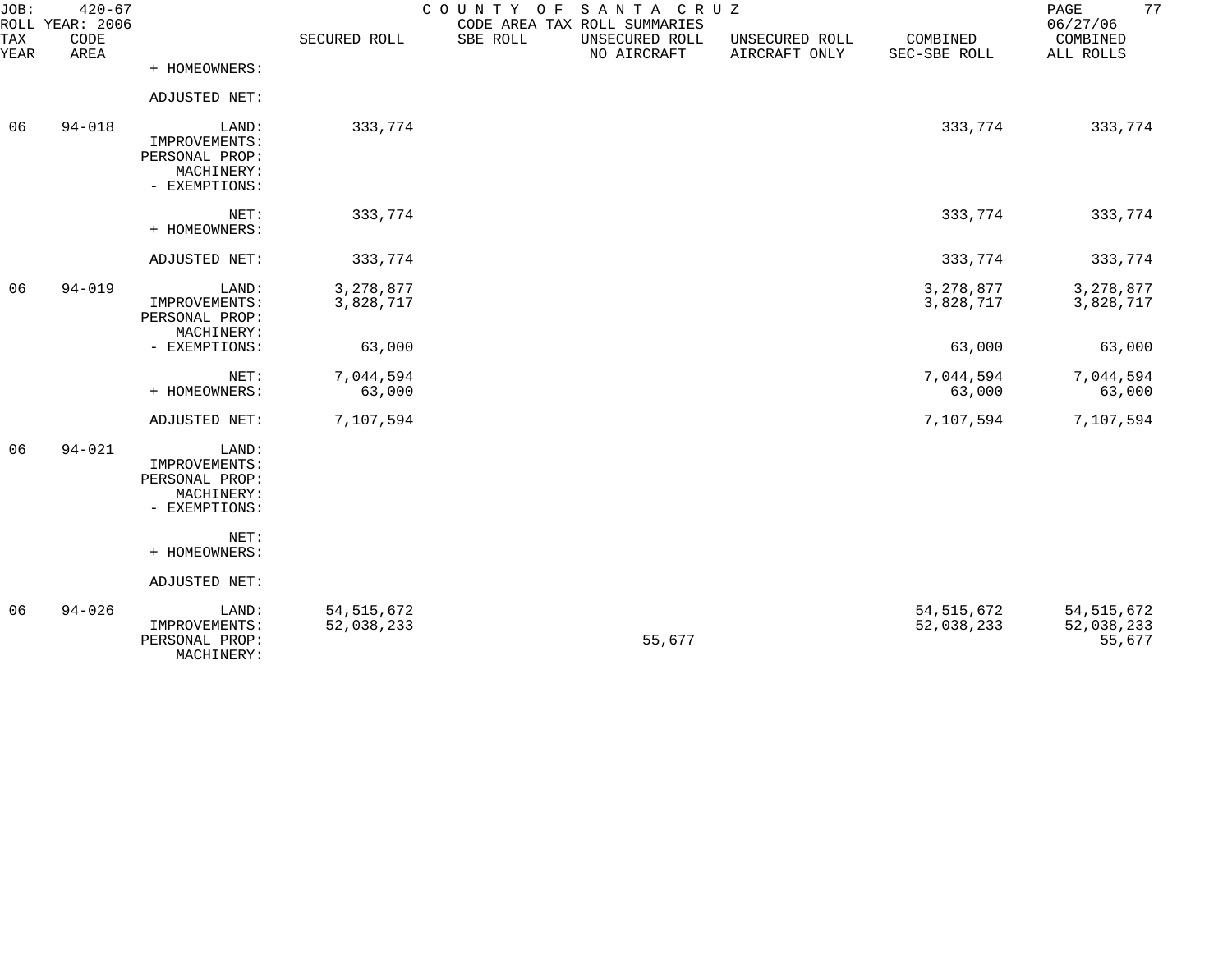| JOB:        | $420 - 67$<br>ROLL YEAR: 2006 |                                 |              | COUNTY OF<br>SANTA CRUZ<br>CODE AREA TAX ROLL SUMMARIES |                                 |                          | 78<br>PAGE<br>06/27/06 |
|-------------|-------------------------------|---------------------------------|--------------|---------------------------------------------------------|---------------------------------|--------------------------|------------------------|
| TAX<br>YEAR | CODE<br>AREA                  |                                 | SECURED ROLL | SBE ROLL<br>UNSECURED ROLL<br>NO AIRCRAFT               | UNSECURED ROLL<br>AIRCRAFT ONLY | COMBINED<br>SEC-SBE ROLL | COMBINED<br>ALL ROLLS  |
|             |                               | - EXEMPTIONS:                   | 1,106,806    |                                                         |                                 | 1,106,806                | 1,106,806              |
|             |                               | NET:                            | 105,447,099  | 55,677                                                  |                                 | 105,447,099              | 105,502,776            |
|             |                               | + HOMEOWNERS:                   | 1,097,600    |                                                         |                                 | 1,097,600                | 1,097,600              |
|             |                               | ADJUSTED NET:                   | 106,544,699  | 55,677                                                  |                                 | 106,544,699              | 106,600,376            |
| 06          | $94 - 028$                    | LAND:                           | 63,280       |                                                         |                                 | 63,280                   | 63,280                 |
|             |                               | IMPROVEMENTS:<br>PERSONAL PROP: | 87,154       |                                                         |                                 | 87,154                   | 87,154                 |
|             |                               | MACHINERY:                      |              |                                                         |                                 |                          |                        |
|             |                               | - EXEMPTIONS:                   |              |                                                         |                                 |                          |                        |
|             |                               | NET:<br>+ HOMEOWNERS:           | 150,434      |                                                         |                                 | 150,434                  | 150,434                |
|             |                               | ADJUSTED NET:                   | 150,434      |                                                         |                                 | 150,434                  | 150,434                |
| 06          | $94 - 030$                    | LAND:                           | 5,538,537    |                                                         |                                 | 5,538,537                | 5,538,537              |
|             |                               | IMPROVEMENTS:                   | 4,883,776    | 557,894                                                 |                                 | 4,883,776                | 5,441,670              |
|             |                               | PERSONAL PROP:<br>MACHINERY:    |              | 74,410                                                  |                                 |                          | 74,410                 |
|             |                               | - EXEMPTIONS:                   | 142,084      |                                                         |                                 | 142,084                  | 142,084                |
|             |                               | NET:                            | 10,280,229   | 632,304                                                 |                                 | 10,280,229               | 10,912,533             |
|             |                               | + HOMEOWNERS:                   | 140,000      |                                                         |                                 | 140,000                  | 140,000                |
|             |                               | ADJUSTED NET:                   | 10,420,229   | 632,304                                                 |                                 | 10,420,229               | 11,052,533             |
| 06          | $94 - 031$                    | LAND:                           | 337,480      |                                                         |                                 | 337,480                  | 337,480                |
|             |                               | IMPROVEMENTS:<br>PERSONAL PROP: | 98,403       |                                                         |                                 | 98,403                   | 98,403                 |
|             |                               | MACHINERY:                      |              |                                                         |                                 |                          |                        |
|             |                               | - EXEMPTIONS:                   | 8,049        |                                                         |                                 | 8,049                    | 8,049                  |
|             |                               | NET:                            | 427,834      |                                                         |                                 | 427,834                  | 427,834                |
|             |                               | + HOMEOWNERS:                   | 7,000        |                                                         |                                 | 7,000                    | 7,000                  |
|             |                               | ADJUSTED NET:                   | 434,834      |                                                         |                                 | 434,834                  | 434,834                |
| 06          | $94 - 032$                    | LAND:                           | 4,135,089    |                                                         |                                 | 4,135,089                | 4,135,089              |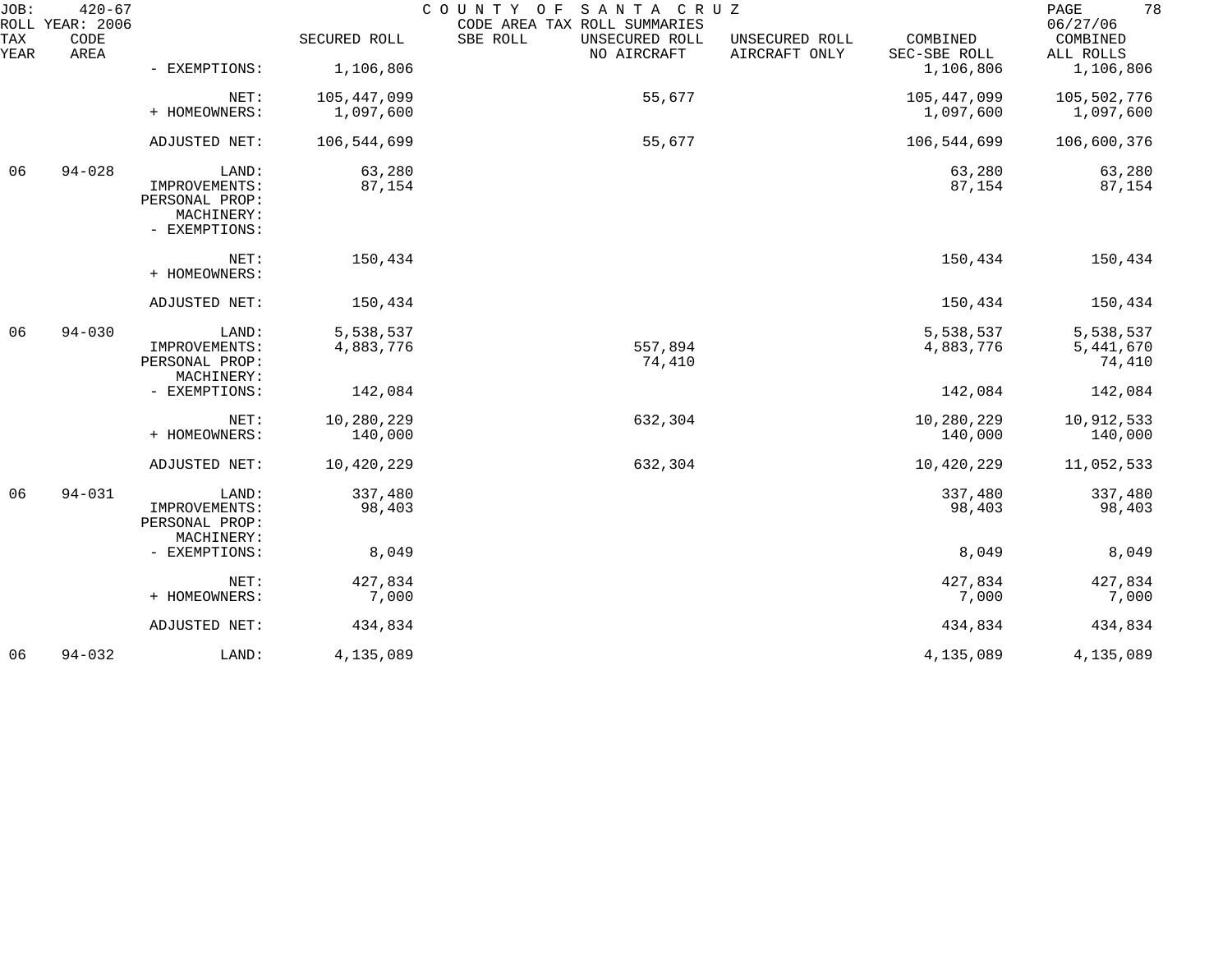| JOB:        | $420 - 67$<br>ROLL YEAR: 2006 |                                                                |                        | SANTA CRUZ<br>COUNTY OF<br>CODE AREA TAX ROLL SUMMARIES |                                 |                          | 79<br>PAGE<br>06/27/06          |
|-------------|-------------------------------|----------------------------------------------------------------|------------------------|---------------------------------------------------------|---------------------------------|--------------------------|---------------------------------|
| TAX<br>YEAR | CODE<br>AREA                  |                                                                | SECURED ROLL           | SBE ROLL<br>UNSECURED ROLL<br>NO AIRCRAFT               | UNSECURED ROLL<br>AIRCRAFT ONLY | COMBINED<br>SEC-SBE ROLL | COMBINED<br>ALL ROLLS           |
|             |                               | IMPROVEMENTS:<br>PERSONAL PROP:<br>MACHINERY:                  | 2,921,813              |                                                         |                                 | 2,921,813                | 2,921,813                       |
|             |                               | - EXEMPTIONS:                                                  | 86,219                 |                                                         |                                 | 86,219                   | 86,219                          |
|             |                               | NET:<br>+ HOMEOWNERS:                                          | 6,970,683<br>63,000    |                                                         |                                 | 6,970,683<br>63,000      | 6,970,683<br>63,000             |
|             |                               | ADJUSTED NET:                                                  | 7,033,683              |                                                         |                                 | 7,033,683                | 7,033,683                       |
| 06          | $94 - 040$                    | LAND:                                                          | 681,376                |                                                         |                                 | 681,376                  | 681,376                         |
|             |                               | IMPROVEMENTS:<br>PERSONAL PROP:<br>MACHINERY:<br>- EXEMPTIONS: | 442,539                |                                                         |                                 | 442,539                  | 442,539                         |
|             |                               | NET:<br>+ HOMEOWNERS:                                          | 1,123,915              |                                                         |                                 | 1,123,915                | 1,123,915                       |
|             |                               | ADJUSTED NET:                                                  | 1,123,915              |                                                         |                                 | 1,123,915                | 1,123,915                       |
| 06          | $94 - 041$                    | LAND:<br>IMPROVEMENTS:<br>PERSONAL PROP:<br>MACHINERY:         | 4,800,378<br>3,541,280 |                                                         |                                 | 4,800,378<br>3,541,280   | 4,800,378<br>3,541,280          |
|             |                               | - EXEMPTIONS:                                                  | 84,000                 |                                                         |                                 | 84,000                   | 84,000                          |
|             |                               | NET:<br>+ HOMEOWNERS:                                          | 8,257,658<br>84,000    |                                                         |                                 | 8,257,658<br>84,000      | 8,257,658<br>84,000             |
|             |                               | ADJUSTED NET:                                                  | 8,341,658              |                                                         |                                 | 8,341,658                | 8,341,658                       |
| 06          | $94 - 061$                    | LAND:<br>IMPROVEMENTS:<br>PERSONAL PROP:<br>MACHINERY:         | 3,657,663<br>3,379,809 | 9,100                                                   |                                 | 3,657,663<br>3,379,809   | 3,657,663<br>3,379,809<br>9,100 |
|             |                               | - EXEMPTIONS:                                                  | 112,000                |                                                         |                                 | 112,000                  | 112,000                         |
|             |                               | NET:<br>+ HOMEOWNERS:                                          | 6,925,472<br>112,000   | 9,100                                                   |                                 | 6,925,472<br>112,000     | 6,934,572<br>112,000            |
|             |                               | ADJUSTED NET:                                                  | 7,037,472              | 9,100                                                   |                                 | 7,037,472                | 7,046,572                       |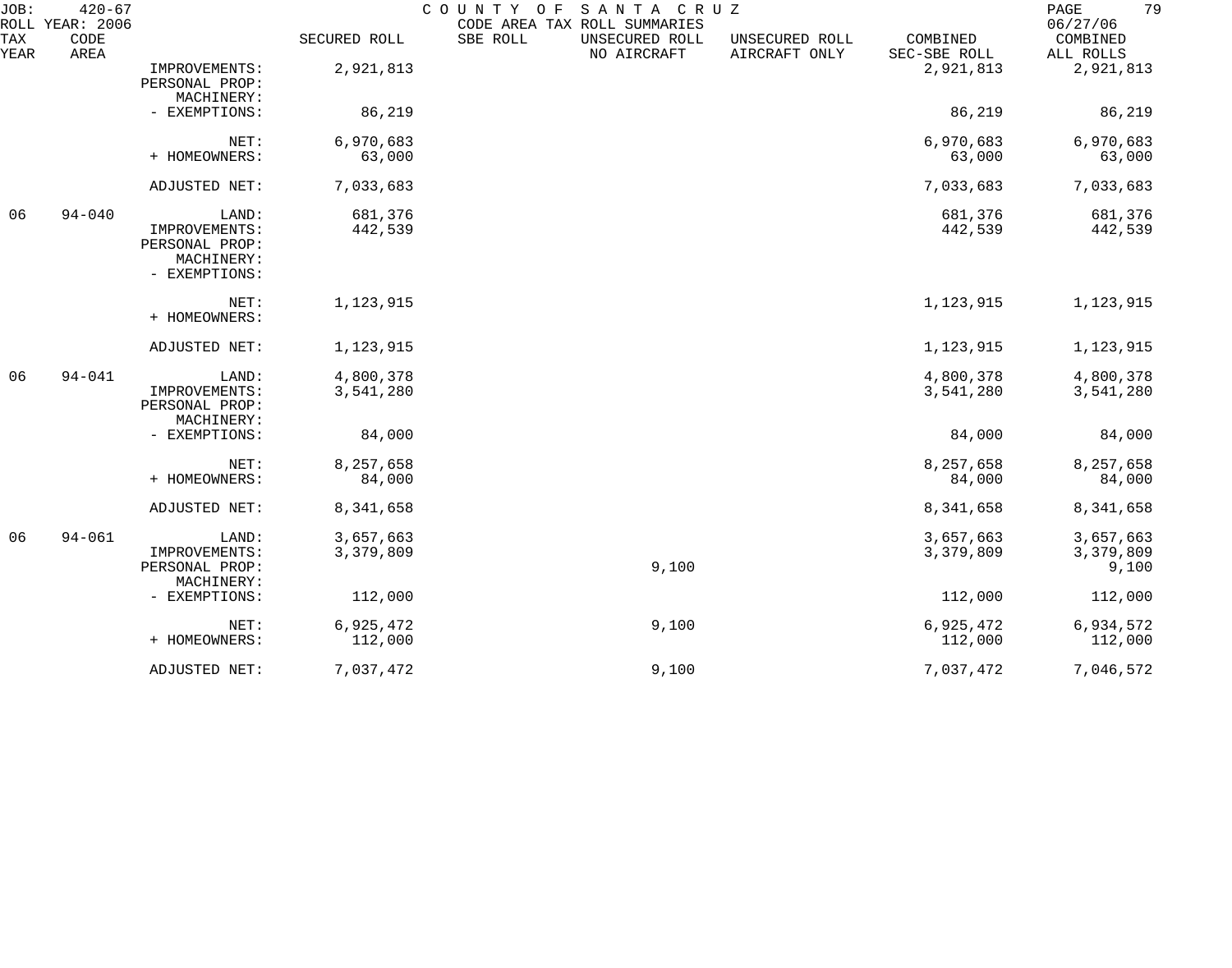| JOB:        | $420 - 67$<br>ROLL YEAR: 2006 |                              |              | COUNTY OF<br>SANTA CRUZ<br>CODE AREA TAX ROLL SUMMARIES |                                 |                          | 80<br>PAGE<br>06/27/06 |
|-------------|-------------------------------|------------------------------|--------------|---------------------------------------------------------|---------------------------------|--------------------------|------------------------|
| TAX<br>YEAR | CODE<br>AREA                  |                              | SECURED ROLL | SBE ROLL<br>UNSECURED ROLL<br>NO AIRCRAFT               | UNSECURED ROLL<br>AIRCRAFT ONLY | COMBINED<br>SEC-SBE ROLL | COMBINED<br>ALL ROLLS  |
| 06          | $94 - 062$                    | LAND:                        | 3,961,204    |                                                         |                                 | 3,961,204                | 3,961,204              |
|             |                               | IMPROVEMENTS:                | 3,735,409    |                                                         |                                 | 3,735,409                | 3,735,409              |
|             |                               | PERSONAL PROP:               |              |                                                         |                                 |                          |                        |
|             |                               | MACHINERY:                   |              |                                                         |                                 |                          |                        |
|             |                               | - EXEMPTIONS:                | 57,125       |                                                         |                                 | 57,125                   | 57,125                 |
|             |                               | NET:                         | 7,639,488    |                                                         |                                 | 7,639,488                | 7,639,488              |
|             |                               | + HOMEOWNERS:                | 56,000       |                                                         |                                 | 56,000                   | 56,000                 |
|             |                               | ADJUSTED NET:                | 7,695,488    |                                                         |                                 | 7,695,488                | 7,695,488              |
| 06          | $94 - 063$                    | LAND:                        | 18,924,661   |                                                         |                                 | 18,924,661               | 18,924,661             |
|             |                               | IMPROVEMENTS:                | 21,595,269   |                                                         |                                 | 21,595,269               | 21,595,269             |
|             |                               | PERSONAL PROP:               |              | 15,225                                                  |                                 |                          | 15,225                 |
|             |                               | MACHINERY:                   |              |                                                         |                                 |                          |                        |
|             |                               | - EXEMPTIONS:                | 435,146      |                                                         |                                 | 435,146                  | 435,146                |
|             |                               | NET:                         | 40,084,784   | 15,225                                                  |                                 | 40,084,784               | 40,100,009             |
|             |                               | + HOMEOWNERS:                | 434,000      |                                                         |                                 | 434,000                  | 434,000                |
|             |                               | ADJUSTED NET:                | 40,518,784   | 15,225                                                  |                                 | 40,518,784               | 40,534,009             |
| 06          | $94 - 064$                    | LAND:                        | 5,057,399    |                                                         |                                 | 5,057,399                | 5,057,399              |
|             |                               | IMPROVEMENTS:                | 4,436,556    |                                                         |                                 | 4,436,556                | 4,436,556              |
|             |                               | PERSONAL PROP:               |              | 13,634                                                  |                                 |                          | 13,634                 |
|             |                               | MACHINERY:                   |              |                                                         |                                 |                          |                        |
|             |                               | - EXEMPTIONS:                | 370,976      |                                                         |                                 | 370,976                  | 370,976                |
|             |                               | NET:                         | 9,122,979    | 13,634                                                  |                                 | 9,122,979                | 9,136,613              |
|             |                               | + HOMEOWNERS:                | 84,000       |                                                         |                                 | 84,000                   | 84,000                 |
|             |                               | ADJUSTED NET:                | 9,206,979    | 13,634                                                  |                                 | 9,206,979                | 9,220,613              |
| 06          | $94 - 065$                    | LAND:                        | 42,947,148   |                                                         |                                 | 42,947,148               | 42,947,148             |
|             |                               | IMPROVEMENTS:                | 46, 294, 379 | 532                                                     |                                 | 46, 294, 379             | 46,294,911             |
|             |                               | PERSONAL PROP:<br>MACHINERY: |              | 445,114                                                 |                                 |                          | 445,114                |
|             |                               | - EXEMPTIONS:                | 923,901      |                                                         |                                 | 923,901                  | 923,901                |
|             |                               | NET:                         | 88, 317, 626 | 445,646                                                 |                                 | 88, 317, 626             | 88,763,272             |
|             |                               | + HOMEOWNERS:                | 917,000      |                                                         |                                 | 917,000                  | 917,000                |
|             |                               | ADJUSTED NET:                | 89, 234, 626 | 445,646                                                 |                                 | 89, 234, 626             | 89,680,272             |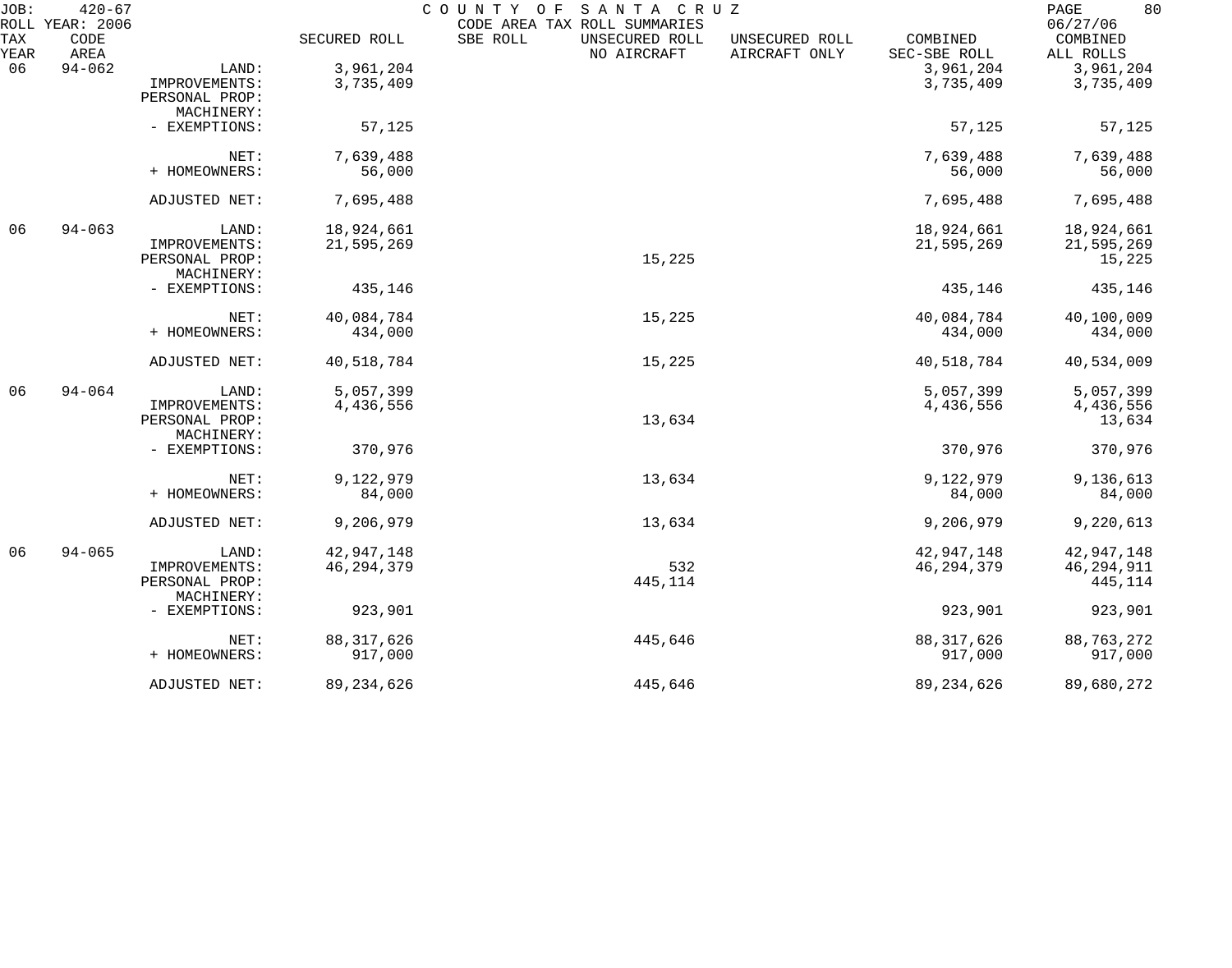| JOB:<br>ROLL | $420 - 67$<br>YEAR: 2006 |                                                        |                                       | COUNTY OF | SANTA CRUZ<br>CODE AREA TAX ROLL SUMMARIES |                                 |                                       | 81<br>PAGE<br>06/27/06                  |
|--------------|--------------------------|--------------------------------------------------------|---------------------------------------|-----------|--------------------------------------------|---------------------------------|---------------------------------------|-----------------------------------------|
| TAX<br>YEAR  | CODE<br>AREA             |                                                        | SECURED ROLL                          | SBE ROLL  | UNSECURED ROLL<br>NO AIRCRAFT              | UNSECURED ROLL<br>AIRCRAFT ONLY | COMBINED<br>SEC-SBE ROLL              | COMBINED<br>ALL ROLLS                   |
| 06           | $94 - 066$               | LAND:<br>IMPROVEMENTS:<br>PERSONAL PROP:               | 159,663,316<br>147,042,553<br>735,614 | 50,000    | 122,539<br>793,319                         |                                 | 159,713,316<br>147,042,553<br>735,614 | 159,713,316<br>147,165,092<br>1,528,933 |
|              |                          | MACHINERY:<br>- EXEMPTIONS:                            | 257,333<br>12,091,764                 |           | 4,378                                      |                                 | 257,333<br>12,091,764                 | 257,333<br>12,096,142                   |
|              |                          | NET:<br>+ HOMEOWNERS:                                  | 295,607,052<br>3, 235, 400            | 50,000    | 911,480                                    |                                 | 295,657,052<br>3, 235, 400            | 296,568,532<br>3, 235, 400              |
|              |                          | ADJUSTED NET:                                          | 298,842,452                           |           | 911,480                                    |                                 | 298,892,452                           | 299,803,932                             |
| 06           | $94 - 067$               | LAND:<br>IMPROVEMENTS:<br>PERSONAL PROP:<br>MACHINERY: | 4,404,731<br>2,752,316                |           |                                            |                                 | 4, 404, 731<br>2,752,316              | 4, 404, 731<br>2,752,316                |
|              |                          | - EXEMPTIONS:                                          | 43,229                                |           |                                            |                                 | 43,229                                | 43,229                                  |
|              |                          | NET:<br>+ HOMEOWNERS:                                  | 7, 113, 818<br>42,000                 |           |                                            |                                 | 7, 113, 818<br>42,000                 | 7, 113, 818<br>42,000                   |
|              |                          | ADJUSTED NET:                                          | 7,155,818                             |           |                                            |                                 | 7,155,818                             | 7,155,818                               |
| 06           | $94 - 068$               | LAND:<br>IMPROVEMENTS:<br>PERSONAL PROP:<br>MACHINERY: | 13,575,622<br>15,875,471              |           | 77,709                                     |                                 | 13,575,622<br>15,875,471              | 13,575,622<br>15,875,471<br>77,709      |
|              |                          | - EXEMPTIONS:                                          | 385,956                               |           |                                            |                                 | 385,956                               | 385,956                                 |
|              |                          | NET:<br>+ HOMEOWNERS:                                  | 29,065,137<br>378,000                 |           | 77,709                                     |                                 | 29,065,137<br>378,000                 | 29, 142, 846<br>378,000                 |
|              |                          | ADJUSTED NET:                                          | 29, 443, 137                          |           | 77,709                                     |                                 | 29, 443, 137                          | 29,520,846                              |
| 06           | $94 - 069$               | LAND:<br>IMPROVEMENTS:<br>PERSONAL PROP:<br>MACHINERY: | 2,600                                 |           |                                            |                                 | 2,600                                 | 2,600                                   |
|              |                          | - EXEMPTIONS:                                          | 2,600                                 |           |                                            |                                 | 2,600                                 | 2,600                                   |

NET: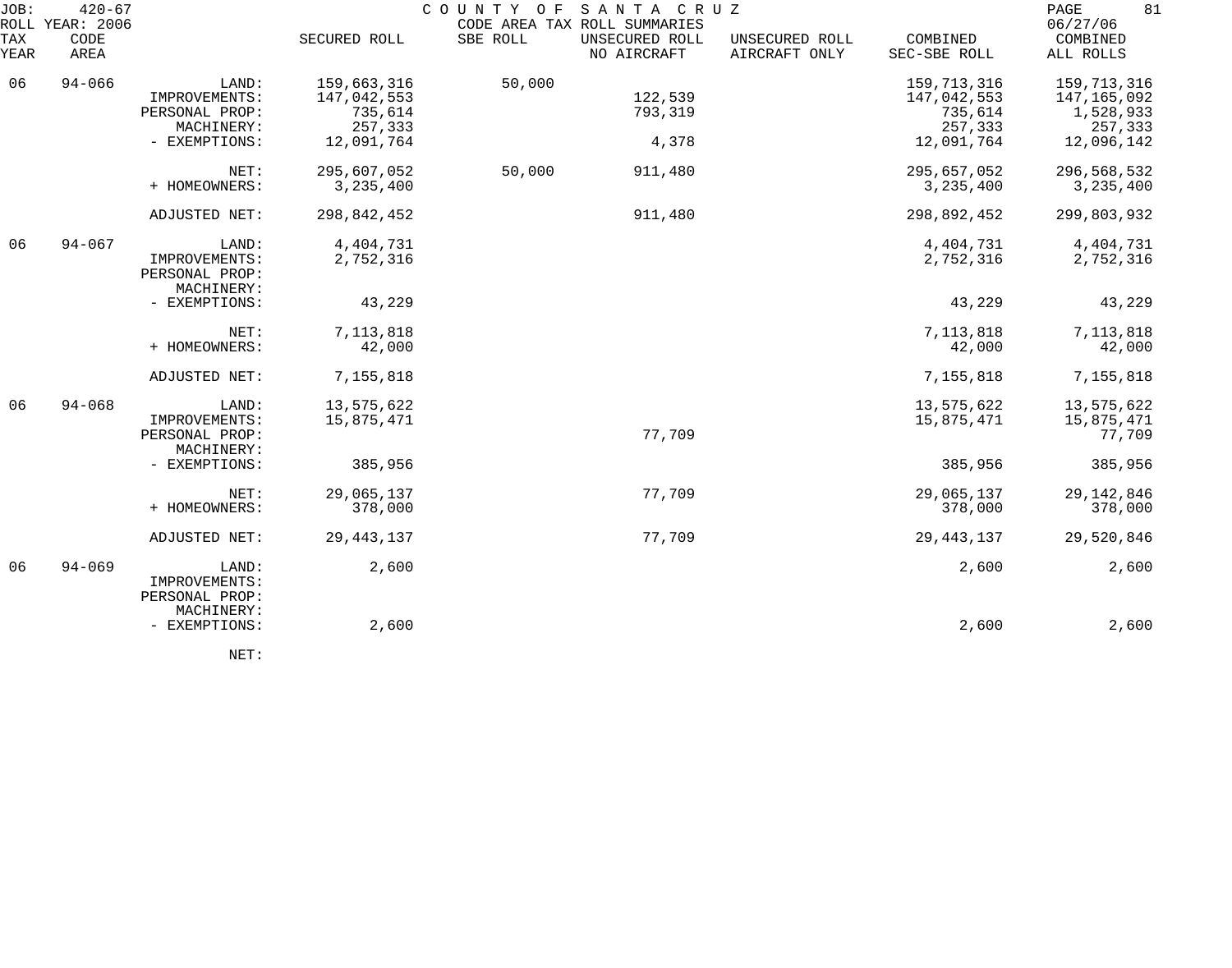| JOB:<br>ROLL | $420 - 67$<br>YEAR: 2006 |                                                        |                        | COUNTY OF<br>SANTA CRUZ<br>CODE AREA TAX ROLL SUMMARIES |                                 |                          | 82<br>PAGE<br>06/27/06           |
|--------------|--------------------------|--------------------------------------------------------|------------------------|---------------------------------------------------------|---------------------------------|--------------------------|----------------------------------|
| TAX<br>YEAR  | CODE<br>AREA             |                                                        | SECURED ROLL           | SBE ROLL<br>UNSECURED ROLL<br>NO AIRCRAFT               | UNSECURED ROLL<br>AIRCRAFT ONLY | COMBINED<br>SEC-SBE ROLL | COMBINED<br>ALL ROLLS            |
|              |                          | + HOMEOWNERS:                                          |                        |                                                         |                                 |                          |                                  |
|              |                          | ADJUSTED NET:                                          |                        |                                                         |                                 |                          |                                  |
| 06           | $96 - 016$               | LAND:                                                  | 123,427                |                                                         |                                 | 123,427                  | 123,427                          |
|              |                          | IMPROVEMENTS:<br>PERSONAL PROP:                        | 139,355                |                                                         |                                 | 139,355                  | 139,355                          |
|              |                          | MACHINERY:<br>- EXEMPTIONS:                            | 7,000                  |                                                         |                                 | 7,000                    | 7,000                            |
|              |                          | NET:                                                   | 255,782                |                                                         |                                 | 255,782                  | 255,782                          |
|              |                          | + HOMEOWNERS:                                          | 7,000                  |                                                         |                                 | 7,000                    | 7,000                            |
|              |                          | ADJUSTED NET:                                          | 262,782                |                                                         |                                 | 262,782                  | 262,782                          |
| 06           | $96 - 019$               | LAND:                                                  | 23, 403, 074           |                                                         |                                 | 23, 403, 074             | 23, 403, 074                     |
|              |                          | IMPROVEMENTS:<br>PERSONAL PROP:<br>MACHINERY:          | 21, 343, 242           | 74,354                                                  |                                 | 21, 343, 242             | 21, 343, 242<br>74,354           |
|              |                          | - EXEMPTIONS:                                          | 454,230                |                                                         |                                 | 454,230                  | 454,230                          |
|              |                          | NET:                                                   | 44,292,086             | 74,354                                                  |                                 | 44,292,086               | 44,366,440                       |
|              |                          | + HOMEOWNERS:                                          | 350,000                |                                                         |                                 | 350,000                  | 350,000                          |
|              |                          | ADJUSTED NET:                                          | 44,642,086             | 74,354                                                  |                                 | 44,642,086               | 44,716,440                       |
| 06           | $96 - 033$               | LAND:<br>IMPROVEMENTS:<br>PERSONAL PROP:<br>MACHINERY: | 1,102                  |                                                         |                                 | 1,102                    | 1,102                            |
|              |                          | - EXEMPTIONS:                                          | 1,102                  |                                                         |                                 | 1,102                    | 1,102                            |
|              |                          | NET:<br>+ HOMEOWNERS:                                  |                        |                                                         |                                 |                          |                                  |
|              |                          | ADJUSTED NET:                                          |                        |                                                         |                                 |                          |                                  |
| 06           | $96 - 038$               | LAND:<br>IMPROVEMENTS:<br>PERSONAL PROP:               | 6,202,417<br>4,586,509 | 34,818                                                  |                                 | 6,202,417<br>4,586,509   | 6,202,417<br>4,586,509<br>34,818 |

MACHINERY: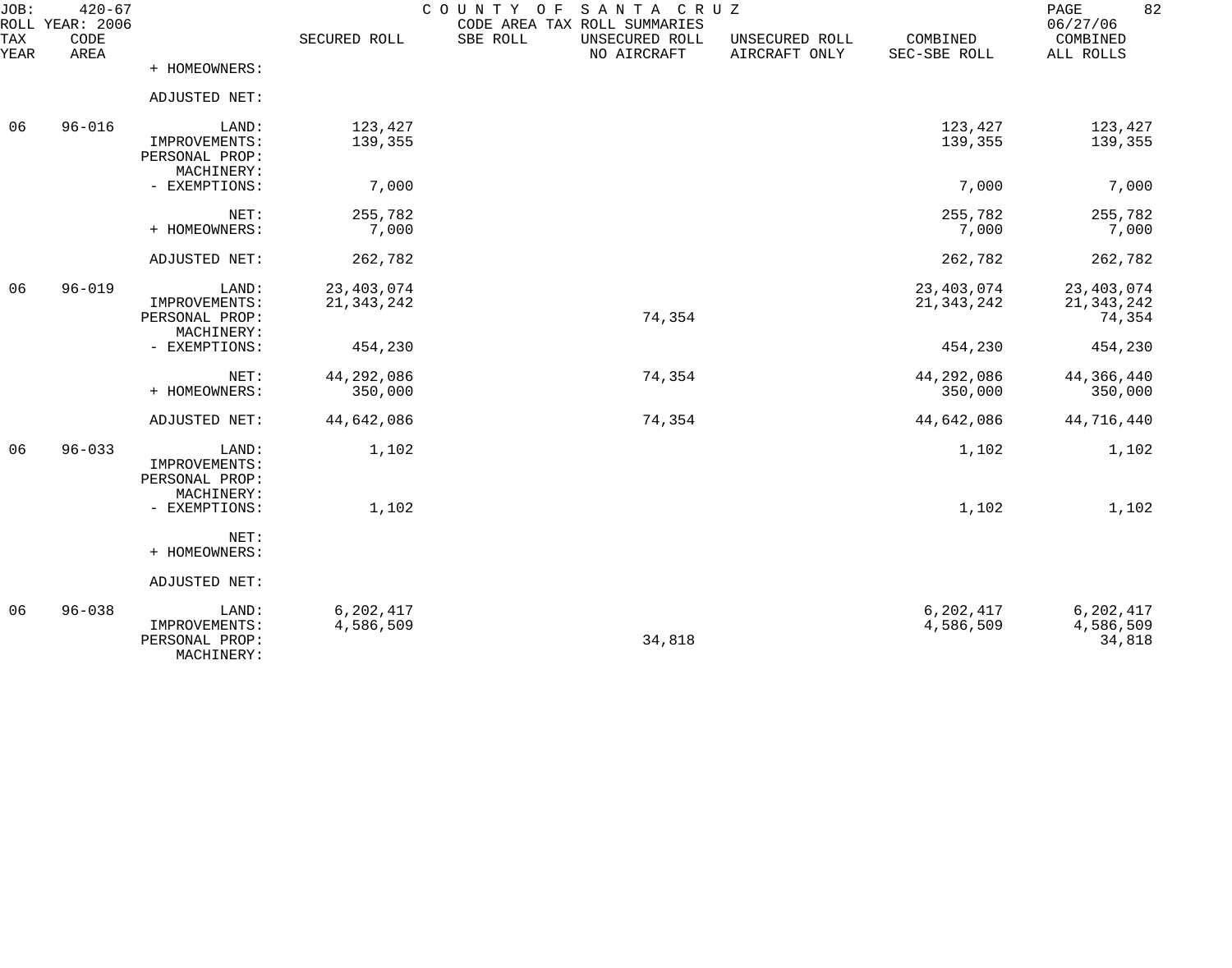| JOB:        | $420 - 67$<br>ROLL YEAR: 2006 |                                               |              | SANTA CRUZ<br>COUNTY OF<br>CODE AREA TAX ROLL SUMMARIES |                                 |                          | 83<br>PAGE<br>06/27/06 |
|-------------|-------------------------------|-----------------------------------------------|--------------|---------------------------------------------------------|---------------------------------|--------------------------|------------------------|
| TAX<br>YEAR | CODE<br>AREA                  |                                               | SECURED ROLL | SBE ROLL<br>UNSECURED ROLL<br>NO AIRCRAFT               | UNSECURED ROLL<br>AIRCRAFT ONLY | COMBINED<br>SEC-SBE ROLL | COMBINED<br>ALL ROLLS  |
|             |                               | - EXEMPTIONS:                                 | 121,593      |                                                         |                                 | 121,593                  | 121,593                |
|             |                               | NET:                                          | 10,667,333   | 34,818                                                  |                                 | 10,667,333               | 10,702,151             |
|             |                               | + HOMEOWNERS:                                 | 119,000      |                                                         |                                 | 119,000                  | 119,000                |
|             |                               | ADJUSTED NET:                                 | 10,786,333   | 34,818                                                  |                                 | 10,786,333               | 10,821,151             |
| 06          | $96 - 039$                    | LAND:                                         | 18, 124, 436 |                                                         |                                 | 18, 124, 436             | 18, 124, 436           |
|             |                               | IMPROVEMENTS:<br>PERSONAL PROP:               | 14,342,271   | 42,893                                                  |                                 | 14, 342, 271             | 14,342,271<br>42,893   |
|             |                               | MACHINERY:                                    |              |                                                         |                                 |                          |                        |
|             |                               | - EXEMPTIONS:                                 | 380,725      |                                                         |                                 | 380,725                  | 380,725                |
|             |                               | NET:                                          | 32,085,982   | 42,893                                                  |                                 | 32,085,982               | 32, 128, 875           |
|             |                               | + HOMEOWNERS:                                 | 378,000      |                                                         |                                 | 378,000                  | 378,000                |
|             |                               | ADJUSTED NET:                                 | 32, 463, 982 | 42,893                                                  |                                 | 32, 463, 982             | 32,506,875             |
| 06          | $96 - 040$                    | LAND:                                         | 731,319      |                                                         |                                 | 731,319                  | 731,319                |
|             |                               | IMPROVEMENTS:<br>PERSONAL PROP:<br>MACHINERY: | 487,290      |                                                         |                                 | 487,290                  | 487,290                |
|             |                               | - EXEMPTIONS:                                 | 21,187       |                                                         |                                 | 21,187                   | 21,187                 |
|             |                               | NET:                                          | 1,197,422    |                                                         |                                 | 1,197,422                | 1,197,422              |
|             |                               | + HOMEOWNERS:                                 | 21,000       |                                                         |                                 | 21,000                   | 21,000                 |
|             |                               | ADJUSTED NET:                                 | 1,218,422    |                                                         |                                 | 1,218,422                | 1,218,422              |
| 06          | $96 - 041$                    | LAND:                                         | 13, 354, 517 |                                                         |                                 | 13, 354, 517             | 13, 354, 517           |
|             |                               | IMPROVEMENTS:                                 | 14, 127, 179 |                                                         |                                 | 14, 127, 179             | 14, 127, 179           |
|             |                               | PERSONAL PROP:<br>MACHINERY:                  | 36,119       |                                                         |                                 | 36,119                   | 36,119                 |
|             |                               | - EXEMPTIONS:                                 | 254,727      |                                                         |                                 | 254,727                  | 254,727                |
|             |                               | NET:                                          | 27, 263, 088 |                                                         |                                 | 27, 263, 088             | 27, 263, 088           |
|             |                               | + HOMEOWNERS:                                 | 252,000      |                                                         |                                 | 252,000                  | 252,000                |
|             |                               | ADJUSTED NET:                                 | 27,515,088   |                                                         |                                 | 27,515,088               | 27,515,088             |
| 06          | $96 - 044$                    | LAND:                                         | 40, 315, 287 |                                                         |                                 | 40, 315, 287             | 40, 315, 287           |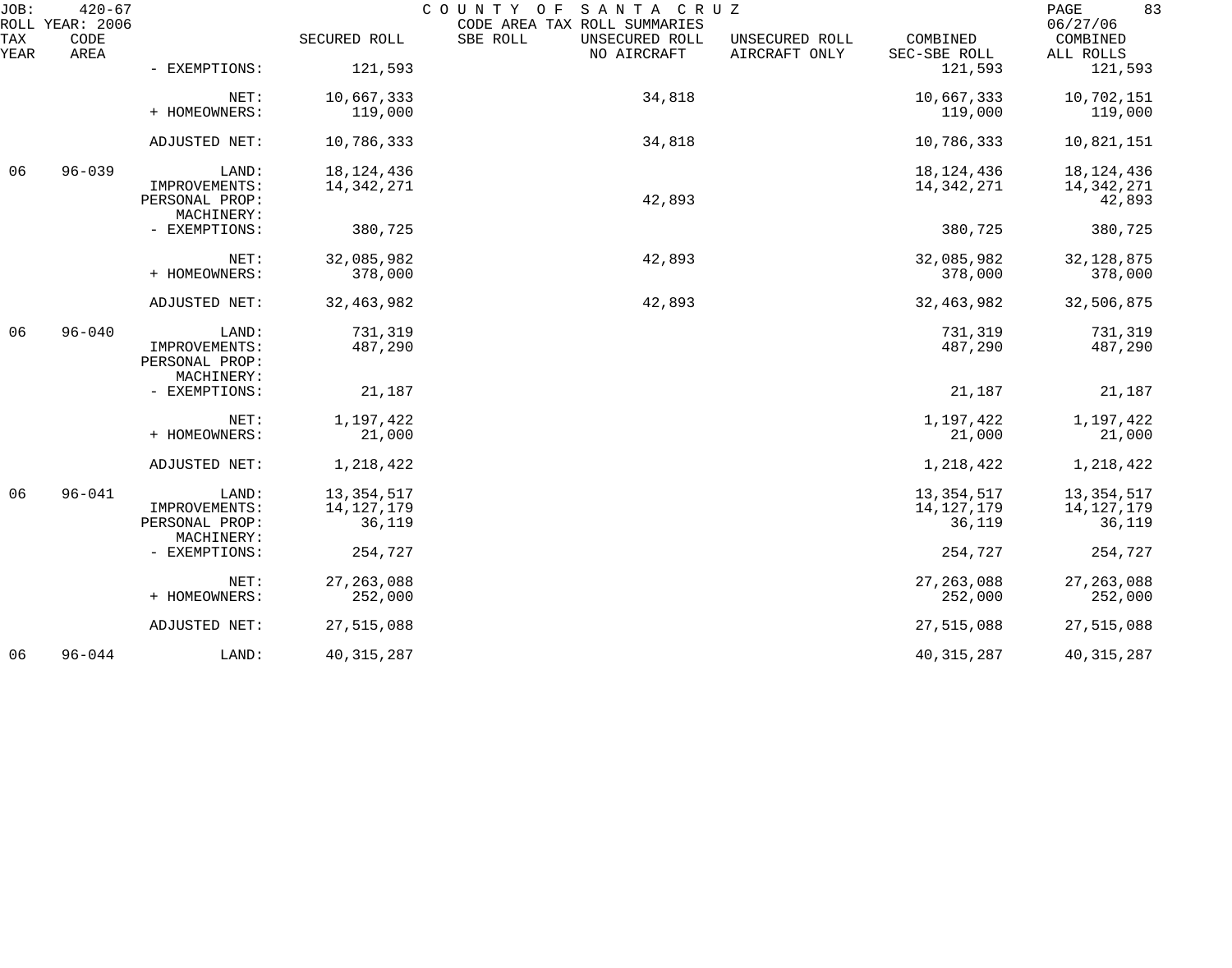| JOB: | $420 - 67$      |                        |              | COUNTY OF<br>SANTA CRUZ      |                |              | 84<br>PAGE   |
|------|-----------------|------------------------|--------------|------------------------------|----------------|--------------|--------------|
|      | ROLL YEAR: 2006 |                        |              | CODE AREA TAX ROLL SUMMARIES |                |              | 06/27/06     |
| TAX  | CODE            |                        | SECURED ROLL | SBE ROLL<br>UNSECURED ROLL   | UNSECURED ROLL | COMBINED     | COMBINED     |
| YEAR | AREA            |                        |              | NO AIRCRAFT                  | AIRCRAFT ONLY  | SEC-SBE ROLL | ALL ROLLS    |
|      |                 | IMPROVEMENTS:          | 36, 492, 234 | 48,994                       |                | 36, 492, 234 | 36, 541, 228 |
|      |                 | PERSONAL PROP:         | 290,946      | 391,569                      |                | 290,946      | 682,515      |
|      |                 | MACHINERY:             |              |                              |                |              |              |
|      |                 | - EXEMPTIONS:          | 2,783,180    | 163,789                      |                | 2,783,180    | 2,946,969    |
|      |                 | NET:                   | 74, 315, 287 | 276,774                      |                | 74, 315, 287 | 74,592,061   |
|      |                 | + HOMEOWNERS:          | 740,600      |                              |                | 740,600      | 740,600      |
|      |                 | ADJUSTED NET:          | 75,055,887   | 276,774                      |                | 75,055,887   | 75, 332, 661 |
| 06   | $96 - 050$      | LAND:                  | 2,242,530    |                              |                | 2,242,530    | 2, 242, 530  |
|      |                 | IMPROVEMENTS:          | 1,465,460    | 14,135                       |                | 1,465,460    | 1,479,595    |
|      |                 | PERSONAL PROP:         |              | 44,974                       |                |              | 44,974       |
|      |                 | MACHINERY:             |              |                              |                |              |              |
|      |                 | - EXEMPTIONS:          | 21,615       | 20,558                       |                | 21,615       | 42,173       |
|      |                 | NET:                   | 3,686,375    | 38,551                       |                | 3,686,375    | 3,724,926    |
|      |                 | + HOMEOWNERS:          | 21,000       |                              |                | 21,000       | 21,000       |
|      |                 | ADJUSTED NET:          | 3,707,375    | 38,551                       |                | 3,707,375    | 3,745,926    |
| 06   | $96 - 057$      | LAND:                  | 15,945,542   |                              |                | 15,945,542   | 15,945,542   |
|      |                 | IMPROVEMENTS:          | 14,713,882   |                              |                | 14,713,882   | 14,713,882   |
|      |                 | PERSONAL PROP:         |              | 5,500                        |                |              | 5,500        |
|      |                 | MACHINERY:             |              |                              |                |              |              |
|      |                 | - EXEMPTIONS:          | 386,549      |                              |                | 386,549      | 386,549      |
|      |                 | NET:                   | 30, 272, 875 | 5,500                        |                | 30, 272, 875 | 30, 278, 375 |
|      |                 | + HOMEOWNERS:          | 385,000      |                              |                | 385,000      | 385,000      |
|      |                 | ADJUSTED NET:          | 30,657,875   | 5,500                        |                | 30,657,875   | 30,663,375   |
| 06   | $96 - 059$      | LAND:<br>TMDROVEMENTS: |              |                              |                |              |              |

 IMPROVEMENTS: PERSONAL PROP: MACHINERY:

- EXEMPTIONS:

NET:

+ HOMEOWNERS:

ADJUSTED NET: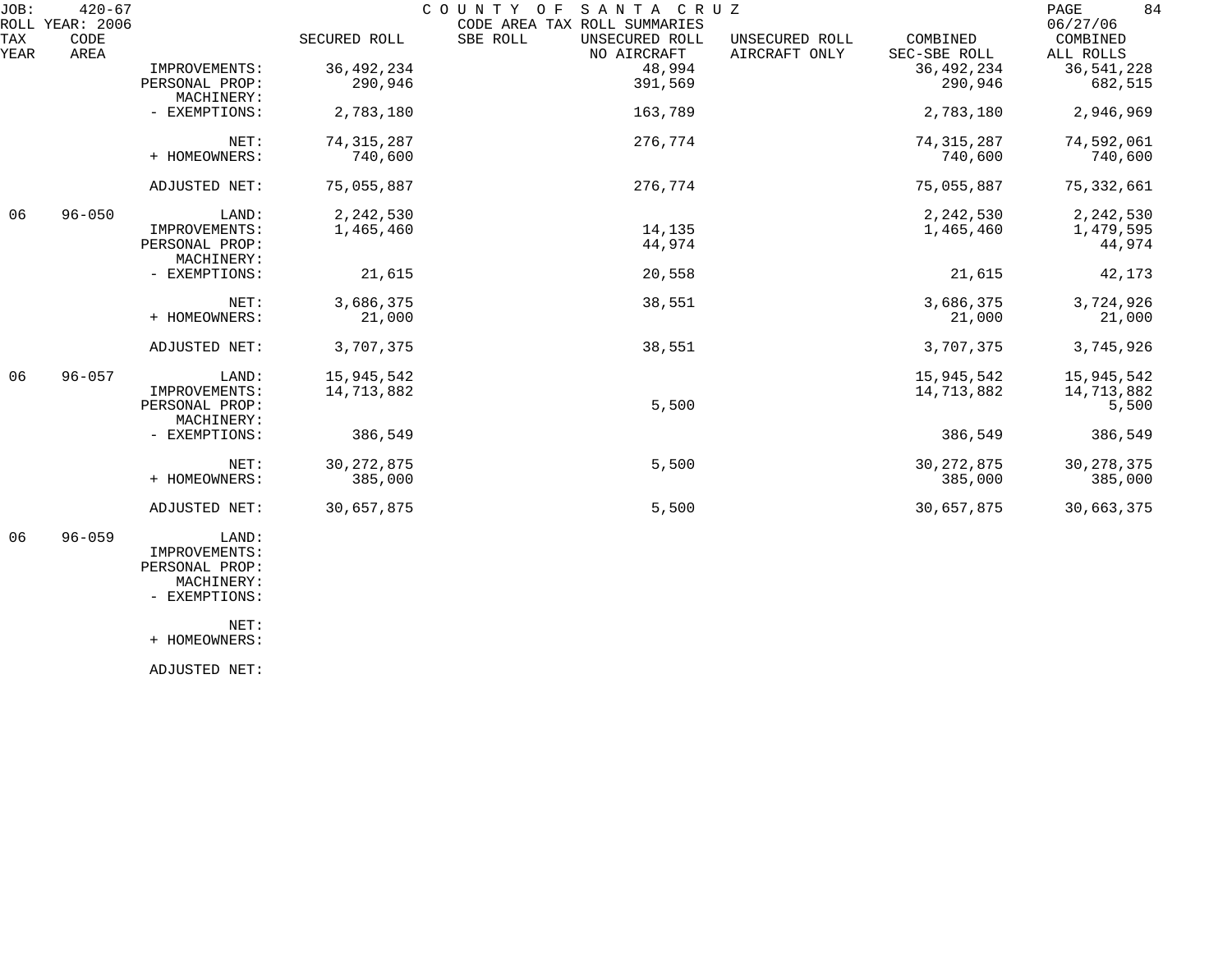| JOB:               | $420 - 67$<br>ROLL YEAR: 2006 |                |              | COUNTY OF | SANTA CRUZ<br>CODE AREA TAX ROLL SUMMARIES |                                 |                          | 85<br>PAGE<br>06/27/06 |
|--------------------|-------------------------------|----------------|--------------|-----------|--------------------------------------------|---------------------------------|--------------------------|------------------------|
| <b>TAX</b><br>YEAR | CODE<br>AREA                  |                | SECURED ROLL | SBE ROLL  | UNSECURED ROLL<br>NO AIRCRAFT              | UNSECURED ROLL<br>AIRCRAFT ONLY | COMBINED<br>SEC-SBE ROLL | COMBINED<br>ALL ROLLS  |
| 06                 | $96 - 062$                    | LAND:          | 3,853,535    |           |                                            |                                 | 3,853,535                | 3,853,535              |
|                    |                               | IMPROVEMENTS:  | 2,606,906    |           |                                            |                                 | 2,606,906                | 2,606,906              |
|                    |                               | PERSONAL PROP: |              |           |                                            |                                 |                          |                        |
|                    |                               | MACHINERY:     |              |           |                                            |                                 |                          |                        |
|                    |                               | - EXEMPTIONS:  | 21,000       |           |                                            |                                 | 21,000                   | 21,000                 |
|                    |                               | NET:           | 6,439,441    |           |                                            |                                 | 6,439,441                | 6,439,441              |
|                    |                               | + HOMEOWNERS:  | 21,000       |           |                                            |                                 | 21,000                   | 21,000                 |
|                    |                               | ADJUSTED NET:  | 6,460,441    |           |                                            |                                 | 6,460,441                | 6,460,441              |
| 06                 | $96 - 064$                    | LAND:          | 7,593,960    |           |                                            |                                 | 7,593,960                | 7,593,960              |
|                    |                               | IMPROVEMENTS:  | 7,241,015    |           |                                            |                                 | 7,241,015                | 7,241,015              |
|                    |                               | PERSONAL PROP: | 4,000        |           |                                            |                                 | 4,000                    | 4,000                  |
|                    |                               | MACHINERY:     |              |           |                                            |                                 |                          |                        |
|                    |                               | - EXEMPTIONS:  | 177,878      |           |                                            |                                 | 177,878                  | 177,878                |
|                    |                               | NET:           | 14,661,097   |           |                                            |                                 | 14,661,097               | 14,661,097             |
|                    |                               | + HOMEOWNERS:  | 175,000      |           |                                            |                                 | 175,000                  | 175,000                |
|                    |                               | ADJUSTED NET:  | 14,836,097   |           |                                            |                                 | 14,836,097               | 14,836,097             |
| 06                 | $96 - 068$                    | LAND:          |              |           |                                            |                                 |                          |                        |
|                    |                               | IMPROVEMENTS:  |              |           |                                            |                                 |                          |                        |
|                    |                               | PERSONAL PROP: |              |           |                                            |                                 |                          |                        |
|                    |                               | MACHINERY:     |              |           |                                            |                                 |                          |                        |
|                    |                               | - EXEMPTIONS:  |              |           |                                            |                                 |                          |                        |
|                    |                               | NET:           |              |           |                                            |                                 |                          |                        |
|                    |                               | + HOMEOWNERS:  |              |           |                                            |                                 |                          |                        |
|                    |                               | ADJUSTED NET:  |              |           |                                            |                                 |                          |                        |
| 06                 | $96 - 071$                    | LAND:          | 47,763,051   |           |                                            |                                 | 47,763,051               | 47,763,051             |
|                    |                               | IMPROVEMENTS:  | 43, 555, 782 |           |                                            |                                 | 43,555,782               | 43,555,782             |
|                    |                               | PERSONAL PROP: |              |           | 125,579                                    |                                 |                          | 125,579                |
|                    |                               | MACHINERY:     |              |           |                                            |                                 |                          |                        |
|                    |                               | - EXEMPTIONS:  | 1,956,794    |           |                                            |                                 | 1,956,794                | 1,956,794              |
|                    |                               | NET:           | 89, 362, 039 |           | 125,579                                    |                                 | 89, 362, 039             | 89, 487, 618           |
|                    |                               | + HOMEOWNERS:  | 1,626,800    |           |                                            |                                 | 1,626,800                | 1,626,800              |
|                    |                               | ADJUSTED NET:  | 90,988,839   |           | 125,579                                    |                                 | 90,988,839               | 91, 114, 418           |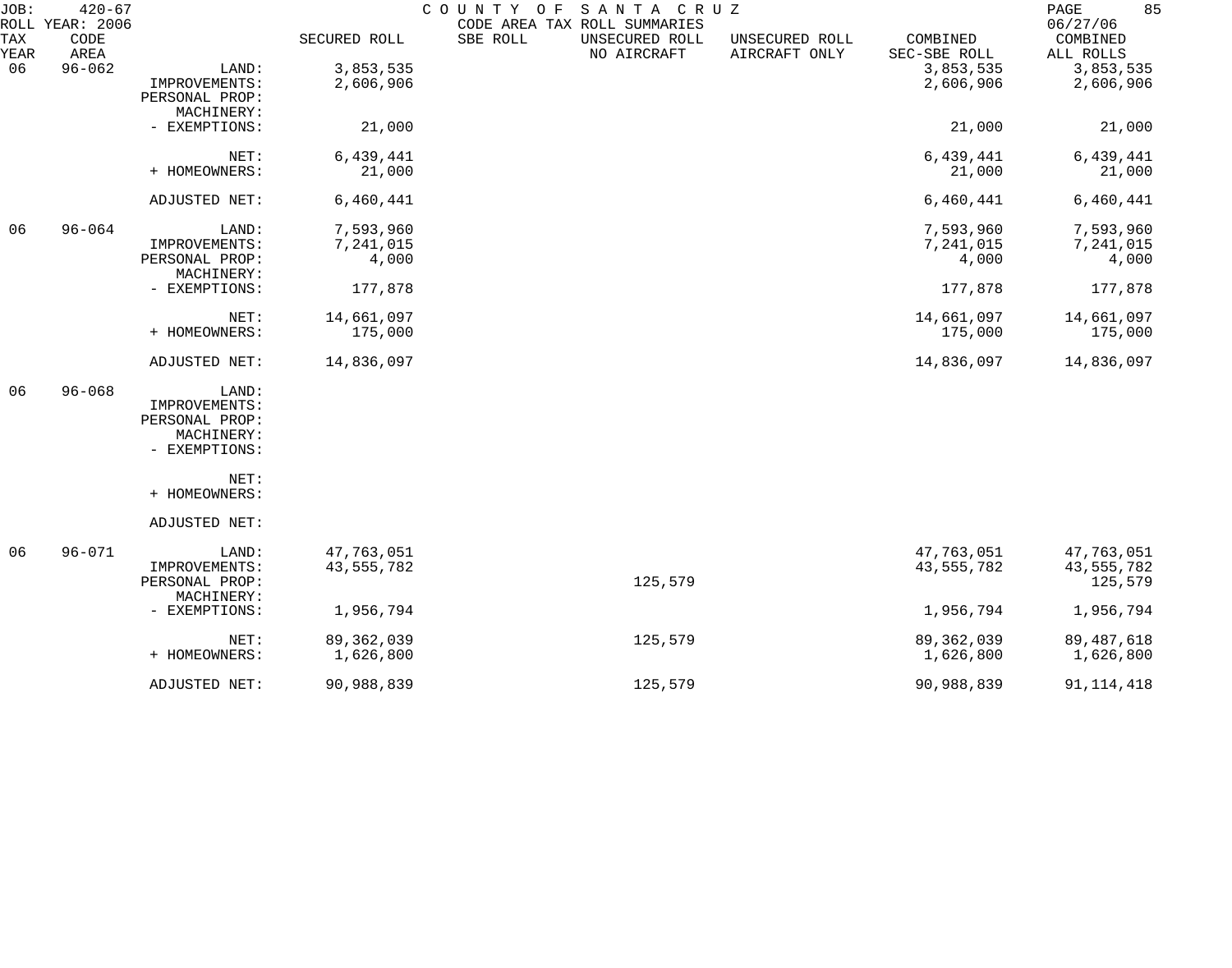| JOB:        | $420 - 67$<br>ROLL YEAR: 2006 |                                                                         |                                    | COUNTY OF<br>SANTA CRUZ<br>CODE AREA TAX ROLL SUMMARIES |                                 |                                    |                                       |  |
|-------------|-------------------------------|-------------------------------------------------------------------------|------------------------------------|---------------------------------------------------------|---------------------------------|------------------------------------|---------------------------------------|--|
| TAX<br>YEAR | CODE<br>AREA                  |                                                                         | SECURED ROLL                       | SBE ROLL<br>UNSECURED ROLL<br>NO AIRCRAFT               | UNSECURED ROLL<br>AIRCRAFT ONLY | COMBINED<br>SEC-SBE ROLL           | 06/27/06<br>COMBINED<br>ALL ROLLS     |  |
| 06          | $96 - 076$                    | LAND:<br>IMPROVEMENTS:<br>PERSONAL PROP:                                | 38,732,035<br>31,876,571           | 1,884<br>76,493                                         |                                 | 38,732,035<br>31,876,571           | 38,732,035<br>31,878,455<br>76,493    |  |
|             |                               | MACHINERY:<br>- EXEMPTIONS:                                             | 1,114,510                          |                                                         |                                 | 1,114,510                          | 1,114,510                             |  |
|             |                               | NET:<br>+ HOMEOWNERS:                                                   | 69,494,096<br>1,052,800            | 78,377                                                  |                                 | 69,494,096<br>1,052,800            | 69, 572, 473<br>1,052,800             |  |
|             |                               | ADJUSTED NET:                                                           | 70,546,896                         | 78,377                                                  |                                 | 70,546,896                         | 70,625,273                            |  |
| 06          | $96 - 078$                    | LAND:<br>IMPROVEMENTS:<br>PERSONAL PROP:<br>MACHINERY:<br>- EXEMPTIONS: | 517,434<br>55,473                  |                                                         |                                 | 517,434<br>55,473                  | 517,434<br>55,473                     |  |
|             |                               | NET:<br>+ HOMEOWNERS:                                                   | 572,907                            |                                                         |                                 | 572,907                            | 572,907                               |  |
|             |                               | ADJUSTED NET:                                                           | 572,907                            |                                                         |                                 | 572,907                            | 572,907                               |  |
| 06          | $96 - 080$                    | LAND:<br>IMPROVEMENTS:<br>PERSONAL PROP:<br>MACHINERY:                  | 2,790,119<br>2,150,814             |                                                         |                                 | 2,790,119<br>2,150,814             | 2,790,119<br>2,150,814                |  |
|             |                               | - EXEMPTIONS:                                                           | 82,600                             |                                                         |                                 | 82,600                             | 82,600                                |  |
|             |                               | NET:<br>+ HOMEOWNERS:                                                   | 4,858,333<br>82,600                |                                                         |                                 | 4,858,333<br>82,600                | 4,858,333<br>82,600                   |  |
|             |                               | ADJUSTED NET:                                                           | 4,940,933                          |                                                         |                                 | 4,940,933                          | 4,940,933                             |  |
| 06          | $96 - 100$                    | LAND:<br>IMPROVEMENTS:<br>PERSONAL PROP:                                | 99,928,744<br>52,068,549<br>27,809 | 353,505<br>633,045                                      |                                 | 99,928,744<br>52,068,549<br>27,809 | 99,928,744<br>52, 422, 054<br>660,854 |  |
|             |                               | MACHINERY:<br>- EXEMPTIONS:                                             | 1,296,918                          | 15,977                                                  |                                 | 1,296,918                          | 1,312,895                             |  |
|             |                               | NET:                                                                    | 150,728,184                        | 970,573                                                 |                                 | 150,728,184                        | 151,698,757                           |  |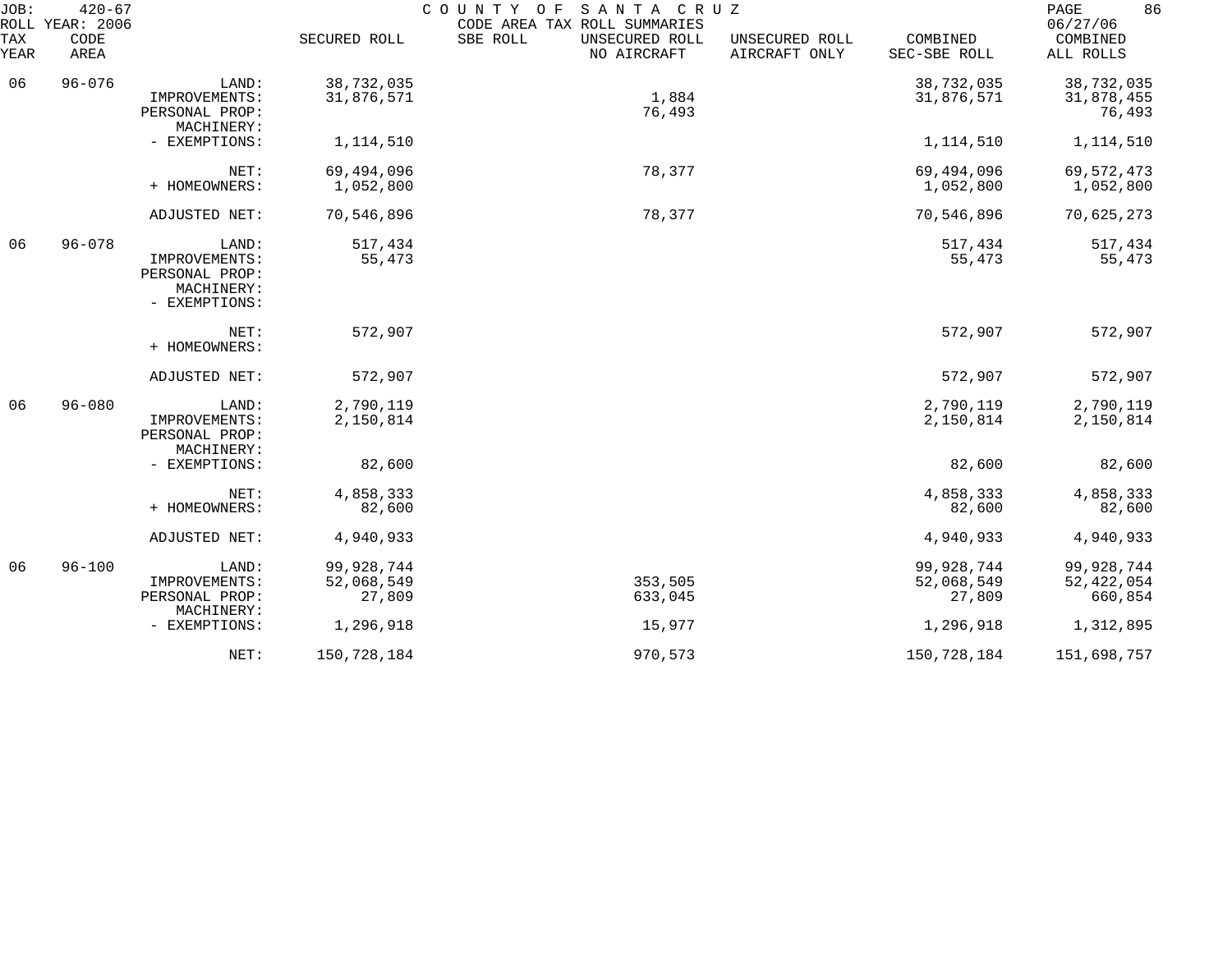| JOB:        | $420 - 67$<br>COUNTY OF SANTA CRUZ<br>ROLL YEAR: 2006<br>CODE AREA TAX ROLL SUMMARIES |                                               |               |           |                               |                                 | 87<br>PAGE<br>06/27/06   |                       |
|-------------|---------------------------------------------------------------------------------------|-----------------------------------------------|---------------|-----------|-------------------------------|---------------------------------|--------------------------|-----------------------|
| TAX<br>YEAR | CODE<br>AREA                                                                          |                                               | SECURED ROLL  | SBE ROLL  | UNSECURED ROLL<br>NO AIRCRAFT | UNSECURED ROLL<br>AIRCRAFT ONLY | COMBINED<br>SEC-SBE ROLL | COMBINED<br>ALL ROLLS |
|             |                                                                                       | + HOMEOWNERS:                                 | 1,211,000     |           |                               |                                 | 1,211,000                | 1,211,000             |
|             |                                                                                       | ADJUSTED NET:                                 | 151,939,184   |           | 970,573                       |                                 | 151,939,184              | 152,909,757           |
| 06          | $96 - 101$                                                                            | LAND:                                         | 385,078,066   |           | 66,635                        |                                 | 385,078,066              | 385, 144, 701         |
|             |                                                                                       | IMPROVEMENTS:                                 | 356,779,834   |           | 1,857,722                     |                                 | 356,779,834              | 358,637,556           |
|             |                                                                                       | PERSONAL PROP:                                | 823,521       |           | 6,783,998                     |                                 | 823,521                  | 7,607,519             |
|             |                                                                                       | MACHINERY:                                    | 65,110        |           |                               |                                 | 65,110                   | 65,110                |
|             |                                                                                       | - EXEMPTIONS:                                 | 34, 577, 144  |           | 471,335                       |                                 | 34, 577, 144             | 35,048,479            |
|             |                                                                                       | NET:                                          | 708,169,387   |           | 8,237,020                     |                                 | 708, 169, 387            | 716,406,407           |
|             |                                                                                       | + HOMEOWNERS:                                 | 8,320,200     |           |                               |                                 | 8,320,200                | 8,320,200             |
|             |                                                                                       | ADJUSTED NET:                                 | 716,489,587   |           | 8,237,020                     |                                 | 716,489,587              | 724,726,607           |
| 06          | $96 - 103$                                                                            | LAND:                                         | 319, 522, 633 | 3,606,765 | 1,071,248                     |                                 | 323, 129, 398            | 324, 200, 646         |
|             |                                                                                       | IMPROVEMENTS:                                 | 347, 159, 561 |           | 6,978,778                     |                                 | 347, 159, 561            | 354, 138, 339         |
|             |                                                                                       | PERSONAL PROP:                                | 25,881,580    |           | 29, 352, 540                  |                                 | 25,881,580               | 55, 234, 120          |
|             |                                                                                       | MACHINERY:                                    | 465,845       |           |                               |                                 | 465,845                  | 465,845               |
|             |                                                                                       | - EXEMPTIONS:                                 | 126,024,218   |           | 1,792,786                     |                                 | 126,024,218              | 127,817,004           |
|             |                                                                                       | NET:                                          | 567,005,401   | 3,606,765 | 35,609,780                    |                                 | 570,612,166              | 606, 221, 946         |
|             |                                                                                       | + HOMEOWNERS:                                 | 4,652,200     |           |                               |                                 | 4,652,200                | 4,652,200             |
|             |                                                                                       | ADJUSTED NET:                                 | 571,657,601   |           | 35,609,780                    |                                 | 575, 264, 366            | 610,874,146           |
| 06          | $96 - 104$                                                                            | LAND:                                         | 9,351,771     |           |                               |                                 | 9,351,771                | 9,351,771             |
|             |                                                                                       | IMPROVEMENTS:                                 | 10,371,721    |           | 17,809                        |                                 | 10,371,721               | 10,389,530            |
|             |                                                                                       | PERSONAL PROP:<br>MACHINERY:                  | 14,248        |           | 1,110,739                     |                                 | 14,248                   | 1,124,987             |
|             |                                                                                       | - EXEMPTIONS:                                 | 2, 421, 413   |           |                               |                                 | 2, 421, 413              | 2, 421, 413           |
|             |                                                                                       | NET:                                          | 17, 316, 327  |           | 1,128,548                     |                                 | 17, 316, 327             | 18,444,875            |
|             |                                                                                       | + HOMEOWNERS:                                 | 147,000       |           |                               |                                 | 147,000                  | 147,000               |
|             |                                                                                       | ADJUSTED NET:                                 | 17, 463, 327  |           | 1,128,548                     |                                 | 17, 463, 327             | 18,591,875            |
| 06          | $96 - 105$                                                                            | LAND:                                         | 22,894,280    |           |                               |                                 | 22,894,280               | 22,894,280            |
|             |                                                                                       | IMPROVEMENTS:<br>PERSONAL PROP:<br>MACHINERY: | 19,783,232    |           | 69,432                        |                                 | 19,783,232               | 19,783,232<br>69,432  |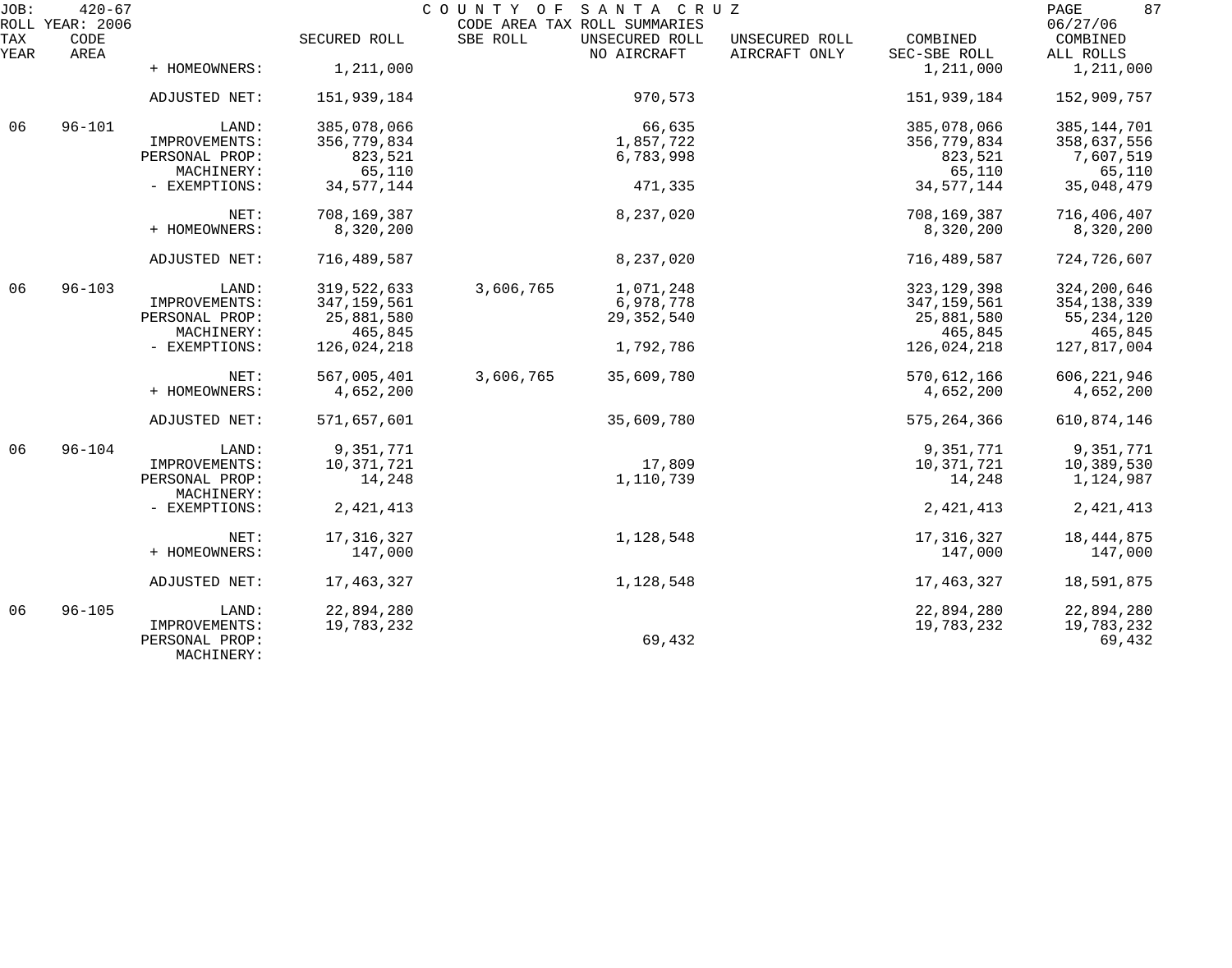| JOB:        | $420 - 67$<br>ROLL YEAR: 2006 |                                 |              | COUNTY OF<br>SANTA CRUZ<br>CODE AREA TAX ROLL SUMMARIES |                                 |                          | 88<br>PAGE<br>06/27/06 |
|-------------|-------------------------------|---------------------------------|--------------|---------------------------------------------------------|---------------------------------|--------------------------|------------------------|
| TAX<br>YEAR | CODE<br>AREA                  |                                 | SECURED ROLL | SBE ROLL<br>UNSECURED ROLL<br>NO AIRCRAFT               | UNSECURED ROLL<br>AIRCRAFT ONLY | COMBINED<br>SEC-SBE ROLL | COMBINED<br>ALL ROLLS  |
|             |                               | - EXEMPTIONS:                   | 107,747      |                                                         |                                 | 107,747                  | 107,747                |
|             |                               | NET:                            | 42,569,765   | 69,432                                                  |                                 | 42,569,765               | 42,639,197             |
|             |                               | + HOMEOWNERS:                   | 105,000      |                                                         |                                 | 105,000                  | 105,000                |
|             |                               | ADJUSTED NET:                   | 42,674,765   | 69,432                                                  |                                 | 42,674,765               | 42,744,197             |
| 06          | $96 - 106$                    | LAND:                           | 19,601,602   |                                                         |                                 | 19,601,602               | 19,601,602             |
|             |                               | IMPROVEMENTS:<br>PERSONAL PROP: | 21,088,754   | 6,000                                                   |                                 | 21,088,754               | 21,088,754<br>6,000    |
|             |                               | MACHINERY:                      |              |                                                         |                                 |                          |                        |
|             |                               | - EXEMPTIONS:                   | 338,204      |                                                         |                                 | 338,204                  | 338,204                |
|             |                               | NET:                            | 40, 352, 152 | 6,000                                                   |                                 | 40, 352, 152             | 40, 358, 152           |
|             |                               | + HOMEOWNERS:                   | 336,000      |                                                         |                                 | 336,000                  | 336,000                |
|             |                               | ADJUSTED NET:                   | 40,688,152   | 6,000                                                   |                                 | 40,688,152               | 40,694,152             |
| 06          | $96 - 107$                    | LAND:                           | 31,955,536   |                                                         |                                 | 31,955,536               | 31,955,536             |
|             |                               | IMPROVEMENTS:                   | 22,811,338   |                                                         |                                 | 22,811,338               | 22,811,338             |
|             |                               | PERSONAL PROP:<br>MACHINERY:    |              | 69,413                                                  |                                 |                          | 69,413                 |
|             |                               | - EXEMPTIONS:                   | 231,562      |                                                         |                                 | 231,562                  | 231,562                |
|             |                               | NET:                            | 54, 535, 312 | 69,413                                                  |                                 | 54, 535, 312             | 54,604,725             |
|             |                               | + HOMEOWNERS:                   | 231,000      |                                                         |                                 | 231,000                  | 231,000                |
|             |                               | ADJUSTED NET:                   | 54,766,312   | 69,413                                                  |                                 | 54,766,312               | 54,835,725             |
| 06          | $96 - 108$                    | LAND:                           | 13, 248, 852 |                                                         |                                 | 13, 248, 852             | 13, 248, 852           |
|             |                               | IMPROVEMENTS:                   | 8,500,296    |                                                         |                                 | 8,500,296                | 8,500,296              |
|             |                               | PERSONAL PROP:                  | 338,515      | 208,736                                                 |                                 | 338,515                  | 547,251                |
|             |                               | MACHINERY:                      |              |                                                         |                                 |                          |                        |
|             |                               | - EXEMPTIONS:                   | 3,766,232    |                                                         |                                 | 3,766,232                | 3,766,232              |
|             |                               | NET:                            | 18, 321, 431 | 208,736                                                 |                                 | 18, 321, 431             | 18,530,167             |
|             |                               | + HOMEOWNERS:                   | 91,000       |                                                         |                                 | 91,000                   | 91,000                 |
|             |                               | ADJUSTED NET:                   | 18, 412, 431 | 208,736                                                 |                                 | 18, 412, 431             | 18,621,167             |
| 06          | $96 - 109$                    | LAND:                           | 13,843,205   | 8,722                                                   |                                 | 13,843,205               | 13,851,927             |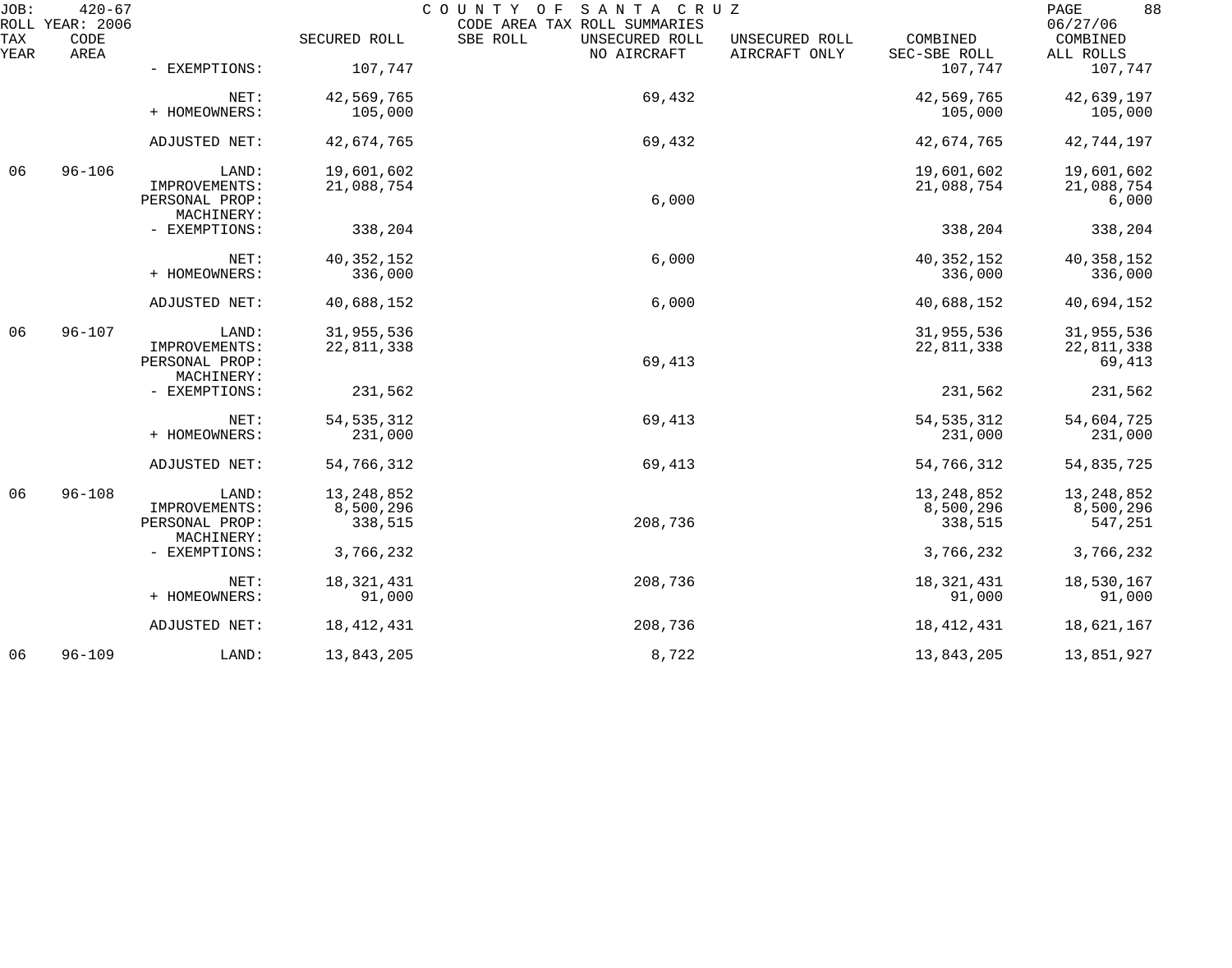| JOB:        | $420 - 67$<br>ROLL YEAR: 2006 |                              |              | COUNTY OF | SANTA CRUZ<br>CODE AREA TAX ROLL SUMMARIES |                                 |                          | 89<br>PAGE<br>06/27/06 |
|-------------|-------------------------------|------------------------------|--------------|-----------|--------------------------------------------|---------------------------------|--------------------------|------------------------|
| TAX<br>YEAR | CODE<br>AREA                  |                              | SECURED ROLL | SBE ROLL  | UNSECURED ROLL<br>NO AIRCRAFT              | UNSECURED ROLL<br>AIRCRAFT ONLY | COMBINED<br>SEC-SBE ROLL | COMBINED<br>ALL ROLLS  |
|             |                               | IMPROVEMENTS:                | 19,017,045   |           | 33,370                                     |                                 | 19,017,045               | 19,050,415             |
|             |                               | PERSONAL PROP:               | 1,119,028    |           | 6,774                                      |                                 | 1,119,028                | 1,125,802              |
|             |                               | MACHINERY:                   |              |           |                                            |                                 |                          |                        |
|             |                               | - EXEMPTIONS:                | 133,894      |           |                                            |                                 | 133,894                  | 133,894                |
|             |                               | NET:                         | 33,845,384   |           | 48,866                                     |                                 | 33,845,384               | 33,894,250             |
|             |                               | + HOMEOWNERS:                | 133,000      |           |                                            |                                 | 133,000                  | 133,000                |
|             |                               | ADJUSTED NET:                | 33,978,384   |           | 48,866                                     |                                 | 33,978,384               | 34,027,250             |
| 06          | $96 - 110$                    | LAND:                        | 4,543,846    | 10,198    |                                            |                                 | 4,554,044                | 4,554,044              |
|             |                               | IMPROVEMENTS:                | 2,968,282    | 7,657     |                                            |                                 | 2,975,939                | 2,975,939              |
|             |                               | PERSONAL PROP:<br>MACHINERY: |              | 4,383     | 13,718                                     |                                 | 4,383                    | 18,101                 |
|             |                               | - EXEMPTIONS:                | 77,494       |           |                                            |                                 | 77,494                   | 77,494                 |
|             |                               | NET:                         | 7,434,634    | 22,238    | 13,718                                     |                                 | 7,456,872                | 7,470,590              |
|             |                               | + HOMEOWNERS:                | 77,000       |           |                                            |                                 | 77,000                   | 77,000                 |
|             |                               | ADJUSTED NET:                | 7,511,634    |           | 13,718                                     |                                 | 7,533,872                | 7,547,590              |
| 06          | $96 - 111$                    | LAND:                        | 74,012,991   |           |                                            |                                 | 74,012,991               | 74,012,991             |
|             |                               | IMPROVEMENTS:                | 70,690,823   |           | 15,078                                     |                                 | 70,690,823               | 70,705,901             |
|             |                               | PERSONAL PROP:<br>MACHINERY: | 53,987       |           | 262,235                                    |                                 | 53,987                   | 316,222                |
|             |                               | - EXEMPTIONS:                | 1,201,691    |           |                                            |                                 | 1,201,691                | 1,201,691              |
|             |                               | NET:                         | 143,556,110  |           | 277,313                                    |                                 | 143,556,110              | 143,833,423            |
|             |                               | + HOMEOWNERS:                | 1,185,800    |           |                                            |                                 | 1,185,800                | 1,185,800              |
|             |                               | ADJUSTED NET:                | 144,741,910  |           | 277,313                                    |                                 | 144,741,910              | 145,019,223            |
| 06          | $96 - 112$                    | LAND:                        | 15,549,488   |           |                                            |                                 | 15,549,488               | 15,549,488             |
|             |                               | IMPROVEMENTS:                | 11,332,047   |           |                                            |                                 | 11,332,047               | 11,332,047             |
|             |                               | PERSONAL PROP:               |              |           | 105,325                                    |                                 |                          | 105,325                |
|             |                               | MACHINERY:                   |              |           |                                            |                                 |                          |                        |
|             |                               | - EXEMPTIONS:                | 704,661      |           |                                            |                                 | 704,661                  | 704,661                |
|             |                               | NET:                         | 26, 176, 874 |           | 105,325                                    |                                 | 26, 176, 874             | 26, 282, 199           |
|             |                               | + HOMEOWNERS:                | 217,000      |           |                                            |                                 | 217,000                  | 217,000                |
|             |                               | ADJUSTED NET:                | 26, 393, 874 |           | 105,325                                    |                                 | 26, 393, 874             | 26,499,199             |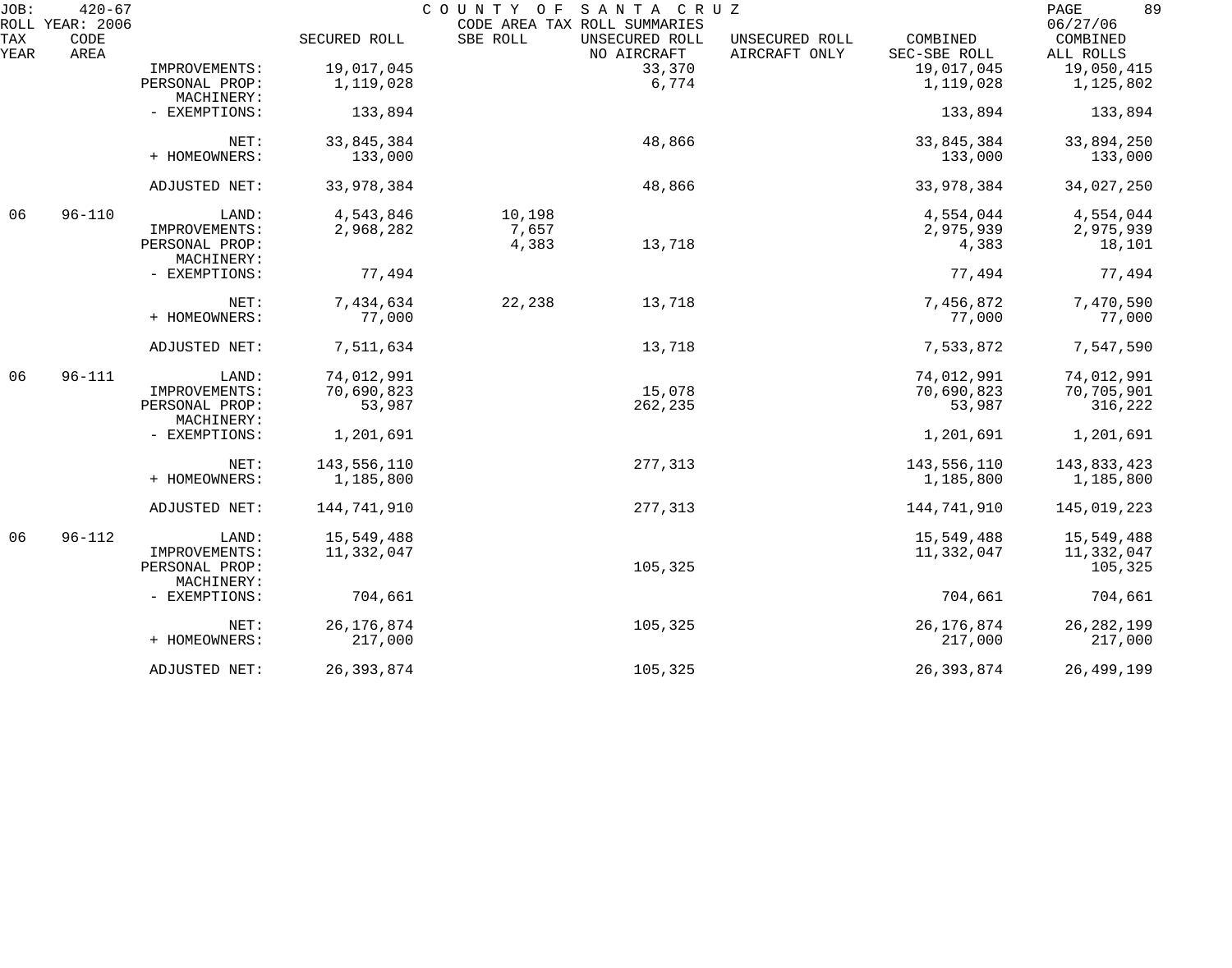| JOB:        | $420 - 67$<br>ROLL YEAR: 2006 |                                                                         |                        | COUNTY OF<br>CODE AREA TAX ROLL SUMMARIES | SANTA CRUZ                    |                                 |                          | 90<br>PAGE<br>06/27/06           |
|-------------|-------------------------------|-------------------------------------------------------------------------|------------------------|-------------------------------------------|-------------------------------|---------------------------------|--------------------------|----------------------------------|
| TAX<br>YEAR | CODE<br>AREA                  |                                                                         | SECURED ROLL           | SBE ROLL                                  | UNSECURED ROLL<br>NO AIRCRAFT | UNSECURED ROLL<br>AIRCRAFT ONLY | COMBINED<br>SEC-SBE ROLL | COMBINED<br>ALL ROLLS            |
| 06          | $96 - 113$                    | LAND:<br>IMPROVEMENTS:<br>PERSONAL PROP:<br>MACHINERY:                  | 7,254,158<br>4,751,225 |                                           | 6,300<br>46,909               |                                 | 7,254,158<br>4,751,225   | 7,254,158<br>4,757,525<br>46,909 |
|             |                               | - EXEMPTIONS:                                                           | 71,125                 |                                           |                               |                                 | 71,125                   | 71,125                           |
|             |                               | NET:<br>+ HOMEOWNERS:                                                   | 11,934,258<br>70,000   |                                           | 53,209                        |                                 | 11,934,258<br>70,000     | 11,987,467<br>70,000             |
|             |                               | ADJUSTED NET:                                                           | 12,004,258             |                                           | 53,209                        |                                 | 12,004,258               | 12,057,467                       |
| 06          | $96 - 114$                    | LAND:<br>IMPROVEMENTS:<br>PERSONAL PROP:<br>MACHINERY:                  | 2,187,874<br>2,019,315 |                                           |                               |                                 | 2,187,874<br>2,019,315   | 2,187,874<br>2,019,315           |
|             |                               | - EXEMPTIONS:                                                           | 84,000                 |                                           |                               |                                 | 84,000                   | 84,000                           |
|             |                               | NET:<br>+ HOMEOWNERS:                                                   | 4, 123, 189<br>84,000  |                                           |                               |                                 | 4, 123, 189<br>84,000    | 4, 123, 189<br>84,000            |
|             |                               | ADJUSTED NET:                                                           | 4,207,189              |                                           |                               |                                 | 4,207,189                | 4,207,189                        |
| 06          | $96 - 115$                    | LAND:<br>IMPROVEMENTS:<br>PERSONAL PROP:<br>MACHINERY:<br>- EXEMPTIONS: | 6,084,040<br>736,053   |                                           |                               |                                 | 6,084,040<br>736,053     | 6,084,040<br>736,053             |
|             |                               | NET:<br>+ HOMEOWNERS:                                                   | 6,820,093              |                                           |                               |                                 | 6,820,093                | 6,820,093                        |
|             |                               | ADJUSTED NET:                                                           | 6,820,093              |                                           |                               |                                 | 6,820,093                | 6,820,093                        |